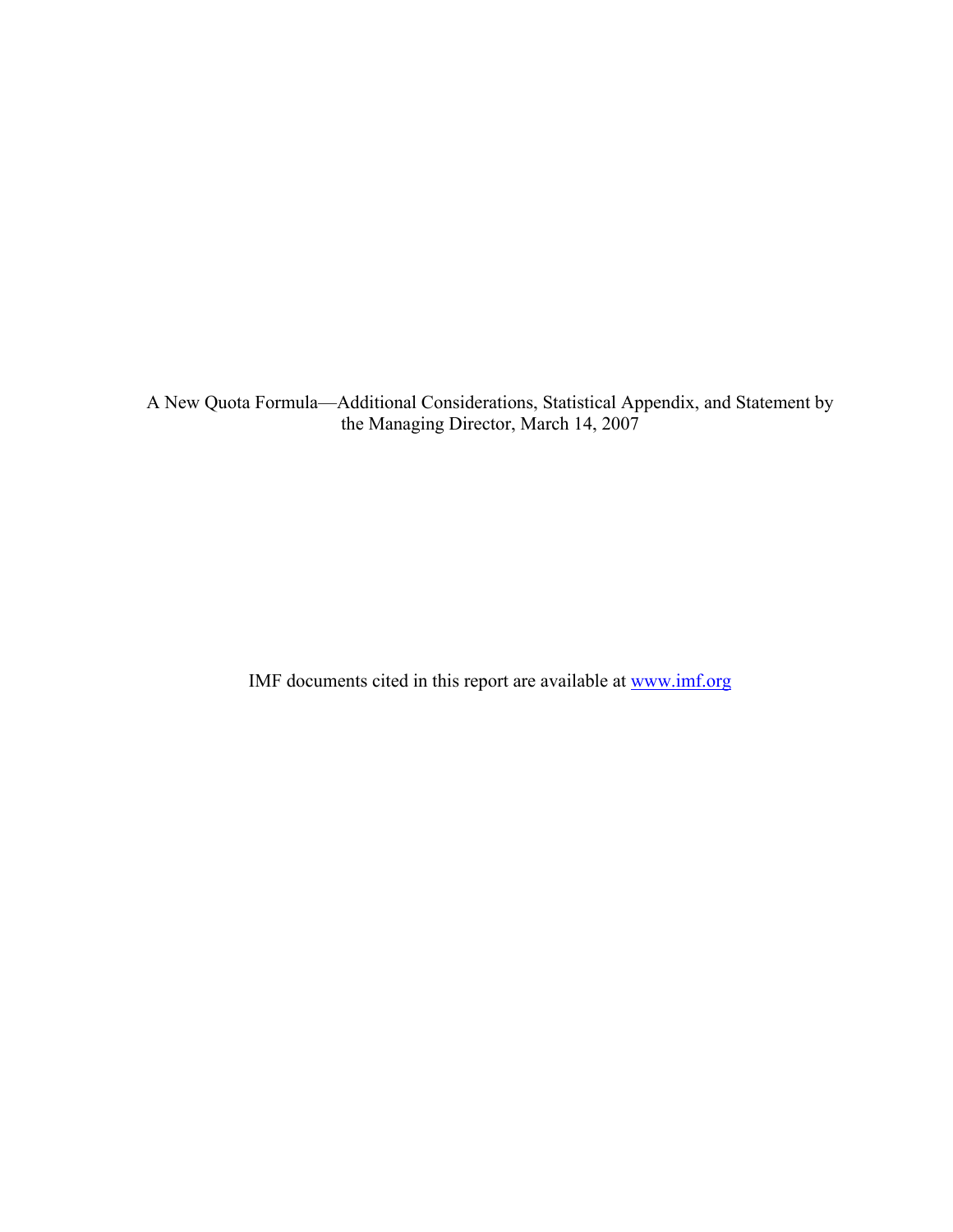# INTERNATIONAL MONETARY FUND

# **A New Quota Formula—Additional Considerations**

Prepared by the Quotas and Voice Working Group<sup>1</sup>

# Approved by David Burton

# March 14, 2007

|                  | Contents                                                                  | Page |
|------------------|---------------------------------------------------------------------------|------|
|                  |                                                                           |      |
|                  |                                                                           |      |
|                  |                                                                           |      |
|                  |                                                                           |      |
|                  |                                                                           |      |
|                  |                                                                           |      |
|                  |                                                                           |      |
|                  |                                                                           |      |
|                  |                                                                           |      |
|                  |                                                                           |      |
|                  |                                                                           |      |
| Tables           |                                                                           |      |
| 1.               |                                                                           |      |
| 2.               |                                                                           |      |
| 3 <sub>1</sub>   |                                                                           |      |
| $\overline{4}$ . |                                                                           |      |
| 5.               |                                                                           |      |
| 6.               | Intra-Currency Union Trade-Openness and Variability Shares and Results of |      |
|                  |                                                                           |      |
| 7.               |                                                                           |      |
| 8.               |                                                                           |      |
| 9.               | Linear Formulas-Scenarios Using Different Weights for GDP 26              |      |
| 10.              |                                                                           |      |
| <b>Box</b>       |                                                                           |      |
| 1.               |                                                                           |      |

<sup>&</sup>lt;sup>1</sup> Messrs. Burton (Chair), Ahmed, Anjaria, Edwards, Hagan, Kuhn, and Kincaid; a FIN team led by Mr. Tweedie has worked closely with the group.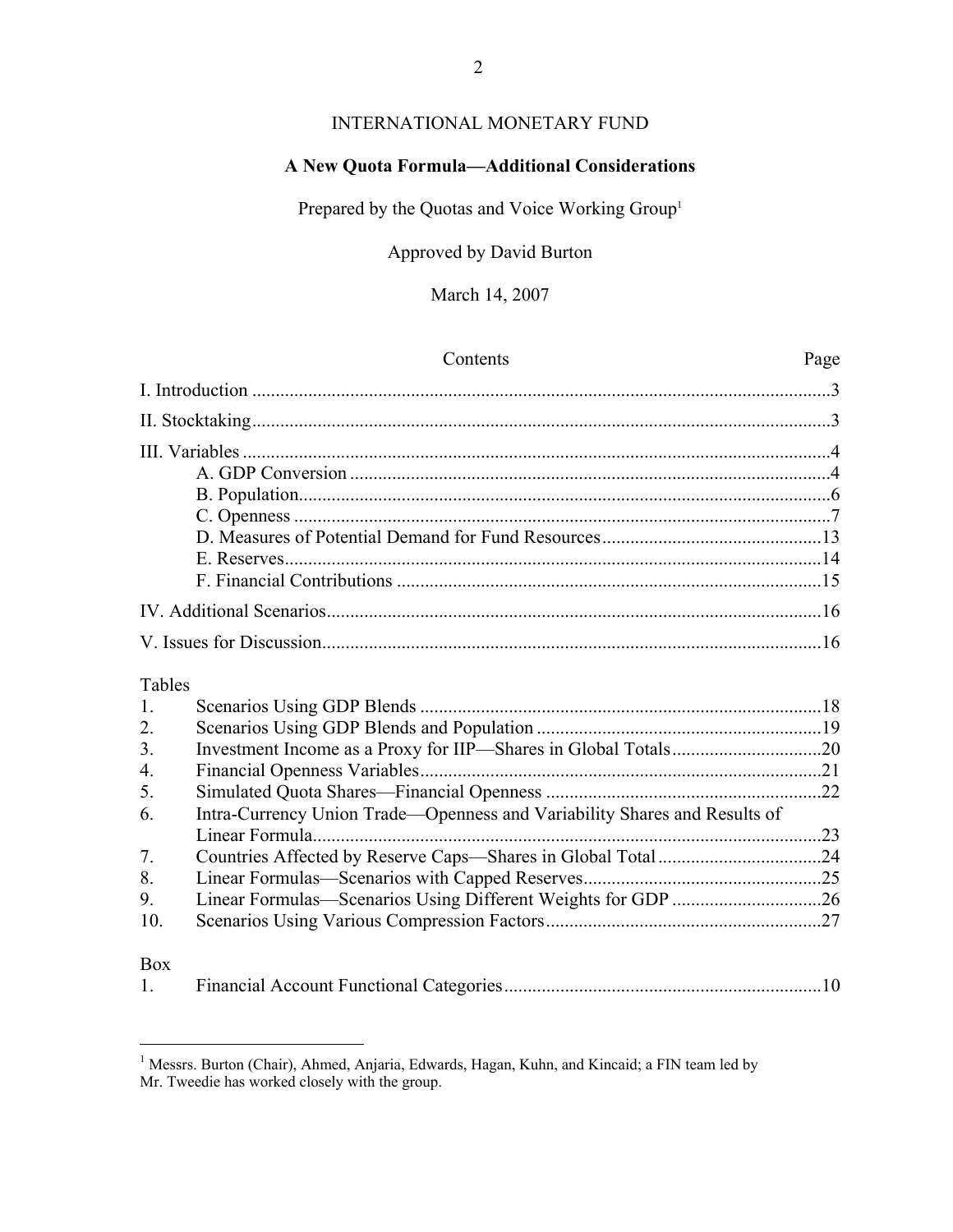### **I. INTRODUCTION**

1. **An informal Executive Board seminar in December 2006 made an important start in the development of a new quota formula.**<sup>2</sup> The discussion was wide ranging, raising a number of important issues that need to be considered further in the development of a formula that can achieve the objectives of the quota reform and command the required broad support within the membership.

2. **This paper seeks to provide a basis for a second discussion, including by exploring issues raised at the December meeting.** The paper also provides further simulations based on a wider range of assumptions regarding possible variables and their weights, as requested by many Directors. As with the last paper, it should be emphasized that this paper does not seek to propose any particular formula and that all the simulations presented should be seen as illustrative and as merely an aid to discussion. Nevertheless, it is hoped that the discussion of this paper will help lay the groundwork for beginning to narrow options and moving toward formulation of a specific proposal in the coming months.

3. **The paper does not address the size of the second round ad hoc quota increases.**  This question, which is closely linked to the magnitude of the increase in basic votes, will be taken up at a later stage once the discussion of the formula is more advanced.

### **II. STOCKTAKING**

4. At the December seminar, there appeared to be **broad acceptance of the principles that the paper suggested should guide the new formula,** namely that the formula should be simple and transparent, consistent with the multiple roles of quotas in the Fund, result in calculated quota shares broadly acceptable to the membership, and be feasible to implement statistically.<sup>3</sup> Beyond this, there were significant differences of view regarding the definition and weights of the variables, and some suggestions for additional variables beyond the traditional four (GDP, openness, variability, and reserves).

5. One overarching issue arising from the simulations provided in the previous paper is that **a simple linear formula with a higher weight on GDP than in the present formulas (with GDP at market exchange rates) tended to result in a higher calculated quota share for advanced countries as a group** (and a lower share for developing and transition countries) than under the existing formulas. While it can be argued that the development of the new formula should not aim at particular outcomes for groups of members, it has been questioned whether such an outcome is consistent with what many see as the broad goals of the reform, including giving a greater voice to the Fund's most dynamic members, many of which are emerging market countries.

<u>.</u>

<sup>2</sup> See *Quotas—Further Thoughts on a New Quota Formula* (2006), and *Report of the Managing Director to the International Monetary and Financial Committee on IMF Quota and Voice Reform* (2006).

 $3$  A caution was raised that simplicity should not come at the expense of ensuring the formula is sufficiently robust to accommodate the diverse circumstances of all members. Some questions were also raised regarding the link between quotas and access.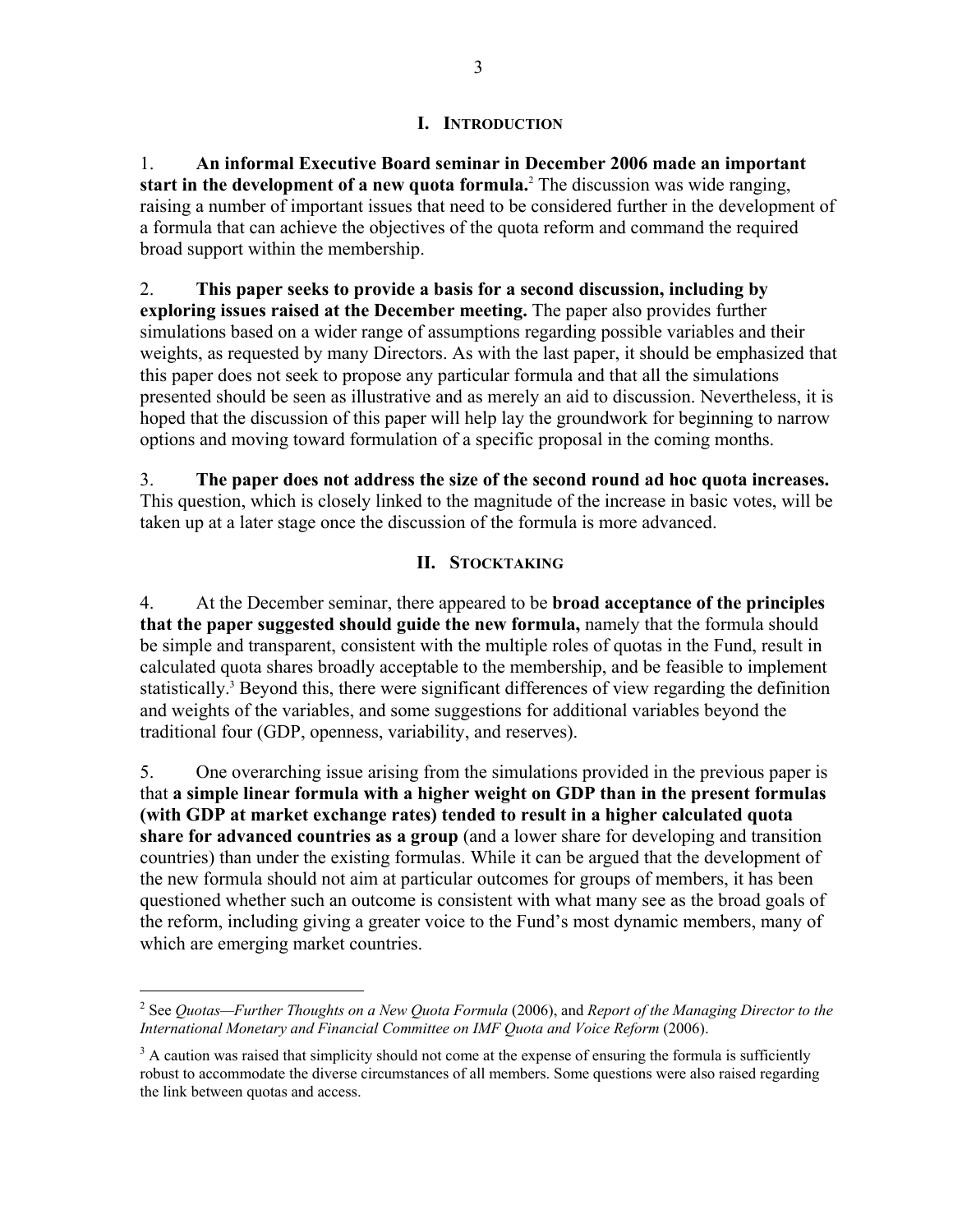6. A range of **specific proposals** were made during the December seminar, including exploring a possible role for GDP at purchasing power parity (PPP) and a population variable. The possible introduction of a compression factor was also discussed, and there were calls for further work related to financial openness, the treatment of intra-currency union flows and the possible capping of the reserves variable. In addition, there were requests for simulations based on alternative assumptions for the scenarios provided in *Quotas— Further Thoughts on a New Quota Formula* (2006), including different weights for GDP and alternative compression factors. These and other issues are taken up in the remainder of this paper.

## **III. VARIABLES**

## **A. GDP Conversion**

7. **While it is broadly accepted that GDP should play an important role in the quota formula, differences of view remain about how GDP should be converted into a common currency.** To date, GDP has always been converted at market exchange rates for quota purposes. This section explores further the possible role for PPP GDP and its potential implications for calculated quota shares.<sup>4</sup>

8. **This issue can be approached from the perspective of the roles of quotas in the Fund,** as discussed in *Quotas—Further Thoughts on a New Quota Formula* (2006)**.** Quotas provide the Fund's financial base, play a significant role in determining members' access to Fund resources, and, together with basic votes, determine the distribution of voting power in the Fund. Quota shares have also provided an important metric in past resource mobilization efforts, such as for the PRGF-HIPC Initiative. From the perspective of the Fund's financial operations, GDP at market rates clearly appears the most appropriate variable. GDP at market rates has been viewed as the single most important indicator of ability to contribute to the Fund and as most relevant to a member's capacity to borrow since it reflects the international market value of resources generated by the economy. The majority of the quota formula review group (QFRG) viewed GDP at market rates as the appropriate GDP variable, primarily from the standpoint of GDP as an indicator of capacity to contribute financial resources to the Fund.<sup>5</sup>

# 9. However, it has been argued that **PPP GDP may be relevant to the Fund's**

<u>.</u>

**non-financial activities**, particularly surveillance but also capacity building. While there is a close link between surveillance and Fund lending, surveillance also has broader public good aspects that are important for all members. PPP GDP is a measure of the volume of goods and services produced by an economy. This is why it is used in the *World Economic Outlook*

<sup>&</sup>lt;sup>4</sup> As highlighted in *Quotas—Further Thoughts on a New Quota Formula* (2006), PPP leads to a larger relative GDP for developing countries because it places a higher relative weight on production in the non-tradables sector for these countries than would be implied by conversion at a market exchange rate.

<sup>&</sup>lt;sup>5</sup> See *Report to the IMF Executive Board of the Quota Formula Review Group* (2000). A minority of the group's members viewed GDP converted at PPP rates as a better measure of real economic activity and growth.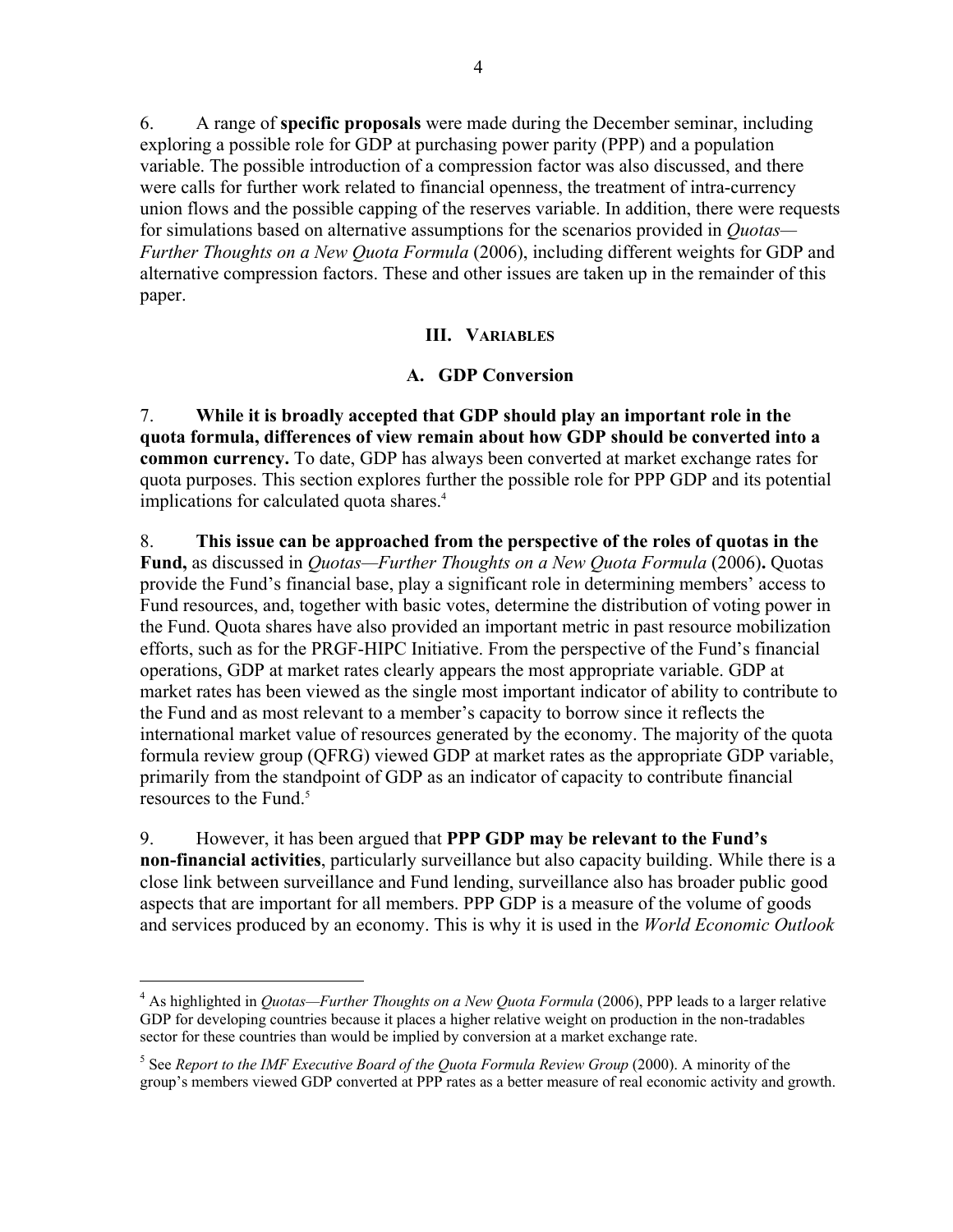(WEO) for measuring global and regional GDP and its growth. Hence, it has been argued that PPP GDP is a relevant measure of "weight" in the global economy.

10. Given that quotas have both financial and non-financial roles, it has been suggested that consideration be given to **a blended GDP variable, using a combination of GDP at market rates and PPP GDP.** If such a variable were to be considered, deciding the proportions of the two GDP measures in a blended variable would be a matter for the collective judgment of the membership, taking into account a range of factors including the roles of quotas, the links between these roles, and the data issues discussed below. However, to the extent that quotas remain central to the Fund's finances, it would seem appropriate that GDP at market rates continue to play an important role.

11. As discussed previously, **data quality issues have also been viewed as impeding consideration of using PPP GDP to date.** The currently available data on PPP GDP have substantial weaknesses, with coverage and quality issues at a country level that could significantly complicate their use for quota purposes. These weaknesses include long lags since benchmarks were established for many members, gaps in participation that force heavy reliance on estimation, and a lack of common methodology, sources and benchmark years.

12. In recognition of these issues, **a major effort is underway as part of the latest round of the International Comparison Program (ICP) to upgrade the quality of available PPP GDP data.** The Board was recently briefed on this work, which is scheduled to be completed by end-2007. Its objective is to provide a consistent database on PPP GDP using a common benchmark year for the 147 economies (not all of them Fund members) participating in this voluntary program. Completion of this project should go a long way to addressing the data quality concerns surrounding use of PPP GDP for quota purposes.

13. **While not insurmountable, some timing and other uncertainties remain in this regard.** The current ICP round represents a major undertaking involving many participants, and slippages in the timetable cannot be excluded, which could mean that updated PPP GDP data may not be available for at least some countries by end-2007 as planned. Given the substantial methodological changes involved, it is also possible that participating countries may need time to review the new data before they are fully accepted. In addition, estimates would be required for the 41 Fund members not participating in the current ICP round, and perhaps others. Also, while preliminary discussions among participants are encouraging, there is no agreement as yet on the continuation of the ICP beyond the current round, which could have a bearing on the continued availability of high quality PPP GDP data for use in future quota calculations beyond the current reforms.

14. **Use of PPP GDP would have significant implications for the distribution of calculated quota shares.** While the new ICP round is likely to lead to significant changes in PPP GDP estimates for individual countries, the currently available PPP GDP data should provide at least a broad indication of the impact of incorporating a blended GDP variable into the formula. As discussed in *Quotas—Further Thoughts on a New Quota Formula* (2006, Table 1), the shares of different country groups in global GDP at market rates and PPP GDP differ significantly (individual country data were provided in Supplement 2 to *Quotas— Further Thoughts on a New Quota Formula,* 2006). Reflecting these differences, Table 1 of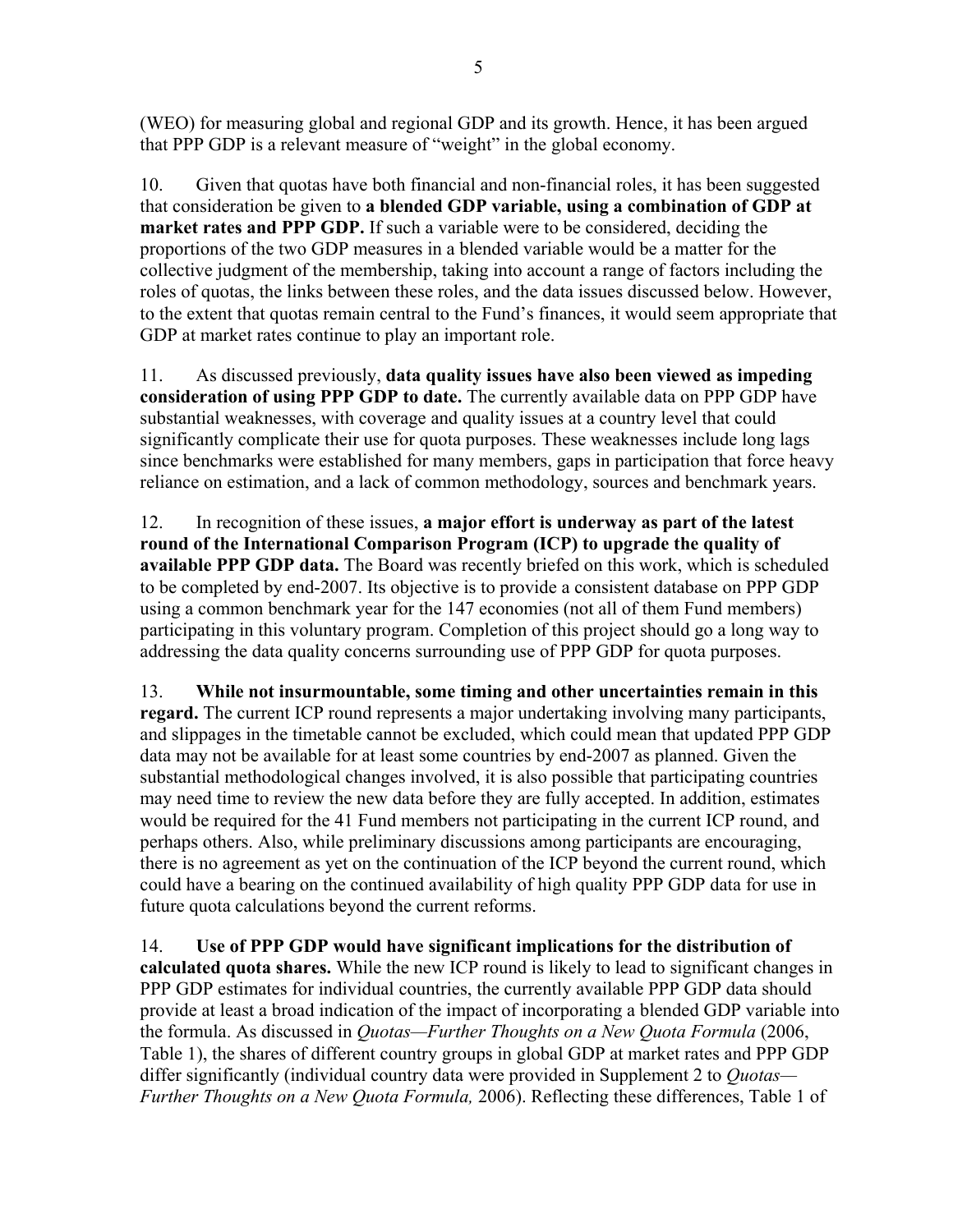this paper illustrates the implications of a blended GDP variable, with a full range of blends for the weight on PPP GDP from 0 to 100 percent at intervals of 25 percentage points. For purely illustrative purposes, the total weight on GDP is assumed to be 50 percent; openness, 30 percent; variability, 15 percent; and reserves, 5 percent, with the other variables as defined in *Quotas—Further Thoughts on a New Quota Formula* (2006), pages 15–16. It must be stressed that the choice of variable weights and definitions is not intended to prejudice the outcome of the discussion on these issues. A single set of weights is used merely to avoid the presentation of multiple scenarios that would not shed additional light on the impact of using PPP GDP. In general, the impact is to reduce the calculated quota share of advanced countries and increase that of developing countries, with the effect more pronounced the larger the weight of PPP GDP in the blended variable. The impact varies across members depending on a variety of factors, including per capita income and the relative size of the traded and non-traded goods sectors. Country-by-country results are presented in Table 1a of a supplement to this paper being issued concurrently.

#### **B. Population**

15. **At the December seminar, suggestions were also made for further consideration of the inclusion of population in the new formula.** Inclusion of population is by no means a new idea, and indeed has been discussed since the first formula was established at Bretton Woods. Proponents have noted that global decision-making affects the economic welfare of all individuals—that is the public goods provided by the Fund seek to maximize global economic welfare, and all individuals have a stake in those public goods.<sup>6</sup> Basic votes may be seen as recognizing this argument at the country level, but are not related to population since all countries receive the same number of basic votes regardless of the size of their populations. Thus, a case has been made for including population in the quota formula from the perspective of measuring members' relative stakes in the international public goods provided by the Fund. This case is in some ways similar to that for PPP GDP; the measures themselves have a correlation of 0.67 (see *Quotas—Further Thoughts on a New Quota Formula*, 2006, Table 2). Also, reliable data on population are generally available. In past discussions, however, inclusion of a population variable has not received broad support on the grounds that the Fund is essentially a monetary institution, and population is a noneconomic variable that does not bear directly on international monetary issues. Given these considerations, and the important financial role of quotas, it would seem appropriate that if a population variable is considered, its weight should be relatively small compared with the main economic variables that have been discussed to date.

### 16. **Inclusion of population in the quota formula would tend to increase calculated quota shares for developing countries**. As shown in Table 1 of *Quotas—Further Thoughts*

<sup>&</sup>lt;sup>6</sup> The QFRG noted that the inclusion of a population variable could also capture per capita income differences (*Report to the IMF Executive Board of the Quota Formula Review Group*, 2000). See also *Quotas—Further Thoughts on a New Quota Formula* (2006). Some authors have called for the inclusion of a population variable to address a "democracy deficit." See, for example, Mirakhor, A. and Zaidi, I., *Rethinking the Governance of the International Monetary Fund*, IMF Working Paper WP/06/273, December 2006 and Kelkar, V. et al, *The International Monetary Fund: Integration and Democratization in the 21st Century*, G-24 Technical Group Meeting, Manila, Philippines, March 2005.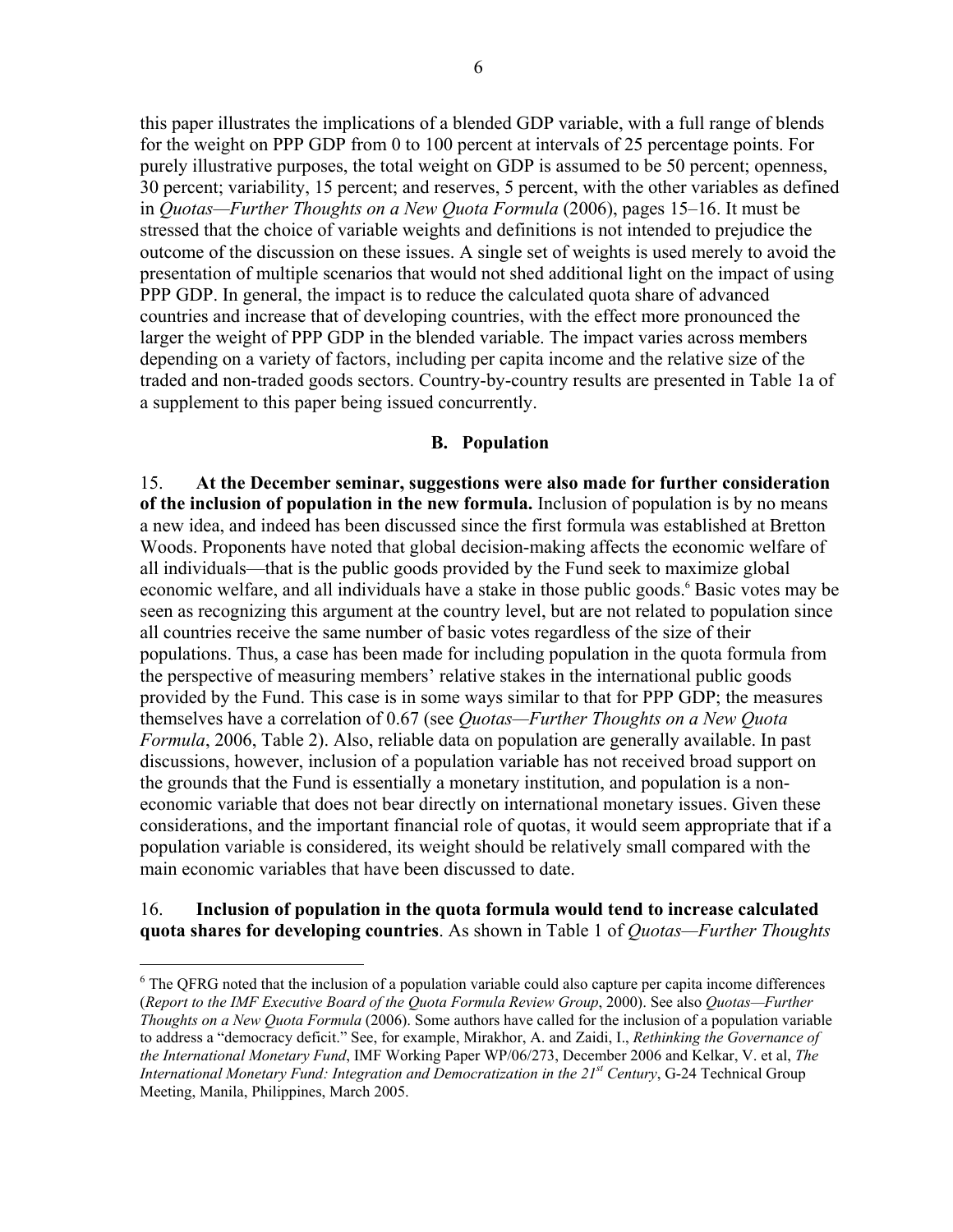*on a New Quota Formula* (2006), the shares of major country groups in world population differ substantially from those for the main economic variables that have been considered relevant for a new formula. For example, based on 2004 data, advanced countries made up about 14 percent of the world's population, with developing and transition countries accounting for 80 and 6 percent, respectively.

17. This said, **depending on the choice of weights, including a population variable with a reduced weight for market-rate GDP can lead to results at the group level that are similar to inclusion of PPP GDP in a blended variable** (based on current PPP GDP data), though with some differences at the country level. This is illustrated in Table 2 (and Table 2a of the supplement), which shows the effect of replacing 5 (and 10) percentage points of the weight on GDP at market rates in the base formula in Table 1 with a 5 (and 10) percent weight on population. These simulations yield very similar results at the group level to the formula with a 50 percent weight on a blended GDP variable with 25 percent (and 50 percent) PPP GDP. The outcomes with other PPP GDP blends and different weights on population can be similarly compared.

# **C. Openness**

18. **At the December seminar, there were calls** for further work on how the variable can be modernized to include financial as well as trade openness. Issues arising from measuring gross flows rather than value added and the possible case for making an adjustment for intra-currency union flows were also discussed. A variety of views were expressed on the importance to be given to the openness variable in a new quota formula.

## **Financial openness**

 $\overline{a}$ 

19. **Financial openness has long been viewed as potentially relevant to the multiple roles of quotas.** The conceptual case is broadly similar to that for the existing openness variable: in a modern world, integration in global capital markets is an increasingly important indicator of a member's stake in the global economy and in global financial stability; it is also relevant to a member's ability to contribute to the Fund's finances and its potential need for Fund resources. The latter is already recognized in the proposal to modernize the measure of variability by including net capital flows as well as current receipts.<sup>7</sup> However, data issues have so far impeded development of a satisfactory measure of financial openness.

20. **In previous discussions, consideration has been given to both qualitative and quantitative measures.** However, it has generally been agreed that only the latter could provide a sufficiently objective basis to be used for quota calculations.<sup>8</sup> There are two broad options for a quantitative measure: stocks and flows.

<sup>7</sup> Net capital flows here refer to financial account flows as defined in the Fund's *Balance of Payments Manual,*  fifth edition (BPM5), excluding changes in reserves and related items.

<sup>8</sup> See *Quota Distribution—Selected Issues* (2003), for an extensive discussion of these issues and *IMF Executive Board Discusses Quota Distribution Issues, Public Information Notice No. 03/106*.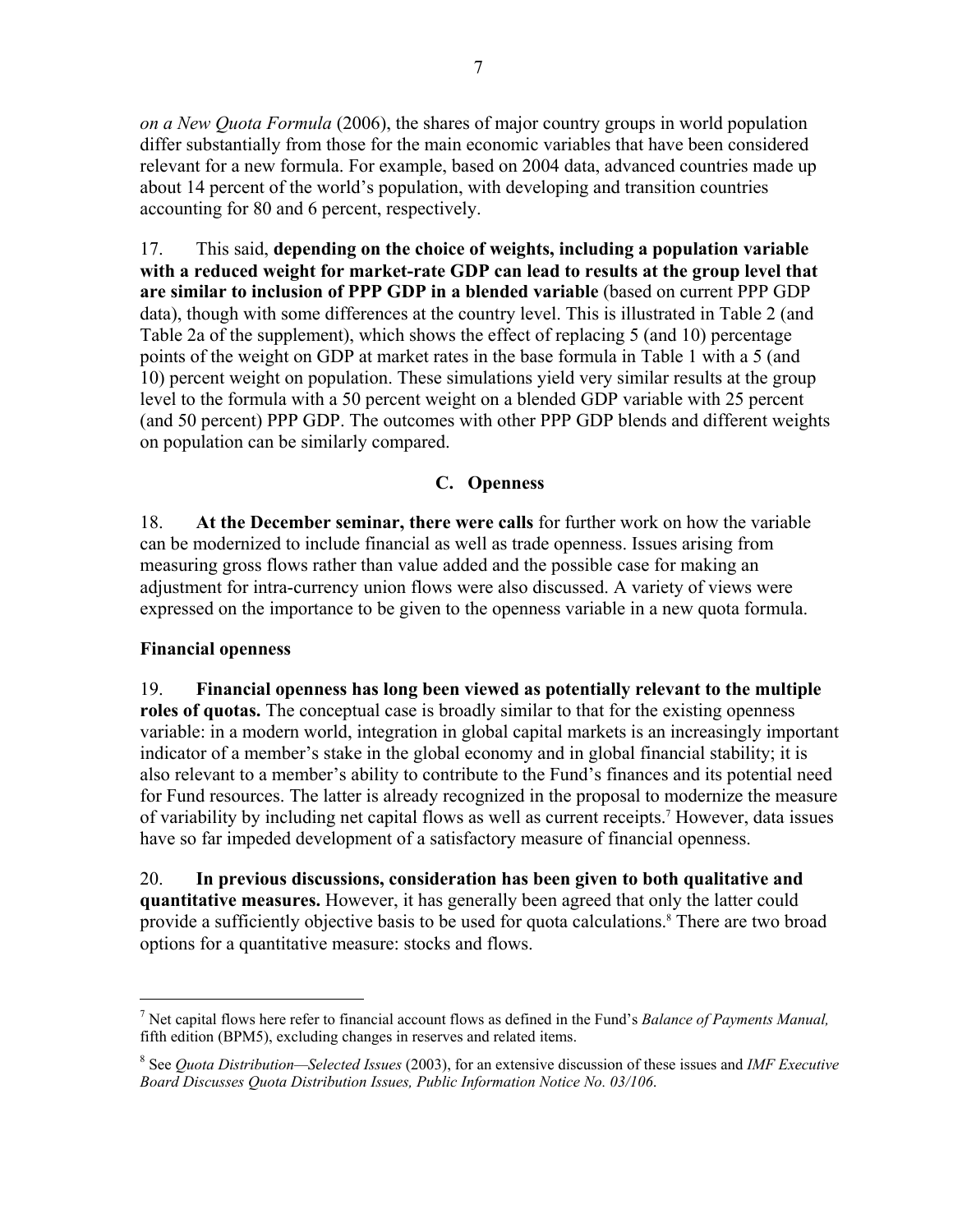21. **A stock variable that has been considered in the past is the absolute sum of a member's foreign financial asset and liability positions reported as part of its International Investment Position (IIP).** Such a variable would seem well related conceptually to the issue of capital market integration, as it provides a quantitative measure of the extent of investment in a country by non-residents, and of offshore investment by residents of the same country. But, as noted in previous papers, data availability remains an important constraint: while there have been significant advances in the coverage of IIP data in recent years, full or partial IIP data are currently available for 106 countries, with only 85 considered comprehensive reporters.<sup>9</sup> Staff have examined the possibility of gap filling, but do not consider this viable at present.<sup>10</sup> Also, differences arise in the valuation of direct investment, with some countries reporting it at market value and others at book value.

22. Financial flow data could also be considered as a parallel to the use of current receipts and payments in the existing openness variable. **One such option is to use investment income as a proxy for IIP.** This would have the advantage of using already available data, as investment income is included as part of current receipts and payments in the existing openness measure.11 For the membership as a whole, the correlation between investment income and IIP is high at 0.98 for the subset of countries that currently report comprehensive IIP data. Differences for individual countries may reflect differences in earning rates across asset and liability classes, differences in composition, and likely under-reporting of investment income flows (and positions) in some cases.12 Table 3 shows the shares in global totals for both measures, with investment income shares presented both for the subset of IIP reporting countries and for the membership (data for individual countries are provided in Table 3a in the supplement). For the sub-group of IIP reporting countries, advanced countries account for about 90 percent of the global totals, in part reflecting the fact that non-reporters mainly comprise developing countries. Even looking at the whole membership in the case of investment income flows, however, advanced countries still account for about 81 percent of the total. Among individual countries, some members with important international financial centers have relatively large shares of both IIP and investment flows (e.g., Ireland, Luxembourg, and the United Kingdom), and further consideration would need to be given to

 $9^9$  Comprehensive reporters refer to countries that have reported three years of data.

<sup>&</sup>lt;sup>10</sup> A recent working paper points to the challenges involved—See *The External Wealth of Nations Mark II: Revised and Extended Estimates of Foreign Assets and Liabilities, 1970–2004*, Philip Lane and Gian Maria Milesi-Ferretti (IMF Working Paper WP/06/69). The authors employ a range of sources for underlying data, and use a variety of valuation techniques and assumptions to estimate IIPs for 143 countries. This work has important analytical applications, but the need for substantial judgments in constructing the series would make its use highly problematic for quota calculations.

 $11$  IFS data are available on investment income for the majority of Fund members and others are gap-filled through the WEO based on an established methodology laid out in Appendix I, page 10, of *Quotas—Updated Calculations* (2006). There is a small group of countries (eight) for which no IFS or WEO data on investment income are currently available, and alternative methods for gap-filling would need to be considered.

<sup>&</sup>lt;sup>12</sup> In addition, for countries with large portfolio equity investments, use of investment income would tend to have a downward bias, as only dividends (and not capital gains) would be captured.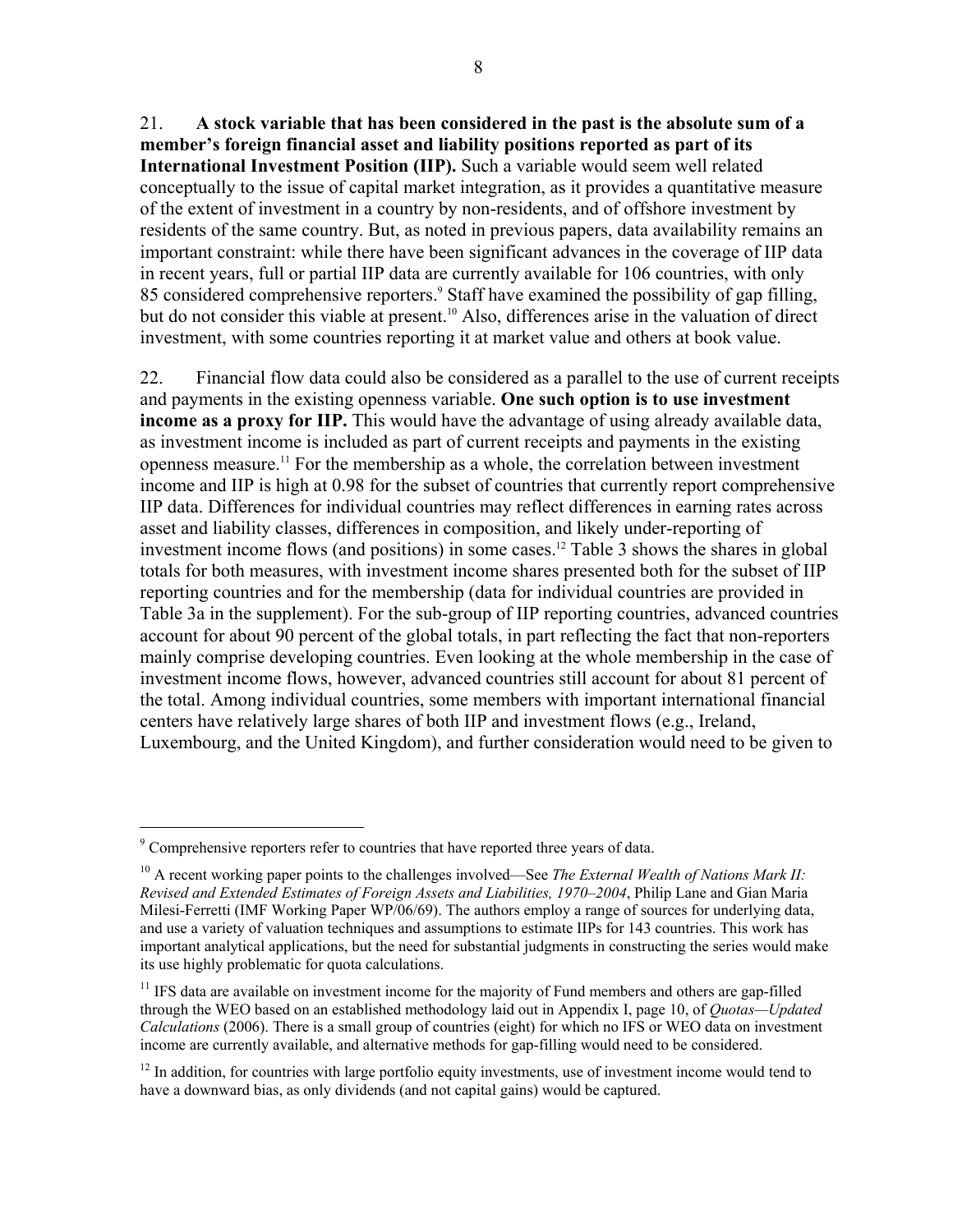the adequacy of the adjustments made to these data for the purpose of quota calculations (see below). $13$ 

23. **Investment income could be used as a proxy for IIP by treating these flows separately from other current account flows and giving them a different weight in a new openness variable.**14 On average, the implicit weight of investment income in the total openness measure at present is about 10 percent, reflecting the size of investment income relative to other current account flows. To better capture financial openness, investment income flows could be given a higher weight. The precise choice of weights would need to be determined, taking account of such factors as the relative importance to be given to trade and financial considerations in the new openness measure.

24. **As an alternative approach, staff have examined the possible scope for developing a measure of aggregate financial asset and liability flows.** Conceptually, such an approach would focus on gross flows related to three broad categories of the financial account: foreign direct investment; portfolio investment and financial derivatives; and other investment (Box 1). In practice, however, such gross flow data are not available; instead, IFS data for the financial account reflect asset and liability flows, broken down by functional category (direct, portfolio, etc) and by instrument, where they are measured on a net basis. As such, a financial account measure can as a practical matter only reflect the *aggregation* of net asset and liability flows for each balance of payments functional category.<sup>15</sup> Such a measure understates the overall scale of financial flows, and therefore may not fully capture differences in financial integration across countries. Churning (or the in-and-out movement of capital related to short-term flows) has been a concern with gross flows data; the effective netting implicit in the financial account flow data would reduce, but not necessarily eliminate, this concern.

25. **In addition to this conceptual question, data issues would also need to be resolved.** Financial account data in many countries, including those reported in the IFS, are uneven in terms of accuracy and are generally less comprehensive than the other data used for the quota formulas. Also, as for other variables, gap-filling would be required for countries where data are not available through the IFS. However, gap-filling for the financial

<sup>&</sup>lt;sup>13</sup> The current quota data on investment income flows include adjustments for international banking interest (IBI), introduced with the Ninth General Review (completed in 1990). IBI is defined as interest payments by non-residents on their borrowing from domestic banks and by domestic banks on deposits held by non-residents. The actual adjustment is made by deducting the lower of gross interest paid and gross interest earned from other investments—so that only net interest for this category is recorded. Adjustments are made for the G-10, Luxembourg, China, P.R., and Hong Kong SAR. Data for China, P.R., and Hong Kong SAR were also adjusted for IBI in the context of the 2001 ad hoc quota increase for China (see *Quotas—Updated Calculations,* 2006).

<sup>&</sup>lt;sup>14</sup> To smooth short-term fluctuations in investment income, it would seem reasonable to use the same five-year average period that is applied to current receipts and payments.

<sup>&</sup>lt;sup>15</sup> However, this is a distinct issue from the measure of net capital flows included in the variability measure as defined in footnote 8 (i.e., the *difference* between net asset and liability flows in the financial account), since the same level of net capital flows could be consistent with many different levels of aggregate flows and, therefore, degrees of capital account integration.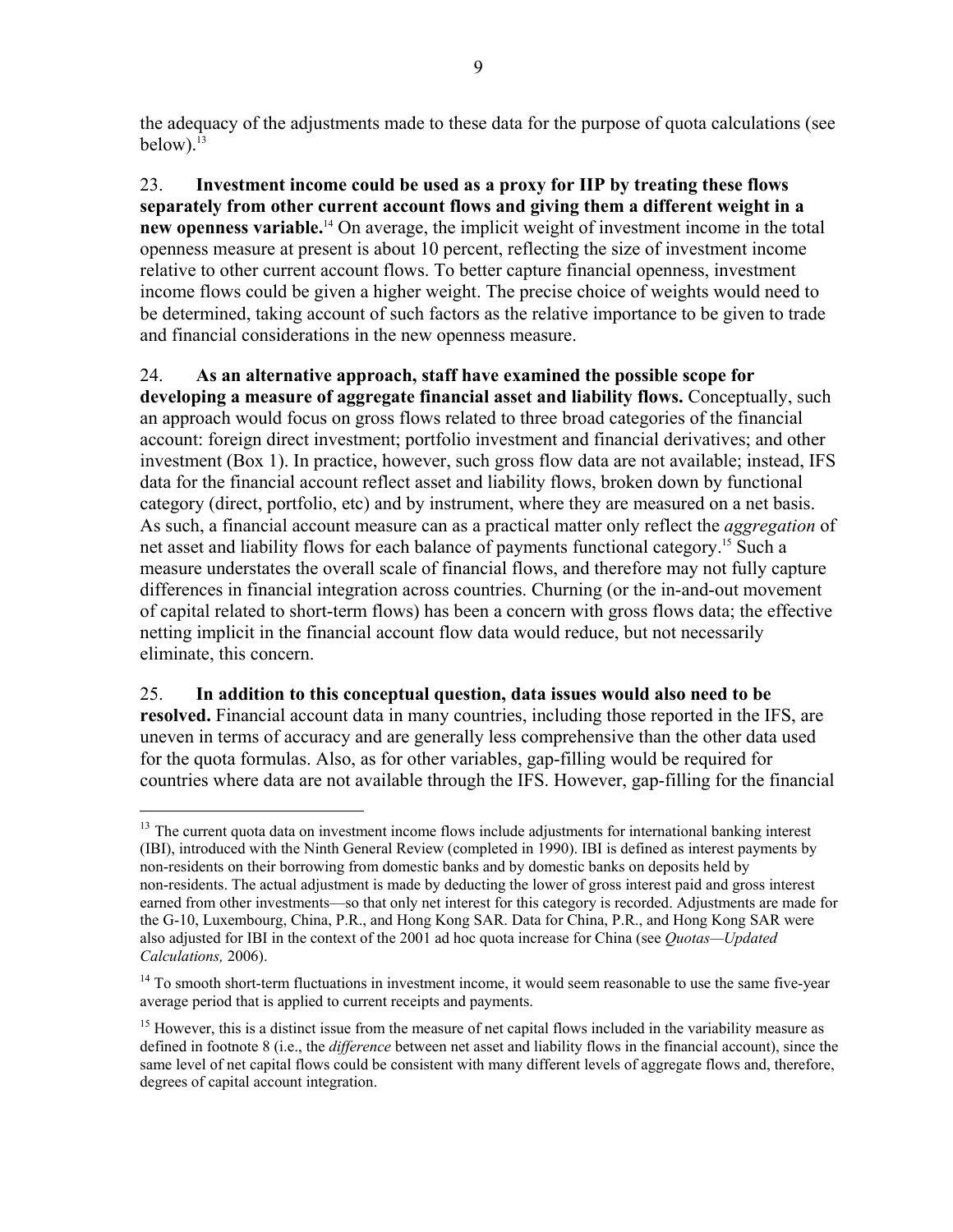account is generally more problematic than for other quota data because WEO data involve a higher degree of netting and because financial account data are more volatile on a year-toyear basis. Staff have compiled a dataset for purely illustrative purposes, but the issue of whether such a measure is feasible statistically would need to be further considered if a financial account based flow variable were pursued.

### **Box 1. Financial Account Functional Categories**

The flow measure described in the main text is based on the aggregation of assets and liability flows recorded in each functional category in the financial account, excluding reserves. These financial account categories are:

- **Direct Investment**: these transactions reflect the lasting interest of a resident entity in one economy (direct investor) in an entity in another economy.
- **Portfolio Investment and Financial Derivatives:** Portfolio investment covers transactions in equity and debt securities. Financial derivatives (or secondary instruments) usually do not extend to actual delivery and are utilized for hedging risks, investment, and trading purposes. These data are reported separately in the *Balance of Payments Statistics Yearbook (BOPSY);* that said, only 46 members report financial derivatives flows, with many countries reporting these transactions in the portfolio investment category of the *BOPSY*. Also, the financial derivatives category does not exist in the WEO. For these reasons, these two categories are presented together in this report.
- **Other Investment:** This is a residual category in the financial account that includes financial transactions not covered in direct investment, portfolio investment and financial derivatives, or reserve assets. The instrument classification comprises trade credits, loans, currency and deposits, and other assets and liabilities.

26. **Table 4 summarizes the shares in global totals of major country groups for investment income and each of the financial account categories discussed above, including the aggregate of the financial account categories.** Individual country data are presented in Table 4a of the supplement. It is evident that any of these flow-based measures of financial openness would give a high weight to advanced countries; this effect is most pronounced for the financial account categories and somewhat less so in the case of investment income flows, in part due to the fact that no data adjustments have been made to the financial account data.16 In this context, an examination of the individual country data underlying these flows highlights the role played by international financial centers; for example, the share of the United Kingdom in global "other investment" is 26.1 percent, Luxembourg accounts for 11.2 percent of global FDI, and the Netherlands accounts for 10.2 percent of total portfolio investment and financial derivative flows. This applies across all financial account categories, suggesting that the data adjustment issues involved in the use of financial account flows could be particularly challenging. It is also not clear that there is a strong conceptual basis for excluding one or more categories from the measure.

<sup>&</sup>lt;sup>16</sup> As noted in footnote 14, data on investment income include adjustments for international banking interest.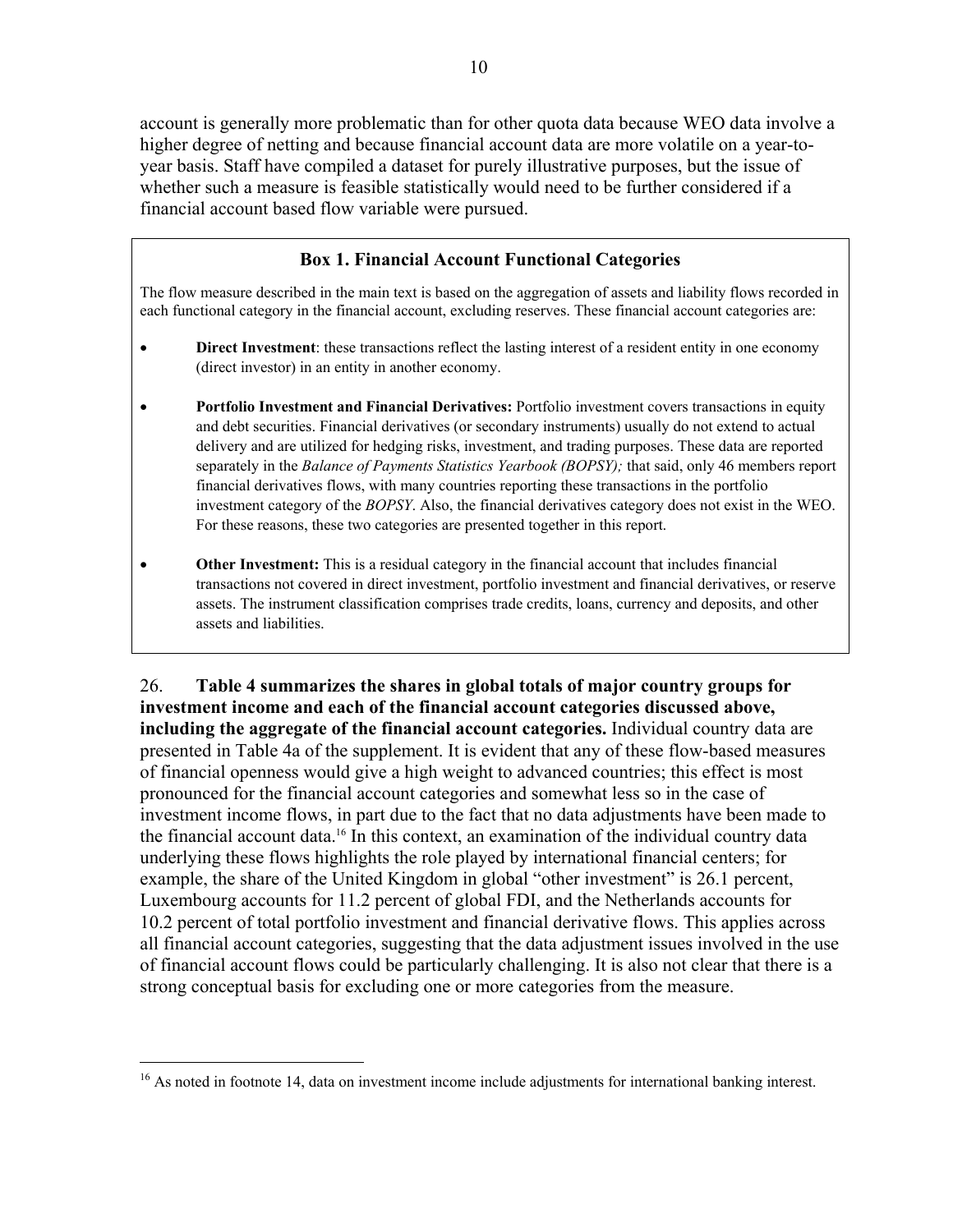27. **Table 5 illustrates the possible effect of explicitly including a financial element as part of the openness variable.** Using the same baseline as in Table 1 for illustrative purposes, a blended openness measure has been constructed using investment income flows for which the conceptual and data issues appear on balance less problematic than for financial account flows. Again for purely illustrative purposes, equal weights have been given to the trade and financial components of openness in each case. As can be seen, advanced country shares generally increase versus the base scenario from Table 1. As demonstrated in Table 5a of the supplement, these effects are most pronounced for individual members with prominent international financial centers.

#### **Intra-currency union flows**

 $\overline{a}$ 

28. At the December seminar, **suggestions were also made for further work on whether intra-currency union flows should be excluded from the measure of openness**. 17 The Fund has recognized the special characteristics of currency unions in its surveillance structure, with special modalities for members of such unions.<sup>18</sup> In terms of the quota exercise, this raises the question of whether there is a conceptual case for making a specific adjustment to the data used for quota calculations for members of currency unions. Two aspects have been raised in this regard: (i) that the measure of openness captures gross flows rather than value added and the possibility that increases in these flows as a result of growing specialization and integration within a currency union may tend to overstate the openness of these countries from a broader global perspective; and (ii) that flows within a currency union take place in a common currency.

29. On the former, **some proponents of excluding intra-currency union trade have argued that gross trade figures present a distorted picture of trade integration for members of a currency union.** They note that currency union membership encourages greater vertical integration of production processes, creating an upward bias in gross trade figures versus domestic value added. The issue is complicated, however, by the difficulty of determining the degree to which the currency union itself is the driver for increased intraregional trade and vertical integration.<sup>19</sup> Such integration is not unique to currency unions, but is also relevant to other liberalized trading regimes (e.g., free trade agreements and customs unions), raising difficult questions about where the dividing line for exclusion would

<sup>&</sup>lt;sup>17</sup> Methodological issues related to the existing data adjustments, including in regard to entrepôt trade, have also been raised and will be taken up in a subsequent paper.

<sup>&</sup>lt;sup>18</sup> Regional surveillance has been formalized for four currency unions: Euro Area, Eastern Caribbean Currency Union (ECCU), Central African Economic and Monetary Union (CEMAC) and West African Economic and Monetary Union (WAEMU). See *Fund Surveillance Over Members of Currency Unions* (2005).

<sup>19</sup> For a summary of debate on this issue, see *Trade Volume Effects of the Euro: Aggregate and Sector Estimates*, Harry Flam and Håkan Nordström, Seminar Paper No. 746, Institute for International Economic Studies, Stockholm University, June 2006 and *Measuring the Trade Effects of EMU,* Hamid Faruqee, IMF Working Paper WP/04/154. The first study highlights the importance of vertical integration to the effect of the single currency on intra-euro area trade, estimated at about 15 percent in the period 1998–2002 versus 1989–97. Both studies point to a positive effect of the euro on members' trade with non-members (about 8 percent in the first study). For an alternative view, see *Zooming Out: The Trade Effects of the Euro in Historical Perspective,* Helge Berger and Volker Nitsch, CESifo Working Paper No. 1435, December 2004.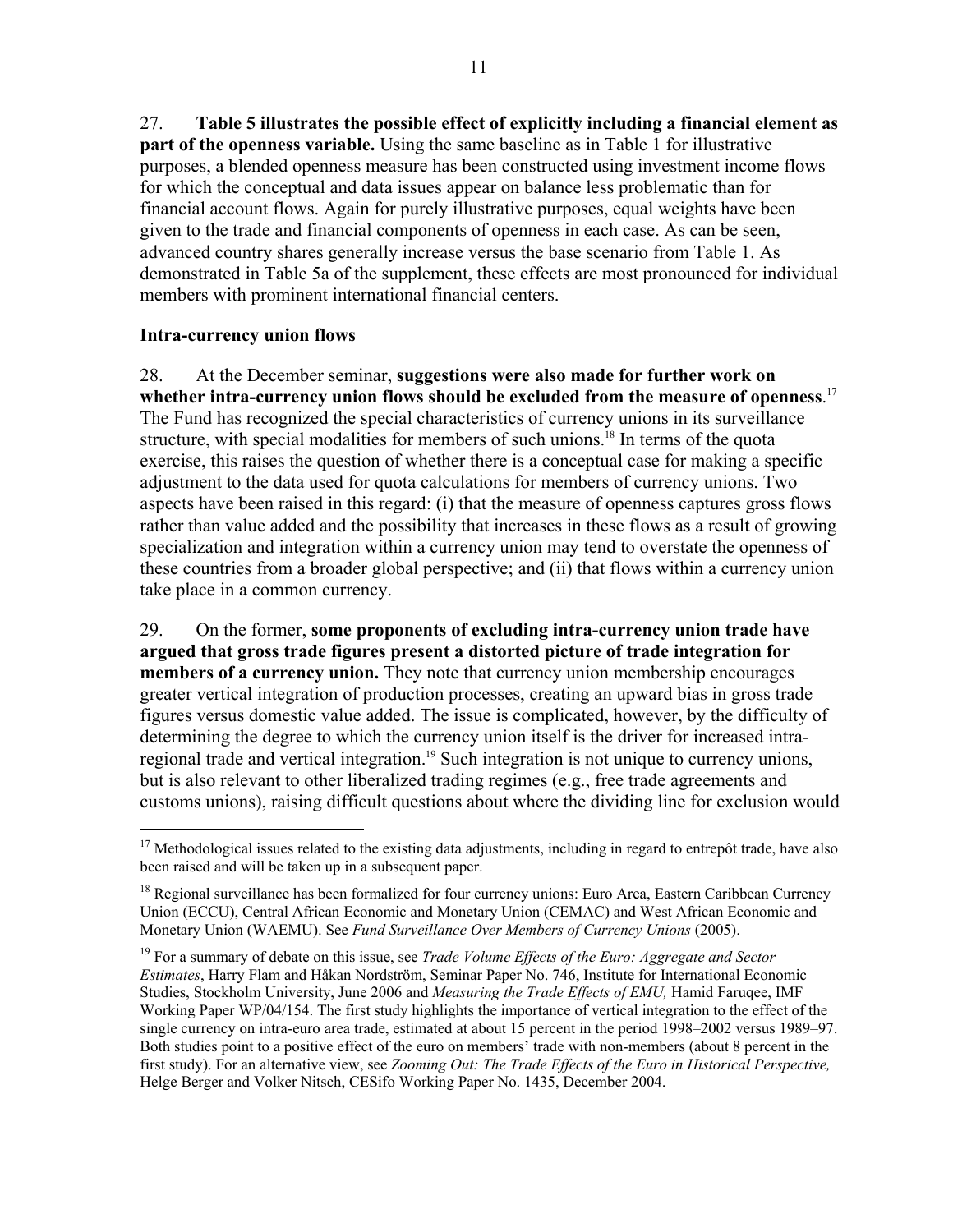be drawn. Also, vertical integration is playing an increasingly important role in global trade more broadly.20 The QFRG noted that, while economic unions can lead to substantial "double-counting" of cross-border trade relative to value added in economic activity, this issue arises whenever there is close economic integration between two or more countries and not just when a formal economic union has been established.<sup>21</sup>

30. **That intra-currency union flows take place in a common currency has also been cited as a reason for their possible exclusion for the purpose of quota calculations.**This argument focuses primarily on the role of quotas in determining potential access to Fund resources, and on whether intra-currency union flows should be taken into account in that regard. The existence of a currency union reduces an important source of potential balance of payments risk for its members (i.e., exchange rate risk), particularly in cases where intraunion stocks and flows account for a large share of the members' total external balance sheet position and balance of payments. That said, currency union membership does not preclude the possibility of balance of payments difficulties arising from other sources of countryspecific risk, including macroeconomic risk, political risk, and or liability-related risk arising in either the public or private sector. In 1998, the Executive Board noted that identification of balance of payments need is likely to be more difficult in currency unions, but also that circumstances could arise where such a need could be discerned, a view that was supported by the QFRG. In practice, the Fund has provided balance of payments support to a number of currency union members of the WAEMU, CEMAC, and ECCU. Pooling arrangements between members of a currency union provide some additional protection against balance of payments pressures, but such arrangements are also not unique to currency unions. Thus, while there could be a question as to whether transactions within a currency union are as relevant to a country's potential need for Fund resources as transactions outside the currency union area, the issue is complex and not easy to resolve.

31. **Were a decision taken to exclude intra-currency union flows, some difficult data issues would arise**. Specifically, while time-series data for intra-currency union merchandise trade are generally available, services data are incomplete.<sup>22</sup> Also, if the definition of openness were to be modified to explicitly include financial openness, this would raise the question of whether to also exclude intra-union financial flows and, if so, how.

<sup>&</sup>lt;sup>20</sup> See, for example, *Production fragmentation and trade integration: East Asia in a global context*, Premachandra Athukorala, Nobuaki Yamashita, The North American Journal of Economics and Finance, 17 (2006) 233–256. The paper finds that, while trade in parts and components (fragmentation trade) has generally grown faster than total world manufacturing trade, the degree of dependence of East Asia on this new form of international specialization is proportionately larger than in North America and Europe. They stress, however, that there is no evidence to suggest that this has reduced the region's dependence on the global economy, noting that growth dynamism based on vertical specialization depends on extra-regional trade in final goods, and this dependence has in fact *increased* over the years.

<sup>21</sup> See *Report to the IMF Executive Board of the Quota Formula Review Group* (2000).

<sup>&</sup>lt;sup>22</sup> Direction of Trade statistics register merchandise trade imports on a CIF basis. These data are not directly comparable with IFS trade statistics, including because imports are registered on a FOB basis. The CIF statistics capture elements that are recorded as services in the IFS data.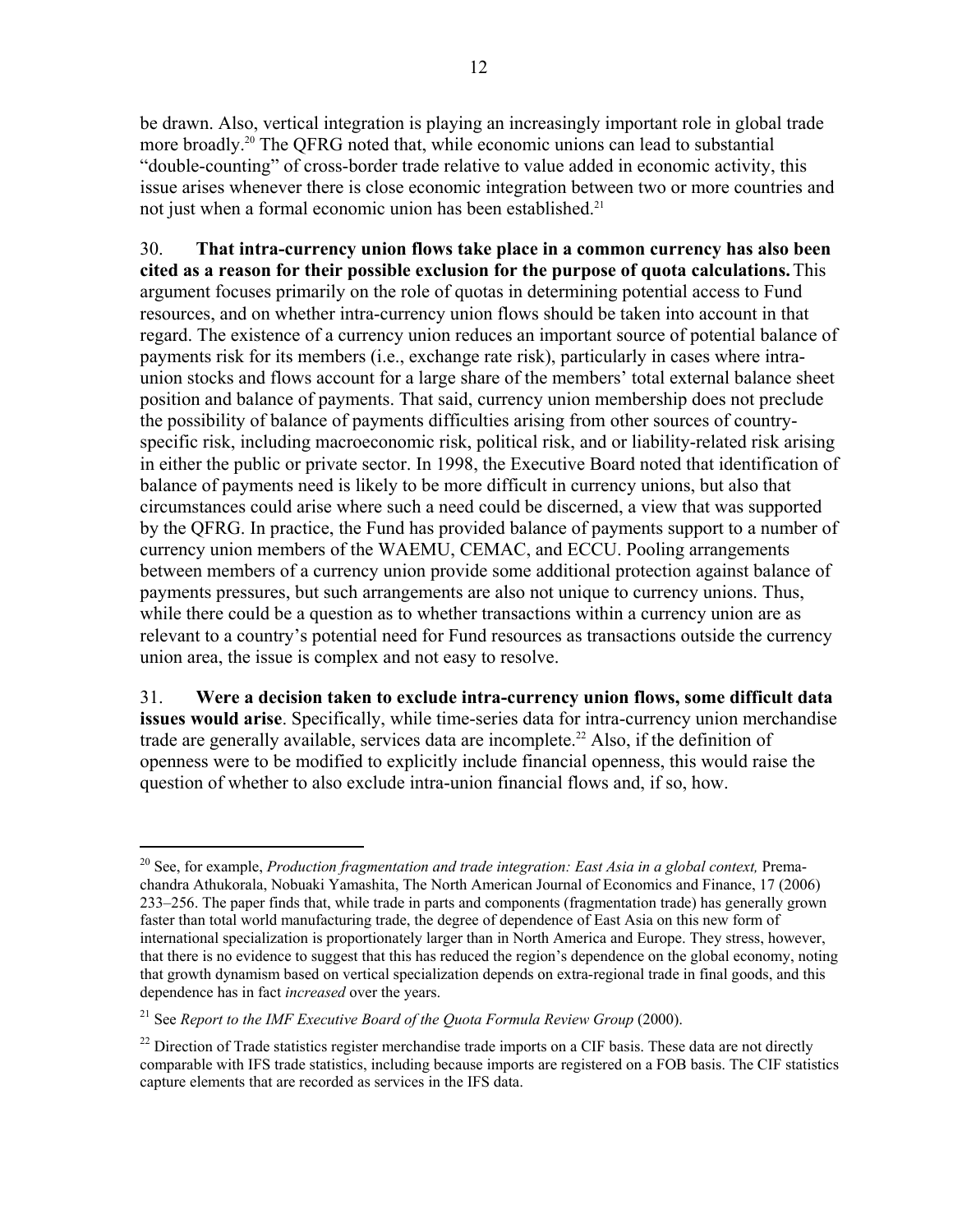32. **Table 6 illustrates the potential impact of excluding intra-currency union merchandise trade flows.** These calculations use the same baseline as the previous tables, and adjustments are limited to available data on intra-currency union trade. The main impact is to reduce the aggregate calculated quota share of euro-area members by 2.8 percentage points. For members of other currency unions (WAEMU, CEMAC, and ECCU), the impact is more modest as intra-currency union trade is generally smaller for these members, and they also benefit from the decline in share for euro-area members. The data for individual members are shown in Table 6a of the supplement.

33. **The above estimates for the impact on euro-area members are sensitive to the weight on openness in the new formula.** As Table 6 shows, the adjustment for intracurrency union trade reduces euro-area members' share in total openness significantly from 31.8 to 23.3 percent, and in variability from 23.1 to 21.4 percent. The resulting decline in the aggregate calculated quota share of euro-area members would be significantly larger (5.9 percentage points) using the existing formulas because the effective contribution of both current receipts and payments combined under the existing formulas is about 50 percent on average for the membership as a whole, and is even higher for euro-area members as a  $\text{group}^{\,23}$ 

# **D. Measures of Potential Demand for Fund Resources**

34. **Variability has traditionally been included in the quota formulas as a measure of members' potential need for Fund resources, as discussed in** *Quotas—Further Thoughts on a New Quota Formula***.** Variability was included in the original Bretton Woods formula and was one of the two variables recommended for inclusion in a new formula by the QFRG (along with GDP). The QFRG noted that this variable should be updated to take account of capital flows, and discussions have since centered on a variable that captures variability of current receipts and net capital flows, measured as the standard deviation from a three-year trend. Staff had proposed use of a three-year rather than a five-year trend since reversals in capital flows can be quite sudden and sometimes short-lived, and Directors generally agreed, in previous discussions, that a three-year measure would serve to smooth trends while adequately capturing fluctuations in capital flows.<sup>24</sup>

35. In the December discussion, questions were raised regarding **the weight that should be assigned to variability in the new formula and whether an alternative set of variables should be considered that may better indicate a member's vulnerability** and potential need for Fund resources. It was suggested that these could be derived, for example, based on

1

 $^{23}$  For the existing formulas, contributions are estimated as the variable's value for each member, multiplied by its coefficient in the applicable formula, expressed in relation to the member's calculated quota. A variable's coefficient includes the multiplicative factor (the ratio of current receipts to GDP) in the case of nonlinear formulas. If for a given country more than one formula is used, coefficients are averaged. The measurement of contributions are approximations because of the non-linearity of the existing five formulas and high correlation among the variables.

<sup>24</sup> See *Alternative Quota Formulas—Considerations* (2001), *Alternative Quota Formulas—Further Considerations* (2002), including Table 3 and Supplement 1, Table 3; and *IMF Executive Board Discusses Quota Formulas, Public Information Notice No. 02/59.*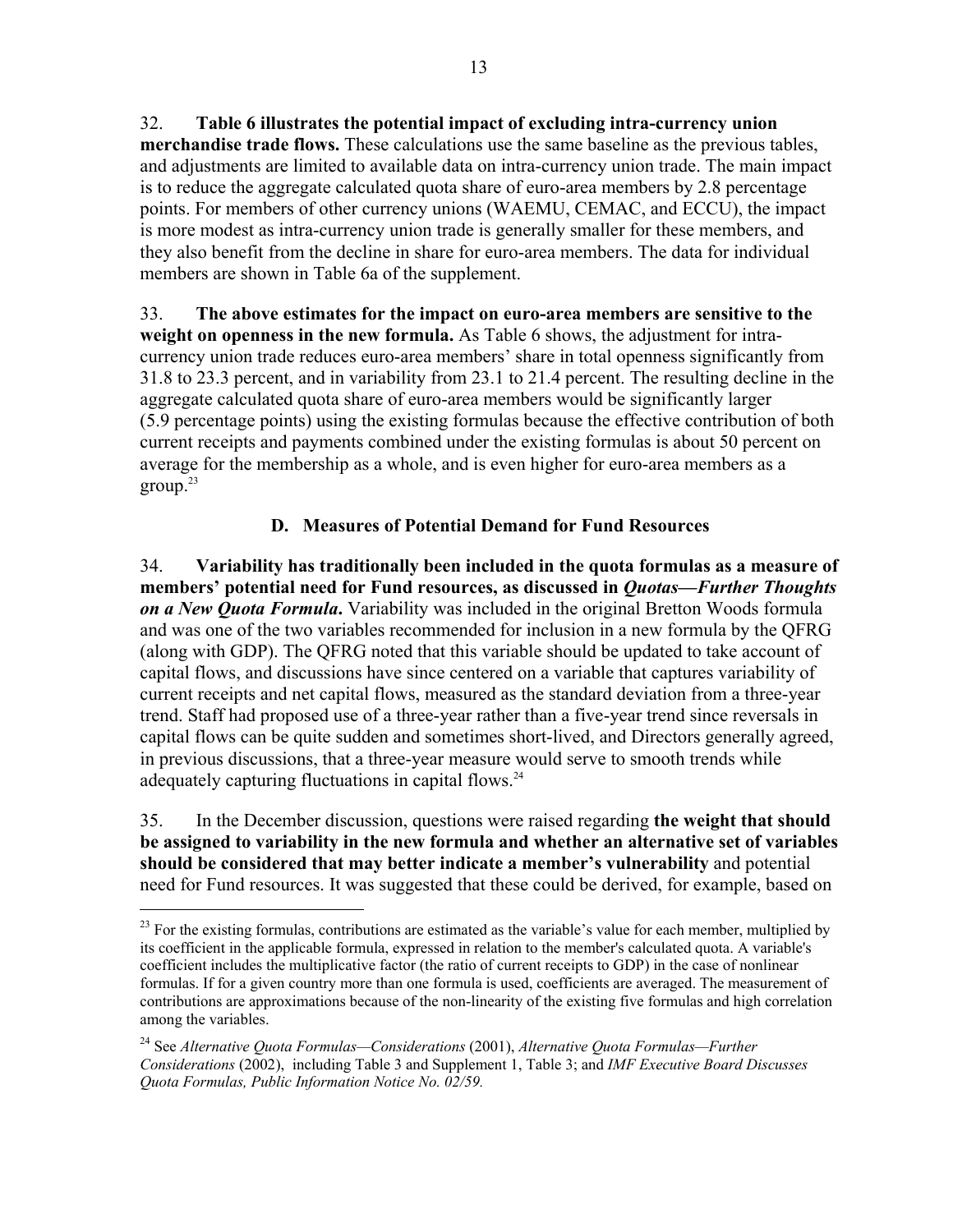past use of Fund resources, country ratings by private firms, country spreads, and vulnerability ratios, such as short-term debt to reserves. In this context, it is worth noting that the traditional variability measure may be thought of as an attempt to capture more structural features of a member's economy that may make it subject to external shocks.<sup>25</sup> This is distinct from an attempt to measure actual vulnerability or likelihood of using Fund resources, as a member with high variability may nonetheless be in a strong external position with little if any probability of actually drawing on the Fund. This is also consistent with two of the other traditional quota variables—GDP and openness—that also have a bearing on the potential size of a member's need for recourse to the Fund but not on the probability of such recourse. A proposal to use short-term measures of actual vulnerability would represent a major departure from this approach, and would also raise a number of difficult implementation issues, including that many of these measures are subject to substantial short–term volatility, may be seen as rewarding imprudent policies, and raise possible concerns about reliance on private sector judgments in the quota formula.

#### **E. Reserves**

36. **In the December seminar, there were several calls for work on the feasibility of introducing a cap on the reserves variable.** The rationale would be to avoid rewarding what some view as excessive reserve accumulation that could otherwise result in a higher calculated quota.

37. **Designing a workable cap would pose a number of challenges.** In particular, it would require reaching a consensus among the membership as to what represents a reasonable benchmark above which reserves should no longer be taken into account for the purposes of quota calculations. The optimal reserves literature provides little practical guidance in this regard, focusing on models that recognize multiple factors that may drive country-specific reserve decisions.<sup>26</sup> Traditional reserve adequacy benchmarks (e.g., coverage of short-term external debt, imports, or current payments) have sometimes been used to define rough proxies for excess reserves, e.g., at some multiple of adequacy levels.<sup>27</sup> However, their application to quota calculations would raise a number of difficult issues. First, it would be difficult to define a single reserve adequacy measure suited to the diverse circumstances of all members; financial indicators are more relevant for members with market access and traditional trade-based measures more suitable for others; even within these groups, optimal (and, by association, excessive) reserves would vary based on a range of broader macroeconomic factors (including the choice of exchange rate regime) and financial considerations. Second, a cap based on some reserve adequacy measures could tend to reward countries whose policies have resulted in higher vulnerabilities. In the case of a measure based on short-term liabilities, there are also important data constraints that preclude

1

 $^{25}$  This is clearly an imperfect measure, however, as it cannot distinguish between external volatility resulting from structural or exogenous causes and volatility that may have resulted from imperfect policies.

<sup>26</sup> See, for example, *Country Insurance—The Role of Domestic Policies* (2007).

 $^{27}$  Lawrence Summers, for example, suggested a rough figure of two times the adequacy measure defined by the Guidotti-Greenspan rule in "Reflections on Global Account Imbalances and Emerging Markets Reserve Accumulation," March 24, 2006 http://www.president.harvard.edu/speeches/2006/0324\_rbi.html.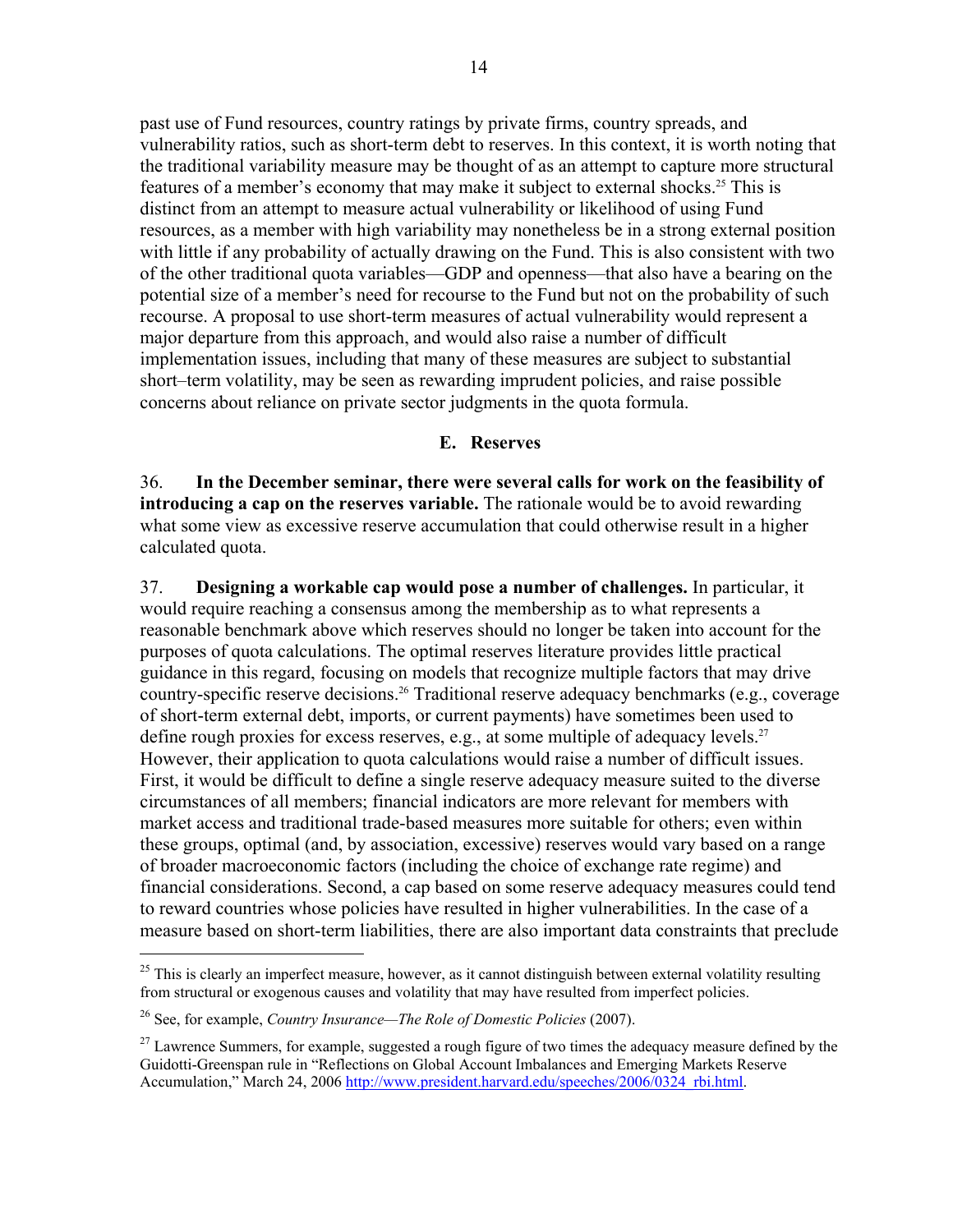developing a uniform measure for quota calculations based on national data with sufficiently broad country coverage. Caps based on macroeconomic scale indicators (e.g., money or GDP) could also be considered, but again, would not capture the differences arising from distinctions in the underlying circumstances of members. A money-based indicator could also be seen as rewarding loose monetary policies.

38. **In light of these difficulties, staff have prepared a few simple measures to illustrate the potential application of a reserve cap.** For purely illustrative purposes, caps are defined as the sample mean plus one standard deviation from for the ratio of reserves to: current payments, M2, and GDP. Table 7 demonstrates the effect of a cap on members' shares of a reserve variable in terms of the number and composition of affected countries, as well as the scale of the effect. As can be seen, the potential impact of such a cap differs considerably depending upon the specific metric chosen. Tables 8 and 8a demonstrate the effects in terms of simulated calculated quota shares under the base scenario in Table 1. In general, this effect is limited, reflecting the relatively small weight for reserves. This suggests that the potential distortions that excess reserves may create are also limited, even without such a cap.

# **F. Financial Contributions**

39. **A proposal was made in the December discussion to include a new variable that would reflect members' financial contributions to the Fund.** The specific proposal was to include members' contributions to the PRGF and NAB as a measure of their ability and willingness to contribute to the Fund's finances.

40. **Financial contributions have long been recognized as a relevant factor in considering increases in individual members' quotas.**28 This reflects the central role of quotas in the Fund's finances as discussed at the beginning of this paper. In particular, there are numerous examples where past and prospective financial contributions to the Fund have been taken into account in determining increases in members' quotas both within and outside general quota reviews: these include the quota increases agreed for certain industrial countries in the 1959 and the Fourth General Reviews aimed at improving the Fund's liquidity, ad hoc quota increases for Italy in 1964 and Saudi Arabia in 1981; the selective increases for major oil-exporting countries in the Sixth Review; the ad hoc increase for Japan in the Ninth Review, and the additional increases for Korea, Luxembourg, Singapore, Malaysia, and Thailand in the Eleventh Review. While contributions to the Fund's finances have been an important consideration, however, these have generally been supplemental to the issue of whether a member's quota is out of line with its relative economic position, and they have not been included directly in the quota formulas.

41. **Including such a variable explicitly in the formula would raise several practical difficulties.** First, it would be necessary to define which types of contributions should be considered, and over what period, since members have contributed to the Fund's finances in a variety of forms over time. It could also involve a degree of circularity because quota

<sup>28</sup>*See Quotas and Voice—Further Considerations* (2005).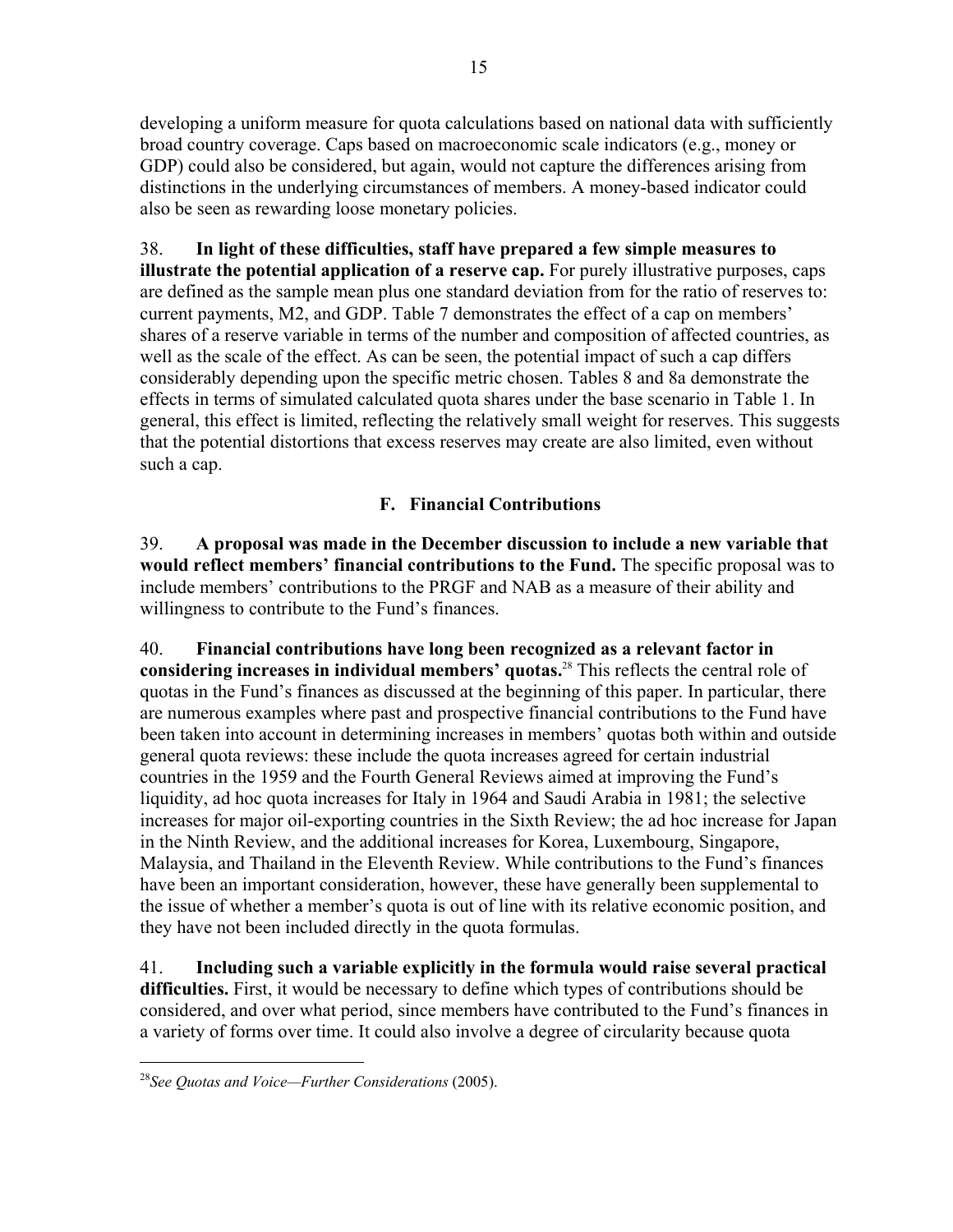shares themselves have been used as an important guide to members' financial contributions in the past, including for the PRGF and the NAB.<sup>29</sup> Finally, members' external financial positions can change, sometimes rapidly, such that past contributions may not always be a good indicator of members' ability to contribute in future. For these reasons, it may be preferable not to include a measure of financial contributions in the quota formula itself, but rather to continue to retain the flexibility to take into account the ability of members to contribute to the Fund's financing needs when considering actual quota increases.

#### **IV. ADDITIONAL SCENARIOS**

42. **Directors also requested additional scenarios based on those covered in** *Quotas— Further Thoughts on a New Quota Formula* (2006). Specifically, there were requests for a wider range of assumptions regarding the weight on GDP in the formula beyond the range of 40 to 60 percent*.* In this context, it should be noted that, while under the existing formulas, the average contribution of GDP to calculated quota shares is 29 percent, there is substantial variance around this average.<sup>30</sup> Table 9 (and 9a in the supplement) provides simulations based on GDP weights of 35 and 65 percent, respectively, with two alternative scenarios for the weights on openness and variability. There were also requests for simulations with alternative assumptions regarding a compression factor beyond the range of 0.9 and 0.95 in the last paper. As noted in *Quotas—Further Thoughts on a New Quota Formula* (2006), use of a compression factor leaves unchanged the country rankings that result from a new uncompressed formula, but narrows the resulting distribution of shares. Table 10 (and 10a in the supplement) provides simulations using a compression factor of 0.8 and 0.85. As expected, these scenarios reduce calculated quota shares for the largest economies, with all other economies gaining. Overall, developing and transition countries' calculated shares rise with use of a compression factor, and advanced country shares decline, with a smaller compression factor leading to a greater change.

#### **V. ISSUES FOR DISCUSSION**

#### 43. **Directors may wish to comment on:**

- The potential for further exploring a possible blended variable combining market-rate and PPP-based GDP, recognizing the work underway to address existing data constraints.
- Whether they also see benefit to exploring further a possible role for a population variable.
- The merits of explicitly incorporating a financial openness measure into the current openness variable, and if so, whether they agree that a measure based on investment

 $^{29}$  In addition, participation in the NAB is not open to all members but rather requires the agreement of both the Fund and existing participants with the requisite voting majority.

 $30$  In particular, for some highly open economies, the effective weight on GDP is quite low under the current formulas, including because of the multiplicative element in some of the formulas.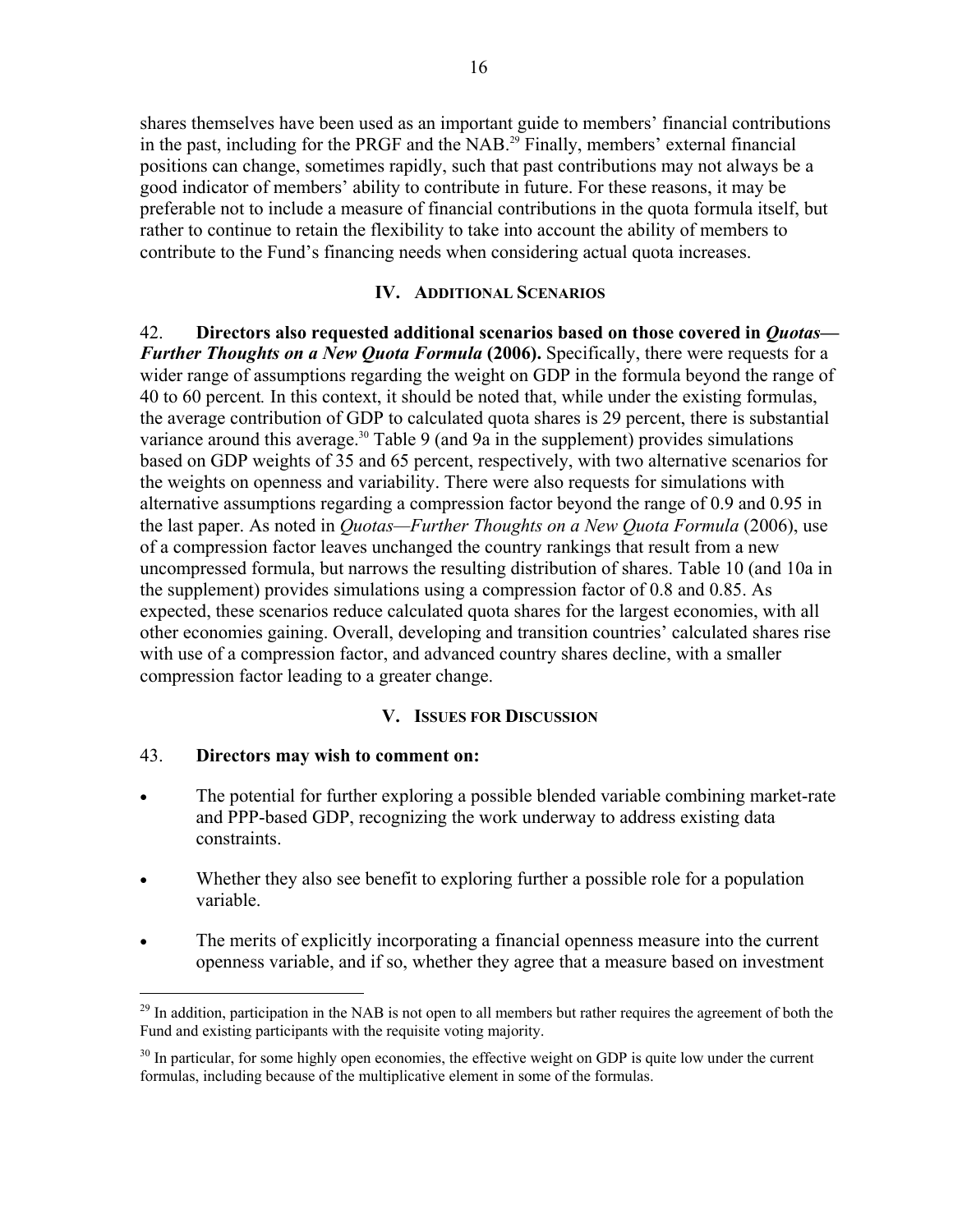income appears to be the most productive starting point, taking account of limitations in IIP data, as well as the nature of financial account flows and related data issues.

- How the issue of intra-currency union flows should be addressed, given the complexities of the issue and incomplete data on intra-currency union flows beyond merchandise trade.
- Whether they continue to see the proposed variability measure based on deviations from a three-year trend in current receipts and net capital flows as the most promising measure of potential need for Fund resources in a new formula.
- Whether a reserve cap is worth exploring further, or whether maintaining a limited weight on reserves would reduce the need for such a cap.
- Whether past and prospective financial contributions to the Fund should continue to be taken into account, as appropriate, in considering actual quota increases rather than built into the quota formula itself.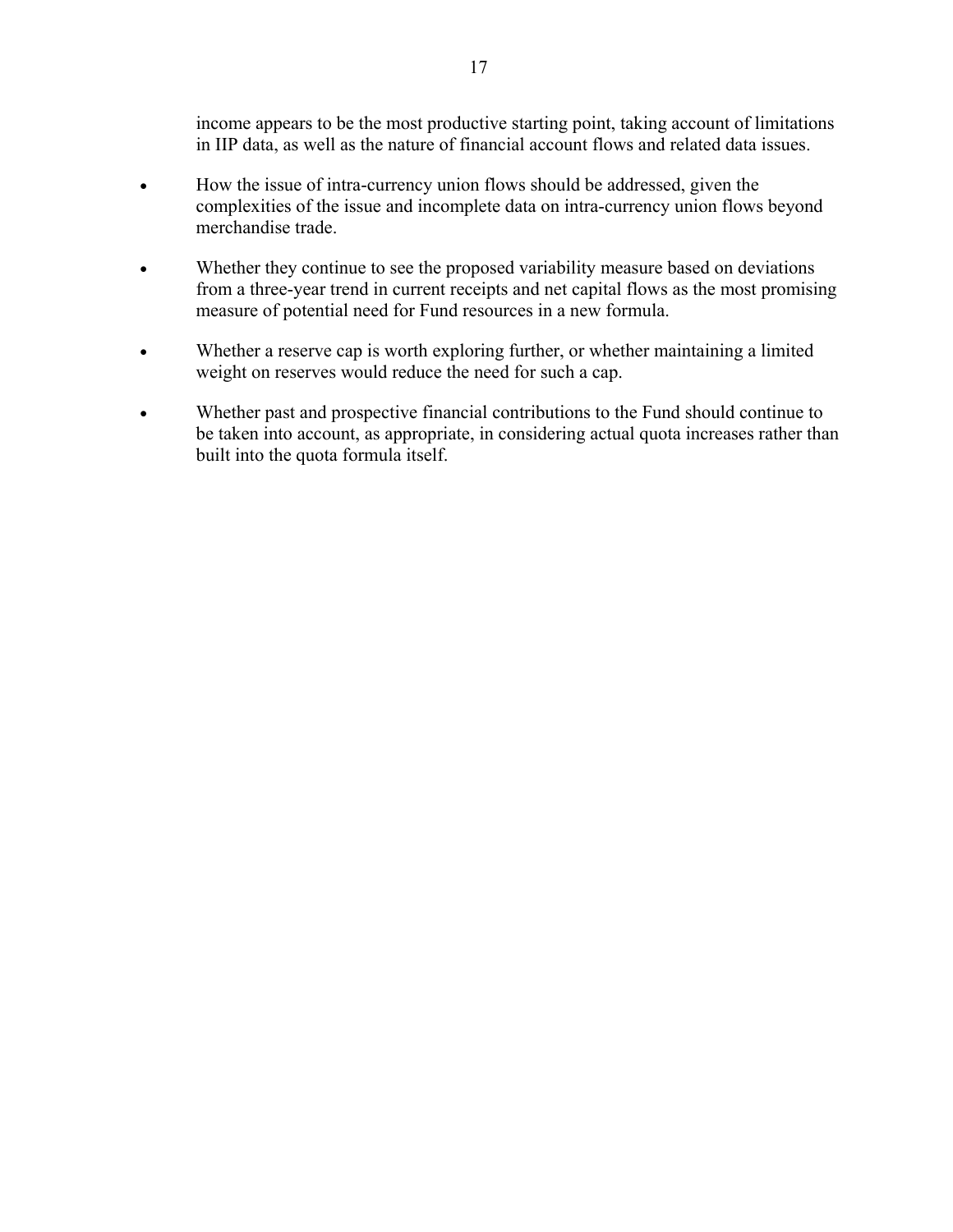|                                                                                                                                                                                                                                                                                  |            | Actual Quotas 2/                                      | (In percent)<br>Existing |                  |                  | Linear Formula (50/30/15/5) 4/ |                  |                  |
|----------------------------------------------------------------------------------------------------------------------------------------------------------------------------------------------------------------------------------------------------------------------------------|------------|-------------------------------------------------------|--------------------------|------------------|------------------|--------------------------------|------------------|------------------|
|                                                                                                                                                                                                                                                                                  | Pre Ad Hoc | Post Ad Hoc                                           | Five                     |                  |                  | GDP Blend 5/                   |                  |                  |
|                                                                                                                                                                                                                                                                                  | Increases  | Increases 3/                                          | Formulas                 | 100/0            | 75/25            | 50/50                          | 25/75            | 0/100            |
| Advanced economies                                                                                                                                                                                                                                                               | 61.6       | 60.5                                                  | 67.1                     | 70.8             | 67.6             | 64.5                           | 61.3             | 58.1             |
| Major advanced economies                                                                                                                                                                                                                                                         | 46.0       | 45.2                                                  | 47.3                     | 55.3             | 52.6             | 49.9                           | 47.2             | 44.5             |
| Of which: US                                                                                                                                                                                                                                                                     | 17.4       | 17.1                                                  | 16.8                     | 23.1             | 21.9             | 20.7                           | 19.5             | 18.3             |
| Other advanced economies                                                                                                                                                                                                                                                         | 15.6       | 15.3                                                  | 19.8                     | 15.5             | 15.0             | 14.6                           | 14.1             | 13.6             |
| Developing countries                                                                                                                                                                                                                                                             | 30.9       |                                                       | 27.6                     | 24.5             | 27.4             | 30.2                           | 33.0             | 35.8             |
| Africa                                                                                                                                                                                                                                                                           | 5.5        | $32.1$<br>$5.4$                                       | 2.4                      | 2.2              | 2.4              | $2.6$                          | 2.8              | $3.7$<br>21.7    |
| Asia 6/                                                                                                                                                                                                                                                                          | 10.3       | 11.5                                                  | 15.3                     | 13.0             | 15.2             | 17.3                           | 19.5             |                  |
| Middle East, Malta & Turkey                                                                                                                                                                                                                                                      | 7.6        | 7.6                                                   | $4.7$<br>5.2             | $3.\overline{8}$ | 3.9              | $4.0$<br>6.2                   | $\frac{4}{6}$ .5 | 4.2              |
| Western Hemisphere                                                                                                                                                                                                                                                               | 7.5        | 7.6                                                   |                          | 5.6              | 5.9              |                                |                  | ္ထိ              |
| Transition economies                                                                                                                                                                                                                                                             | 7.5        | 7.4                                                   | 5.3                      | 4.6              | 5.0              | 5.3                            | 5.7              | 6.0              |
| Total                                                                                                                                                                                                                                                                            | 100.0      | 100.0                                                 | 100.0                    | 100.0            | 100.0            | 100.0                          | 100.0            | 100.0            |
| Memorandum Item:                                                                                                                                                                                                                                                                 |            |                                                       |                          |                  |                  |                                |                  |                  |
| EU <sub>27</sub>                                                                                                                                                                                                                                                                 | 32.9       | 32.4                                                  | 37.9                     | 33.5             | 32.4             | 31.4                           | 30.3             | 29.3             |
| LICS 7I                                                                                                                                                                                                                                                                          | 7.5        | 7.4                                                   | 3.6                      | 3.5              | $4.\overline{3}$ | 5.1                            | 6.0              | $6.\overline{8}$ |
| Source: Finance Department.                                                                                                                                                                                                                                                      |            |                                                       |                          |                  |                  |                                |                  |                  |
| 2/ For the three countries that have not yet consented to, and paid for, their quota increases, 11th Review proposed quotas are used.<br>3/ Includes ad hoc increases for China, Korea, Mexico, and Turkey; also includes Montene<br>1/ GDP at market rates and GDP at purchasin |            | g power parity rates blended in proportion indicated. |                          |                  |                  |                                |                  |                  |
| 4/0.5*GDP + 0.3*Openness + 0.15*Variability + 0.05*Reserves                                                                                                                                                                                                                      |            |                                                       |                          |                  |                  |                                |                  |                  |
| data were retrieved from the WEO database for 176 countries. For nine countries with no WEO data, PPP GDP was estimated based on each<br>5/ A GDP blend (x/y) is defined as x percent of GDP weighted at market exchange rates and y percent weighted at PPP-exchange rates.     |            |                                                       |                          |                  |                  |                                |                  | PP<br>P          |
| country's share in global GDP at market rates.                                                                                                                                                                                                                                   |            |                                                       |                          |                  |                  |                                |                  |                  |
| 6/ Including Korea and Singapore.<br>7/ PRGF-eligible countries.                                                                                                                                                                                                                 |            |                                                       |                          |                  |                  |                                |                  |                  |

Table 1. Scenarios Using GDP Blends 1/ (In percent)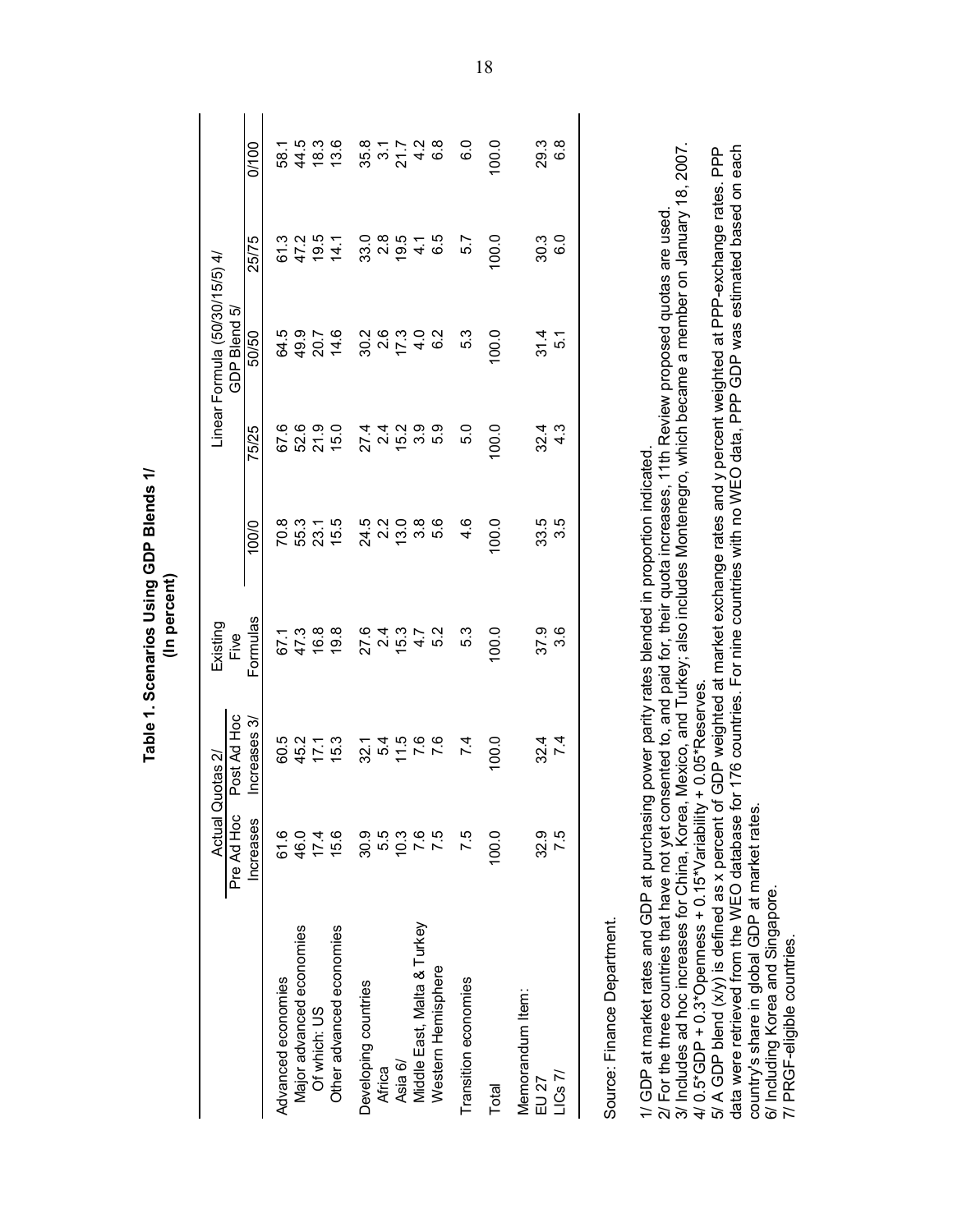|                                                                                                                                                                                                                                                                                                                                                                              |                  |                                | able 2. Scenarios Using GDP Blends and Population 1/<br>(In percent) |                                          |                                                |                      |                                                                                        |                          |
|------------------------------------------------------------------------------------------------------------------------------------------------------------------------------------------------------------------------------------------------------------------------------------------------------------------------------------------------------------------------------|------------------|--------------------------------|----------------------------------------------------------------------|------------------------------------------|------------------------------------------------|----------------------|----------------------------------------------------------------------------------------|--------------------------|
|                                                                                                                                                                                                                                                                                                                                                                              | Pre Ad Hoc       | Post Ad Hoc<br>Actual Quotas 2 | Existing<br>Five                                                     |                                          | Linear Formula (50/30/15/5) 4/<br>GDP Blend 5, |                      | Population as a Variable                                                               | 6<br>Linear Formula With |
|                                                                                                                                                                                                                                                                                                                                                                              | <b>Increases</b> | Increases 3/                   | Formulas                                                             | 100/0                                    | 75/25                                          | 50/50                | (45/30/15/5/5)                                                                         | (40/30/15/5/10)          |
|                                                                                                                                                                                                                                                                                                                                                                              |                  |                                |                                                                      |                                          |                                                |                      |                                                                                        |                          |
| Advanced economies                                                                                                                                                                                                                                                                                                                                                           | 61.6             | 60.5<br>45.2                   | 67.1<br>47.3                                                         |                                          | 67.6                                           | 64.5                 | 67.7                                                                                   | 64.5                     |
| Major advanced economies                                                                                                                                                                                                                                                                                                                                                     | 46.0             |                                |                                                                      | 0<br>0 10 10 10<br>0 10 11 10<br>1 10 11 | 52.6                                           | 49.9                 | 52.6                                                                                   | 50.0                     |
| Of which: US                                                                                                                                                                                                                                                                                                                                                                 | 17.4             | 17.1                           | 16.8                                                                 |                                          | 21.9                                           | 20.7                 | 21.8                                                                                   | 20.5                     |
| Other advanced economies                                                                                                                                                                                                                                                                                                                                                     | 15.6             | 15.3                           | 19.8                                                                 |                                          | 15.0                                           | 14.6                 | 15.0                                                                                   | 14.6                     |
| Developing countries                                                                                                                                                                                                                                                                                                                                                         | 30.9             | 32.1                           | 27.6                                                                 |                                          |                                                |                      |                                                                                        | 30.5                     |
| Africa                                                                                                                                                                                                                                                                                                                                                                       | 5.5              | 5.4                            | 2.4                                                                  | 24.2.0<br>2.2.0<br>2.4.0                 | $27.4$<br>2.4                                  | 30.4<br>30.4<br>30.4 | 27.5<br>2.7                                                                            | $3.\overline{3}$         |
| Asia 7/                                                                                                                                                                                                                                                                                                                                                                      | 10.3             | 11.5                           | 15.3                                                                 |                                          | 15.2                                           |                      | 15.1                                                                                   | 17.3                     |
| Middle East, Malta & Turkey                                                                                                                                                                                                                                                                                                                                                  | 7.6              |                                | 4.7                                                                  | 3.8                                      | ဝ ဝ<br>၁ ဝ                                     | $4.0$<br>$6.2$       | 3.9                                                                                    | $\frac{1}{4}$            |
| Western Hemisphere                                                                                                                                                                                                                                                                                                                                                           | 7.5              | 7.6                            | 5.2                                                                  | ნ.<br>ნ                                  |                                                |                      | 5.7                                                                                    | 5.9                      |
| Transition economies                                                                                                                                                                                                                                                                                                                                                         | 7.5              | 7.4                            | 5.3                                                                  | 4.6                                      | 5.0                                            | 5.3                  | $4.\overline{8}$                                                                       | 5.0                      |
| Total                                                                                                                                                                                                                                                                                                                                                                        | 100.0            | 0.00                           | 100.0                                                                | 100.0                                    | 100.0                                          | 100.0                | 100.0                                                                                  | 100.0                    |
| Memorandum Item:                                                                                                                                                                                                                                                                                                                                                             |                  |                                |                                                                      |                                          |                                                |                      |                                                                                        |                          |
| EU <sub>27</sub>                                                                                                                                                                                                                                                                                                                                                             | 32.9             | 32.4                           | 37.9                                                                 |                                          | 32.4                                           | $\frac{4}{31.4}$     |                                                                                        | 31.2                     |
| LICs8                                                                                                                                                                                                                                                                                                                                                                        | 7.5              | 7.4                            | 3.6                                                                  | 33.5<br>33.6                             | 4.3                                            | 5.1                  | 32.3<br>5.2                                                                            | 7.0                      |
| Source: Finance Department.                                                                                                                                                                                                                                                                                                                                                  |                  |                                |                                                                      |                                          |                                                |                      |                                                                                        |                          |
| 3/ Includes ad hoc increases for China, Korea, Mexico, and Turkey; also includes Montenegro, which became a member on January 18,<br>2/ For the three countries that have not yet consented to, and paid for, their quota increases, 11th Review proposed quotas are used<br>1/ GDP at market rates and GDP at purchasing power parity rates blended in proportion indicated |                  |                                |                                                                      |                                          |                                                |                      |                                                                                        | 2007.                    |
| data were retrieved from the WEO database for 176 countries. For nine countries with no WEO data, PPP GDP was estimated based on the<br>4/ $0.5$ *GDP + 0.3*Openness + 0.15*Variability + 0.05*Reserves<br>5/ A GDP blend (x/y) is defined as x percent                                                                                                                      |                  |                                |                                                                      |                                          |                                                |                      | of GDP weighted at market exchange rates and y percent weighted at PPP-exchange rates. | PPP                      |
| 6/ (a/b/c/d/e) are the coefficients of GDP/Openness/Variability/Reserves/Population, all expressed in shares of global totals<br>countries' share in global GDP at market rates.<br>7/ Including Korea and Singapore.                                                                                                                                                        |                  |                                |                                                                      |                                          |                                                |                      |                                                                                        |                          |
| PRGF-eligible countries.<br>$\frac{1}{\infty}$                                                                                                                                                                                                                                                                                                                               |                  |                                |                                                                      |                                          |                                                |                      |                                                                                        |                          |

Table 2. Scenarios Using GDP Blends and Population 1/ (In percent)

19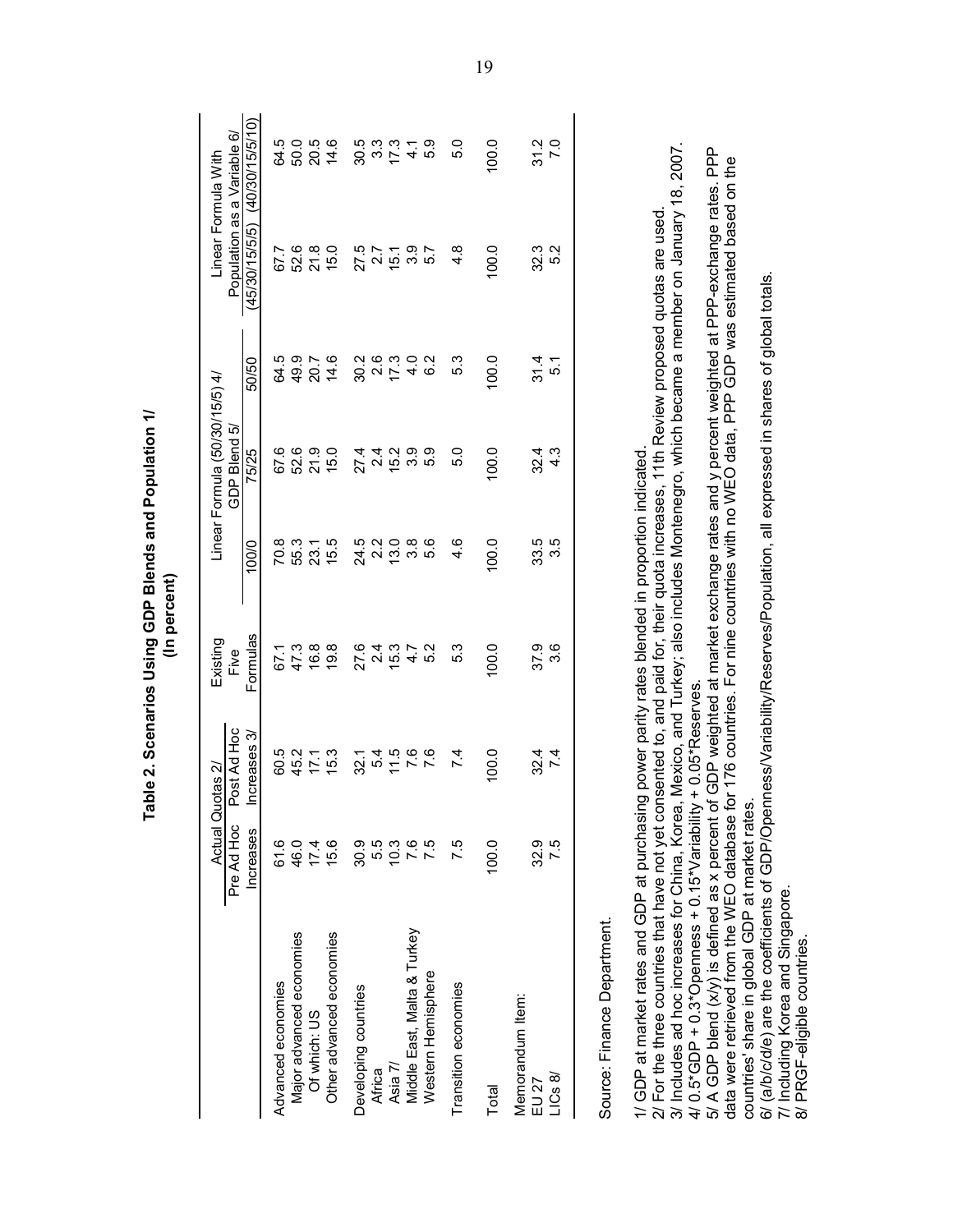|                                                                                                                                                                                                                                                   |                                   | Quotas 1/                 |                              |                        |                                    |                                        |
|---------------------------------------------------------------------------------------------------------------------------------------------------------------------------------------------------------------------------------------------------|-----------------------------------|---------------------------|------------------------------|------------------------|------------------------------------|----------------------------------------|
|                                                                                                                                                                                                                                                   | Actual<br>Pre Ad Hoc<br>Increases | Post Ad Hoc<br>ncreases 2 | Formulas<br>Existing<br>Five | $\mathsf{IP}3$<br>2004 | Investment<br>Income 4,<br>2000-04 | Investment<br>ry.<br>2000-04<br>Income |
| Advanced economies                                                                                                                                                                                                                                | 61.6                              | 60.5                      | 67.1                         | 92.7                   | 88.4                               | 80.9                                   |
| Major advanced economies                                                                                                                                                                                                                          | 46.0                              | 45.2                      | 47.3                         | 66.2                   | 63.2                               | 54.1                                   |
| Of which: US                                                                                                                                                                                                                                      | 17.4                              | 17.1                      | 16.8                         | 22.0                   | 25.1                               | 21.5                                   |
| Other advanced economies                                                                                                                                                                                                                          | 15.6                              | 15.3                      | 19.8                         | 26.4                   | 25.2                               | 26.8                                   |
| Developing countries                                                                                                                                                                                                                              | 30.9                              | 32.1                      | 27.6                         |                        | 8.7                                | 16.4                                   |
| Africa                                                                                                                                                                                                                                            | 5.5                               | 5.4                       | 2.4                          |                        | $\frac{8}{2}$                      | $1.\overline{3}$                       |
| Asia 6/                                                                                                                                                                                                                                           | 10.3                              | $7.5$<br>7.6              | 15.3                         |                        | $\ddot{ }$ .                       | $8.\overline{3}$                       |
| Middle East, Malta & Turkey                                                                                                                                                                                                                       | 7.6                               |                           | 4.7                          | 0.6                    | $\frac{1}{1}$                      | 2.2                                    |
| Western Hemisphere                                                                                                                                                                                                                                | 7.5                               | 7.6                       | 5.2                          | $\overline{2.1}$       | 5.0                                | 4.5                                    |
| Transition economies                                                                                                                                                                                                                              | 7.5                               | 7.4                       | 5.3                          | 1.8                    | 2.9                                | 2.7                                    |
| Total                                                                                                                                                                                                                                             | 100.0                             | 100.0                     | 100.0                        | 100.0                  | 100.0                              | 100.0                                  |
| Memorandum Item:                                                                                                                                                                                                                                  |                                   |                           |                              |                        |                                    |                                        |
| EU 27                                                                                                                                                                                                                                             | 32.9<br>7.5                       | 32.4<br>7.4               | 37.9                         | 58.2                   | 50.4                               | 47.7                                   |
| $LICS$ $7/$                                                                                                                                                                                                                                       |                                   |                           | 3.6                          | $0.\overline{6}$       | 0.0                                | 1.3                                    |
| Sources: Finance and Statistics Departments.                                                                                                                                                                                                      |                                   |                           |                              |                        |                                    |                                        |
| 1/ For the three countries that have not yet consented to, and paid for, their quota increases, 11th Review proposed quotas are used                                                                                                              |                                   |                           |                              |                        |                                    |                                        |
| 2/ Includes ad hoc increases for China, Korea, Mexico, and Turkey; also includes Montenegro, which became a member on January 18, 2007.<br>3/ Assets plus liabilities; shares of reporting countries; 73 members reporting in 2004.               |                                   |                           |                              |                        |                                    |                                        |
| 4/ Investment income in the current account, adjusted for international banking interest. Investment income is for the 73 countries reporting IIP in 2004.<br>5/ Investment income, adjusted for international banking interest, for 177 members. |                                   |                           |                              |                        |                                    |                                        |
| 6/ Including Korea and Singapore.                                                                                                                                                                                                                 |                                   |                           |                              |                        |                                    |                                        |
| 7/ PRGF-eligible countries.                                                                                                                                                                                                                       |                                   |                           |                              |                        |                                    |                                        |

Table 3. Investment Income as a Proxy for IIP-Shares in Global Totals (In percent)

20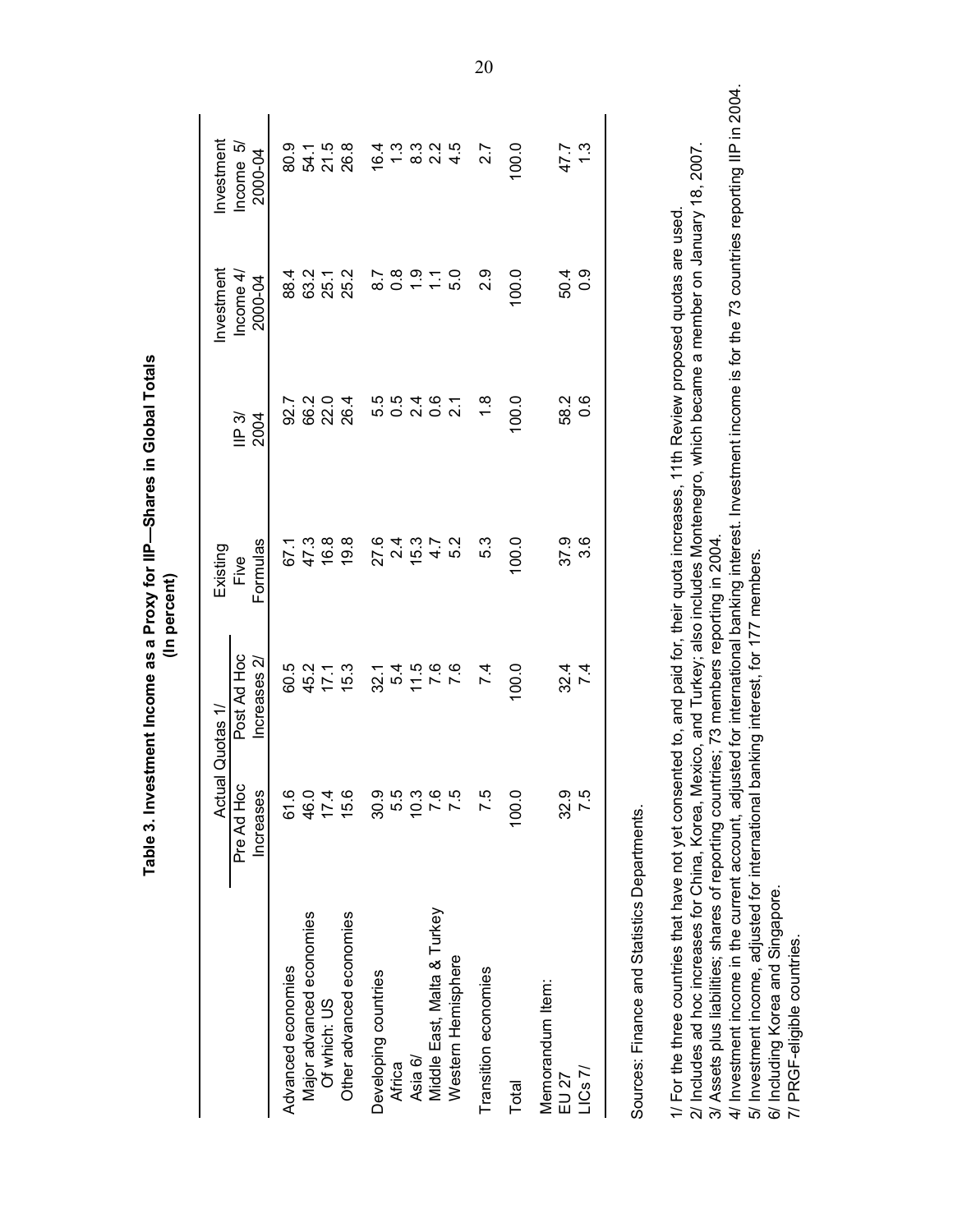|                                                                                                                                                                                                                                                                                                                                                                                                                                                                                                                                                                                                                                                                                                                                                                                                                                                                        |                                | Actual Quotas 1/                            | Existing                       | Investment                                |                                                                |                           | Financial Account Flows 2000-04                                                                                                                                                                                                                                                                                                                                                                              |                        |
|------------------------------------------------------------------------------------------------------------------------------------------------------------------------------------------------------------------------------------------------------------------------------------------------------------------------------------------------------------------------------------------------------------------------------------------------------------------------------------------------------------------------------------------------------------------------------------------------------------------------------------------------------------------------------------------------------------------------------------------------------------------------------------------------------------------------------------------------------------------------|--------------------------------|---------------------------------------------|--------------------------------|-------------------------------------------|----------------------------------------------------------------|---------------------------|--------------------------------------------------------------------------------------------------------------------------------------------------------------------------------------------------------------------------------------------------------------------------------------------------------------------------------------------------------------------------------------------------------------|------------------------|
|                                                                                                                                                                                                                                                                                                                                                                                                                                                                                                                                                                                                                                                                                                                                                                                                                                                                        | Pre Ad Hoc<br><b>Increases</b> | Post Ad Hoc<br>$\overline{2}$<br>Increas    | Formulas<br>Five               | Income 3/<br>2000-04                      | Foreign Direct<br>Investment 4/                                | Investment 5<br>Portfolio | Investment 6/<br>Other                                                                                                                                                                                                                                                                                                                                                                                       | (FDI+PI+OI) 7/         |
| Advanced economies                                                                                                                                                                                                                                                                                                                                                                                                                                                                                                                                                                                                                                                                                                                                                                                                                                                     | 61.6                           |                                             | 67.1                           | 80.9                                      | 82.4                                                           |                           | 83.8                                                                                                                                                                                                                                                                                                                                                                                                         | 87.1                   |
| Major advanced economies                                                                                                                                                                                                                                                                                                                                                                                                                                                                                                                                                                                                                                                                                                                                                                                                                                               | 46.0                           |                                             | 47.3                           | 54.1                                      | 48.4                                                           | 92.3<br>55.3              | 59.0                                                                                                                                                                                                                                                                                                                                                                                                         | 55.1                   |
| Of which: US                                                                                                                                                                                                                                                                                                                                                                                                                                                                                                                                                                                                                                                                                                                                                                                                                                                           | 17.4                           |                                             | 16.8                           |                                           | 18.5                                                           |                           |                                                                                                                                                                                                                                                                                                                                                                                                              | 18.0                   |
| Other advanced economies                                                                                                                                                                                                                                                                                                                                                                                                                                                                                                                                                                                                                                                                                                                                                                                                                                               | 15.6                           | 5<br>0 5 7 7 9<br>0 4 7 9                   | 19.8                           | 21.5<br>26.8                              | 34.0                                                           | $18.9$<br>$36.9$          | $17.6$<br>24.8                                                                                                                                                                                                                                                                                                                                                                                               | 31.9                   |
| Developing countries                                                                                                                                                                                                                                                                                                                                                                                                                                                                                                                                                                                                                                                                                                                                                                                                                                                   | 30.9                           | ↽.<br>$\mathcal{S}$                         | 27.6                           |                                           |                                                                |                           | 14.1                                                                                                                                                                                                                                                                                                                                                                                                         |                        |
| Africa                                                                                                                                                                                                                                                                                                                                                                                                                                                                                                                                                                                                                                                                                                                                                                                                                                                                 | 5.5                            | ιΩ                                          | 2.4                            |                                           |                                                                |                           |                                                                                                                                                                                                                                                                                                                                                                                                              |                        |
| Asia 8/                                                                                                                                                                                                                                                                                                                                                                                                                                                                                                                                                                                                                                                                                                                                                                                                                                                                | 10.3                           | 4000<br>$\tilde{r}$                         | 15.3                           | $6 - 8$ $4$<br>$6 - 8$ $9$ $9$ $4$<br>$9$ | $\overset{\mathtt{a}}{\underbrace{\mathtt{a}}\circ\circ\circ}$ | 0<br>0 0 4<br>0 0 4       | 0.0700                                                                                                                                                                                                                                                                                                                                                                                                       | $7000007$<br>$7000007$ |
| Middle East, Malta & Turkey                                                                                                                                                                                                                                                                                                                                                                                                                                                                                                                                                                                                                                                                                                                                                                                                                                            | 7.6                            |                                             |                                |                                           |                                                                | $\ddot{4}$                |                                                                                                                                                                                                                                                                                                                                                                                                              |                        |
| Western Hemisphere                                                                                                                                                                                                                                                                                                                                                                                                                                                                                                                                                                                                                                                                                                                                                                                                                                                     | 75                             |                                             | $4.7$<br>5.2                   |                                           | 4.1                                                            | $\frac{0}{\tau}$          |                                                                                                                                                                                                                                                                                                                                                                                                              |                        |
| Transition economies                                                                                                                                                                                                                                                                                                                                                                                                                                                                                                                                                                                                                                                                                                                                                                                                                                                   | 7.5                            | 4                                           | 5.3                            | 2.7                                       | 2.7                                                            | 0.9                       | $\overline{21}$                                                                                                                                                                                                                                                                                                                                                                                              | $\ddot{ }$ :           |
| Total                                                                                                                                                                                                                                                                                                                                                                                                                                                                                                                                                                                                                                                                                                                                                                                                                                                                  | 100.0                          | Q<br>$\overline{100}$                       | 100.0                          | 100.0                                     | 100.0                                                          | 100.0                     | 100.0                                                                                                                                                                                                                                                                                                                                                                                                        | 100.0                  |
| Memorandum Item:<br>LICs9/<br>EU 27                                                                                                                                                                                                                                                                                                                                                                                                                                                                                                                                                                                                                                                                                                                                                                                                                                    | 32.9<br>7.5                    | 4<br>$\overline{4}$<br>32<br>$\overline{ }$ | 3.6<br>37.9                    | $\frac{3}{2}$<br>47.7                     | 55.2<br>1 2                                                    | 58.6<br>0.2               | Ξ<br>59.1                                                                                                                                                                                                                                                                                                                                                                                                    | 58.0<br>0.7            |
| 2/ Includes ad hoc increases for China, Korea, Mexico, and Turkey; also includes Montenegro, which became a member on January 18,<br>1/ For the three countries that have not yet consented to, and paid for, their quota increases, 11th Review proposed quotas are used<br>3/ Investment income is the average investment income in the current account, adjusted for international banking interest<br>Sources: Finance and Statistics Departments.<br>This is the sum of the absolute value of ass<br>This is the sum of the absolute value of ass<br>6/ This is the sum of the absolute value of ass<br>7/ This is the sum of the absolute value of ass<br>portfolio investment and financial derivatives (<br>8/ Including Korea and Singapore.<br>including financial derivatives.<br>PRGF-eligible countries.<br>$\delta$<br>$\overrightarrow{4}$<br>$\vec{p}$ |                                |                                             | PI), and other investment (OI) |                                           |                                                                |                           | ets and liabilities in the financial account of the Balance of Payments for direct investment (FDI),<br>ets and liabilities in the financial account of the Balance of Payments for portfolio investment,<br>ets and liabilities in the financial account of the Balance of Payments for direct investment.<br>ets and liabilities in the financial account of the Balance of Payments for other investment. | 2007.                  |

Table 4. Financial Openness Variables (In percent)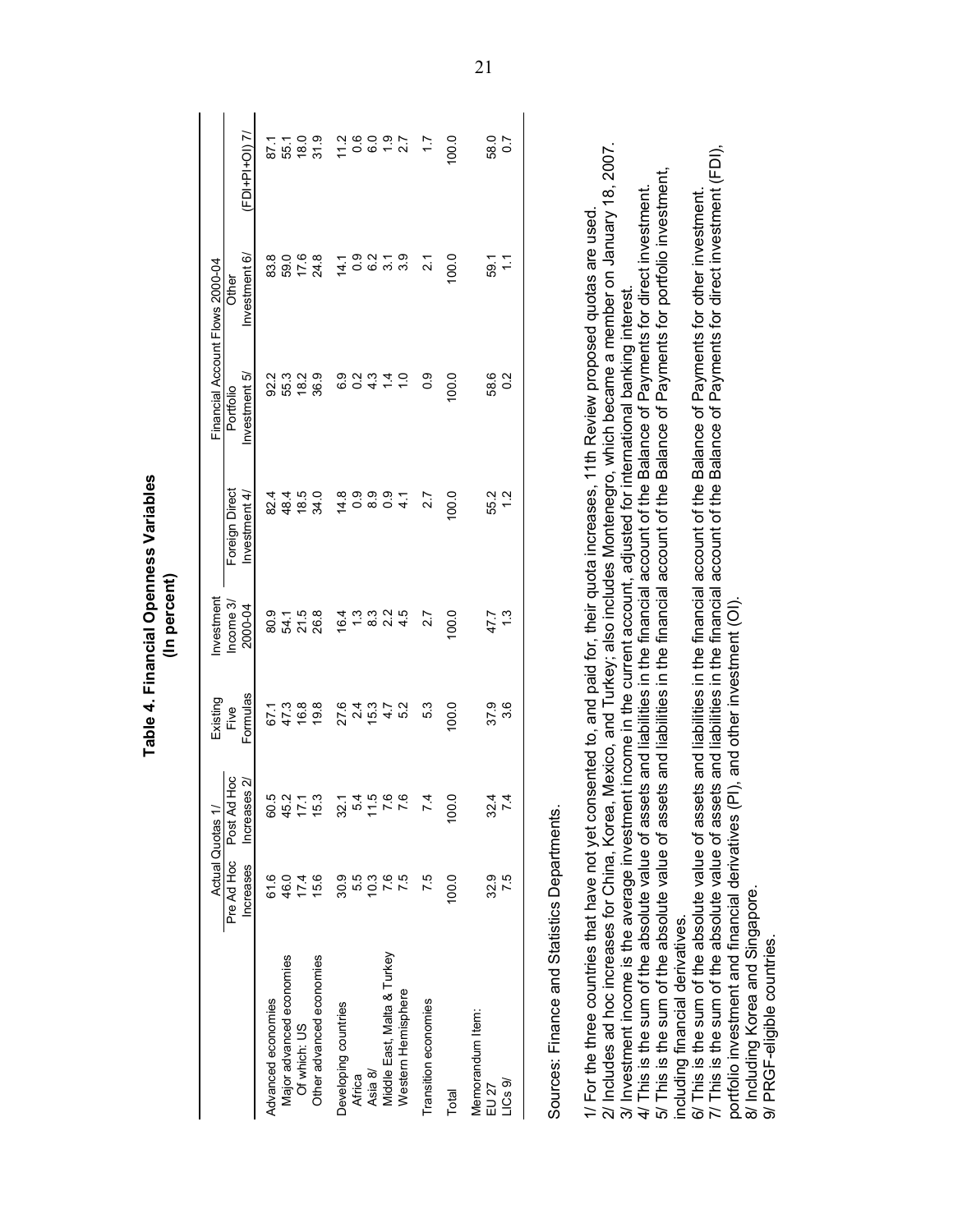|                                                                                                                                                                                                                                                                                                                                                                                                                                                                                                                                                                                                                                                                                                                                                                                    | Actual Quotas 1                                                             |               | Existing | Linear Formula (50/30/15/5) with |                     |
|------------------------------------------------------------------------------------------------------------------------------------------------------------------------------------------------------------------------------------------------------------------------------------------------------------------------------------------------------------------------------------------------------------------------------------------------------------------------------------------------------------------------------------------------------------------------------------------------------------------------------------------------------------------------------------------------------------------------------------------------------------------------------------|-----------------------------------------------------------------------------|---------------|----------|----------------------------------|---------------------|
|                                                                                                                                                                                                                                                                                                                                                                                                                                                                                                                                                                                                                                                                                                                                                                                    | Pre Ad Hoc                                                                  | Post Ad Hoc   | Five     | Traditional                      | <b>Openness</b>     |
|                                                                                                                                                                                                                                                                                                                                                                                                                                                                                                                                                                                                                                                                                                                                                                                    | ës<br>Increas                                                               | ncreases 2    | Formulas | Openness                         | Blend 3/            |
| Advanced economies                                                                                                                                                                                                                                                                                                                                                                                                                                                                                                                                                                                                                                                                                                                                                                 | 61.6                                                                        | 60.5          | 67.1     | 70.8                             | 72.3                |
| Major advanced economies                                                                                                                                                                                                                                                                                                                                                                                                                                                                                                                                                                                                                                                                                                                                                           | 46.0                                                                        |               | 47.3     | 55.3                             | 56.0                |
| Of which: US                                                                                                                                                                                                                                                                                                                                                                                                                                                                                                                                                                                                                                                                                                                                                                       | 17.4                                                                        | 45.2<br>17.1  | 16.8     | 23.1                             | 23.9                |
| Other advanced economies                                                                                                                                                                                                                                                                                                                                                                                                                                                                                                                                                                                                                                                                                                                                                           | 5.6                                                                         | 15.3          | 19.8     | 15.5                             | 16.3                |
| Developing countries                                                                                                                                                                                                                                                                                                                                                                                                                                                                                                                                                                                                                                                                                                                                                               | 30.9                                                                        | 32.1          | 27.6     | 24.5                             | 23.4                |
| Africa                                                                                                                                                                                                                                                                                                                                                                                                                                                                                                                                                                                                                                                                                                                                                                             |                                                                             | 5.4           | 2.4      | 2.2                              | $\overline{21}$     |
| Asia 4/                                                                                                                                                                                                                                                                                                                                                                                                                                                                                                                                                                                                                                                                                                                                                                            | 5<br>5<br>5<br>5<br>5<br>5<br>5<br>7<br>5<br>5<br>5<br>5<br>2<br>5<br>2<br> | 11.5          | 15.3     | ဂံ ဗံ ဗံ<br>(၁ မံ ဗံ             | 2<br>2 3 3<br>2 3 4 |
| Middle East, Malta & Turkey                                                                                                                                                                                                                                                                                                                                                                                                                                                                                                                                                                                                                                                                                                                                                        |                                                                             | 7.6           | 4.7      |                                  |                     |
| Western Hemisphere                                                                                                                                                                                                                                                                                                                                                                                                                                                                                                                                                                                                                                                                                                                                                                 |                                                                             | 7.6           | 5.2      |                                  |                     |
| Transition economies                                                                                                                                                                                                                                                                                                                                                                                                                                                                                                                                                                                                                                                                                                                                                               | 7.5                                                                         | 7.4           | 5.3      | 4.6                              | $4.\overline{3}$    |
| Total                                                                                                                                                                                                                                                                                                                                                                                                                                                                                                                                                                                                                                                                                                                                                                              | $\frac{0}{2}$<br>Ş                                                          | 100.0         | 100.0    | 100.0                            | 100.0               |
| Memorandum Item:<br>EU 27                                                                                                                                                                                                                                                                                                                                                                                                                                                                                                                                                                                                                                                                                                                                                          | 32.9                                                                        |               | 37.9     | 33.5                             | 34.0                |
| LICs5/                                                                                                                                                                                                                                                                                                                                                                                                                                                                                                                                                                                                                                                                                                                                                                             | 7.5                                                                         | $32.4$<br>7.4 | 3.6      | 3.5                              | 3.3                 |
| Source: Finance Department.                                                                                                                                                                                                                                                                                                                                                                                                                                                                                                                                                                                                                                                                                                                                                        |                                                                             |               |          |                                  |                     |
| 3/ Financial openness and trade openness are blended in equal proportion. Financial openness is measured as average investment income in the<br>current account adjusted for international banking interest. Its weight in the standard openness variable is 10.9 percent. Trade openness is the<br>2/ Includes ad hoc increases for China, Korea, Mexico, and Turkey; also includes Montenegro, which became a member on January 18, 2007<br>1/ For the three countries that have not yet consented to, and paid for, their quota increases, 11th Review proposed quotas are used<br>average sum of current receipts and payments, excluding investment income, adjusted for re-exports and non-monetary gold<br>4/ Including Korea and Singapore.<br>5/ PRGF-eligible countries. |                                                                             |               |          |                                  |                     |

Table 5. Simulated Quota Shares-Financial Openness (In percent)

<u>22</u>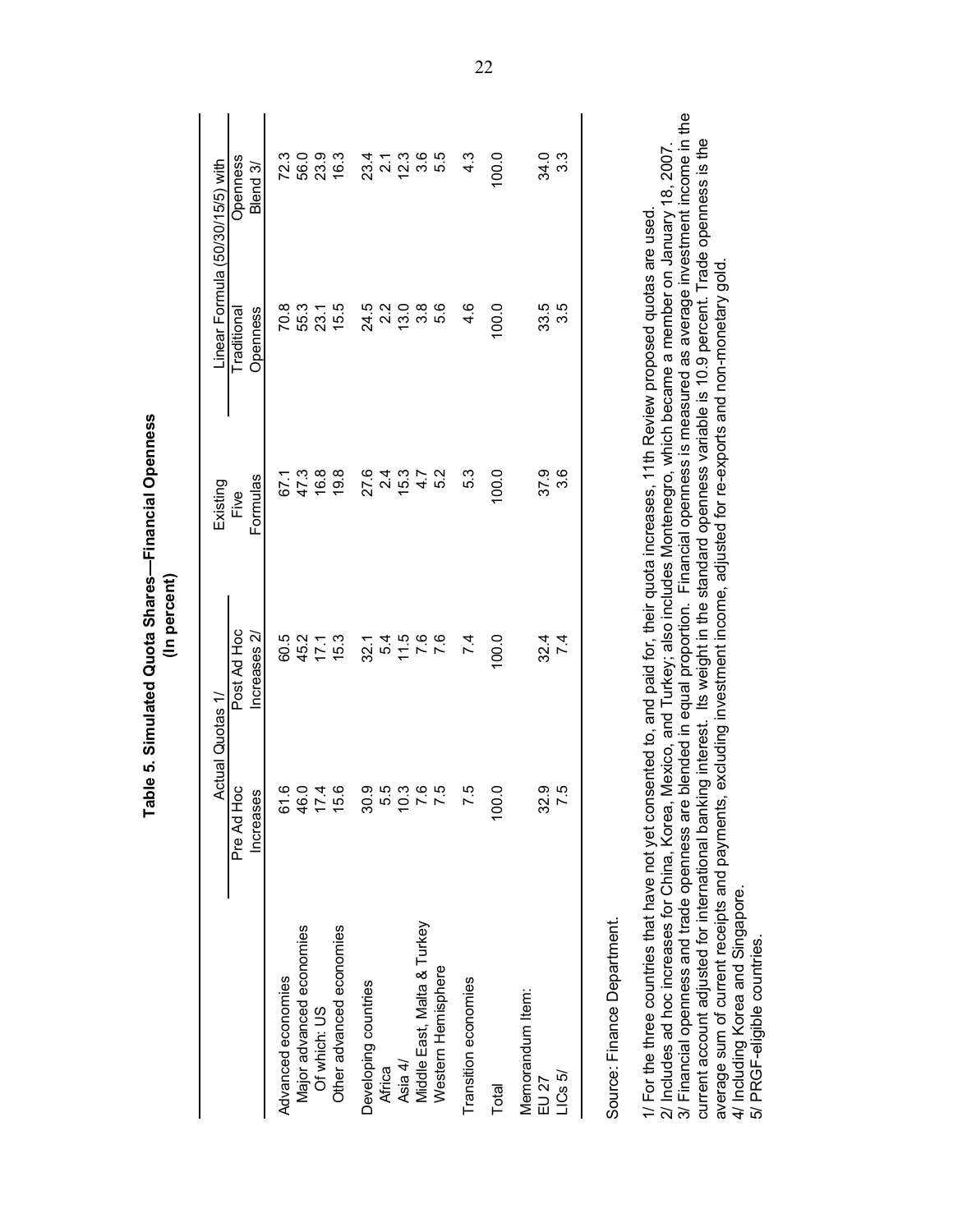Table 6. Intra-Currency Union Trade-Openness and Variability Shares and Results of Linear Formula (In percent)

|                                                                                                                                                                                                                                                                                                                                                                                                                                                                                                                                                |                                       | Actual Quotas 1/                                            | Existing                           |                                                   | Openness Shares 3/                                                                                 |                                                   | Variability Shares                           | Linear Formula (50/30/15/5)                | ιò                                            |
|------------------------------------------------------------------------------------------------------------------------------------------------------------------------------------------------------------------------------------------------------------------------------------------------------------------------------------------------------------------------------------------------------------------------------------------------------------------------------------------------------------------------------------------------|---------------------------------------|-------------------------------------------------------------|------------------------------------|---------------------------------------------------|----------------------------------------------------------------------------------------------------|---------------------------------------------------|----------------------------------------------|--------------------------------------------|-----------------------------------------------|
|                                                                                                                                                                                                                                                                                                                                                                                                                                                                                                                                                | Pre Ad Hoc<br>Increases               | Рос<br>Increases 2/<br>Post Ad                              | Formulas<br>Five                   | Intra Currency<br>Union Trade<br><b>Including</b> | Union Trade 4/<br>Intra Currency<br>Excluding                                                      | Intra Currency<br>Union Trade<br>Including        | Intra Currency<br>Union Trade 4<br>Excluding | Intra Currency<br>Union Trade<br>Including | Union Trade 4/<br>Intra Currency<br>Excluding |
| Major advanced economies<br>Other advanced economies<br>Advanced economies<br>Of which: US                                                                                                                                                                                                                                                                                                                                                                                                                                                     | 15.6<br>61.6<br>46.0<br>17.4          | 45.                                                         | 16.8<br>19.8<br>47.3<br>67.1       | 49.0<br>15.8<br>21.0<br>70.0                      | 66.3<br>48.4<br>17.8<br>17.9                                                                       | 61.3<br>20.4<br>18.2<br>43.1                      | 60.5<br>42.4<br>20.8<br>18.1                 | 0.071<br>0.0910<br>0.091                   | 69.0<br>55.0<br>23.8<br>14.6                  |
| Middle East, Malta & Turkey<br>Western Hemisphere<br>Developing countries<br>Asia 6/<br>Africa                                                                                                                                                                                                                                                                                                                                                                                                                                                 | $30.9$<br>$5.5$<br>10.3<br>7.6<br>7.5 | 4000<br>32.1<br>$\alpha \leq r$                             | 27.6<br>$24$<br>15.3<br>5.2<br>4.7 |                                                   | 27 21 5 4 5<br>27 26 4 57                                                                          | 13.5<br>32.0<br>6.3<br>$\overline{8}$<br>4.1      | 13.8<br>$64$<br>$8.2$<br>32.7<br>4.2         | 5<br>6 7 9 8 9<br>5 9 9 9 9                |                                               |
| Transition economies                                                                                                                                                                                                                                                                                                                                                                                                                                                                                                                           | 7.5                                   | 4<br>Ϋ́,                                                    | 5.3                                | 5.2                                               | 5.9                                                                                                | 6.7                                               | 6.8                                          | 4.6                                        | 4.9                                           |
| Total                                                                                                                                                                                                                                                                                                                                                                                                                                                                                                                                          | 100.0                                 | $\circ$<br>100                                              | 100.0                              | 100.0                                             | 100.0                                                                                              | 100.0                                             | 100.0                                        | 100.0                                      | 100.0                                         |
| Memorandum Item:<br>WAEMU 10/<br>CEMAC <sub>9</sub><br>ECCU 8/<br>EU-127                                                                                                                                                                                                                                                                                                                                                                                                                                                                       | 23.0<br>0.0<br>$0.\overline{4}$       | $\infty$ $\infty$<br>$\omega$ 4<br>ଧି<br>$\circ$<br>$\circ$ | 0.070000<br>27.7                   | $31.8$<br>0.0<br>$\overline{0}$ : $\overline{0}$  | $3000 - 0$                                                                                         | 0.0<br>$0.\overline{3}$<br>23.1<br>$\overline{c}$ | 0.0<br>0.7<br>21.4                           | 24.5<br>0.0<br>$\overline{c}$ 5            | 0.0<br>21.7<br>$\frac{7}{0}$ $\frac{7}{0}$    |
| Sources: Finance and Statistics Departments                                                                                                                                                                                                                                                                                                                                                                                                                                                                                                    |                                       |                                                             |                                    |                                                   |                                                                                                    |                                                   |                                              |                                            |                                               |
| 2/ Includes ad hoc increases for China, Korea, Mexico, and Turkey; also includes Montenegro, which became a member on January 18, 2007.<br>4/ Exports and imports of goods between members within the currency unions of the EU-12, ECCU, CEMAC, and WAEMU are excluded<br>1/ For the three countries that have not yet consented to, and paid for, their quota increases, 11th Review proposed quotas are used<br>3/ Openness is defined as the sum of current receipts and current payments<br>$5/0.5$ *GDP + 0.3*Openness + 0.15*Variabilit |                                       |                                                             | $ty + 0.05*$ Reserves.             |                                                   |                                                                                                    |                                                   |                                              |                                            |                                               |
| 7/ Austria, Belgium, Germany, Finland, France, Greece, Ireland, Italy, Luxembourg, Netherlands, Portugal, and Spain.<br>10/ Benin, Burkina Faso, Cote d'Ivoire, Guinea-Bissau, Mali, Niger, Senegal, and Togo<br>9/ Cameroon, Central African Republic, Chad, Republic of Congo,<br>8/ Antigua and Barbuda, Dominica, Grenada<br>6/ Including Korea and Singapore.                                                                                                                                                                             |                                       |                                                             |                                    |                                                   | St. Kitts and Nevis, St. Lucia, and St. Vincent and the Grenadines<br>Equatorial Guinea, and Gabon |                                                   |                                              |                                            |                                               |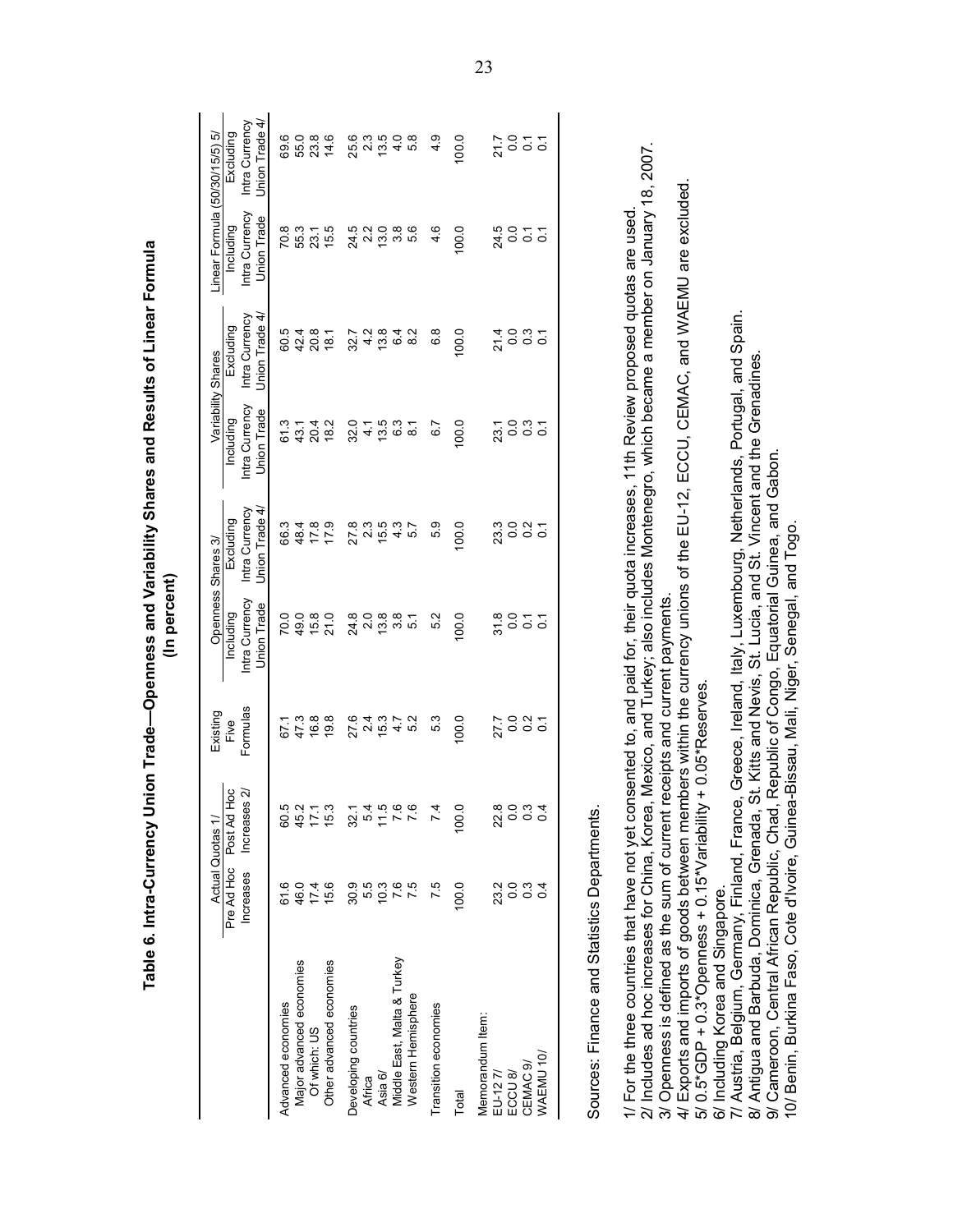|           | Average GDP Cap 2 <sub>'</sub>                                 |        |                    | Current Payments Cap 3/ |        | M2 Cap 4.                                                                                                                                                                                                                       |                |        |
|-----------|----------------------------------------------------------------|--------|--------------------|-------------------------|--------|---------------------------------------------------------------------------------------------------------------------------------------------------------------------------------------------------------------------------------|----------------|--------|
| Country   | Reserves Share                                                 |        | Country            | Reserves Share          |        | Country                                                                                                                                                                                                                         | Reserves Share |        |
|           | Uncapped                                                       | Capped |                    | Uncapped                | Capped |                                                                                                                                                                                                                                 | Uncapped       | Capped |
| Kiribati  | 0.014                                                          | 0.001  | Kiribati           | 0.014                   | 0.003  | Libya                                                                                                                                                                                                                           | 0.697          | 0.215  |
| Singapore | 3.212                                                          | 2.200  | Algeria            | 1.154                   | 0.518  | Botswana                                                                                                                                                                                                                        | 0.169          | 0.066  |
| Botswana  | 0.169                                                          | 0.136  | Libya              | 0.695                   | 0.363  | Equatorial Guinea                                                                                                                                                                                                               | 0.016          | 0.008  |
| Libya     | 0.695                                                          | 0.580  | Japan              | 25.266                  | 16.290 | Lesotho                                                                                                                                                                                                                         | 0.015          | 0.009  |
|           |                                                                |        | Botswana           | 0.169                   | 0.120  | Bhutan                                                                                                                                                                                                                          | 0.012          | 0.008  |
|           |                                                                |        | Bhutan             | 0.012                   | 0.010  | Comoros                                                                                                                                                                                                                         | 0.003          | 0.002  |
|           |                                                                |        | Comoros            | 0.003                   | 0.003  | Yemen, Republic of                                                                                                                                                                                                              | 0.166          | 0.106  |
|           |                                                                |        | India              | 3.596                   | 3.269  | Tajikistan                                                                                                                                                                                                                      | 0.005          | 0.003  |
|           |                                                                |        | Yemen, Republic of | 0.165                   | 0.168  | Kyrgyz Republic                                                                                                                                                                                                                 | 0.014          | 0.009  |
|           |                                                                |        | China              | 15.485                  | 16.320 | Armenia                                                                                                                                                                                                                         | 0.016          | 0.011  |
|           |                                                                |        | mal                | 0.926                   | 0.991  | Venezuela                                                                                                                                                                                                                       | 0.575          | 0.439  |
|           |                                                                |        | Morocco            | 0.452                   | 0.528  | Cambodia                                                                                                                                                                                                                        | 0.028          | 0.023  |
|           |                                                                |        |                    |                         |        | Serbia                                                                                                                                                                                                                          | 0.129          | 0.112  |
|           |                                                                |        |                    |                         |        | Singapore                                                                                                                                                                                                                       | 3.224          | 2.828  |
|           |                                                                |        |                    |                         |        | Tanzania                                                                                                                                                                                                                        | 0.063          | 0.058  |
|           |                                                                |        |                    |                         |        | Uganda                                                                                                                                                                                                                          | 0.036          | 0.034  |
|           |                                                                |        |                    |                         |        | Solomon Islands                                                                                                                                                                                                                 | 0.002          | 0.002  |
|           |                                                                |        |                    |                         |        | Guinea-Bissau                                                                                                                                                                                                                   | 0.002          | 0.002  |
|           |                                                                |        |                    |                         |        | Algeria                                                                                                                                                                                                                         | 1.158          | 1.150  |
|           |                                                                |        |                    |                         |        | Micronesia, Fed. States of                                                                                                                                                                                                      | 0.002          | 0.002  |
|           |                                                                |        |                    |                         |        |                                                                                                                                                                                                                                 |                |        |
|           | Source: Finance Department.                                    |        |                    |                         |        |                                                                                                                                                                                                                                 |                |        |
|           | 1/ Reserve caps are defined as the average                     |        |                    |                         |        | of reserves to a scaling variable (average GDP, current payments, M2) plus one standard deviation.                                                                                                                              |                |        |
|           | 3/ Average current payments 2000-04<br>2/ Average GDP 2002-04. |        |                    |                         |        |                                                                                                                                                                                                                                 |                |        |
|           | 4/ Quarterly average of M2 for 2004. M2 is d                   |        |                    |                         |        | efined as the IFS category for "Money plus Quasi Money" (line 35I) except for members of the euro                                                                                                                               |                |        |
|           |                                                                |        |                    |                         |        | area, for whom it is defined, on a national residency basis, as the sum of "Currency Issued" (line 34a.n), "Demand Deposits" (line 34b.n), and<br>"Other Deposits" (line 35n). The 12 countries for which M2 data are not avail |                |        |
|           |                                                                |        |                    |                         |        |                                                                                                                                                                                                                                 |                |        |

Table 7. Countries Affected by Reserve Caps-Shares in Global Total 1/ **Table 7. Countries Affected by Reserve Caps—Shares in Global Total 1/**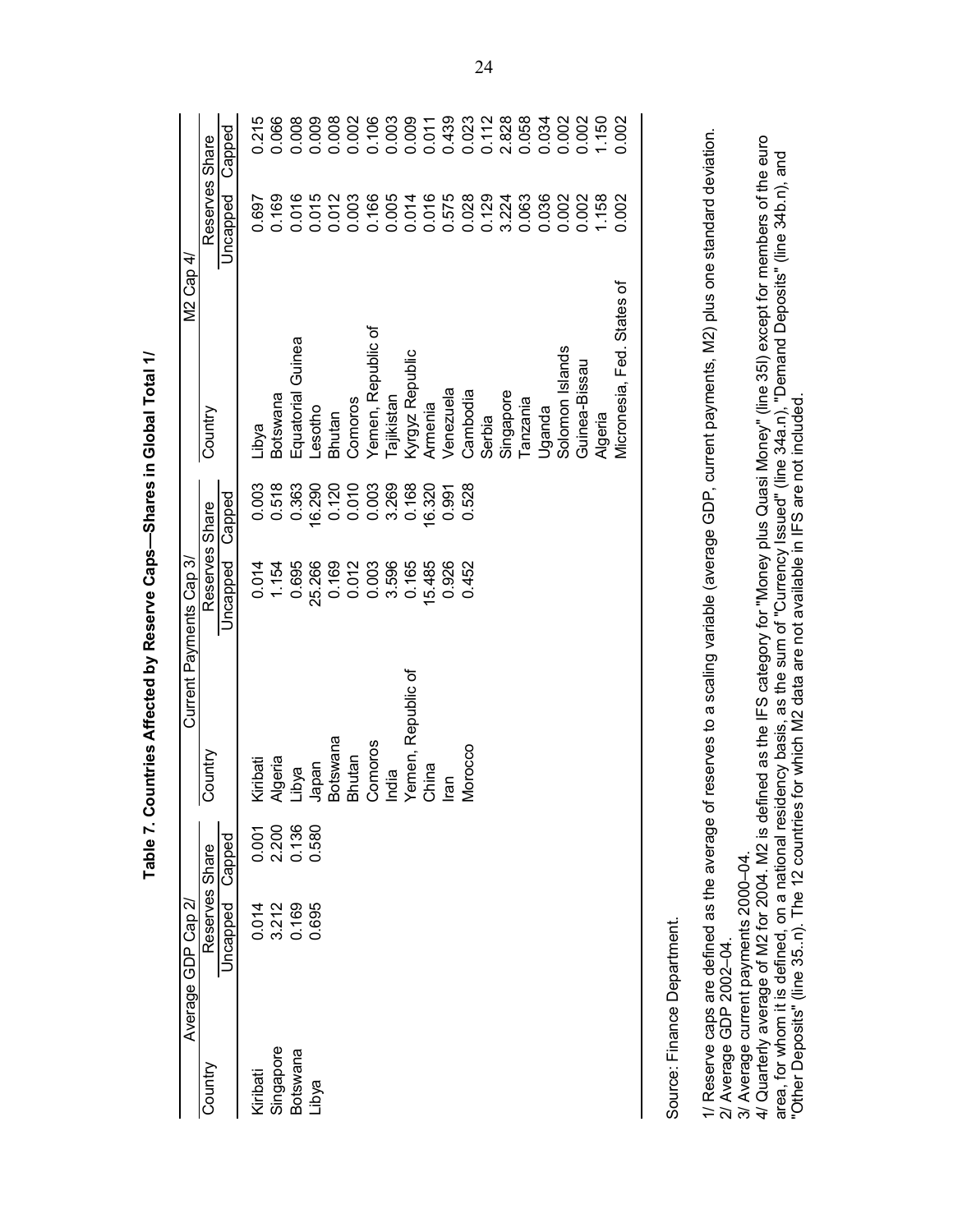|                                                                                                                                                                                                                                                                                                                                                                                                     | Actual Quot                   | as 3/                                | Existing         | Linear                                |                   | Linear Formula (50/30/15/5) with Reserves Cap Based on 5/ |                                        |
|-----------------------------------------------------------------------------------------------------------------------------------------------------------------------------------------------------------------------------------------------------------------------------------------------------------------------------------------------------------------------------------------------------|-------------------------------|--------------------------------------|------------------|---------------------------------------|-------------------|-----------------------------------------------------------|----------------------------------------|
|                                                                                                                                                                                                                                                                                                                                                                                                     | Pre Ad Hoc<br>Increase        | Post Ad Hoc<br>crease 4/<br>$\equiv$ | Formulas<br>Five | (50/30/15/5)<br>Formula               | Average<br>GDP 6/ | Payments 7/<br>Current                                    | N2 8/                                  |
| Advanced economies                                                                                                                                                                                                                                                                                                                                                                                  | 61.6                          |                                      | 67.1             | 70.8                                  | 70.8              | 70.5                                                      |                                        |
| Major advanced economies                                                                                                                                                                                                                                                                                                                                                                            | 46.0                          | 60.5<br>45.2                         | 47.3             |                                       | 55.3              | 55.0                                                      | 70.8<br>55.3                           |
| Of which: US                                                                                                                                                                                                                                                                                                                                                                                        | 17.4                          | 17.1                                 | 16.8             | 55.3<br>23.1                          | 23.1              | 23.1                                                      | 23.1                                   |
| Other advanced economies                                                                                                                                                                                                                                                                                                                                                                            | 15.6                          | 15.3                                 | 19.8             | 15.5                                  | 15.5              | 15.6                                                      | 15.5                                   |
| Developing countries                                                                                                                                                                                                                                                                                                                                                                                |                               | 32.1                                 | 27.6             |                                       | 24.5              | 24.7                                                      |                                        |
| Africa                                                                                                                                                                                                                                                                                                                                                                                              |                               | 5.4                                  | 2.4              |                                       | 2.2               | $\overline{2}$ .1                                         | 24.5<br>2.2                            |
| Asia 9/                                                                                                                                                                                                                                                                                                                                                                                             |                               |                                      | 15.3             | co co co co<br>A co co co<br>Co co co | 12.9              | 13.1                                                      |                                        |
| Middle East, Malta & Turkey                                                                                                                                                                                                                                                                                                                                                                         |                               | $77.6$<br>7.6                        | 4.7              |                                       | $3.\overline{8}$  | 3.9                                                       | (၁)<br>(၁)<br>(၁)<br>(၁)<br>(၁)<br>(၁) |
| Western Hemisphere                                                                                                                                                                                                                                                                                                                                                                                  | 8<br>8 10 10 10<br>8 10 10 10 |                                      | 5.2              |                                       | 5.6               | 5.6                                                       |                                        |
| Transition economies                                                                                                                                                                                                                                                                                                                                                                                | 7.5                           | 7.4                                  | 5.3              | 4.6                                   | 4.7               | 4.7                                                       | 4.6                                    |
| Total                                                                                                                                                                                                                                                                                                                                                                                               | 100.0                         | 100.0                                | 100.0            | 100.0                                 | 100.0             | 100.0                                                     | 100.0                                  |
| Memorandum Item:                                                                                                                                                                                                                                                                                                                                                                                    |                               |                                      |                  |                                       |                   |                                                           |                                        |
| LICS 10V<br>EU 27                                                                                                                                                                                                                                                                                                                                                                                   | 7.5<br>32.9                   | 7.4<br>32.4                          | 3.6<br>37.9      | 33.5<br>3.5                           | 33.5<br>3.5       | 33.6<br>3.5                                               | 33.5<br>3.5                            |
| Source: Finance Department.                                                                                                                                                                                                                                                                                                                                                                         |                               |                                      |                  |                                       |                   |                                                           |                                        |
| 2/ Based on 1992-2004 data. Reflects the impact of adjustments to current receipts and payments for re-exports, international banking interest,<br>1/ Calculated as the sum of variable weights multiplied with a country's share in the global total of the respective variables.                                                                                                                  |                               |                                      |                  |                                       |                   |                                                           |                                        |
| and non-monetary gold.                                                                                                                                                                                                                                                                                                                                                                              |                               |                                      |                  |                                       |                   |                                                           |                                        |
| 4/ Includes ad hoc increases for China, Korea, Mexico, and Turkey; also includes Montenegro, which became a member on January 18, 2007.<br>5/ Reserve caps are defined as the average of reserves to a scaling variable (average<br>3/ For the three countries that have not yet consented to, and paid for, their quota increases, 11th Review proposed quotas are used<br>6/ Average GDP 2002-04. |                               |                                      |                  |                                       |                   |                                                           |                                        |
| 8/ Quarterly average of M2 for 2004. M2 is defined as the IFS category for "Money plus Quasi Money" (line 35l) except for members of the euro<br>area, for whom it is defined, on a national residency basis, as the sum of "Currency Issued" (line 34a.n), "Demand Deposits" (line 34b.n), and<br>7/ Average current payments 2000-04                                                              |                               |                                      |                  |                                       |                   |                                                           |                                        |
| "Other Deposits" (line 35n). The 12 countries for which M2 data are not available are included with their uncapped reserves<br>9/ Including Korea and Singapore.<br>10/ PRGF-eligible countries                                                                                                                                                                                                     |                               |                                      |                  |                                       |                   |                                                           |                                        |

Table 8. Linear Formulas-Scenarios with Capped Reserves 1/2/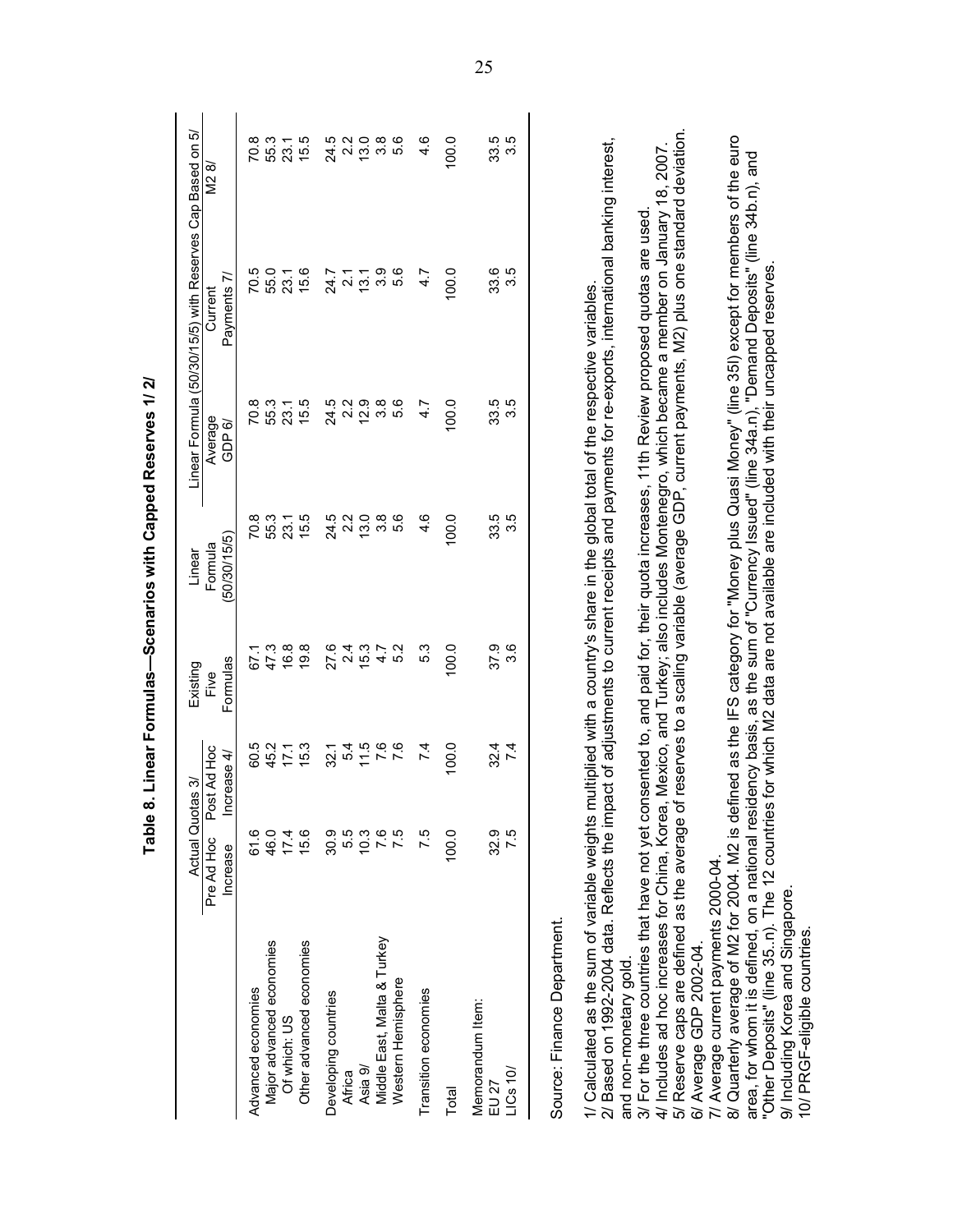|                             |                        |                                   | (In percent)     | Table 9. Linear Formulas—Scenarios Using Different Weights for GDP 1/2/ |                                |                                |                                |
|-----------------------------|------------------------|-----------------------------------|------------------|-------------------------------------------------------------------------|--------------------------------|--------------------------------|--------------------------------|
|                             |                        | Actual Quotas 3/                  | Existing         | Openness 35%<br>GDP 35%                                                 | Openness 25%<br>GDP 35%        | Openness 20%<br>GDP 65%        | GDP 65%<br>Openness 10%        |
|                             | Pre Ad Hoc<br>Increase | Post Ad Hoc<br>Increase 4         | Formulas<br>Five | Variability 25%<br>Reserves 5%                                          | Variability 35%<br>Reserves 5% | Variability 10%<br>Reserves 5% | Variability 20%<br>Reserves 5% |
| Advanced economies          | 61.6                   | 60.5                              | 67.1             | 68.9                                                                    | 68.1                           | 72.3                           | 71.4                           |
| Major advanced economies    | 46.0                   | 45.2                              | 47.3             | 52.4                                                                    | 51.8                           | 58.0                           | 57.4                           |
| Of which: US                | 17.4                   | 17.1                              | 16.8             |                                                                         | $21.8$<br>16.3                 | 25.1                           | 25.5<br>14.0                   |
| Other advanced economies    | 15.6                   | 15.3                              | 19.8             | 21.4<br>16.6                                                            |                                | 14.3                           |                                |
| Developing countries        | 30.9                   | 32.1                              | 27.6             | 26.0                                                                    | 26.7                           | 23.4                           |                                |
| Africa                      | 5.5                    |                                   |                  | 24                                                                      |                                |                                | 24.7<br>24.74<br>24.74         |
| Asia 5/                     | 10.3                   |                                   | 21<br>21<br>21   | 13.5                                                                    | $\frac{27}{13.4}$              | 2.5<br>2.5                     |                                |
| Middle East, Malta & Turkey |                        | 5 1 1 0<br>5 1 1 0 0<br>5 1 1 0 0 | $\frac{4}{7}$    | 4.2                                                                     | 4.5                            | 3.54<br>5.4                    | 3.7<br>5.7                     |
| Western Hemisphere          |                        |                                   | 5.2              | 5.9                                                                     | 6.2                            |                                |                                |
| Transition economies        | 7.5                    | 7.4                               | 5.3              | $\overline{5}$ .                                                        | 5.2                            | $4.\overline{3}$               | $4\cdot$                       |
| Total                       | 100.0                  | 0.01                              | 100.0            | 100.0                                                                   | 100.0                          | 100.0                          | 100.0                          |
| Memorandum Item:            |                        |                                   |                  |                                                                         |                                |                                |                                |
| EU 27                       | 32.9                   | 32 4<br>7 4                       | 37.9             | 34.1                                                                    | 32.8                           | 32.2                           | 30.9                           |
| LICs 6/                     | 7.5                    |                                   | 3.6              | $\frac{27}{3}$                                                          | 3.9                            | 3.4                            | 3.6                            |
|                             |                        |                                   |                  |                                                                         |                                |                                |                                |

Table 9. Linear Formulas-Scenarios Using Different Weights for GDP 1/2/ (In percent)

Source: Finance Department.<br>1/ Calculated as the sum of variable weights multiplied with a country's share in the global total of the respective variables. Weights do not reflect a<br>variable's contribution per se as correla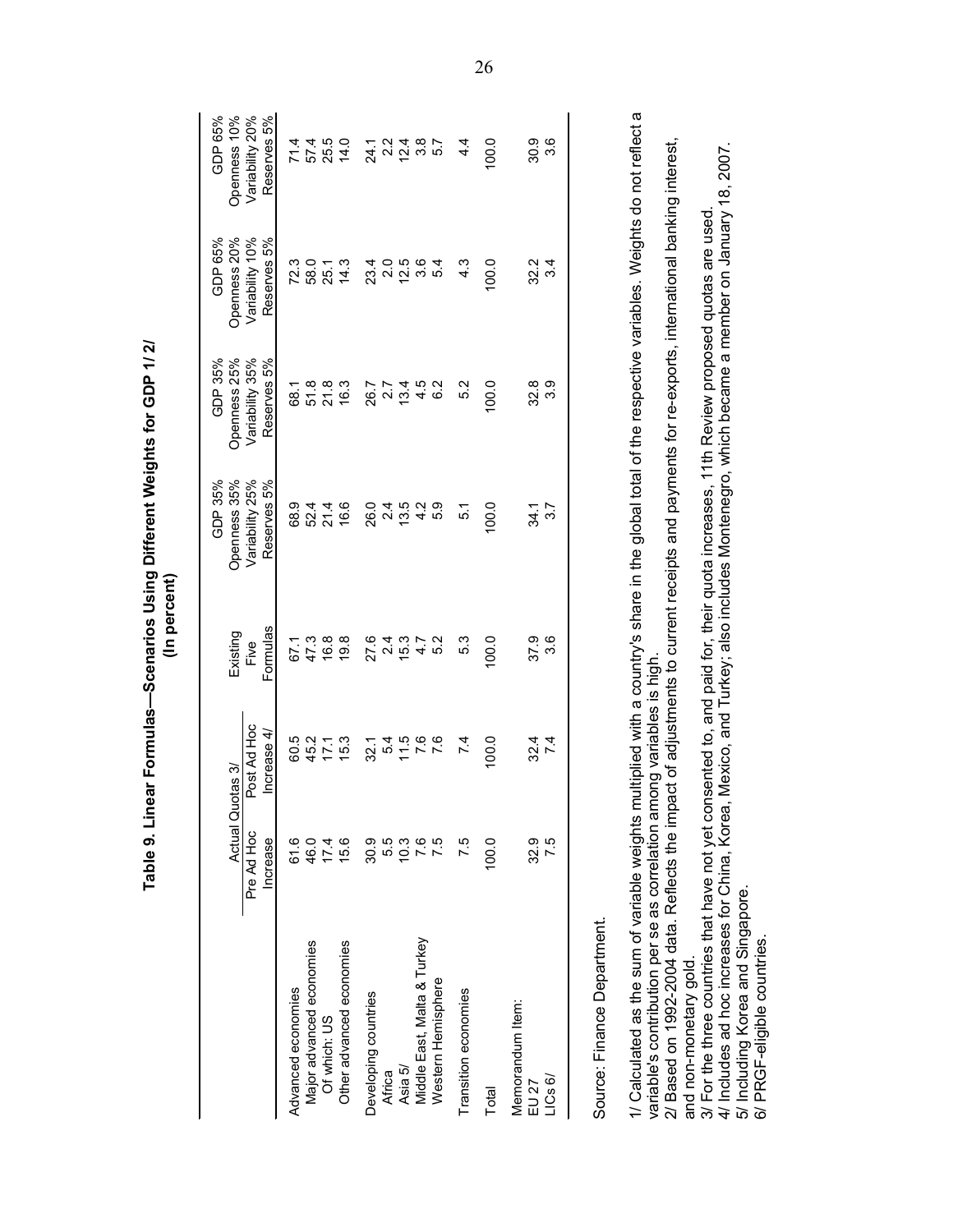|                                                                                                                                                                                                                                                                                                                                                                                       |                        |                            | (In percent)     |                      |                                                                                                                                                                                                                                                                                                    |                         |
|---------------------------------------------------------------------------------------------------------------------------------------------------------------------------------------------------------------------------------------------------------------------------------------------------------------------------------------------------------------------------------------|------------------------|----------------------------|------------------|----------------------|----------------------------------------------------------------------------------------------------------------------------------------------------------------------------------------------------------------------------------------------------------------------------------------------------|-------------------------|
|                                                                                                                                                                                                                                                                                                                                                                                       |                        | Actual Quotas 1/           | Existing         |                      | Compressed                                                                                                                                                                                                                                                                                         | Compressed              |
|                                                                                                                                                                                                                                                                                                                                                                                       | Pre Ad Hoc<br>Increase | Post Ad Hoc<br>Increase 2/ | Formulas<br>Five | Formula 3/<br>Linear | Linear Formula<br>0.84/                                                                                                                                                                                                                                                                            | Linear Formula<br>0.855 |
| Advanced economies                                                                                                                                                                                                                                                                                                                                                                    |                        | 60.5                       | 67.1             | 70.8                 | 61.0                                                                                                                                                                                                                                                                                               | 63.6                    |
| Major advanced economies                                                                                                                                                                                                                                                                                                                                                              |                        |                            | 47.3             | 55.3                 | 42.4                                                                                                                                                                                                                                                                                               | 45.7                    |
| Of which: US                                                                                                                                                                                                                                                                                                                                                                          |                        | 45.2<br>17.1               | 16.8             | 23.1                 | 14.9                                                                                                                                                                                                                                                                                               | 16.8                    |
| Other advanced economies                                                                                                                                                                                                                                                                                                                                                              |                        | 15.3                       | 19.8             | 15.5                 | 18.6                                                                                                                                                                                                                                                                                               | 17.9                    |
| Developing countries                                                                                                                                                                                                                                                                                                                                                                  |                        | 32.1                       | 27.6             | 24.5                 | 32.1                                                                                                                                                                                                                                                                                               | 30.1                    |
| Africa                                                                                                                                                                                                                                                                                                                                                                                |                        | 5.4                        | 2.4              | $2.\overline{2}$     | $4.\overline{2}$                                                                                                                                                                                                                                                                                   |                         |
| Asia 6/                                                                                                                                                                                                                                                                                                                                                                               |                        | 11.5                       | 15.3             | 13.0                 | 14.5                                                                                                                                                                                                                                                                                               | $3.6$<br>$14.1$         |
| Middle East, Malta & Turkey                                                                                                                                                                                                                                                                                                                                                           |                        | $7.6$<br>7.6               | 4.7              | 3.8                  | 5.8                                                                                                                                                                                                                                                                                                | 5.3                     |
| Western Hemisphere                                                                                                                                                                                                                                                                                                                                                                    |                        |                            | 5.2              | 5.6                  | 7.6                                                                                                                                                                                                                                                                                                |                         |
| Transition economies                                                                                                                                                                                                                                                                                                                                                                  | 7.5                    | 7.4                        | 5.3              | 4.6                  | 6.9                                                                                                                                                                                                                                                                                                | 6.3                     |
| Total                                                                                                                                                                                                                                                                                                                                                                                 | 100.0                  | 100.0                      | 100.0            | 100.0                | 100.0                                                                                                                                                                                                                                                                                              | 100.0                   |
| Memorandum Item:<br>EU 27                                                                                                                                                                                                                                                                                                                                                             | 32.9                   | 32.4                       | 37.9             | 33.5                 | 34.3                                                                                                                                                                                                                                                                                               | 34.3                    |
| $LICS$ $7/$                                                                                                                                                                                                                                                                                                                                                                           | 7.5                    | 7.4                        | 3.6              | 3.5                  | $\overline{6}$                                                                                                                                                                                                                                                                                     | 5.3                     |
| Source: Finance Department.                                                                                                                                                                                                                                                                                                                                                           |                        |                            |                  |                      |                                                                                                                                                                                                                                                                                                    |                         |
| 1/ For the three countries that have not yet consented to, and paid for, their quota increases, 11th Review proposed quotas are used<br>3/ Q = 0.5*Average GDP + 0.3*Openness + 0.15*Variability + 0.05*Reserves.<br>2/ Includes ad hoc increases for China, Korea,<br>$4/$ Q = (0.5*Average GDP + 0.3*Openness +<br>$5/\text{Q} = (0.5^*\text{Average GDP} + 0.3^*\text{Openness} +$ |                        |                            |                  |                      | Mexico, and Turkey; also includes Montenegro, which became a member on January 18, 2007.<br>0.15*Variability + 0.05*Reserves) <sup>1</sup> 0.85. This requires rescaling of calculated shares<br>0.15*Variability + 0.05*Reserves) <sup>1</sup> 0.8. This requires rescaling of calculated shares. |                         |
| 6/ Including Korea and Singapore.<br>7/ PRGF-eligible countries.                                                                                                                                                                                                                                                                                                                      |                        |                            |                  |                      |                                                                                                                                                                                                                                                                                                    |                         |

Table 10. Scenarios Using Various Compression Factors (In percent)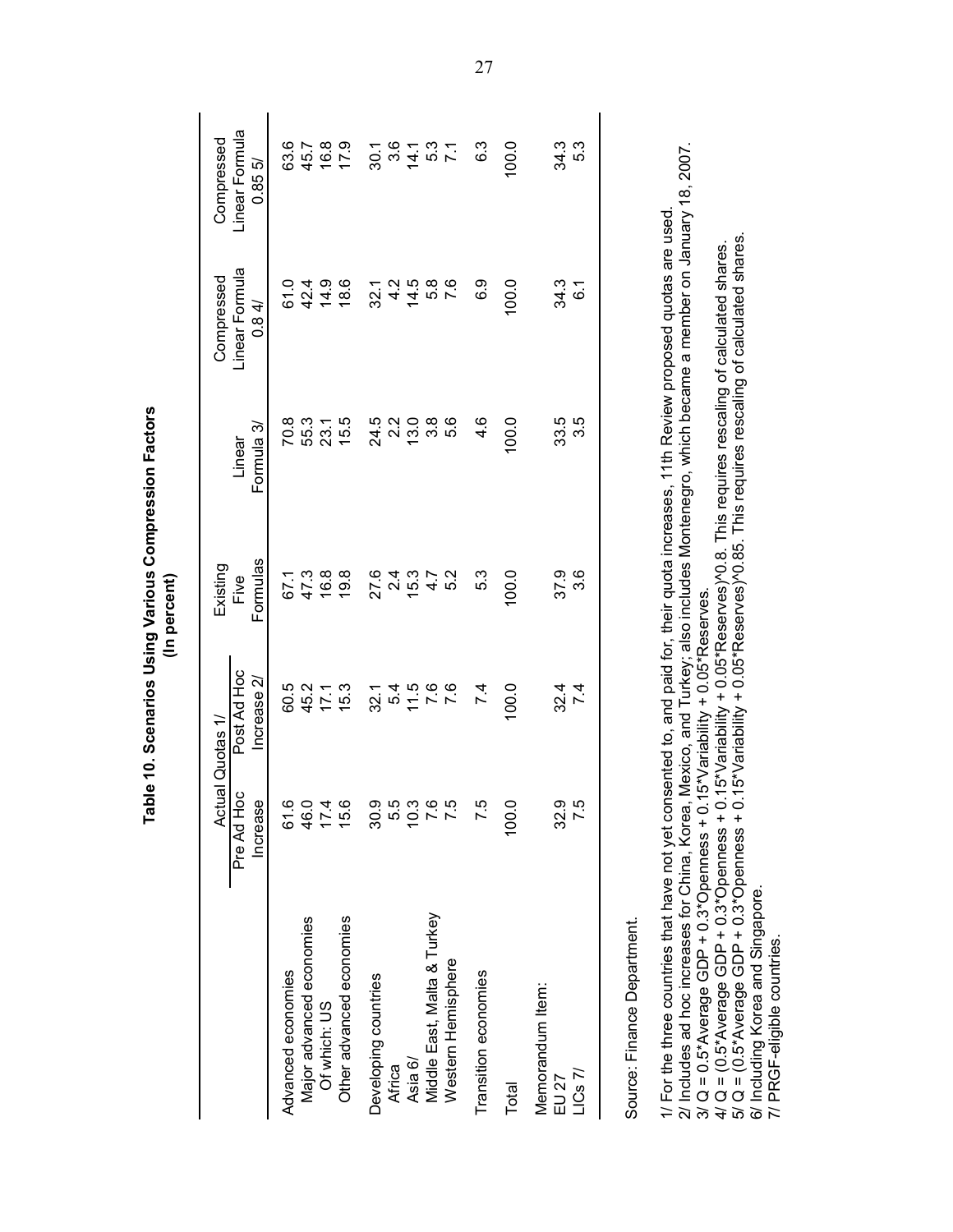#### INTERNATIONAL MONETARY FUND

### **A New Quota Formula—Additional Considerations—Statistical Appendix**

Prepared by the Finance Department

Approved by Michael G. Kuhn

March 14, 2007

#### Contents Page

## $Tables<sup>1</sup>$

| $1a$ .  |                                                                           |  |
|---------|---------------------------------------------------------------------------|--|
| 2a.     |                                                                           |  |
| 3a.     | Investment Income as a Proxy for IIP—Shares in Global Totals—by Member 14 |  |
| 4a.     |                                                                           |  |
| $5a$ .  |                                                                           |  |
| 6a.     | Intra-Currency Union Trade—Openness and Variability Shares and Results of |  |
|         |                                                                           |  |
| 8a.     | Linear Formulas—Scenarios with Capped Reserves—by Member 38               |  |
| 9a.     | Linear Formulas—Scenarios Using Different Weights for GDP—by Member44     |  |
| $10a$ . |                                                                           |  |

<sup>&</sup>lt;sup>1</sup> There is no individual member table associated with Table 7 of *A New Quota Formula—Additional Considerations.*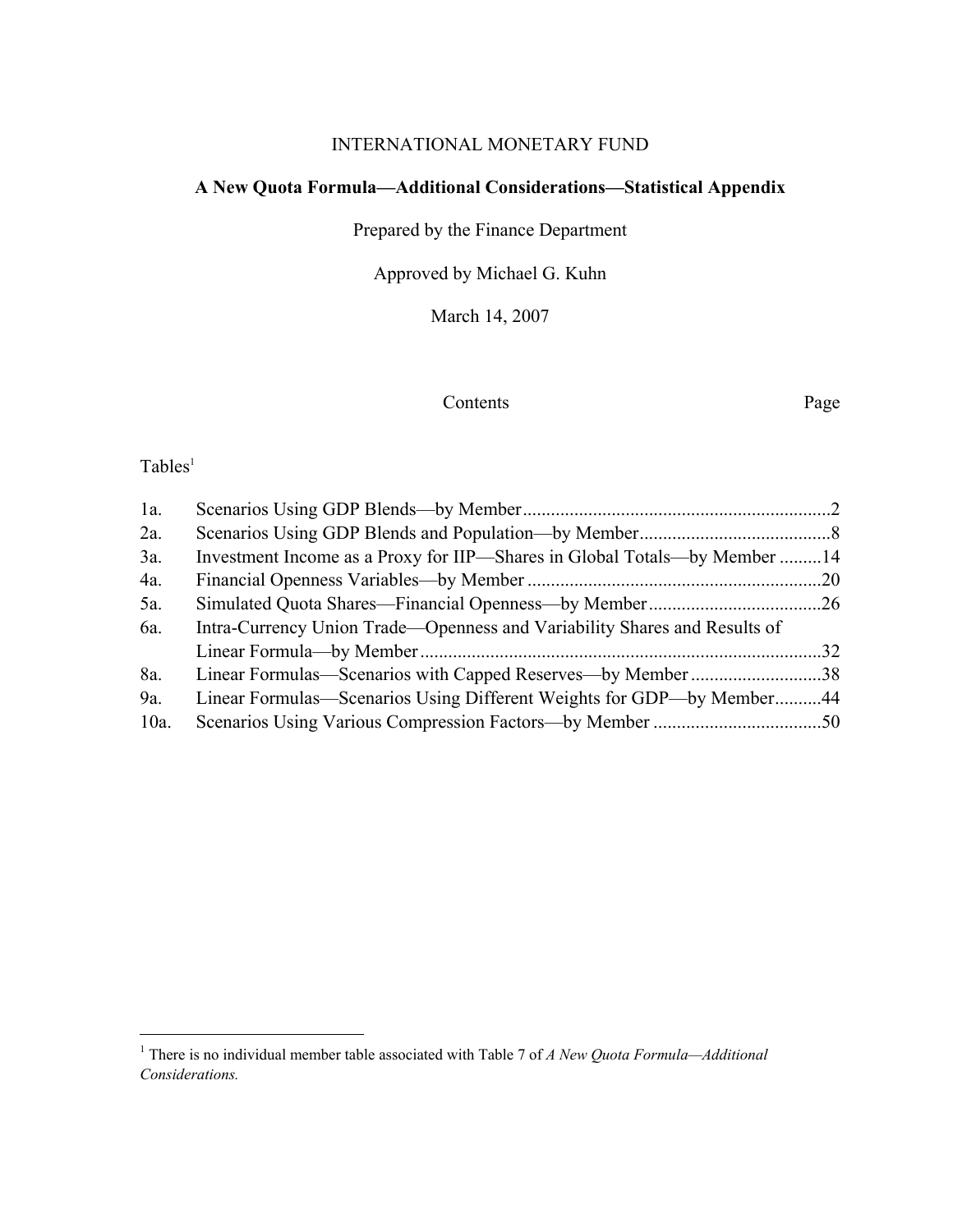|                       |                               |                       | (In percent)     |                |                |                                                |                 |                         |
|-----------------------|-------------------------------|-----------------------|------------------|----------------|----------------|------------------------------------------------|-----------------|-------------------------|
|                       | Actual Quotas 2<br>Pre Ad Hoc | Post Ad Hoc           | Existing<br>Five |                |                | Linear Formula (50/30/15/5) 4/<br>GDP Blend 5/ |                 |                         |
|                       | Increases                     | Increases 3/          | Formulas         | 100/0          | 75/25          | 50/50                                          | 25/75           | 0/100                   |
| <b>United States</b>  | 17.382<br>6.229               | 17.076                | 6.793<br>7.525   | 23.104         | 21.897         | 20.690                                         | I9.483<br>7.982 |                         |
| Iapan                 |                               |                       |                  | 9.869          | 9.240          | 8.611                                          |                 | 8.276<br>7.352          |
| Germany               | 6.087                         | 979<br>ιo             | 6.952            | 6.966          | 6.705          | 6.445                                          | 6.184           | 924<br>ιö.              |
| France                | 025<br>ທ່                     | 936<br>4              | 4.333            | 4.463          | 4.262          | 4.061                                          | 3.860           | 3.659                   |
| <b>Jnited Kingdom</b> | 025<br>່ທ່                    | 936<br>4              | 5.175            | 4.771          | 538<br>4       | 306<br>4                                       | 4.073           | 840<br>ത്               |
| China 6/              | 980<br>Ν.                     | 719<br>ຕ່             | 5.197            | 5.017          | -257<br>6      | 7497                                           |                 |                         |
| <b>d</b>              | 3.301                         | 3.243                 | 3.442            | 3.529          | 3.410          | 3.291                                          | 8.737<br>3.173  | 9.976<br>3.054          |
| Saudi Arabia          | 3.269                         | 3.211                 | 1.063            | 0.724          | 0.720          | 0.716                                          | 0.713           | 0.709                   |
| Canada                | 2.980<br>2.782                | 2.928                 | 3.098            | 2.623          | 2.564          | 2.505                                          | 2.447           | 2.388<br>2.155          |
| Russia                |                               |                       | 1.519            | 1.511          | 1.672          | 1.833                                          | 1.994           |                         |
| Netherlands           | 416<br>$\mathbf{N}$           | 373<br>$\overline{N}$ | 880<br>2.        | 1.962          | 1.894          | 1.826                                          | 1.758           | 1.690                   |
| Belgium               | 2.155                         | 2.117                 | 2.088            | 1.322          | 1.288          | 1.255                                          | 1.221           | 1.188                   |
| India                 | 1.946                         | $-911$                | 1.200            | 1.396          | 1.913          | 2.429                                          | 2.946           | 3.462                   |
| Switzerland           | 1.618                         | 590                   | 1.530            | 1.255          | 1,198          | 1.142                                          | 1.085           | 1.029                   |
| Australia             | 1.514                         | 488                   | 1.182            | 1.274          | 1.230          | 1.186                                          | 1.143           | 1.099                   |
| Mexico                | 1.210                         | 449                   | 1.928            | 1.937          | 1.940          | 1.943                                          | 1.946           | 1.949                   |
|                       | 1.427                         | 401                   | 2.249            | 2.292          | 2.228          | 2.163                                          | 2.099           | 2.034                   |
| Spain<br>Brazil       | 1.421                         | .396                  | 0.998            | 1.348          | 1.503          | 1.658                                          | 1.812           | 1.967                   |
| Korea                 | 0.764                         | 1.346                 | 2.508            | 2179           | 2.178          | 2.177                                          | 2.175           | 2.174                   |
| /enezuela             | 1.244                         | 1.222                 | 0.415            | 0.351          | 0.350          | 0.349                                          | 0.348           | 0.347                   |
| Sweden                | 1.121                         | 1.101                 | 1.229            | 0.998          | 0.954          | 910<br>$\circ$                                 | 0.866           | 0.822                   |
| Argentina             | 0.991                         | 0.973                 | 0.396            | 0.472<br>0.757 | 0.532<br>0.876 |                                                | 0.650           | 0.710                   |
|                       | 0.973                         | 0.956                 | 0.767            |                |                | 0.591<br>0.996                                 | 1.115           | 1.235                   |
| Indonesia<br>Austria  | 0.876                         | 0.861                 | 1.142            | 0.896          | 0.870          | 0.843                                          | 0.817           | 0.790                   |
| South Africa          | 0.874                         | 0.859                 | 0.436            | 0.453          | 0.517          | 581<br>$\circ$                                 | 0.645           | 0.709                   |
|                       | 0.820                         | 0.806                 | 0.309            | 0.232          | 0.249          | 265<br>ö                                       | 0.281           | 0.297                   |
| Nigeria<br>Norway     | 0.782                         | 0.768                 | 0.868            | 0.799          | 0.765          | 0.731                                          | 0.697           |                         |
| Jenmark               | 0.769                         | 0.755                 | 1.078            | 0.826          | 0.796          | 0.765                                          | 0.734           | 0.663<br>0.704<br>0.640 |
| lian                  | 0.701                         | 0.688                 | 0.404            | 0.379          | 0.444          | 0.509<br>0.803                                 | 0.574           |                         |
| Nalaysia              | 696<br>ö                      | 0.683                 | 1.399            | 0.759          | 0.781          |                                                | 0.826           | 848<br>$\circ$          |
| Kuwait                | 0.646                         | 0.635                 | 351<br>ö         | 0.209          | 0.203          | 0.196                                          | 0.190           | 0.183                   |
| Ukraine               | 0.642                         | 0.631                 | 0.277            | 0.214          | 0.262          | 0.309                                          | 0.357           | 0.405                   |
| Poland                | 0.641                         | 0.629                 | 0.739            | 0.732          | 0.760          | 0.788                                          | 0.815           | 0.384<br>0.384<br>0.384 |
| Finland               | 0.591                         | 0.581<br>0.577        | 0.546            | 0.525<br>0.284 | 0.505          | 0.334                                          | 0.466<br>0.359  |                         |
| Algeria               | 0.587                         |                       | 325              |                | 0.309          |                                                |                 |                         |

2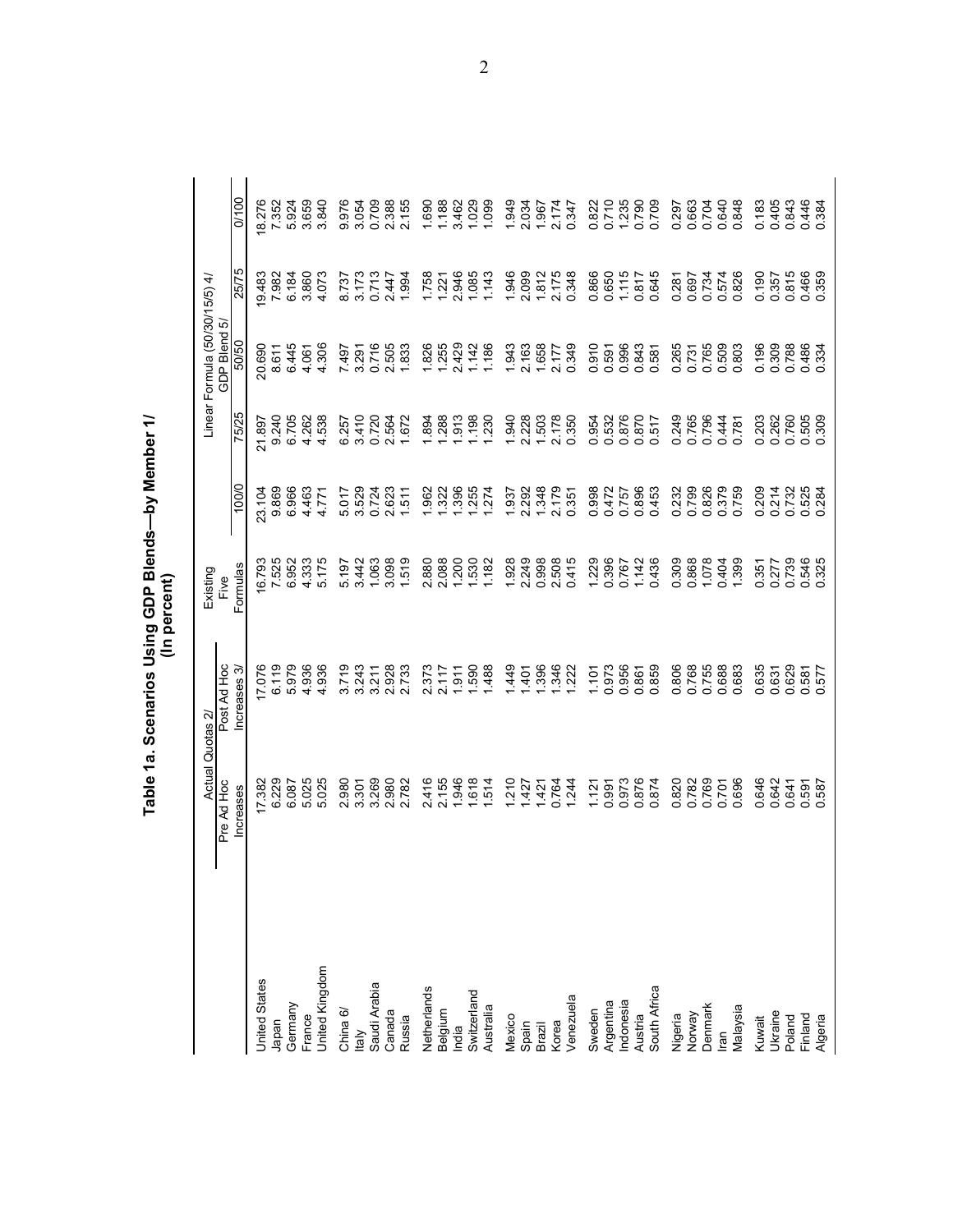| New Zealand<br>Philippines<br>Singapore<br>Romania<br>Pakistan<br>Thailand<br>Portugal<br>Hungary<br>Ireland<br>Turkey<br>Egypt<br>Libya<br>Chile<br><b>Israel</b><br>raq | Actual                         | Quotas 2                      | Existing         |                       |                      | Linear Formula (50/30/15/5) 4/ |                           |                         |
|---------------------------------------------------------------------------------------------------------------------------------------------------------------------------|--------------------------------|-------------------------------|------------------|-----------------------|----------------------|--------------------------------|---------------------------|-------------------------|
|                                                                                                                                                                           | Pre Ad Hoc<br><b>Increases</b> | Post Ad Hoc<br>Increases 3/   | Formulas<br>Five | 100/0                 | 75/25                | GDP Blend 5/<br>50/50          | 25/75                     | 0/100                   |
|                                                                                                                                                                           |                                |                               |                  |                       |                      |                                |                           |                         |
|                                                                                                                                                                           | 0.451<br>0.556                 | 546<br>88<br>00               | 0.246<br>0.741   | 0.852<br>0.133<br>852 | 0.883<br>0.133       | 0.914<br>0.133                 | 0.946<br>0.133            | 0.133<br>977<br>ö       |
|                                                                                                                                                                           | 526<br>$\circ$                 | 0.517                         | 0.228            | 0.160                 | 0.165                | 0.171                          | 0.176                     | 0.181                   |
|                                                                                                                                                                           |                                | 497<br>$\circ$                | 0.909            | 0.710                 | 0.772                | 0.835                          |                           |                         |
|                                                                                                                                                                           | 0.506<br>0.486                 | 477<br>ö                      | 0.468            | 0.364                 | 372<br>ö             | 0.379                          | 0.898<br>0.386            | 394<br>0.394<br>0.394   |
|                                                                                                                                                                           | 0.484                          | $\frac{4}{7}$<br>ö            | 0.191            | 0.233                 | 282<br>ö             | 0.331                          | 0.380                     | 0.430                   |
|                                                                                                                                                                           | 0.482                          | 0.474                         | 0.207            | 0.203                 | 222<br>$\dot{\circ}$ | 0.240                          |                           |                         |
|                                                                                                                                                                           | 0.442                          | 0.434                         | 248<br>$\circ$   | 0.258                 | 293<br>$\dot{\circ}$ | 0.329                          | 0.258<br>0.365<br>0.0.211 | 0.277<br>0.400          |
|                                                                                                                                                                           | 0.434                          | 0.427                         | 579<br>$\circ$   | 0.447                 | 0.443                | 0.438                          |                           | 0.428                   |
|                                                                                                                                                                           | 0.419                          | 0.411                         | 0.229            | 0.227                 | 0.222                | 0.217                          |                           | 0.206                   |
|                                                                                                                                                                           | 0412                           | 404<br>ö                      | 0.504            | 0.363                 | 0.420                | 0.478                          | 0.535                     | 0.592                   |
|                                                                                                                                                                           | 0.406                          | 0.399                         | 0.528            | 0.479                 |                      | 0.471                          |                           | 0.463                   |
|                                                                                                                                                                           | 0.404                          | 0.394<br>0.394<br>0.385       | 1922<br>0.298    | 0.996                 | 0.475<br>0.988       | 0.981                          | 0.467<br>0.973            | 0.966<br>0.328          |
|                                                                                                                                                                           | 0.401                          |                               |                  | 0.278                 | 0.290                | 0.303                          | 0.315                     |                         |
|                                                                                                                                                                           | 0.392                          |                               | 1.676            | 1.152                 | 1.134                | 1.116                          | 1.098                     | 1.080                   |
| Greece                                                                                                                                                                    | 0.385                          | 378<br>ö                      | 0.456            | 0.529                 | 0.522                | 0.516                          | 510<br>ö                  | 0.503                   |
| Czech Republic                                                                                                                                                            | 0.383                          | 377<br>$\circ$                | 0.538            | 0.427                 | 0.435                | 0.443                          |                           | 0.460                   |
| Colombia                                                                                                                                                                  | 0.362                          | 0.356<br>0.294                | 0.208            | 0.241                 | 0.282                | 0.323                          | 0.451<br>0.364<br>0.114   | 0.404                   |
| Bulgaria                                                                                                                                                                  |                                |                               |                  | 0.091                 |                      | 0.106                          |                           | 0.122                   |
| Peru                                                                                                                                                                      | 0.299                          | 293<br>⊖                      | 0.139            | 0.183                 | 0.196                | 0.209                          | 0.222                     | 0.235                   |
| United Arab Emirates                                                                                                                                                      | 0.286                          | 281<br>ö                      | 0.461            | 0.355                 | 0.350                | 0.345                          | 0.341                     | 0.336                   |
| Morocco                                                                                                                                                                   | 0.275                          | 270<br>$\circ$                | 0.165            | 0.152                 | 0.166                | 0.180                          |                           | 0.209                   |
| Bangladesh                                                                                                                                                                | 0.250<br>0.249<br>0.229        | 245<br>245<br>$\circ$ $\circ$ | 0.103<br>0.025   | 0.120                 | 0.164                | 0.208<br>0.116                 | 0.195<br>0.252<br>0.123   | 0.296<br>0.130          |
| Congo, Dem. Republic of                                                                                                                                                   |                                |                               |                  | 0.101                 | 0.108                |                                |                           |                         |
| Zambia                                                                                                                                                                    |                                | .225<br>$\dot{\circ}$         | 0.022            | 0.020                 | 0.021                | 0.021                          | 0.022                     | 0.023                   |
| Serbia                                                                                                                                                                    | 0.219                          | 215<br>ö                      | 0.111            | 0.080                 | 0.082                | 0.084                          | 0.086                     | 0.089                   |
| Sri Lanka                                                                                                                                                                 | 0.193                          | 0.190                         | 0.074            | 0.063                 | 0.074                | 0.086                          |                           | 0.108                   |
| <b>Belarus</b>                                                                                                                                                            | 0.187                          | 0.178                         | 0.118            | 0.077                 | 0.085                | 0.093                          | 0.101<br>0.061<br>0.172   | 0.110                   |
| Ghana                                                                                                                                                                     | 0.173                          | 0.170                         | 0.043            | 0.035                 | 0.044                | 0.052                          |                           | 0.069                   |
| Kazakhstan                                                                                                                                                                | 0.171                          | 0.168                         | 0.164            | 0.133                 | 0.146                | 0.159                          |                           | 0.185                   |
| Croatia                                                                                                                                                                   | 0.171                          | 0.168                         | 0.144            | 0.124                 | 0.125                | 0.127                          | 0.129                     | 0.131                   |
| Slovak Republic                                                                                                                                                           | 0.167                          | 0.164                         | 0.231            | 0.159                 | 0.166                | 0.172                          |                           | 0.186                   |
| Zimbabwe                                                                                                                                                                  | 0.165                          | 0.162                         | 0.026            | 0.030                 | 0.033                | 0.036                          |                           |                         |
| <b>Trinidad and Tobago</b><br>Vietnam                                                                                                                                     | 0.157<br>0.154                 | 0.154<br>0.151                | 0.062<br>0.214   | 0.045                 | 0.045                | 0.045                          | 0.039<br>0.045<br>0.262   | 0.042<br>0.045<br>0.297 |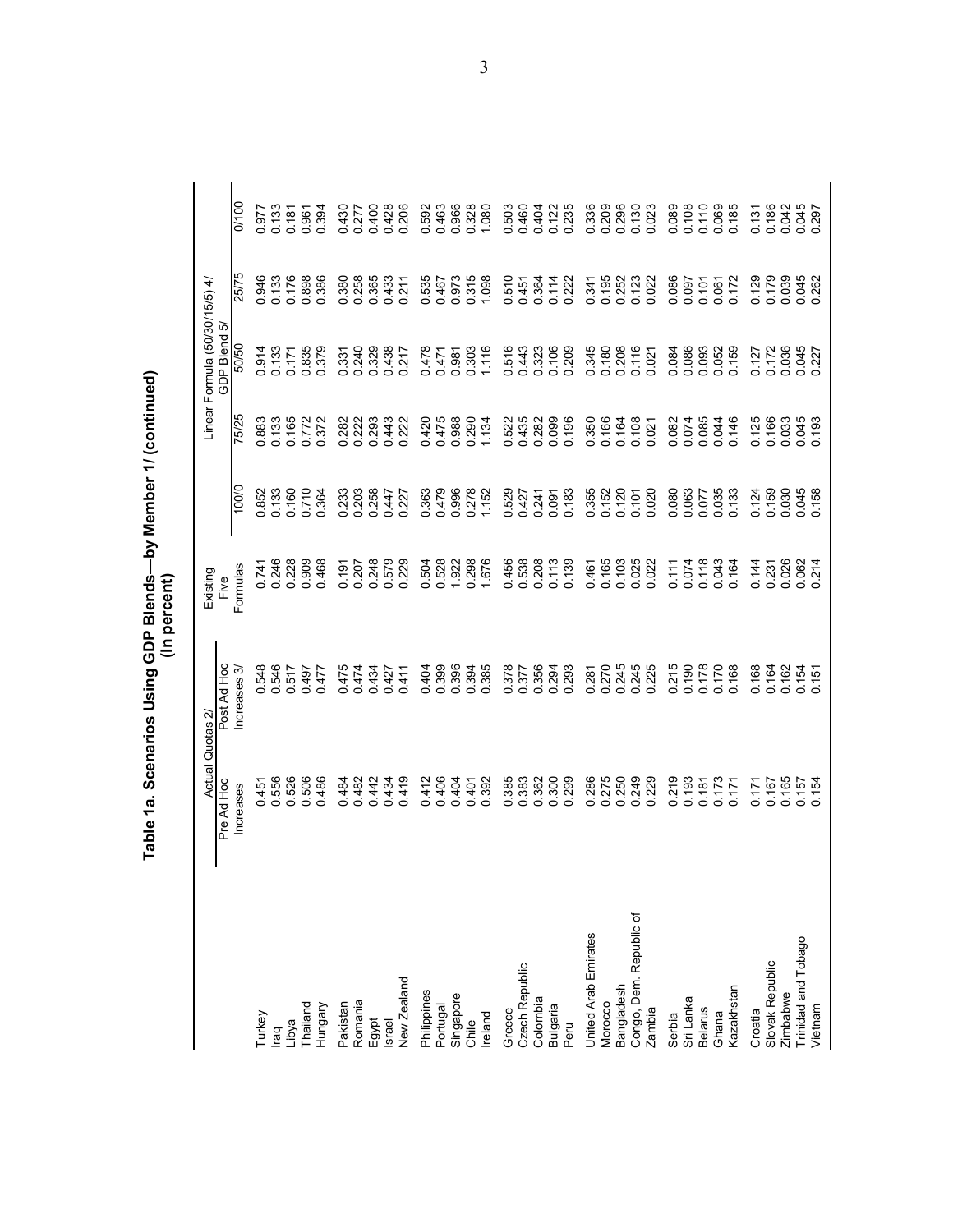|                                              |                                   | Table 1a. Scenarios Using GDP Blends—by Member 1/ (continued) | (In percent)     |                |                         |                                |                                 |                |
|----------------------------------------------|-----------------------------------|---------------------------------------------------------------|------------------|----------------|-------------------------|--------------------------------|---------------------------------|----------------|
|                                              | Actual                            | Quotas 2                                                      | Existing         |                |                         | Linear Formula (50/30/15/5) 4/ |                                 |                |
|                                              | Pre Ad Hoc<br><b>Increases</b>    | Post Ad Hoc<br>Increases 3                                    | Formulas<br>Five | 100/0          | 75/25                   | GDP Blend 5<br>50/50           | 25/75                           | 0/100          |
| Cote d'Ivoire                                |                                   |                                                               |                  | 0.047          |                         |                                |                                 |                |
| Sudan                                        | 0.152<br>0.147                    | 0.145<br>0.145                                                | 0.061<br>0.040   | 0.043          | 0.048<br>0.054          | 0.050<br>0.065                 | 0.051<br>0.076<br>0.08<br>0.126 | 0.052<br>0.087 |
| Venbnun                                      | 0.143                             | 0.141                                                         | 0.047            | 0.058          | 0.060                   | 0.063                          |                                 | 0.068          |
| Ecuador                                      | 0.141                             | 0.139                                                         | 0.078            | 0.115          | 0.119                   | 0.123                          |                                 | 0.130          |
| Syrian Arab Republic                         | 0.137                             | 0.135                                                         | 0.122            | 0.179          | 0.159                   | 0.140                          | 0.120                           | 0.107          |
| Tunisia                                      | 0.134                             | 0.132                                                         | 0.105            | 090<br>ö       | 0.099                   | 0.108                          | 0.116                           | 0.125          |
| Angola                                       | 0.134                             | 0.132                                                         | 0.193            | 0.117          | 0.120                   | 0.123                          | 0.126                           | 0.129          |
| uxembourg                                    | 0.131                             | 0.128                                                         | 1.375            | 0.407          | 0.405                   | 0.402                          | 0.400                           | 0.397          |
| Uzbekistan                                   | 0.129                             | 0.127                                                         | 0.043            | 0.045          | 0.052                   | 0.059                          | 0.066                           | 0.073          |
| Jamaica                                      | 0.128                             | 0.126                                                         | 0.051            | 0.042          | 0.042                   | 0.041                          |                                 | 0.041          |
| Kenya                                        | 0.127                             | 0.125                                                         | 0.036            | 0.043          | 0.048                   | 0.053                          |                                 | 0.063          |
| Qatar                                        | 0.123                             | 0.121                                                         | 0.134            | 0.102          |                         | 0.096                          |                                 | 0.090          |
| Myanmar                                      | 0.121                             | 0.119                                                         | 0.032            | 0.035          | 6 00 0                  | 0.064                          | 0.058<br>COOOO                  | 0.094          |
| Yemen, Republic of                           | 0.114                             | 0.112                                                         | 0.117            | 0.085          | 0.085                   | 0.085                          | 0.086<br>0.110                  | 0.086          |
| Slovenia                                     | 0.108                             | 0.107                                                         | 0.144            | 0.111          | 0.111                   | 0.110                          |                                 | 0.110          |
| Dominican Republic                           | 0.102                             | 0.101                                                         | 0.085            | 0.068          | 0.075                   | 0.083                          | 0.090                           | 0.098          |
| Brunei Darussalam                            | 0.101                             | 0.099                                                         | 0.058            | 0.048          | 0.048<br>0.074          | 0.048                          | 0.049                           | 0.049          |
| Guatemala                                    | 0.098                             | 0.097                                                         | 0.065            | 0.071          |                         | 0.078                          | 0.082<br>0.051                  | 0.085<br>0.052 |
| Panama                                       | 0.097                             | 0.095                                                         | 0.049            | 0.050          | 0.051                   | 0.051                          |                                 |                |
| Lebanon                                      | 0.095                             | 0.093                                                         | 0.176            | 0.126          | 0.124                   | 0.122                          | 0.121                           | 0.119          |
| Tanzania                                     | 0.093                             | 0.091                                                         | 0.033            | 0.034          | 0.036                   | 0.037                          | 0.039                           | 0.041          |
| Oman                                         | 0.091                             | 0.089                                                         | 0.150            | 0.096          | 0.097                   | 0.098                          |                                 | 0.100          |
| Cameroon                                     | 0.087                             | 0.085                                                         | 0.033            | 0.039          | 0.043<br>0.029          | 0.048                          | 0.052<br>0.052<br>0.042         | 0.056<br>0.049 |
| Uganda                                       | 0.084                             | 0.083                                                         | 0.025            | 0.022          |                         |                                |                                 |                |
| Bolivia                                      | 0.080                             | 0.079                                                         | 0.023            | 0.025          | 0.027                   | 0.030                          | 0.032                           | 0.035          |
| El Salvador                                  | 0.080                             | 0.079                                                         | 0.053            | 0.048          | 0.050                   | 0.051                          | 0.053                           | 0.054          |
| Jordan                                       | 0.080                             | 0.078                                                         | 0.082            | 0.059          | 0.061                   | 0.063                          | 0.065                           | 0.068          |
| Bosnia-Herzegovina                           | 0.079                             | 0.078                                                         | 0.066            | 0.042          |                         | 0.047                          | 0.049<br>0.077                  | 0.052<br>0.080 |
| slamic Republic of Afghanistan<br>Costa Rica | 076<br><b>LLO</b><br>$\circ$<br>ö | 0.075<br>0.074                                                | 0.084<br>0.042   | 0.066<br>0.034 | 0.045<br>0.070<br>0.038 | 0.073<br>0.042                 | 0.046                           | 0.050          |
|                                              |                                   | 0.074                                                         |                  | 0.021          |                         |                                |                                 | 0.029          |
| Azerbaijan<br>Senegal                        | 076<br>0.075<br>ö                 | 0.074                                                         | 0.024<br>0.036   | 0.030          | 0.023<br>0.034          | 025<br>0.038<br>ö              | 0.027                           | 0.047          |
| Gabon                                        | 0.072                             | 0.071                                                         | 0.047            | 0.030          | 0.030                   | 0.030                          |                                 | 0.030          |
| Georgia                                      | 0.070                             | 0.069                                                         | 0.017            | 0.014          | 0.016<br>0.074          | 0.018                          | 0.030<br>0.019<br>0.080         | 0.021<br>0.084 |
| Lithuania                                    |                                   |                                                               | 0.096            |                |                         |                                |                                 |                |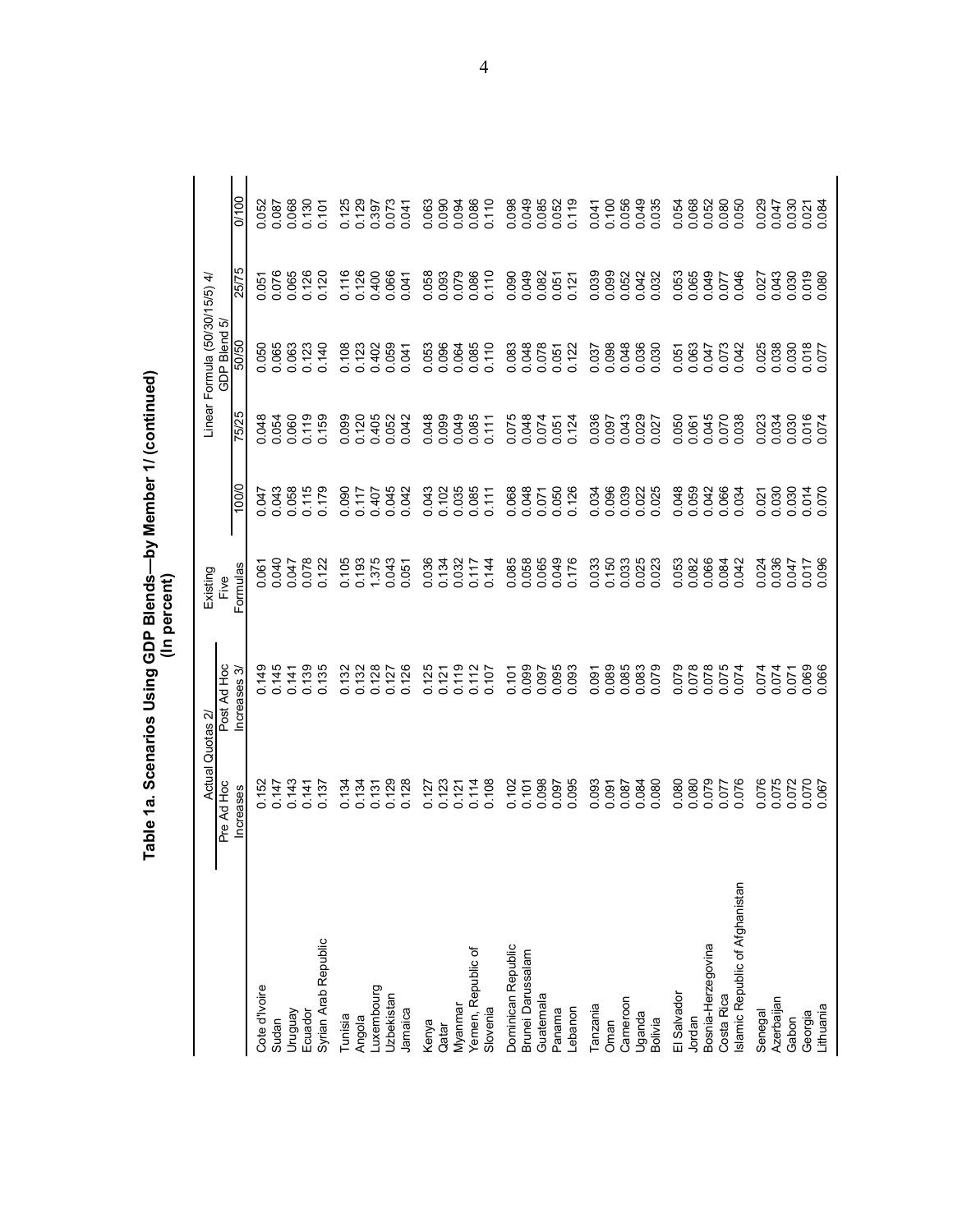|                    | Actual Quotas 2         |                            | Existing         |                     |              | Linear Formula (50/30/15/5) 4/ |                    |                |
|--------------------|-------------------------|----------------------------|------------------|---------------------|--------------|--------------------------------|--------------------|----------------|
|                    | Pre Ad Hoc<br>Increases | Post Ad Hoc<br>Increases 3 | Formulas<br>Five | 100/0               | 75/25        | GDP Blend 5/<br>50/50          | 25/75              | 0/100          |
|                    |                         |                            |                  |                     |              |                                |                    |                |
| Namibia<br>Cyprus  | 0.064                   | 0.064                      | 0.061            | 0.058<br>0.016      | 810.00<br>05 | 0.056<br>0.019<br>0.084        | 0.055              | 0.023<br>.055  |
| Bahrain            | 0.063                   | 0.062                      | 0.144            | 0.084               | 0.084        |                                | 0.021              | 0.083          |
| Ethiopia           | 0.063                   | 0.061                      | 0.076            | 0.062               | 0.072        | 0.081                          | 0.090              | 0.100          |
| Papua New Guinea   | .062<br>ö               | 0.060                      | 0.028            | 019<br>ö            | 0.021        | 0.023                          | 0.024              | 026<br>ö       |
| Bahamas, The       | $\overline{0}$<br>Ö     | .060<br>ö                  | 0.029            | $\overline{0}$<br>Ö | 0.021        | 0.020                          | 0.020              | 019<br>ö       |
| Nicaragua          | 0.061                   | 0.060                      | 0.021            | 0.018               | 0.021        |                                |                    | 0.030          |
| Honduras           | 0.061                   | 0.060                      | 0.037            | 0.029               | 0.031        | 0.024                          | 0.027              | 0.037          |
| Liberia            | 0.060                   | 0.059                      | 0.005            | 0.005               | 0.005        | 0.005                          | 0.005              | 0.005          |
| Latvia             | 0.059                   | 0.058                      | 0.053            | 0.043               | 0.044        | 0.046                          | 0.048              | 0.050          |
| Moldova            | 0.058                   | 0.057                      | 0.018            | 012<br>Ö            | 0.013        | 0.014                          | 0.015              | 016<br>ö       |
| Madagascar         | 0.057                   | 0.056                      | 0.022            | 0.018               | 0.019        |                                | 0.022              | 0.024          |
| celand             | 0.055                   | 0.054                      | 0.035            | 0.036               | 0.034        | 0.021<br>0.033<br>0.026        | 0.031              | 0.030          |
| Mozambique         | 0.053                   | 0.052                      | 0.025            |                     | 0.022        |                                |                    | 0.033          |
| Guinea             | 0.050                   | 0.049                      | 010<br>ö         | 011<br>$\circ$      | 0.013        | 0.016                          | 0.019              | 0.022          |
| Sierra Leone       | 0.049                   | 0.048                      | 0.004            | 0.004               | 0.005        | 0.005                          | 0.006              | 0.007          |
| Malta              | 0.048                   | 0.047                      | 0.058            | 0.032               | 0.032        |                                | 0.033              | 0.033          |
| Mauritius          | 0.048                   | 0.047                      | 0.032            | 0.024               | 0.026        | 0.033<br>0.027<br>0.038        | 0.028              | 0.030          |
| Paraguay           | 0.047                   | 0.046                      |                  |                     | 0.034        |                                | 0.042<br>0.017     | 0.046          |
| Naii               | 0.044                   | 0.043                      | 0.015            | 0.013               | 0.014        | 0.016                          |                    | 0.019          |
| Suriname           | 0.043                   | 0.042                      | 0.009            | 0.006               | 0.007        | 0.007                          | 0.007              | 0.008          |
| Armenia            | 0.043                   | 0.042                      | 0.012            | 0.010               | 0.012        | 0.014                          | 0.015              | 0.017          |
| Guyana             | 0.043                   | 0.042                      | 0.015<br>0.010   |                     | 0.009        | 0.009<br>0.012                 |                    | 0.011          |
| Kyrgyz Republic    | 0.042                   | 0.041                      |                  | 0.008               | 0.010        |                                | 0.013              | 0.015          |
| Cambodia           | 0.041                   | 0.040                      | 0.055            | 0.035               | 0.041        | .046<br>$\ddot{\circ}$         | 0.051              | 0.057          |
| <b>Tajikistan</b>  | 0.041                   | 0.040                      | 012<br>ö         | 0.009               | 0.010        |                                | 0.012              | 013<br>ö       |
| Congo, Republic of | 0.040                   | 0.039                      | 0.029            | 0.021               | 0.021        | 0.011                          | 0.020              | 0.020          |
| 這                  | 0.038                   | 0.038                      | 0.014            | 0.012               | 0.015        | 0.001                          | 0.019              | 0.022          |
| Somalia            | 0.038                   | 0.038                      | 0.002            | 0.007               | 0.009        |                                | $0.001$<br>$0.013$ | 0.001          |
| Rwanda             | 0.037                   | 0.037                      | 0.007            |                     |              | 0.011                          |                    | 015<br>⊖       |
| Burundi            | 0.036                   | 035<br>$\circ$             | 0.003            | 0.003               | 0.004        | 0.005<br>0.047                 | 0.006              | 0.063          |
| Turkmenistan       | 0.035                   | 0.035                      |                  | 0.041               | 0.044        |                                | 0.050              |                |
| Togo               | 0.034                   | 0.034                      | 0.009            | 0.007               | 0.009        | 0.010                          | 0.012              | 0.013          |
| nepal<br>Fiji      | 0.033                   | 0.033                      | $0.021$<br>0.011 | 0.021               | 0.027        | 0.033                          | 0.010              | 0.046<br>0.010 |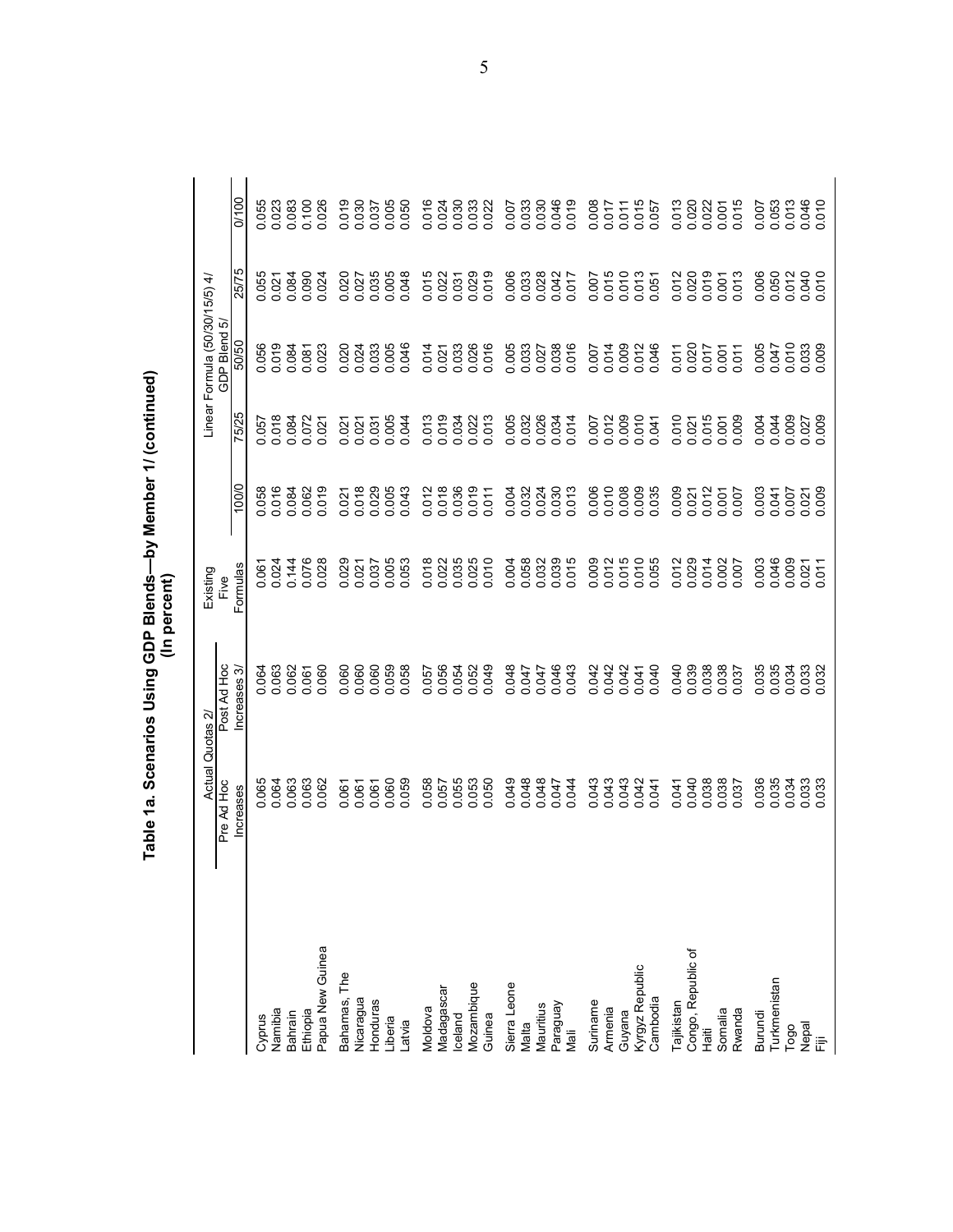| 0.023<br>ö<br><b>Actual Quotas 2</b><br>0.029<br>0.028<br>0.026<br>0.026<br>0.024<br>0.024<br>0.024<br>0.023<br>0.029<br>0.032<br>0.032<br>0.032<br>030<br>Pre Ad Hoc<br>0.031<br>031<br><b>Increases</b><br>$\mathbf{c}$<br>ö<br>Lao, People's Dem. Republic<br>Central African Republic<br>Macedonia, FYR<br>Burkina Faso<br>Mauritania<br>Swaziland<br>Botswana<br><b>Barbados</b><br>Mongolia<br>Albania<br>Estonia<br>Malawi<br>Benin<br>Chad<br>Niger |                            |                               |                |                         |                                |                         |                           |
|-------------------------------------------------------------------------------------------------------------------------------------------------------------------------------------------------------------------------------------------------------------------------------------------------------------------------------------------------------------------------------------------------------------------------------------------------------------|----------------------------|-------------------------------|----------------|-------------------------|--------------------------------|-------------------------|---------------------------|
|                                                                                                                                                                                                                                                                                                                                                                                                                                                             |                            | Existing                      |                |                         | Linear Formula (50/30/15/5) 4/ |                         |                           |
|                                                                                                                                                                                                                                                                                                                                                                                                                                                             | Post Ad Hoc<br>Increases 3 | Formulas<br>Five              | 100/0          | 75/25                   | GDP Blend 5/<br>50/50          | 25/75                   | 0/100                     |
|                                                                                                                                                                                                                                                                                                                                                                                                                                                             |                            |                               | 006            |                         | 008                            |                         |                           |
|                                                                                                                                                                                                                                                                                                                                                                                                                                                             | 0.032<br>0.032             | 0.007                         | 0.006          | 0.007<br>0.023<br>0.013 | 025<br>000                     | 0.009                   | 0.010<br>0.028<br>0.013   |
|                                                                                                                                                                                                                                                                                                                                                                                                                                                             | 0.031                      | 0.015                         | 0.013          |                         | 013                            | 0.013                   |                           |
|                                                                                                                                                                                                                                                                                                                                                                                                                                                             | 0.030                      | 0.007                         | 0.008          | 0.009                   | 0.011<br>0.046                 | 0.012                   | 0.014<br>0.049            |
|                                                                                                                                                                                                                                                                                                                                                                                                                                                             | 030                        | 0.067                         | 044<br>ö       | 0.045                   |                                |                         |                           |
|                                                                                                                                                                                                                                                                                                                                                                                                                                                             | 030                        | 0.008                         | 006<br>ö       | 0.007                   | 008<br>ö                       | 0.009                   | 010<br>ö                  |
|                                                                                                                                                                                                                                                                                                                                                                                                                                                             | 0.029                      | 0.054                         | 0.038          | 0.040                   | 0.042                          | 0.043                   | 0.045<br>0.012            |
|                                                                                                                                                                                                                                                                                                                                                                                                                                                             | 0.028                      | 0.009                         | 0.009          | 0.010                   | 0.011                          |                         |                           |
|                                                                                                                                                                                                                                                                                                                                                                                                                                                             | 0.028                      | 0.010                         | 0.012          | 0.014                   | 016<br>$\circ$                 | 0.018                   | 0.020                     |
|                                                                                                                                                                                                                                                                                                                                                                                                                                                             | 0.026                      | 0.016                         | 0.013          | 0.014                   | 0.016                          | 0.017                   | 0.019                     |
|                                                                                                                                                                                                                                                                                                                                                                                                                                                             | 0.026                      | 0.003                         | 0.004          | 0.005                   | 0.005                          | 0.006                   | 0.007                     |
|                                                                                                                                                                                                                                                                                                                                                                                                                                                             | 0.024                      | $0.006$<br>$0.010$<br>$0.021$ | 0.008          | 0.010                   | 0.011                          | 0.013<br>0.009<br>0.014 | 0.015<br>0.010<br>0.015   |
|                                                                                                                                                                                                                                                                                                                                                                                                                                                             |                            |                               | 0.007          | 0.008                   | 0.008                          |                         |                           |
|                                                                                                                                                                                                                                                                                                                                                                                                                                                             |                            |                               | 0.013          |                         |                                |                         |                           |
|                                                                                                                                                                                                                                                                                                                                                                                                                                                             | 0.022                      | 0.026                         | 0.021          | 0.023                   | 0.024                          | 0.025                   | 0.026                     |
| 0.016<br>Lesotho                                                                                                                                                                                                                                                                                                                                                                                                                                            | 0.016                      | 0.012                         | 0.007          | 0.008                   | 0.008                          | 0.009                   | 0.010                     |
| 0.015<br>Equatorial Guinea                                                                                                                                                                                                                                                                                                                                                                                                                                  | 0.015                      | 0.039                         | 0.024          | 0.026                   | 0.028                          | 0.030                   | 0.032                     |
| 0.015<br>Gambia, The                                                                                                                                                                                                                                                                                                                                                                                                                                        | 0.014                      |                               | 0.002          | 0.003                   | 0.003                          |                         | 0.004                     |
| $\frac{a}{c}$<br>Montenegro                                                                                                                                                                                                                                                                                                                                                                                                                                 | 0.013                      | $0.003$<br>$0.006$            | 0.006          | 0.006                   |                                | 0.004<br>0.006<br>0.005 |                           |
| 0.009<br>Belize                                                                                                                                                                                                                                                                                                                                                                                                                                             | 0.009                      |                               | 0.004          | 0.005                   | 0.005                          |                         | 0.005                     |
| 0.008<br>San Marino                                                                                                                                                                                                                                                                                                                                                                                                                                         | 0.008                      | 0.024                         | 0.010          | 0.010                   | 0.010                          | 0.010<br>0.002          | 0.010                     |
| 0.008<br>Vanuatu                                                                                                                                                                                                                                                                                                                                                                                                                                            | 0.008                      | 0.003                         | 0.002          |                         | 0.002                          |                         |                           |
| Djibouti                                                                                                                                                                                                                                                                                                                                                                                                                                                    | 0.007                      |                               | 0.003          | 0.003                   |                                |                         |                           |
| 2000<br>2000<br>2000<br>Eritrea                                                                                                                                                                                                                                                                                                                                                                                                                             | 70000                      | 0.003<br>0.008<br>0.004       | 0.005          | 0.006                   | 0.003<br>0.006<br>0.003        | 0.003<br>TOO 0<br>O.OO3 | 0.003<br>0.003<br>0.003   |
| St. Lucia                                                                                                                                                                                                                                                                                                                                                                                                                                                   |                            |                               |                |                         |                                |                         |                           |
| ö<br>0.007<br>Guinea-Bissau                                                                                                                                                                                                                                                                                                                                                                                                                                 | 007                        | 0.004                         | 0.003          | 0.003                   | 0.003                          | 0.003                   | 0.003                     |
| Antigua and Barbuda                                                                                                                                                                                                                                                                                                                                                                                                                                         | 0.006                      |                               | 0.003          |                         |                                |                         |                           |
| Grenada                                                                                                                                                                                                                                                                                                                                                                                                                                                     | 0.005                      |                               | 0.002          | 0.002                   |                                |                         |                           |
| 0.005<br>0.005<br>0.005<br>Solomon Islands<br>Samoa                                                                                                                                                                                                                                                                                                                                                                                                         | 0.005                      | 0.003<br>0.003                | 0.002<br>0.001 | 0.001                   | 0.002<br>0.002                 | 0.002<br>0.002<br>0.002 | 0.002<br>0.002<br>0.002   |
|                                                                                                                                                                                                                                                                                                                                                                                                                                                             |                            |                               |                |                         |                                |                         |                           |
| 0.004<br>0.004<br>Cape Verde<br>Comoros                                                                                                                                                                                                                                                                                                                                                                                                                     | 0.004<br>0.004             | 0.001                         | 0.004<br>0.001 | 0.001                   | 0.001                          | $0.005$<br>$0.007$      |                           |
| 0.004<br>St. Kitts and Nevis                                                                                                                                                                                                                                                                                                                                                                                                                                | 0.004                      | 0.003                         | 0.002          | 0.002                   | 0.002                          | 0.002                   |                           |
| 0.004<br>0.004<br>St. Vincent and the Grenadines<br>Seychelles                                                                                                                                                                                                                                                                                                                                                                                              | 0.004<br>0.004             | 0.005                         | 0.004          | 0.004                   | 0.004                          | 0.004                   | 888888<br>888888<br>88888 |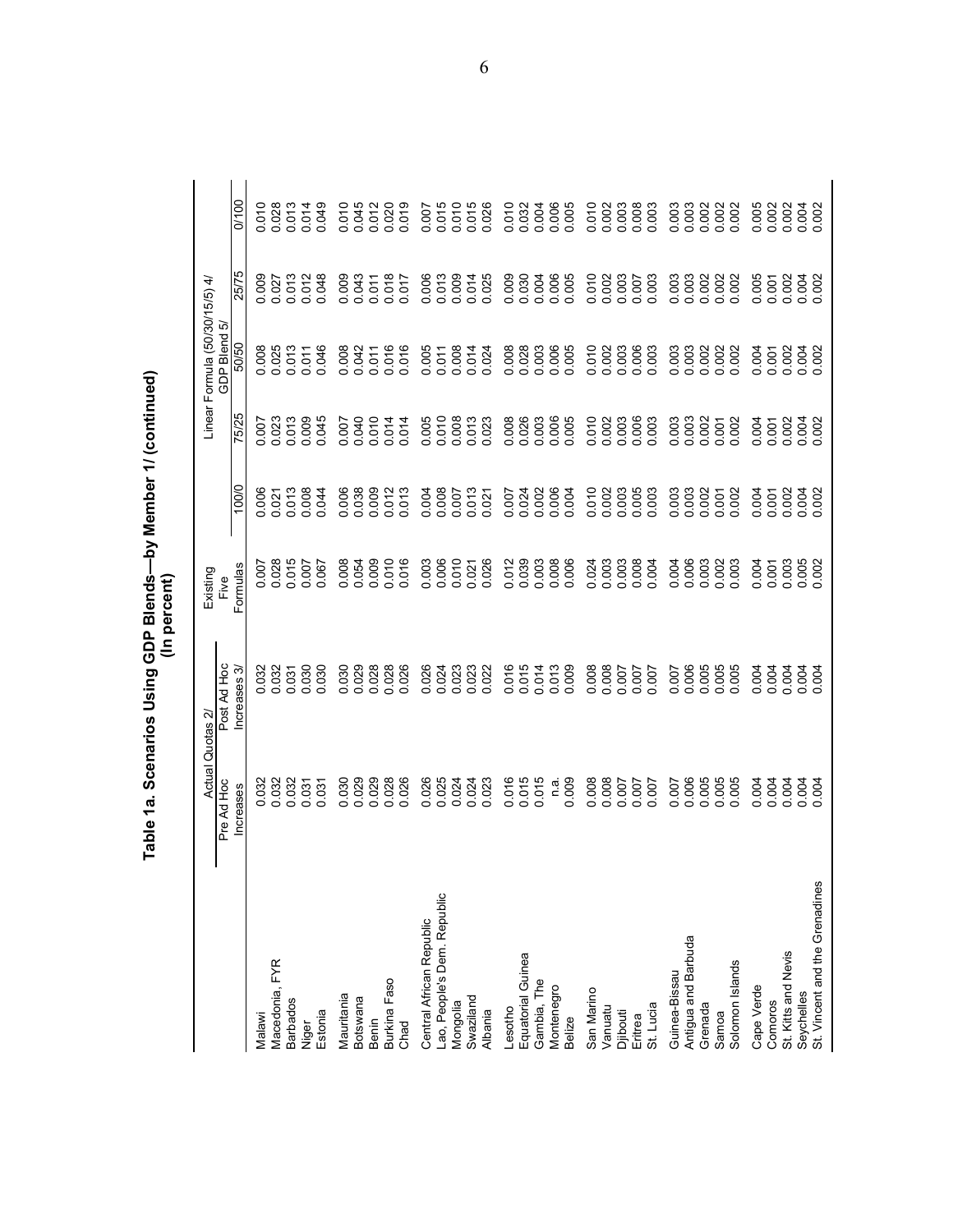|                                                                                                                                                                                                                                          |            | Table 1a. Scenarios Using GDP Blends—by Member 1/ (concluded)                              | (In percent) |       |       |                                |       |       |
|------------------------------------------------------------------------------------------------------------------------------------------------------------------------------------------------------------------------------------------|------------|--------------------------------------------------------------------------------------------|--------------|-------|-------|--------------------------------|-------|-------|
|                                                                                                                                                                                                                                          |            | Actual Quotas 2/                                                                           | Existing     |       |       | Linear Formula (50/30/15/5) 4/ |       |       |
|                                                                                                                                                                                                                                          | Pre Ad Hoc | Post Ad Hoc                                                                                | Fiye         |       |       | GDP Blend 5,                   |       |       |
|                                                                                                                                                                                                                                          | Increases  | Increases 3                                                                                | Formulas     | 100/0 | 75/25 | 50/50                          | 25/75 | 0/100 |
| Dominica                                                                                                                                                                                                                                 | 0.004      | 0.004                                                                                      | 0.002        | 0.001 | 0.001 | 0.001                          | 0.001 | 0.001 |
| Maldives                                                                                                                                                                                                                                 | 0.004      | 0.004                                                                                      | 0.006        | 0.003 | 0.004 | 0.004                          | 0.004 | 0.005 |
| Timor-Leste                                                                                                                                                                                                                              | 0.004      | 0.004                                                                                      | 0.006        | 0.003 | 0.003 | 0.003                          | 0.003 | 0.003 |
| Sao Tome and Principe                                                                                                                                                                                                                    | 0.003      | 0.003                                                                                      | 0.001        | 0.000 | 0.000 | 0.000                          | 0.000 | 0.000 |
| Tonga                                                                                                                                                                                                                                    | 0.003      | 0.003                                                                                      | 0.001        | 0.001 | 0.001 | 0.001                          | 0.001 | 0.002 |
| Bhutan                                                                                                                                                                                                                                   | 0.003      | 0.003                                                                                      | 0.004        | 0.003 | 0.003 | 0.004                          | 0.004 | 0.004 |
| Kiribati                                                                                                                                                                                                                                 | 0.003      | 0.003                                                                                      | 0.003        | 0.001 | 0.001 | 0.001                          | 0.001 | 0.001 |
| Micronesia, Fed. States of                                                                                                                                                                                                               | 0.002      | 0.002                                                                                      | 0.002        | 0.001 | 0.001 | 0.007                          | 0.001 | 0.001 |
| Marshall Islands                                                                                                                                                                                                                         | 0.002      | 0.002                                                                                      | 0.001        | 0.001 | 0.001 | 0.001                          | 0.001 | 0.001 |
| Palau, Republic of                                                                                                                                                                                                                       | 0.001      | 0.001                                                                                      | 0.002        | 0.001 | 0.007 | 0.001                          | 0.001 | 0.001 |
| Source: Finance Department.                                                                                                                                                                                                              |            |                                                                                            |              |       |       |                                |       |       |
| 2/ For the three countries that have not yet consented to, and paid for, their quota increases, 11th Review proposed quotas are used<br>1/ GDP at market rates and GDP at purchasing power parity rates blended in proportion indicated. |            |                                                                                            |              |       |       |                                |       |       |
| 3/ Includes ad hoc increases for China, Korea, Mexico, and Turkey; also includes Montenegro, which became a member on January 18, 2007<br>4/ 0.5*GDP + 0.3*Openness + 0.15*Variability + 0.05*Reserves.                                  |            |                                                                                            |              |       |       |                                |       |       |
| 5/ A GDP blend (x/y) is defined as x percent of GDP weighted at market exchange rates and y percent weighted at PPP-exchange rates. PPP<br>data were retrieved from the WEO database t                                                   |            | or 176 countries. For nine countries with no WEO data, PPP GDP was estimated based on each |              |       |       |                                |       |       |
| country's share in global GDP at market rates.<br>6/ Includes China, P.R., and Hong Kong, SAR                                                                                                                                            |            |                                                                                            |              |       |       |                                |       |       |
|                                                                                                                                                                                                                                          |            |                                                                                            |              |       |       |                                |       |       |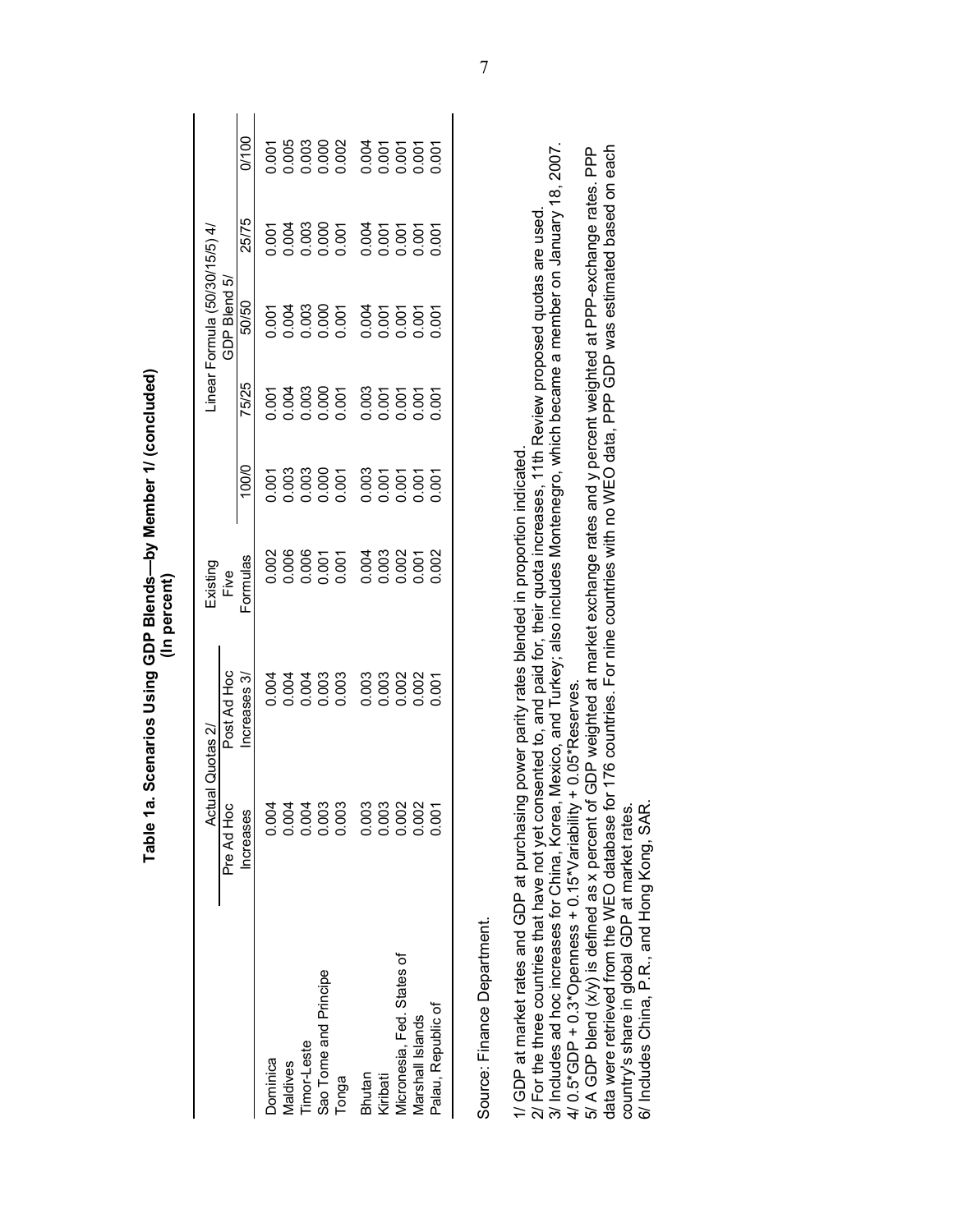|                                      | Actual Quotas 2             |                            | Existing         |                | Linear Formula (50/30/15/5) 4/ |                | Linear Formula With                           |                 |
|--------------------------------------|-----------------------------|----------------------------|------------------|----------------|--------------------------------|----------------|-----------------------------------------------|-----------------|
|                                      | d Hoc<br>Increases<br>Pre A | Post Ad Hoc<br>Increases 3 | Formulas<br>Five | 100/0          | GDP Blend 5/<br>75/25          | 50/50          | Population as a Variable 6/<br>(45/30/15/5/5) | (40/30/15/5/10) |
| <b>United States</b>                 | 17.382                      | 7.076                      | 16.793           | 23,104         | 21.897                         | 20.690         | 21.819                                        | 20.535          |
| Iapan                                | 6.229                       | 6.119                      | 7.525            | 9.869          | 9.240                          | 8.611          | 9.379                                         | 8.889           |
| Germany                              | 6.087                       | 5.979                      | 6.952            | 6.966          | 6.705                          | 6.445          | 6.702                                         | 6.439           |
| France                               | 5.025                       | 4.936                      | 4.333            | 4.463          | 4.262                          | 4.061          | 4.269                                         | 4.076           |
| <b>Jnited Kingdom</b>                | 5.025                       | 4.936                      | 5.175            | 4.771          | 4.538                          | 4.306          | 4.567                                         | 4.363           |
|                                      | 980<br>$\overline{N}$       | 3.719                      | 5.197            | 5.017          | 6.257                          | 7497           | 5.827                                         | 6.637           |
| China 7/<br>Italy                    | 3.301                       | 3.243                      | 3.442            | 3.529          | 3.410                          | 3.291          | 3.378                                         | 3.226           |
| Saudi Arabia                         | 3.269                       | 3.211                      | 1.063            | 0.724          | 0.720                          | 0.716          | 0.713                                         | 0.702           |
| Canada                               | 980<br>$\mathbf{a}$         | 2.928                      | 3.098            | 2.623          | 2.564                          | 2.505          | 2.530                                         | 2437            |
| Russia                               | 2.782                       | 2.733                      | 1.519            | .511           | 1.672                          | 1.833          | 1.563                                         | 1.615           |
| Netherlands                          | 416<br>$\mathbf{\Omega}$    | 2373                       | 2.880            | .962           | 894                            | 1.826          | 1.903                                         | 1.844           |
|                                      | 2.155                       | 2.117                      | 2.088            | 322            | 288                            | 1.255          | 1.288                                         | 1.254           |
| Belgium<br>India                     | 1.946                       | 1.911                      | 1.200            | 396            | 913                            | 2.429          | 2.175                                         | 2.953           |
| Switzerland                          | 1.514                       | 1.590                      | 1.530            | .255           | 1.198                          | 1.142          | 1.217                                         | 1.179           |
| Australia                            |                             | 488                        | 1,182            | 274            | 1.230                          | 1.186          | 1.218                                         | 1.162           |
| Mexico                               | 1.210                       | 449                        | 1.928            | 1.937          | 1.940                          | 1.943          | 1.931                                         | 1.924           |
|                                      | 1.427                       | 401                        | 2.249            | 2.292          | 2.228                          | 2.163          | 2.208                                         | 2.123           |
| Spain<br>Brazil<br>Korea             | 1.421                       | 1.396                      | 0.998            | 1.348          | 1.503                          | 1.658          | 1.421                                         | 1.495           |
|                                      | 0.764                       | 1.346                      | 2.508            | 2.179          | 2.178                          | 2.177          | 2.133                                         | 2.087           |
| Venezuela                            | 1.244                       | 1.222                      | 0.415            | 0.351          | 0.350                          | 0.349          | 0.359                                         | 0.367           |
| Sweden                               | 1.121                       | 1.101                      | 1.229            | 0.998          | 0.954                          | 0.910          | 0.964                                         | 0.931           |
| Argentina                            | 0.991                       | 0.973                      | 0.396            | 0.472          | 0.532                          | 0.591          | 0.485                                         | 0.498           |
| Indonesia<br>Austria<br>South Africa | 0.973                       | 0.956                      | 0.767            | 0.757          | 0.876                          | 0.996          | 0.899                                         | 1.041           |
|                                      | 0.876                       | 0.861                      | 1.142            | 0.896          | 0.870                          | 0.843          | 0.868                                         | 0.840           |
|                                      | 0.874                       | 0.859                      | 0.436            | 0.453          | 0.517                          | 0.581          | 0.468                                         | 0.483           |
| Nigeria<br>Norway                    | 0.820                       | 0.806                      | 0.309            | 0.232          | 0.249                          | 0.265          | 0.326                                         | 0.420           |
|                                      | 0.782                       | 0.768                      | 0.868            | 0.799          | 0.765                          | 0.731          | 0.772                                         | 0.746           |
| Denmark                              | 0.769                       | 0.755                      | 1.078            | 0.826          | 0.796                          | 0.765          | 0.802                                         | 0.778           |
| lran                                 | 0.701                       | 0.688                      | 0.404            | 0.379          | 0.444                          | 0.509          | 0.415                                         | 0.450           |
| Malaysia                             | 0.696                       | 0.683                      | 1.399            | 0.759          | 0.781                          | 0.803          | 0.764                                         | 0.769           |
| Kuwait                               | 0.646                       | 635<br>ö                   | 0.351            | 0.209          | 0.203                          | 0.196          | 0.205                                         | 0.201           |
| Ukraine                              | 0.642                       | 0.631                      | 0.277            | 0.214          | 0.262                          | 0.309          | 0.244                                         | 0.274           |
| Poland                               | 0.641                       | 0.629                      | 0.739            | 0.732          | 0.760                          | 0.788          | 0.732                                         | 0.732           |
| Finland<br>Algeria                   | 0.587<br>0.591              | 0.581<br>0.577             | 0.546<br>0.325   | 0.525<br>0.284 | 0.505<br>0.309                 | 0.486<br>0.334 | 0.300<br>0.507                                | 0.489<br>0.316  |

Table 2a. Scenarios Using GDP Blends and Population—by Member 1/<br>(In percent)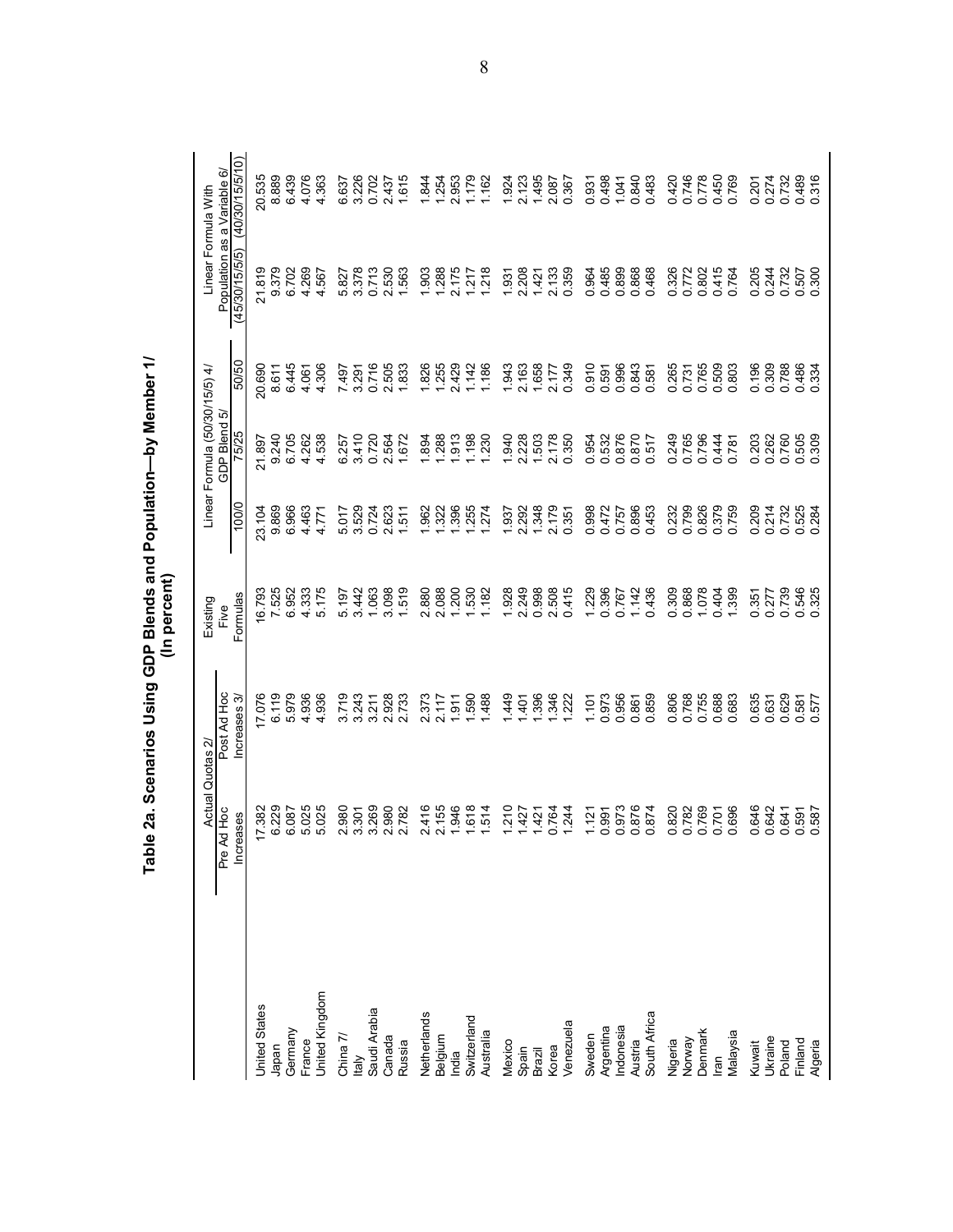|                                | Actual Quotas 2                  |                  | (In percent)<br>Existing |                        | Linear Formula (50/30/15/5) 4/  |                         | Linear Formula With                                    |                                       |
|--------------------------------|----------------------------------|------------------|--------------------------|------------------------|---------------------------------|-------------------------|--------------------------------------------------------|---------------------------------------|
|                                | Ad Hoc<br>Pre                    | Post Ad Hoc<br>ო | Formulas<br>Five         | 100/0                  | ιò<br>GDP Blend<br><b>75/25</b> | 50/50                   | Population as a Variable<br>(45/30/15/5/5) (40/30/15/5 | (40/30/15/5/10)<br>⊙                  |
|                                | Increases                        | Increases        |                          |                        |                                 |                         |                                                        |                                       |
| Turkey                         | 0.451                            | 0.548            | 0.741                    | 852<br>ö               | 0.883                           | 0.914<br>0.133<br>0.171 | 876<br>ö                                               | 0.900                                 |
| <u>lad</u>                     |                                  |                  |                          | 0.133                  | 0.133                           |                         |                                                        |                                       |
| Libya                          | 0.556<br>0.526<br>0.506          | 0.546<br>0.517   | 0.246<br>0.228           | 0.160                  | 0.165                           |                         | 0.153<br>0.161<br>0.740                                | 0.172<br>0.162                        |
| Thailand                       |                                  | 0.497            | 0.909                    | 0.710                  | 0.772                           | 0.835                   |                                                        | 0.771                                 |
| Hungary                        | 0.486                            | 0.477            | 0.468                    | 364<br>ö               | 0.372                           | 379<br>ö                | 0.361                                                  | 0.357                                 |
| Pakistan                       | 484<br>$\circ$                   | 0.475            | 0.191                    | 233<br>ö               | 0.282                           | 331<br>$\circ$          | 343<br>$\circ$                                         | 0.452                                 |
| Romania                        | 0.482                            | 0.474            | 0.207                    | 203<br>$\circ$         | 0.222                           |                         | 213<br>$\dot{\circ}$                                   | 0.222                                 |
| Egypt                          | 0.434<br>0.434                   | 0.434            | 0.248                    | 258                    | 0.293                           | 0.240<br>0.329<br>0.438 | 0.304<br>0.437                                         | 0.350<br>0.427                        |
| Israel                         |                                  | 0.427            | 0.579                    | 447<br>$\circ$ $\circ$ | 0.443                           |                         |                                                        |                                       |
| New Zealand                    | 0.419                            | 0.411            | 0.229                    | 227<br>$\dot{\circ}$   | 0.222                           | 0.217                   | 0.220                                                  | 0.212                                 |
| Philippines                    | 0.412                            | 0.404            | 0.504                    | 363<br>$\circ$         | 0.420                           | 0478                    | 416<br>Ö                                               | 0.470                                 |
| Portugal                       | 0.406                            | 0.399            | 0.528                    | 0.479                  | 0.475                           | 0.471                   | 0.468                                                  | 0.456                                 |
| Singapore                      | 0.404<br>0.407<br>0.392          | 0.394            | 1.922                    | 0.996                  | 0.988                           | 0.981                   | 0.986                                                  | 0.976                                 |
| Chile                          |                                  |                  | 0.298                    |                        | 0.290                           |                         | 0.280                                                  | 0.282                                 |
| Ireland                        |                                  | 0.385            | 676                      | 1.152                  | 1.134                           | 1.116                   | 1.134                                                  | 1.117                                 |
| Greece                         |                                  | 0.378            | 456<br>ö                 | 529<br>ö               | 0.522                           | 516<br>ö                | 514<br>ö                                               | 0.499                                 |
| Czech Republic                 |                                  | 0.377            | 0.538                    | 0.427                  | 0.435                           | 0.443                   | 0.422                                                  |                                       |
| Colombia                       | 88<br>8888<br>00000<br>00000     | 0.356<br>0.294   | 0.208                    | 0.241                  | 0.282                           | 0.323                   | 0.265                                                  | 0.418<br>0.288<br>0.098               |
| Bulgaria                       |                                  |                  |                          | 0.091                  | 0.099                           |                         | 0.094                                                  |                                       |
| Peru                           |                                  | 0.293            | 0.139                    | 0.183                  | 0.196                           | 0.209                   | 0.196                                                  | 0.209                                 |
| United Arab Emirates           |                                  |                  | 0.461                    | 0.355                  | 0.350                           | 0.345                   | 0.346                                                  | 0.337                                 |
| Morocco                        |                                  | 0.281<br>0.270   | 0.165                    | 0.152                  | 0.166                           | 0.180                   | 0.170                                                  |                                       |
| Bangladesh                     | 88<br>8275038<br>000000<br>00000 | 0.245<br>0.245   | 0.103                    | 0.120                  | 0.164                           | 0.208                   | 0.223                                                  | 0.189<br>0.325<br>0.188               |
| Congo, Dem. Republic of        |                                  |                  | 0.025                    | 0.101                  | 0.108                           |                         | 0.144                                                  |                                       |
| Zambia                         |                                  | 0.225            | 0.022                    | 0.020                  | 0.021                           | 0.021                   | 0.028                                                  | 0.037                                 |
| Serbia                         | 0.219                            | 0.215            | 0.111                    | 0.080                  | 0.082                           | 0.084                   | 0.083                                                  |                                       |
| Sri Lanka                      |                                  | 0.190            | 0.074                    | 0.063                  | 0.074                           |                         | 0.077                                                  |                                       |
| <b>Belarus</b>                 | 0.181                            | 0.178            | 0.118                    | 0.077                  | 0.085                           |                         | 0.082                                                  |                                       |
| Ghana                          | 0.173                            | 0.170            | 0.043                    | 035<br>$\dot{\circ}$   | 0.044                           | 0.093<br>0.052<br>0.159 | 0.051                                                  | 85<br>280<br>280<br>281<br>280<br>280 |
| Kazakhstan                     | 0.171                            | 0.168            | 0.164                    | 0.133                  | 0.146                           |                         | 0.140                                                  |                                       |
| Croatia                        | 0.171                            | 0.168            | 0.144                    | 0.124                  | 0.125                           | 0.127<br>0.172          | 0.123                                                  | 0.123                                 |
| Slovak Republic                | 0.167                            | 0.164            | 0.231                    | 0.159                  | 0.166                           |                         | 0.159                                                  |                                       |
| Zimbabwe                       | 0.165                            | 0.162            | 0.026                    | 0.030                  | 0.033                           | 0.036                   | 0.038                                                  | 0.046                                 |
| Trinidad and Tobago<br>Vietnam | 0.157<br>0.157                   | $0.154$<br>0.151 | 214<br>0.062             | 0.045<br>0.158         | 0.045                           | 0.045                   | 0.218                                                  | 0.277<br>0.277                        |
|                                |                                  |                  |                          |                        |                                 |                         |                                                        |                                       |

Table 2a. Scenarios Using GDP Blends and Population--by Member 1/ (continued)<br>(In percent)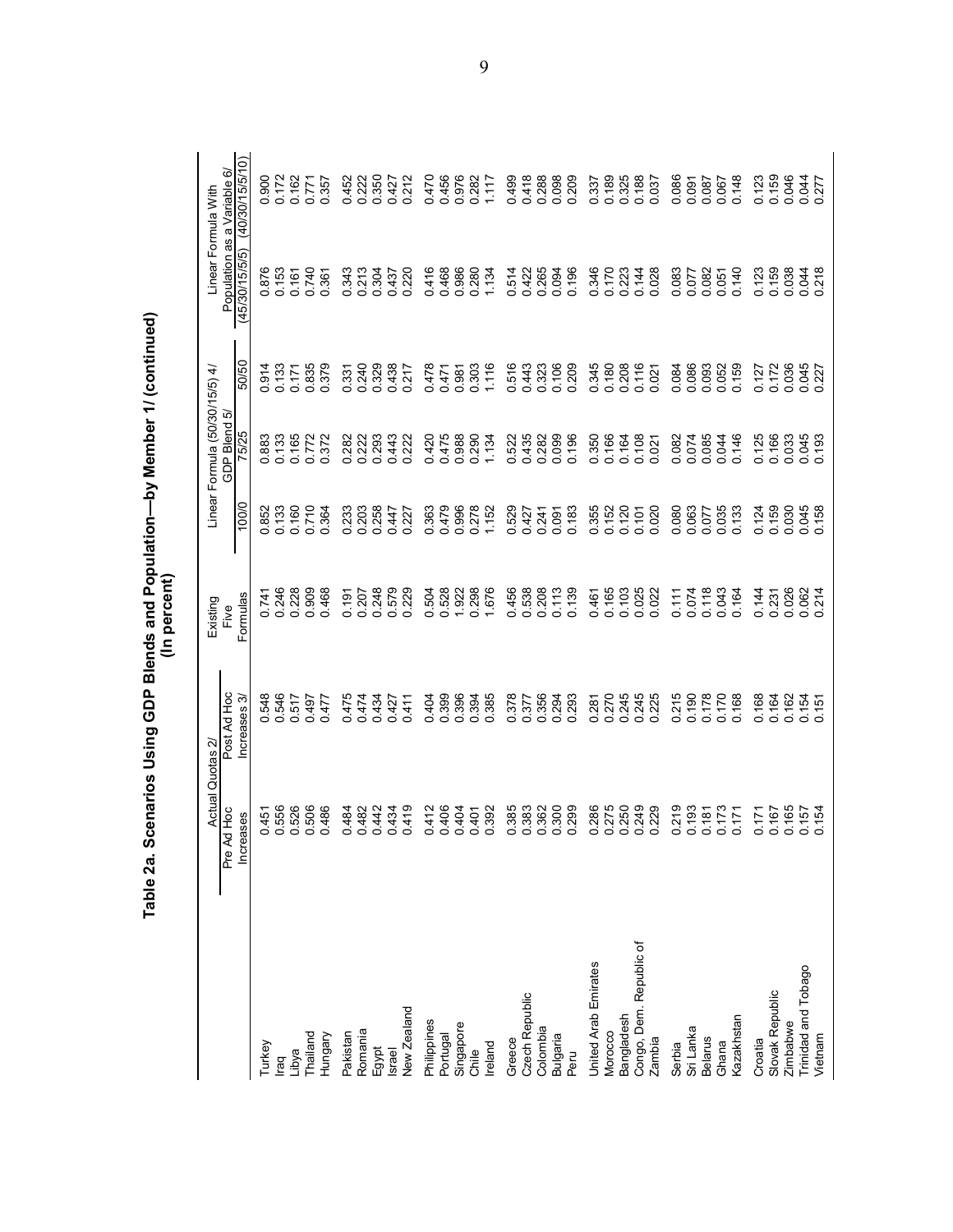|                                | Actual                                   | Quotas 2                      | (In percent)<br>Existing |                | Linear Formula (50/30/15/5) 4/ |                | Linear Formula With                           |                      |
|--------------------------------|------------------------------------------|-------------------------------|--------------------------|----------------|--------------------------------|----------------|-----------------------------------------------|----------------------|
|                                | <b>Hoc</b><br><b>Increases</b><br>Pre Ad | Post Ad Hoc<br>ଟ<br>Increases | Formulas<br>Five         | 100/0          | GDP Blend 5/<br>75/25          | 50/50          | Population as a Variable<br>ஒ<br>(45/30/15/5) | (40/30/15/5/10)<br>6 |
| Cote d'Ivoire                  | 0.152                                    | 0.149                         | 0.061                    | 0.047          | 0.048                          | 0.050          | 0.059                                         | 0.071                |
| Sudan                          | 0.147                                    | 0.145                         | 0.040                    | 0.043          | 0.054                          | 0.065          | 0.069                                         | 0.095                |
| Venônun                        | 0.143                                    | 0.141                         | 0.047                    | 0.058          | 0.060                          | 0.063          | 0.059                                         | 0.060                |
| Ecuador                        | 0.141                                    | 0.139                         | 0.078                    | 0.115          | 0.119                          | 0.123          | 0.122                                         | 0.129                |
| Syrian Arab Republic           | 0.137                                    | 0.135                         | 0.122                    | 0.179          | 0.159                          | 0.140          | 0.180                                         | 0.180                |
| Tunisia                        | 0.134                                    | 0.132                         | 0.105                    | 0.090          | 0.099                          | 0.108          | 0.095                                         | 0.099                |
| Angola                         | 0.134                                    | 0.132                         | 0.193                    | 0.117          | 0.120                          | 0.123          | 0.128                                         | 0.138                |
| uxembourg                      | 0.131                                    | 0.128                         | 1.375                    | 0.407          | 0.405                          | 0.402          | 0.404                                         | 0.401                |
| Uzbekistan                     | 0.129                                    | 0.127                         | 0.043                    | 0.045          | 0.052                          | 0.059          | 0.064                                         | 0.083                |
| Jamaica                        | 0.128                                    | 0.126                         | 0.051                    | 0.042          | 0.042                          | 0.041          | 0.043                                         | 0.044                |
| Kenya                          | 0.127                                    | 0.125                         | 0.036                    | 0.043          | 0.048                          | 0.053          | 0.067                                         | 0.091                |
| Qatar                          | 0.123                                    | 0.121                         | 0.134                    | 0.102          | 0.099                          | 0.096          | 0.100                                         | 0.097                |
| Myanmar                        | 0.121                                    | 0.119                         | 0.032                    | 0.035          | 0.049                          | 0.064          | 0.072                                         | 0.110                |
| Yemen, Republic of             | 0.114                                    | 0.112                         | 0.117                    | 0.085          | 0.085                          |                | 0.099                                         | 0.114                |
| Slovenia                       | 0.108                                    | 0.107                         | 0.144                    | 0.111          | 0.111                          | 0.110          | 0.109                                         | 0.107                |
| Dominican Republic             | 0.102                                    | 0.101                         | 0.085                    | 0.068          | 0.075                          | 0.083          | 0.072                                         | 0.076                |
| Brunei Darussalam              | 0.101                                    | 0.099                         | 0.058                    | 0.048          | 0.048                          | 0.048          | 0.047                                         | 0.047                |
| Guatemala                      |                                          | 0.097                         | 0.065                    | 0.071          | 0.074                          | 0.078          | 0.077                                         | 0.083                |
| Panama                         | 380.0<br>260.0<br>260.0                  | 0.095                         | 0.049                    | 0.050          | 0.051                          |                | 0.051                                         | 0.052                |
| ebanon                         |                                          | 0.093                         | 0.176                    | 0.126          | 0.124                          | 0.122          | 0.126                                         | 0.126                |
| Tanzania                       | 0.093<br>0.091                           | 0.091                         | 0.033                    | 0.034          | 0.036                          | 0.037          | 0.062                                         | 0.090                |
| Oman                           |                                          | 0.089                         | 0.150                    | 0.096          | 0.097                          | 0.098          | 0.095                                         | 0.094                |
| Cameroon                       | 0.084                                    | 0.085<br>0.083                | 0.033                    | 0.039          | 0.043                          | 0.048<br>0.036 | 0.050                                         | 0.061                |
| Uganda                         |                                          |                               | 0.025                    | 0.022          |                                |                | 0.043                                         | 0.065                |
| <b>Bolivia</b>                 | 0.080                                    | 0.079                         | 0.023                    |                | 0.027                          | 0.030          | 0.031                                         | 0.036                |
| El Salvador                    | 0.080                                    | 0.079<br>0.078                | 0.053                    | 0.048          | 0.050                          | 0.051          | 0.051                                         | 0.054                |
| Jordan                         |                                          |                               | 0.082                    | 0.059          | 0.061                          | 0.063          | 0.062                                         | 0.065                |
| Bosnia-Herzegovina             |                                          | 0.078                         | 0.066                    | 0.042          | 0.045                          | 0.047          | 0.044                                         | 0.046                |
| Costa Rica                     | 92010<br>22010<br>82010                  |                               | 0.084                    | 0.066          |                                | 0.073          | 0.067                                         | 0.068                |
| slamic Republic of Afghanistan |                                          | 0.074                         | 0.042                    | 0.034          | 0.038                          |                | 0.052                                         | 0.070                |
| Senegal                        | 0.076                                    | 0.074<br>PZ0.0                | 0.024                    | 0.021          | 0.023                          | 0.025          | 0.029                                         | 0.037                |
| Azerbaijan<br>Gabon            |                                          | 0.071                         | 0.036<br>0.047           | 0.030<br>0.030 | 0.030                          | 0.038<br>0.030 | 0.031                                         | 0.031<br>0.041       |
| Georgia                        |                                          |                               | 0.017                    |                |                                |                |                                               |                      |
| Lithuania                      | 0.072<br>0.070<br>0.067                  | 0.069                         | 0.096                    | 0.014          | 0.016<br>0.074                 | 0.018          | 14000                                         | 0.020                |

Table 2a. Scenarios Using GDP Blends and Population--by Member 1/ (continued)<br>(In percent)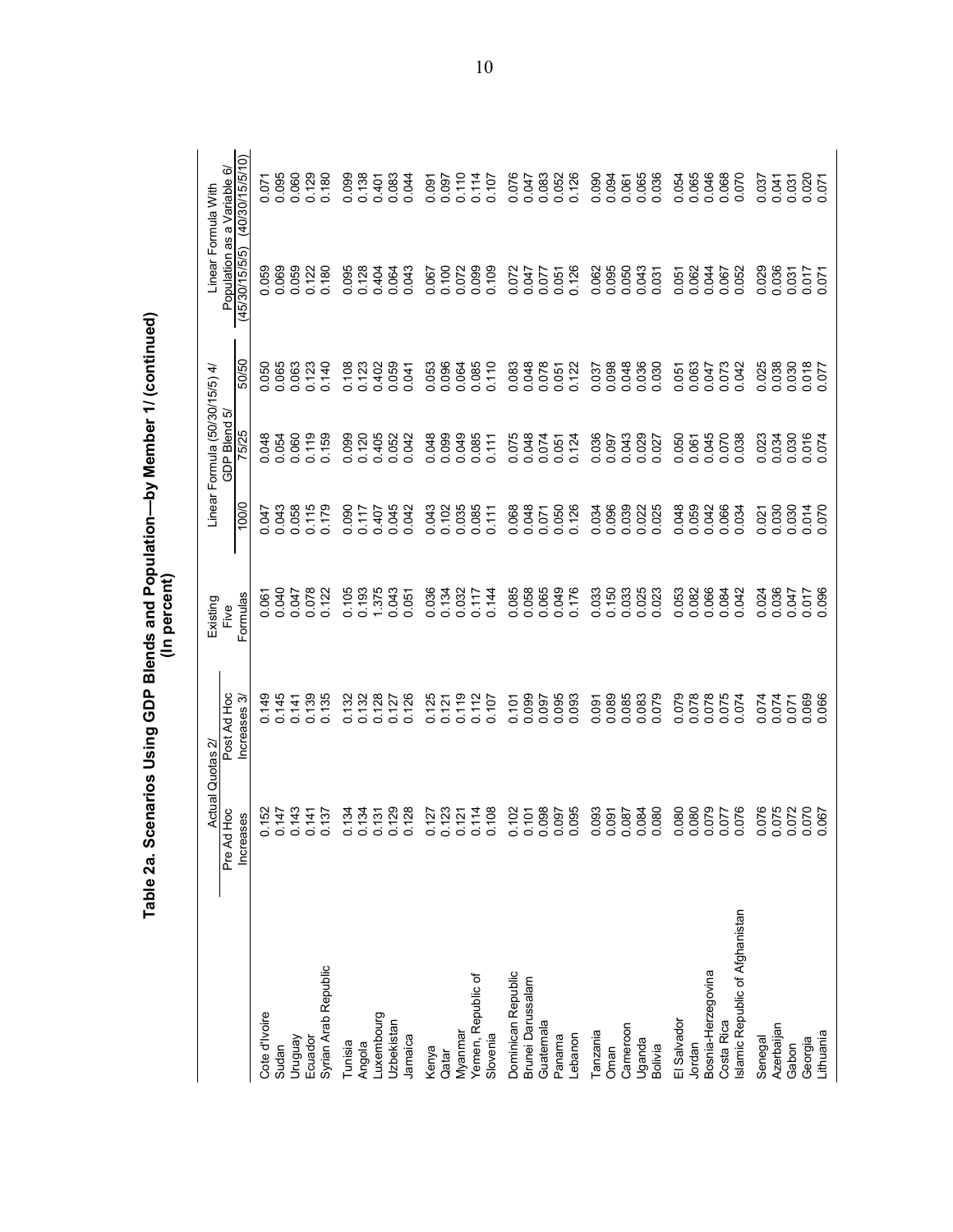|                             | Actual<br>Pre Ad Hoc | Post Ad Hoc<br>Quotas 2 | Existing<br>Five |                | Linear Formula (50/30/15/5) 4/<br>GDP Blend 5 |                                  | Population as a Variable<br>Linear Formula With | ⊙              |
|-----------------------------|----------------------|-------------------------|------------------|----------------|-----------------------------------------------|----------------------------------|-------------------------------------------------|----------------|
|                             | eases<br>$rac{1}{2}$ | Increases 3             | Formulas         | 100/0          | 5/25                                          | 50/50                            | ൭<br>(45/30/15/5/                               | 40/30/15/5/10) |
| Cyprus                      | 0.065                | 0.064                   | 0.061            | 0.058          | 0.057                                         | 0.056                            | 0.056                                           | 0.055          |
| Namibia                     | 0.064                | 0.063                   | 0.024            | 0.016          | 0.018                                         | 0.019                            | 0.017                                           | 0.018          |
| Bahrain                     | 0.063                | 0.062                   | 0.144            | 0.084          | 0.084                                         | 0.084                            | 0.083                                           | 0.083          |
| Ethiopia                    | 0.063                | 0.061                   | 0.076            | 0.062          | 0.072                                         | 0.081                            | 0.121                                           | 0.180          |
| Papua New Guinea            | 0.062                | .060<br>ö               | 0.028            | 0.019          | 0.021                                         | 0.023                            | 0.023                                           | 0.027          |
| Bahamas, The                | 0.061                | 060<br>ö                | 029<br>ö         | 0.021          | 0.021                                         | 0.020                            | 0.021                                           | 0.020          |
| Nicaragua                   | 0.061                | 0.060                   | 0.021            | 0.018          | 0.021                                         | 0.024                            | 0.022                                           | 0.026          |
| Honduras                    | 0.061                | 0.060                   | 0.037            | 0.029          | 0.031                                         | 0.033                            | 0.033                                           | 0.038          |
| Liberia                     | 0.060                | 0.059                   | 0.005            | 0.005          | 0.005                                         | 0.005                            | 0.007                                           | 0.010          |
| Latvia                      | 0.059                | 0.058                   | 0.053            | 0.043          | 0.044                                         | 0.046                            | 0.043                                           | 0.043          |
| Moldova                     | 0.058                | 0.057                   | 0.018            | 0.012          | 013<br>ö                                      | 0.014                            | 0.015                                           | 0.018          |
| Madagascar                  | 0.057                | 0.056                   | 0.022            | 0.018          | 0.019                                         | 0.021                            | 0.031                                           | 0.045          |
| Iceland                     | 0.055                | 0.054                   | 0.035            | 0.036          | 0.034                                         | 0.033                            | 0.034                                           | 0.033          |
| Mozambique                  |                      | 0.052                   | 0.025            | 0.019          | 0.022                                         | 0.026                            | 0.033                                           | 0.048          |
| Guinea                      | 0.050                | 049<br>ö                | 010<br>Ö         | 511<br>ö       | 0.013                                         | 0.016                            | 0.017                                           | 0.024          |
| Sierra Leone                | 049<br>ö             | .048<br>ö               | 0.004            | 0.004          | 0.005                                         | 0.005                            | 0.008                                           |                |
| Malta                       | 0.048                | 0.047                   | 0.058            | 0.032          | 0.032                                         | 0.033                            | 0.032                                           | 0.012<br>0.032 |
| Mauritius                   | 0.048                | 0.047                   | 0.032            | 0.024          | 0.026                                         | 0.027                            | 0.024                                           | 0.025<br>0.038 |
|                             | 0.047                | 0.046                   | 0.039            | 0.030          | 0.034                                         | 0.038                            | 0.034                                           |                |
| Paraguay<br>Mali            | 0.044                | 0.043                   | 0.015            | 0.013          | 0.014                                         | 0.016                            | 0.023                                           | 0.032          |
| Suriname                    | 0.043                | 0.042                   | 0.009            | 0.006          | 0.007                                         | 0.007                            | 0.007                                           | 0.007          |
| Armenia                     | 0.043                | 0.042                   | 0.012            | 0.010          | 0.012                                         | 0.014                            | 0.012                                           | 0.014          |
| Guyana                      | 0.043                | 0.042                   | 0.015            | 0.008          | 0.009                                         | 0.009                            | 0.009                                           | 0.009          |
|                             | 0.042                | 0.041                   |                  | 0.009          | 0.010                                         | 0.012                            | 0.012                                           | 0.016          |
| Kyrgyz Republic<br>Cambodia | 0.041                | 040<br>ö                | 0.055            | 0.035          | 0.041                                         | 0.046                            | 0.046                                           | 0.056          |
| Tajikistan                  | .041<br>ö            | 040                     | 012<br>$\circ$   | 009<br>ö       | 0.010                                         | 0.011                            | 0.013                                           | 0.018          |
| Congo, Republic of          | 0.040                | 0.039                   | 0.029            | 0.021          | 0.021                                         |                                  | 0.024                                           |                |
| Haiti                       | 0.038                | 0.038                   | 0.014            | 0.012          | 0.015                                         | 0.017                            | 0.019                                           | 0.025          |
| Somalia                     | 0.038                | 0.038                   | 0.002            | 0.001          | 0.001                                         | 0.001                            | 0.008                                           | 0.015          |
| Rwanda                      |                      | 037                     | .007<br>ö        | <b>100</b>     | 0.009                                         | $\overline{C}$<br>$\ddot{\circ}$ | 0.014                                           | 0.020          |
| Burundi                     | 0.035                | .035                    | 0.003            | .003           | 0.004                                         | 0.005<br>0.047                   | 0.008                                           | 0.014<br>0.048 |
| Turkmenistan                |                      | 0.035                   |                  | 0.041          | 0.044                                         |                                  | 0.045                                           |                |
| Togo                        | 0.034                | 0.034                   | 0.009            | 0.007          | 0.009                                         | 0.010                            | 0.012                                           | 0.016          |
| pa<br>iii                   | 0.033                | 0.033<br>0.032          | 0.011<br>0.021   | 0.009<br>0.021 | 0.009<br>0.027                                | 0.033                            | 0.009<br>0.041                                  | 0.061          |

Table 2a. Scenarios Using GDP Blends and Population--by Member 1/ (continued)<br>(In percent)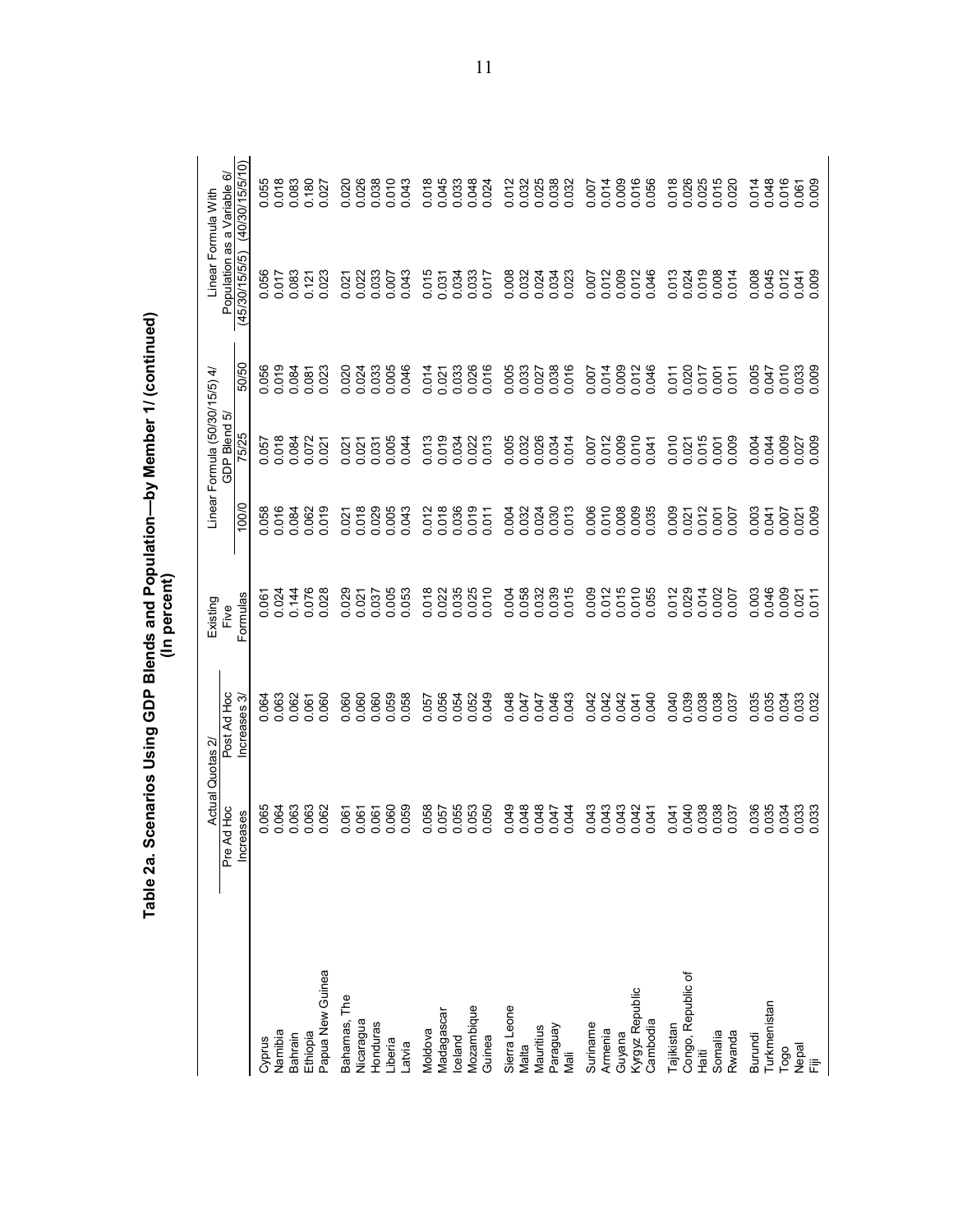|                                         | Actual Quotas 2                        |                               | (In percent)<br>Existing |                          | Linear Formula (50/30/15/5) 4/ |                | Linear Formula With                                    |                     |
|-----------------------------------------|----------------------------------------|-------------------------------|--------------------------|--------------------------|--------------------------------|----------------|--------------------------------------------------------|---------------------|
|                                         | H <sub>oc</sub><br>Increases<br>Pre Ad | Post Ad Hoc<br>ო<br>Increases | Formulas<br>Five         | 100/0                    | GDP Blend 5/<br>5/25           | 50/50          | Population as a Variable<br>(45/30/15/5/5) (40/30/15/5 | (40/30/15/510)<br>ତ |
| Malawi                                  | 0.032                                  |                               | 0.007                    | 0.006                    |                                | 0.008          | 0.016                                                  | 0.026               |
| Macedonia, FYR                          | 0.032                                  | 0.032<br>0.037<br>0.031       | 0.028                    | 0.021                    | $0.023$<br>$0.073$<br>$0.009$  | 0.025          | 0.022                                                  | 0.023               |
| <b>Barbados</b>                         | 0.032                                  |                               | 0.015                    | 013<br>$\circ$           |                                | 0.013          | 0.012                                                  | 0.012               |
| Niger                                   | 0.031                                  | 0.030                         | 0.007                    | 0.008                    |                                | 0.011          | 0.018                                                  | 0.028               |
| Estonia                                 | 0.031                                  | 030<br>ö                      | 0.067                    | 0.044                    | 0.045                          | 0.046          | 0.044                                                  | 0.043               |
| Mauritania                              | 0.030                                  | 0.030                         | 0.008                    | 0.006                    | 0.007                          | 0.008          | 0.008                                                  | 0.010               |
| <b>Botswana</b>                         | 0.029                                  | 0.029                         | 0.054                    | 0.038                    | 0.040                          | 0.042          | 0.039                                                  | 0.040               |
| <b>Benin</b>                            | 0.029                                  | 0.028                         | 0.009                    | 0.009                    | 0.010                          | 0.011          | 0.015                                                  | 0.021               |
| Burkina Faso<br>Chad                    | 0.028<br>0.026                         | 0.028<br>0.026                | 0.010<br>0.016           | 0.013                    | 0.014<br>0.014                 | 0.016<br>0.016 | 0.020<br>0.021                                         | 0.031<br>0.027      |
|                                         |                                        |                               |                          |                          |                                |                |                                                        |                     |
| Central African Republic                | 0.026                                  | 0.026                         | 0.003                    | 0.004                    | 0.005                          | 0.005          | 0.007                                                  | 0.010               |
| Lao, People's Dem. Republic<br>Mongolia | 0.025<br>0.024                         | 0.023<br>0.023<br>0.023       | 0.006<br>0.010           | 0.008<br>0.007           | 0.010                          | 0.008<br>0.011 | 0.012                                                  | 0.016<br>0.011      |
| Swaziland                               | 0.024                                  |                               | 0.021                    | 0.013                    | 0.008                          | 0.014          | 0.009                                                  | 0.014               |
| Albania                                 | 0.023                                  | 022<br>$\dot{\circ}$          | 0.026                    | 0.021                    | 0.023                          | 0.024          | 0.023                                                  | 0.025               |
| Lesotho                                 | 0.016                                  | 0.016                         | 0.012                    | 0.007                    | 0.008                          | 0.008          | 0.008                                                  | 0.009               |
| Equatorial Guinea                       | 0.015                                  | 0.015                         |                          | 0.024                    | 0.026                          | 0.028          | 0.024                                                  | 0.023               |
| Gambia, The                             | 0.015                                  | 0.014                         | 0.039                    | 0.002                    | 0.003                          | 0.003          | 0.003                                                  | 0.004               |
| Montenegro                              | n a                                    |                               | 0.008                    | 0.006                    | 0.006                          | 0.006          | 0.006                                                  | 0.007               |
| <b>Belize</b>                           | 0.009                                  | 0.009                         | 0.006                    | 0.004                    | 0.005                          | 0.005          | 0.005                                                  | 0.005               |
| San Marino                              | 0.008                                  | 0.008                         | 0.024                    | 0.010                    | 0.010                          | 0.010          | 0.010                                                  | 0.010               |
| Vanuatu                                 | 0.008                                  | 0.008                         | 0.003                    | 0.002                    | 0.002                          | 0.002          | 0.002                                                  | 0.002               |
| Djibouti                                | 0.007                                  | 70000                         | 0.003                    | 0.003                    | 0.003                          | 0.003          | 0.003                                                  | 0.004               |
| Eritrea                                 | 0.007                                  |                               | 0.008                    | 0.005                    | 0.006                          | 0.006          | 0.008                                                  | 0.011               |
| St. Lucia                               | 0.007                                  | 0.007                         | 0.004                    | 0.003                    | 0.003                          | 0.003          | 0.003                                                  | 0.003               |
| Guinea-Bissau                           | 0.007                                  | 0.007                         | 0.004                    | .003<br>ö                | 0.003                          | 0.003          | 0.004                                                  | 0.005               |
| Antigua and Barbuda                     | 0.006                                  | 0.006                         | 0.006                    | 0.003                    | 0.003                          | 0.003          | 0.003                                                  | 0.003               |
| Grenada<br>Samoa                        | 0.005<br>0.005                         | 0.005                         | 0.003<br>0.002           | .002<br>0.001<br>$\circ$ | 0.002<br>0.001                 | 0.002<br>0.002 | 0.002<br>0.001                                         | 0.002<br>0.001      |
| Solomon Islands                         | 0.005                                  | 0.005                         | 0.003                    | 002<br>$\circ$           | 0.002                          | 0.002          | 0.002                                                  | 0.002               |
| Cape Verde                              | 0.004                                  | 0.004                         | 0.004                    | 004<br>ö                 | 0.004                          | 0.004          | 0.004                                                  | 0.004               |
| Comoros                                 | 0.004                                  | 0.004                         | 0.001                    | 0.001                    | 0.001                          | 0.001          | 0.002                                                  | 0.002               |
| St. Kitts and Nevis                     | 0.004                                  | 0.004                         | 0.003                    | 0.002                    | 0.002                          | 0.002          | 0.002                                                  | 0.002               |
| Seychelles                              | 0.004                                  | 0.004                         | 0.005                    | 0.004                    | 0.004                          | 0.002          | 0.004                                                  | 0.004               |
| St. Vincent and the Grenadines          |                                        | 0.004                         |                          |                          |                                |                |                                                        | 0.002               |

Table 2a. Scenarios Using GDP Blends and Population--by Member 1/ (continued)<br>(In percent)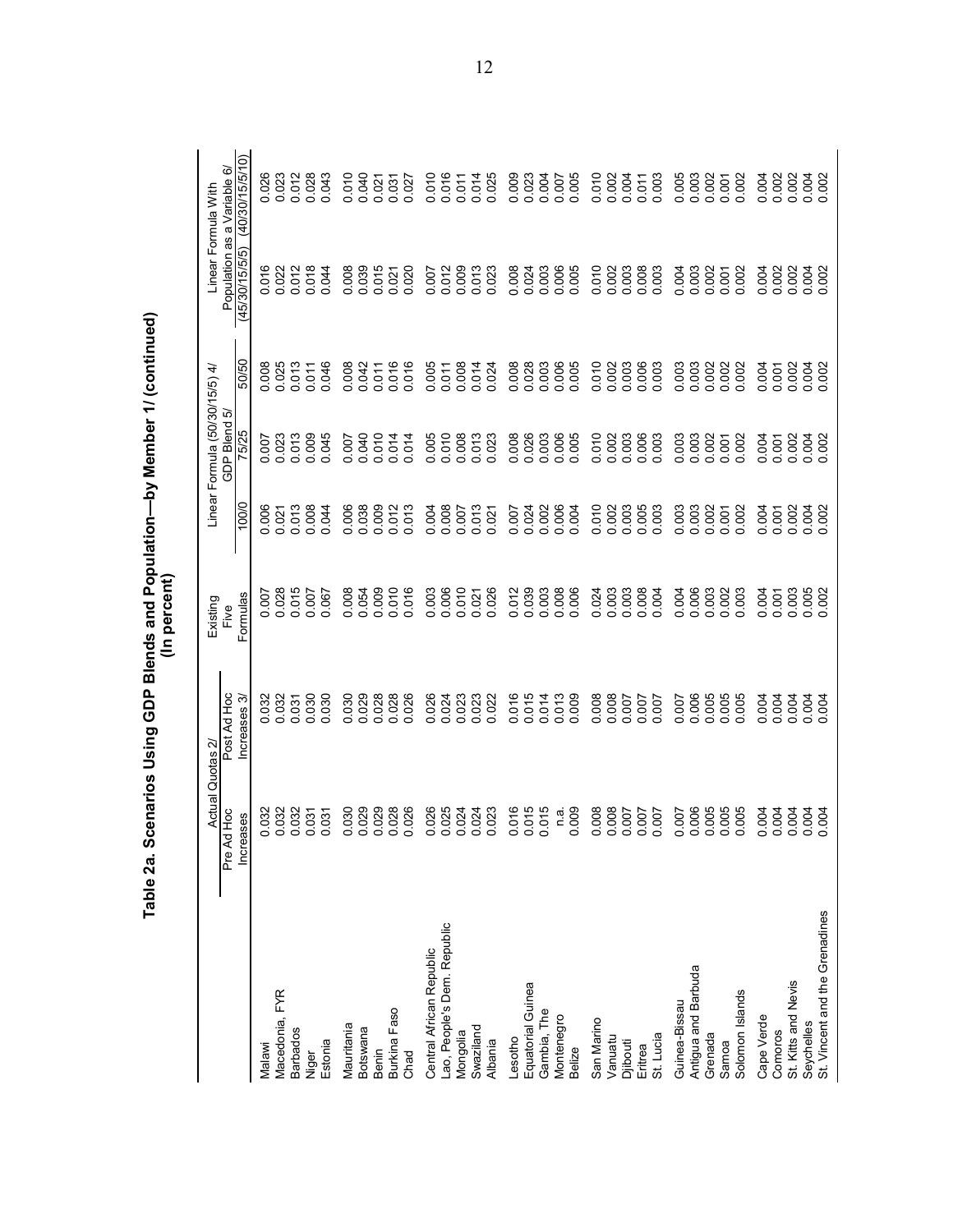|                                                                                                                                                                                                                                                                                  |            | Table 2a. Scenarios Using GDP Blends and Population—by Member 1/ (concluded)               | (In percent)     |       |                                |       |                                               |                 |
|----------------------------------------------------------------------------------------------------------------------------------------------------------------------------------------------------------------------------------------------------------------------------------|------------|--------------------------------------------------------------------------------------------|------------------|-------|--------------------------------|-------|-----------------------------------------------|-----------------|
|                                                                                                                                                                                                                                                                                  | Actual     | Quotas 2                                                                                   | Existing         |       | Linear Formula (50/30/15/5) 4/ |       | Linear Formula With                           |                 |
|                                                                                                                                                                                                                                                                                  | Pre Ad Hoc | Post Ad Hoc<br>Increases 3/                                                                | Formulas<br>Five | 100/0 | GDP Blend 5/<br>75/25          | 50/50 | Population as a Variable 6/<br>(45/30/15/5/5) | (40/30/15/5/10) |
|                                                                                                                                                                                                                                                                                  | Increases  |                                                                                            |                  |       |                                |       |                                               |                 |
| Dominica                                                                                                                                                                                                                                                                         | 0.004      | 0.004                                                                                      | 0.002            | 0.001 | 0.001                          | 0.001 | 0.001                                         | 0.001           |
| Maldives                                                                                                                                                                                                                                                                         | 0.004      | 0.004                                                                                      | 0.006            | 0.003 | 0.004                          | 0.004 | 0.003                                         | 0.004           |
| Timor-Leste                                                                                                                                                                                                                                                                      | 0.004      | 0.004                                                                                      | 0.006            | 0.003 | 0.003                          | 0.003 | 0.004                                         | 0.005           |
| Sao Tome and Principe                                                                                                                                                                                                                                                            | 0.003      | 0.003                                                                                      | 0.001            | 0.000 | 0.000                          | 0.000 | 0.000                                         | 0.001           |
| Tonga                                                                                                                                                                                                                                                                            | 0.003      | 0.003                                                                                      | 0.001            | 0.001 | 0.001                          | 0.001 | 0.001                                         | 0.001           |
| Bhutan                                                                                                                                                                                                                                                                           | 0.003      | 0.003                                                                                      | 0.004            | 0.003 | 0.003                          | 0.004 | 0.005                                         | 0.006           |
| Kiribati                                                                                                                                                                                                                                                                         | 0.003      | 0.003                                                                                      | 0.003            | 0.001 | 0.001                          | 0.001 | 0.001                                         | 0.001           |
| Micronesia, Fed. States of                                                                                                                                                                                                                                                       | 0.002      | 0.002                                                                                      | 0.002            | 0.001 | 0.001                          | 0.001 | 0.002                                         | 0.002           |
| Marshall Islands                                                                                                                                                                                                                                                                 | 0.002      | 0.002                                                                                      | 0.001            | 0.001 | 0.001                          | 0.001 | 0.001                                         | 0.001           |
| Palau, Republic of                                                                                                                                                                                                                                                               | 0.001      | 0.001                                                                                      | 0.002            | 0.001 | 0.001                          | 0.001 | 0.001                                         | 0.001           |
| Source: Finance Department.                                                                                                                                                                                                                                                      |            |                                                                                            |                  |       |                                |       |                                               |                 |
| 1/ GDP at market rates and GDP at purchasing power parity rates blended in proportion indicated                                                                                                                                                                                  |            |                                                                                            |                  |       |                                |       |                                               |                 |
| 3/ Includes ad hoc increases for China, Korea, Mexico, and Turkey; also includes Montenegro, which became a member on January 18, 2007.<br>2/ For the three countries that have not yet consented to, and paid for, their quota increases, 11th Review proposed quotas are used. |            |                                                                                            |                  |       |                                |       |                                               |                 |
| 4/0.5*GDP + 0.3*Openness + 0.15*Variability + 0.05*Reserves                                                                                                                                                                                                                      |            |                                                                                            |                  |       |                                |       |                                               |                 |
| 5/ A GDP blend (x/y) is defined as x percent of GDP weighted at market exchange rates and y percent weighted at PPP-exchange rates. PPP<br>data were retrieved from the WEO database                                                                                             |            | for 176 countries. For nine countries with no WEO data, PPP GDP was estimated based on the |                  |       |                                |       |                                               |                 |
| countries' share in global GDP at market rates.                                                                                                                                                                                                                                  |            |                                                                                            |                  |       |                                |       |                                               |                 |
| 6/ (a/b/c/d/e) are the coefficients of GDP/Openness/Variability/Reserves/Population, all expressed in shares of global totals.<br>7/ Includes China, P.R., and Hong Kong, SAR                                                                                                    |            |                                                                                            |                  |       |                                |       |                                               |                 |

Table 2a. Scenarios Using GDP Blends and Population-by Member 1/ (concluded) (In percent)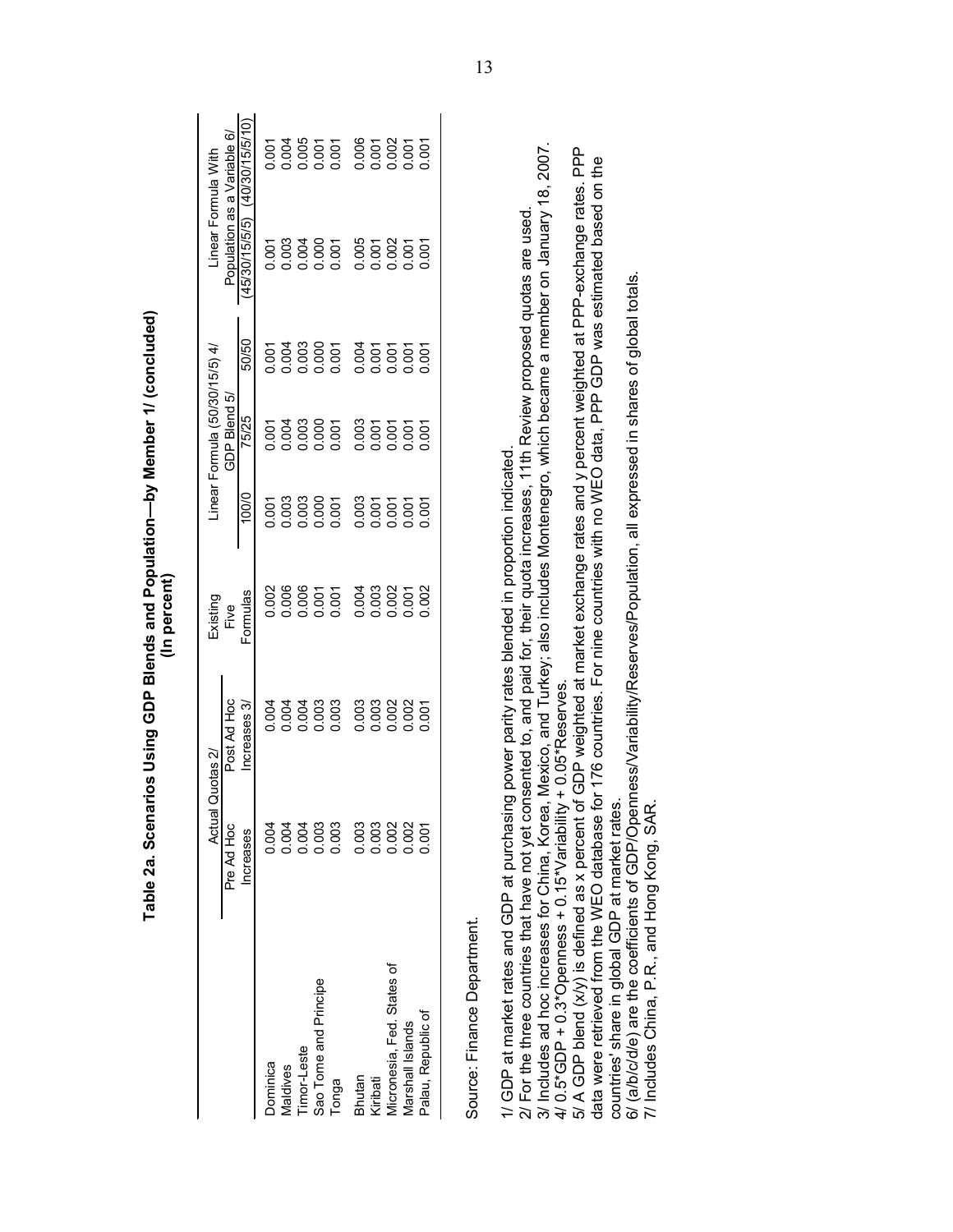|                         | <b>Actual Quotas</b>           | $\Rightarrow$              | Existing         |                        | Investment                | Investment          |
|-------------------------|--------------------------------|----------------------------|------------------|------------------------|---------------------------|---------------------|
|                         | Pre Ad Hoc<br>Increases        | Post Ad Hoc<br>Increases 2 | Formulas<br>Five | $\mathsf{IP}3$<br>2004 | Income 4/<br>2000-04      | Income 5<br>2000-04 |
| <b>United States</b>    | 17.382                         | 17.076                     | 16.793           | 22.042                 | 25.072                    | 21475               |
| Japan                   | 6.229                          | 6.119                      | 7.525            | 6.420                  | 5.625                     | 4.818               |
| Germany                 | 6.087                          | 5.979                      | 6.952            | 8.821                  | 7.088                     | 6.071               |
| France                  | 5.025                          | 4.936                      | 4.333            | 8.428                  | 5.088                     | 4.358               |
| United Kingdom          | 5.025                          | 4.936                      | 5.175            | 15.167                 | 13.291                    | 11.384              |
| China 6/                | 980<br>$\overline{\mathsf{N}}$ | 3.719                      | 5.197            | π.<br>⊂                | π.<br>⊂                   | 5.379               |
| Italy                   | 3.301                          | 3.243                      | 3.442            | 3.666                  | 4.157                     | 3.561               |
| Saudi Arabia            | 3.269                          | 3.211                      | 1.063            | ື່<br>⊂                | ດ.<br>C                   | 0.356               |
| Canada                  | 2.980                          | 2.928                      | 3.098            | 1.704                  | 2.885                     | 2.471               |
| Russia                  | 2.782                          | 2.733                      | 1.519            | 0.771                  | 1.219                     | 1.044               |
| Netherlands             | 2.416                          | 2.373                      | 2.880            | 4.605                  | 4.123                     | 3.531               |
| Belgium                 | 2.155                          | 2.117                      | 2.088            | 2.831                  | 1.287                     | 1,103               |
| India                   | 1.946                          | 1.911                      | 1.200            | 0.372                  | 0.470                     | 0.403               |
| Switzerland             | 1.618                          | 1.590                      | 1.530            | 3.361                  | 3.348                     | 2.867               |
| Australia               | 514                            | 488                        | 1,182            | 1.378                  | 1.736                     | 1.487               |
| Mexico                  | 1.210                          | 1.449                      | 1.928            | 0.536                  | 1.108                     | 0.949               |
| Spain                   | 1.427                          | $-401$                     | 2.249            | n.ai                   | ື່<br>ດ                   | 2.662               |
| Brazil                  | 1.421                          | 1.396                      | 0.998            | 0.583                  | 1.380                     | 1.182               |
| Korea                   | 0.764                          | 1.346                      | 2.508            | 0.732                  | 0.766                     | 0.656               |
| Venezuela               | 1.244                          | 1.222                      | 0.415            | 0.180                  | 0.362                     | 0.310               |
| Sweden                  | 1,121                          | 1.101                      | 1.229            | n.a                    | ື່<br>⊂                   | 1.728               |
| Argentina               | 0.991                          | 0.973                      | 0.396            | 0.297                  | 0.929                     | 0.796               |
| Indonesia               | 0.973                          | 0.956                      | 0.767            | n.a.                   | n.a.                      | 0.501               |
|                         | 0.876                          | 0.861                      | 1.142            | 1.120                  | 1.603                     | 1.373               |
| Austria<br>South Africa | 874<br>$\circ$                 | 0.859                      | 0.436            | 0.274                  | 0.437                     | 0.374               |
| Nigeria<br>Norway       | 0.820                          | 0.806                      | 0.309            | ີດ.<br>⊏               | ດ.<br>⊏                   | 0.121               |
|                         | 0.782                          | 0.768                      | 0.868            | $\frac{a}{c}$          | ດ.<br>⊏                   | 0.810               |
| Denmark                 | 0.769                          | 0.755                      | 1.078            | 0.958                  | 295                       | 1.110               |
| lran                    | 0.701                          | 0.688                      | 0.404            | $\frac{a}{c}$          | n.a                       | 0.022               |
| Malaysia                | 696<br>ö                       | 0.683                      | 1.399            | ື່<br>⊏                | n.a                       | 0.449               |
| Kuwait                  | 646<br>ö                       | 0.635                      | 0.351            | n a                    | n a                       | 0.274               |
| Ukraine                 | <b>S42</b><br>$\circ$          | 0.631                      | 0.277            | 0.055                  | 0.056                     | 0.048               |
| Poland                  | 0.641                          | 0.629                      | 0.739            | 0.278                  | 0.418                     | 0.358               |
| Finland<br>Algeria      | 591<br>ခဲ့ ခ                   | 0.581<br>0.577             | 0.546            | 0.736                  | 1.036                     | 0.887               |
|                         | 587                            | 577                        | 0.325            | n.a                    | $\overline{\mathfrak{a}}$ | 0.118               |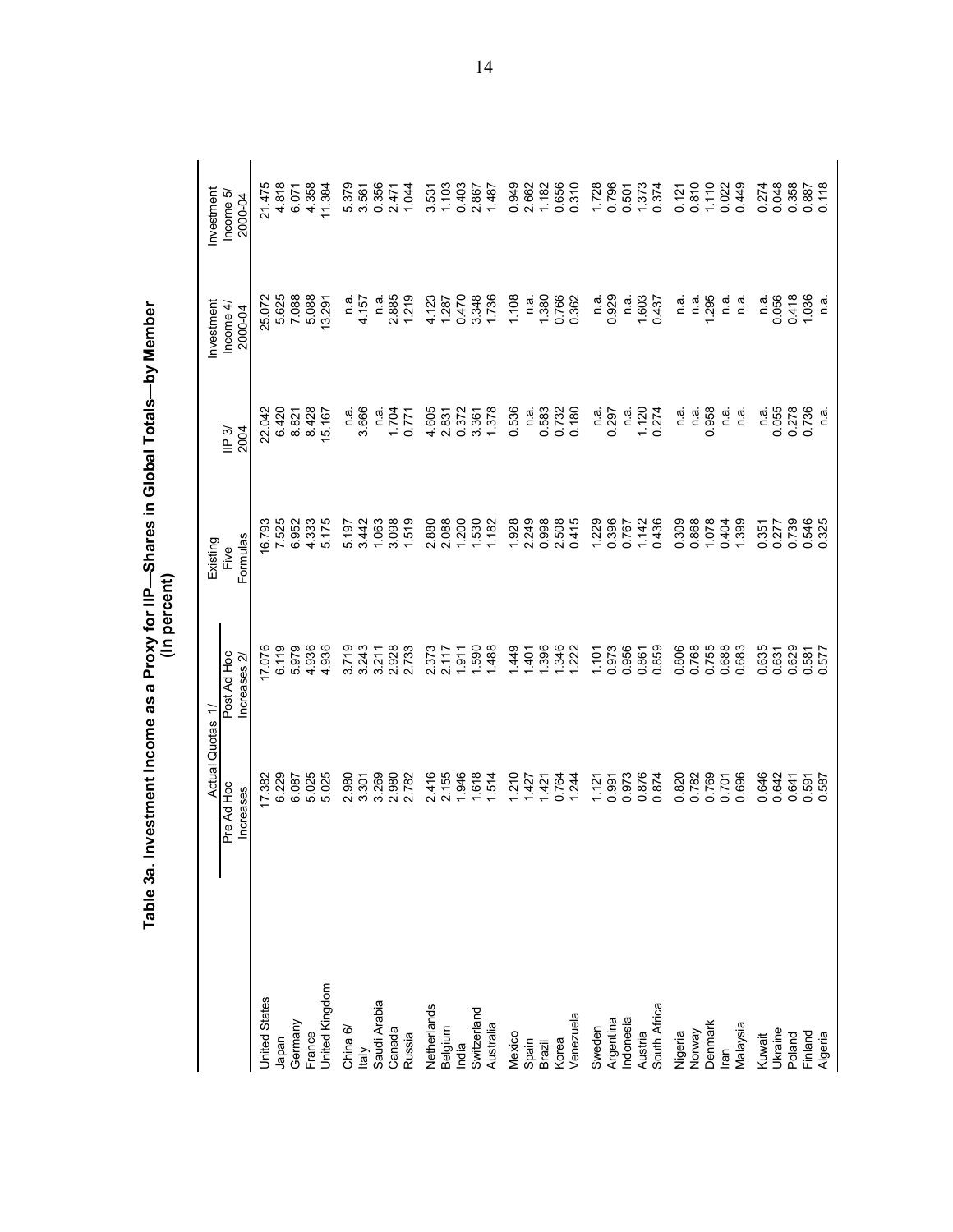|                                | Table 3a. Investment Income as a Proxy for IIP—Shares in Global Totals—by Member (continued) |                            | (In percent)                 |                         |                                      |                                    |
|--------------------------------|----------------------------------------------------------------------------------------------|----------------------------|------------------------------|-------------------------|--------------------------------------|------------------------------------|
|                                | Actual Quotas 1<br>Pre Ad Hoc<br>Increases                                                   | Post Ad Hoc<br>Increases 2 | Formulas<br>Existing<br>Five | 2004<br>$\mathbb{P}$ 3/ | Investment<br>Income $4/$<br>2000-04 | Investment<br>Income 5/<br>2000-04 |
|                                |                                                                                              |                            | 0.741                        | 0.311                   | 553<br>ö                             | 0.47                               |
| Turkey                         | 0.451<br>0.556                                                                               | 0.548<br>0.546             | 0.246                        |                         |                                      |                                    |
| laq                            |                                                                                              |                            |                              | n.ã                     | e.¤                                  | نه<br>C                            |
| Libya                          | 0.526                                                                                        | 0.517                      | 0.228                        | n.a.                    | n.a                                  | 0.142                              |
| Thailand                       | 0.506                                                                                        | 0.497                      | 0.909                        | 0.195                   | 0.390                                | 0.334                              |
| Hungary                        | 0.486                                                                                        | 0.477                      | 0.468                        | 0.176                   | 0.340                                | 0.291                              |
| Pakistan                       | 484<br>$\circ$                                                                               | 0.475                      | 0.191                        |                         | 0.138                                |                                    |
| Romania                        | 0.482                                                                                        | 0.474                      | 0.207                        | 0.062<br>0.068          | 0.088                                | 0.119<br>0.075                     |
| Egypt                          | 0.442                                                                                        | 0.434                      | 0.248                        | n.ai                    | n.a                                  | 0.092                              |
| <b>Israel</b>                  | 0.434                                                                                        | 0.427                      | 0.579                        | 0.231                   | 0.412                                | 0.353                              |
| New Zealand                    | 0.419                                                                                        | 0.411                      | 0.229                        | 0.207                   | 0.318                                | 0.272                              |
| Philippines                    | 0.412                                                                                        |                            | 504<br>ö                     | ت<br>C                  | n.a                                  | 0.212                              |
| Portugal                       | 0.406                                                                                        | 0.399                      | 0.528                        | 0.698                   | 0.731                                | 0.627                              |
| Singapore                      | 0.404                                                                                        | 0.396                      |                              | 0.975                   | 0.074                                | 0.064                              |
| Chile                          | 0.401<br>0.392                                                                               | 0.394                      | 1.922<br>0.298               | 0.182<br>3.352          | 0.377                                | 0.323<br>3.926                     |
| Ireland                        |                                                                                              | 0.385                      | 1.676                        |                         | 4.583                                |                                    |
| Greece                         |                                                                                              |                            | 0.456                        |                         |                                      |                                    |
| Czech Republic                 | 0.385<br>0.383                                                                               | 0.378<br>0.377             | 0.538                        | 0.419<br>0.171          | 0.367<br>0.365                       | 0.314                              |
| Colombia                       | 0.362                                                                                        | 0.356                      | 0.208                        | 0.097                   | 0.251                                | 0.215                              |
| <b>Bulgaria</b>                |                                                                                              | 0.294                      |                              | 0.041<br>0.067          | 0.055<br>0.156                       |                                    |
| Peru                           | 0.300<br>0.299                                                                               |                            | $0.113$<br>$0.139$           |                         |                                      | 0.047<br>0.134                     |
| United Arab Emirates           |                                                                                              | 0.281                      | 0.461                        | ີ່<br>⊂                 | n.ai                                 | 0.076                              |
| Morocco                        | 0.286<br>0.275                                                                               | 0.270                      | 0.165                        | 0.058                   | 0.083                                | 0.071                              |
| Bangladesh                     | 0.250                                                                                        | 0.245                      | 0.103                        | 0.025                   | 0.024                                | 0.020                              |
| Congo, Dem. Republic of        | 0.249                                                                                        | 0.245<br>0.225             | 0.025                        | n.a.                    | n.ai                                 | 0.015                              |
| Zambia                         | 0.229                                                                                        |                            |                              | نه<br>C                 | n.a                                  | 0.009                              |
| Serbia                         | 0.219                                                                                        | 215<br>ö                   |                              | ີດ.<br>⊏                | n.a                                  | 0.112                              |
| Sri Lanka                      | 0.193                                                                                        | 0.190                      | 0.111<br>0.074               | n.a                     | n.a                                  | 0.022                              |
| <b>Belarus</b>                 | 0.181                                                                                        | 0.178                      | 0.118<br>0.043               | 0.009                   | 0.006                                | 0.005                              |
| Ghana                          | 0.173                                                                                        | 0.170                      |                              | n.ai                    | n.a                                  | 0.009                              |
| Kazakhstan                     | 0.171                                                                                        | 0.168                      | 0.164                        | 0.061                   | 0.106                                | 0.091                              |
| Croatia                        | 0.171                                                                                        | 0.168                      | 0.144                        | 0.060                   | 0.080                                | 0.068                              |
| Slovak Republic                | 0.167                                                                                        | 0.164                      | 0.231                        | n.a                     | n.a                                  |                                    |
| Zimbabwe                       | 0.165                                                                                        | 0.162                      | 0.026                        | n.ai                    | n.ai                                 | 0.013                              |
| Trinidad and Tobago<br>Vietnam | 0.157<br>0.154                                                                               | $0.154$<br>$0.151$         | 0.062<br>0.214               | aiai<br>⊏ ⊏             | aiai<br>⊏ ⊏                          | 0.033                              |
|                                |                                                                                              |                            |                              |                         |                                      |                                    |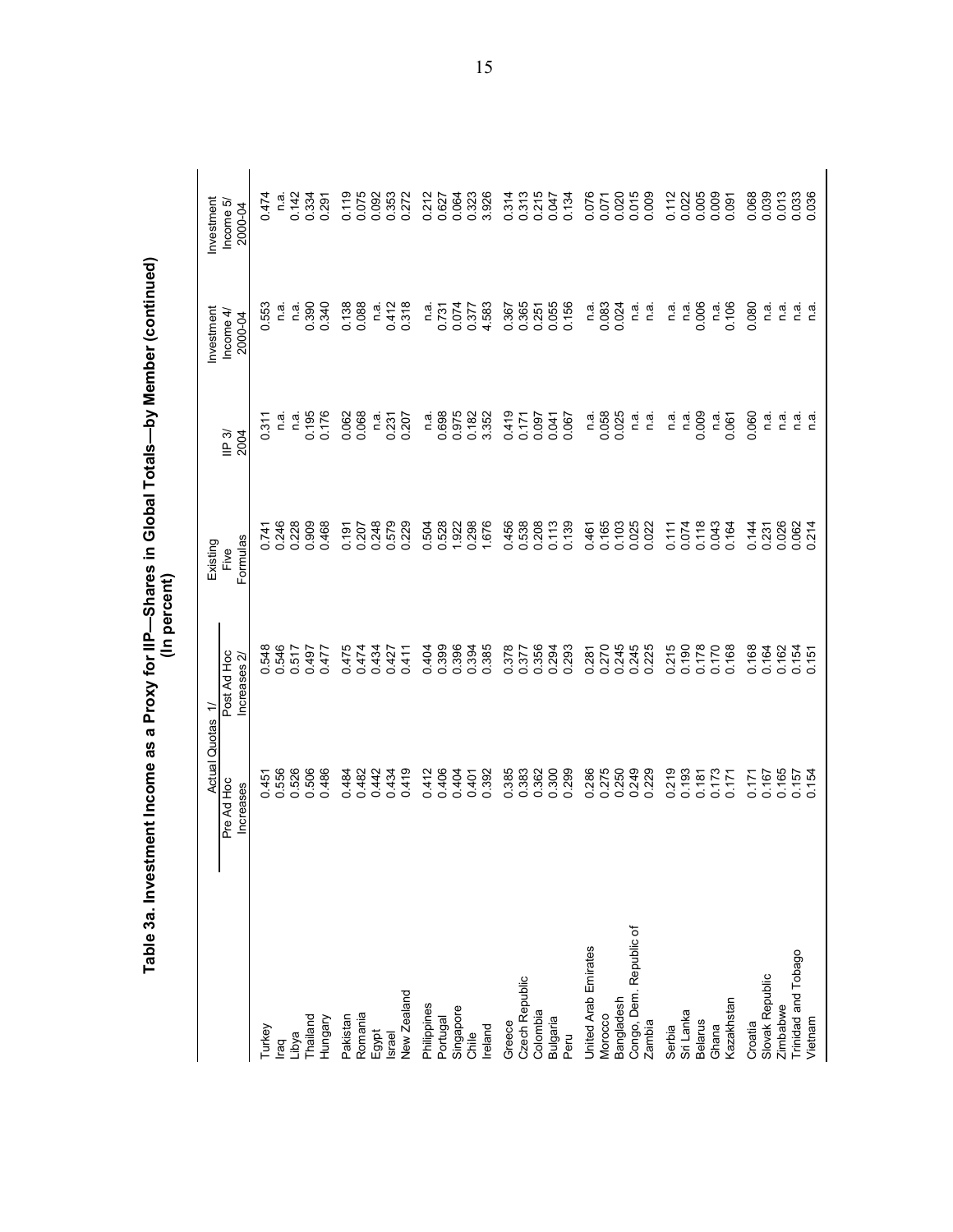|                                 | <b>Actual Quotas</b>    | ÷                           | Existing         |                        | Investment            | Investment           |
|---------------------------------|-------------------------|-----------------------------|------------------|------------------------|-----------------------|----------------------|
|                                 | Pre Ad Hoc<br>Increases | Post Ad Hoc<br>Increases 2/ | Formulas<br>Five | $\mathsf{IP}3$<br>2004 | Income $4$<br>2000-04 | Income 5,<br>2000-04 |
| Cote d'Ivoire                   | 0.152                   | 0.149                       | 0.061            | 0.025                  | 0.044                 | 0.038                |
| Sudan                           | 0.147                   | 0.145                       | 0.040            | n.ai                   | n.a                   | 0.036                |
| Venônin                         | 0.143                   | 0.141                       | 0.047            | 0.033                  | 0.071                 | 0.061                |
| Ecuador                         | 0.141                   | 0.139                       | 0.078            | 0.034                  | 0.081                 | 0.069                |
| Syrian Arab Republic            | 0.137                   | 0.135                       | 0.122            | ື່<br>⊂                | ື່ດ<br>⊂              | 0.061                |
| Tunisia                         | 0.134                   | 0.132                       | 0.105            | 0.044                  | 0.067                 | 0.057                |
| Angola                          | 0.134                   | 0.132                       | 0.193            | 0.027                  | 0.093                 | 0.080                |
| Luxembourg                      | 0.131                   | 0.128                       | 1.375            | 6.431                  | 4.225                 | 3.618                |
| Uzbekistan                      | 0.129                   | 0.127                       | 0.043            | ີດ.<br>⊏               | ີ ແ<br>ເ              | 0.016                |
| Jamaica                         | 0.128                   | 0.126                       | 0.051            | ີດ.<br>⊏               | ີດ.<br>ລ              | 0.038                |
| Kenya                           | 0.127                   | 0.125                       | 0.036            | ີດ.<br>⊏               | ີດ.<br>⊏              | 0.010                |
| Qatar                           | 0.123                   | 0.121                       | 0.134            | ີ ສ<br>ເ               | n.a                   | 0.034                |
| Myanmar                         | 0.121                   | 0.119                       | 0.032            | n.ª                    | بة<br>C               | 0.027                |
| Yemen, Republic of              | 0.114                   | 0.112                       | 0.117            | 0.013                  | 0.063                 | 0.054                |
| Slovenia                        | 0.108                   | 0.107                       | 0.144            | ື່<br>⊂                | ີຕ.<br>ສ              | 0.044                |
| Dominican Republic              | 0.102                   | 0.101                       | 0.085            | ີດ.<br>⊏               | ີດ.<br>⊏              | 0.073                |
| Brunei Darussalam               | 0.101                   | 0.099                       | 0.058            | n.a                    | n.ä                   | 0.049                |
| Guatemala                       | 0.098                   | 0.097                       | 0.065            | n.a                    | n.a                   | 0.029                |
| Panama                          | 0.097                   | 0.095                       | 0.049            | 0.053                  | 0.156                 | 0.134                |
| Lebanon                         | 0.095                   | 0.093                       | 0.176            | n.ai                   | ີ ຕ.                  | 0.096                |
| Tanzania                        | 0.093                   | 0.091                       | 0.033            | 0.014                  | 0.009                 | 0.008                |
| Oman                            | 0.091                   | 0.089                       | 0.150            | ດ.<br>⊏                | ດ.<br>⊏               | 0.078                |
| Cameroon                        | 0.087                   | 0.085                       | 0.033            | n.a                    | <u>ດີ</u>             | 0.027                |
| Uganda                          | 0.084                   | 0.083                       | 0.025            | 0.008                  | 0.009                 | 0.008                |
| <b>Bolivia</b>                  | 0.080                   | 0.079                       | 0.023            | 0.016                  | 0.024                 | 0.021                |
| El Salvador                     | 0.080                   | 0.079                       | 0.053            | 0.016                  | 0.033                 | 0.028                |
| Jordan                          | 0.080                   | 0.078                       | 0.082            | ີ້ ຕ.                  | ີຕ.<br>ສ              | 0.035                |
| Bosnia-Herzegovina              | 0.079                   | 0.078                       | 0.066            | ີ ສ<br>ເ               | ີຕ.<br>ສ              | 0.007                |
| Costa Rica                      | 0.077                   | 0.075                       | 0.084            | 0.014                  | 0.072                 | 0.061                |
| Islamic Republic of Afghanistan | 0.076                   | 0.074                       | 0.042            | ື່<br>⊂                | ື່<br>⊂               | 0.000                |
| Senegal                         | 0.076                   | 0.074                       | 0.024            | n.ai                   | n.a                   | 0.009                |
| Azerbaijan                      | 0.075                   | 0.074                       | 0.036            | 0.019                  | 0.026                 | 0.022                |
| Gabon                           | 0.072                   | 0.071                       | 0.047            | ີ້ ຕ.                  | n.a                   | 0.035                |
| Lithuania<br>Georgia            | 0.070<br>0.067          | 0.069<br>0.066              | 0.017<br>0.096   | 0.023<br>ີ a<br>⊏      | 0.036<br>ດ.<br>C      | 0.005<br>0.031       |
|                                 |                         |                             |                  |                        |                       |                      |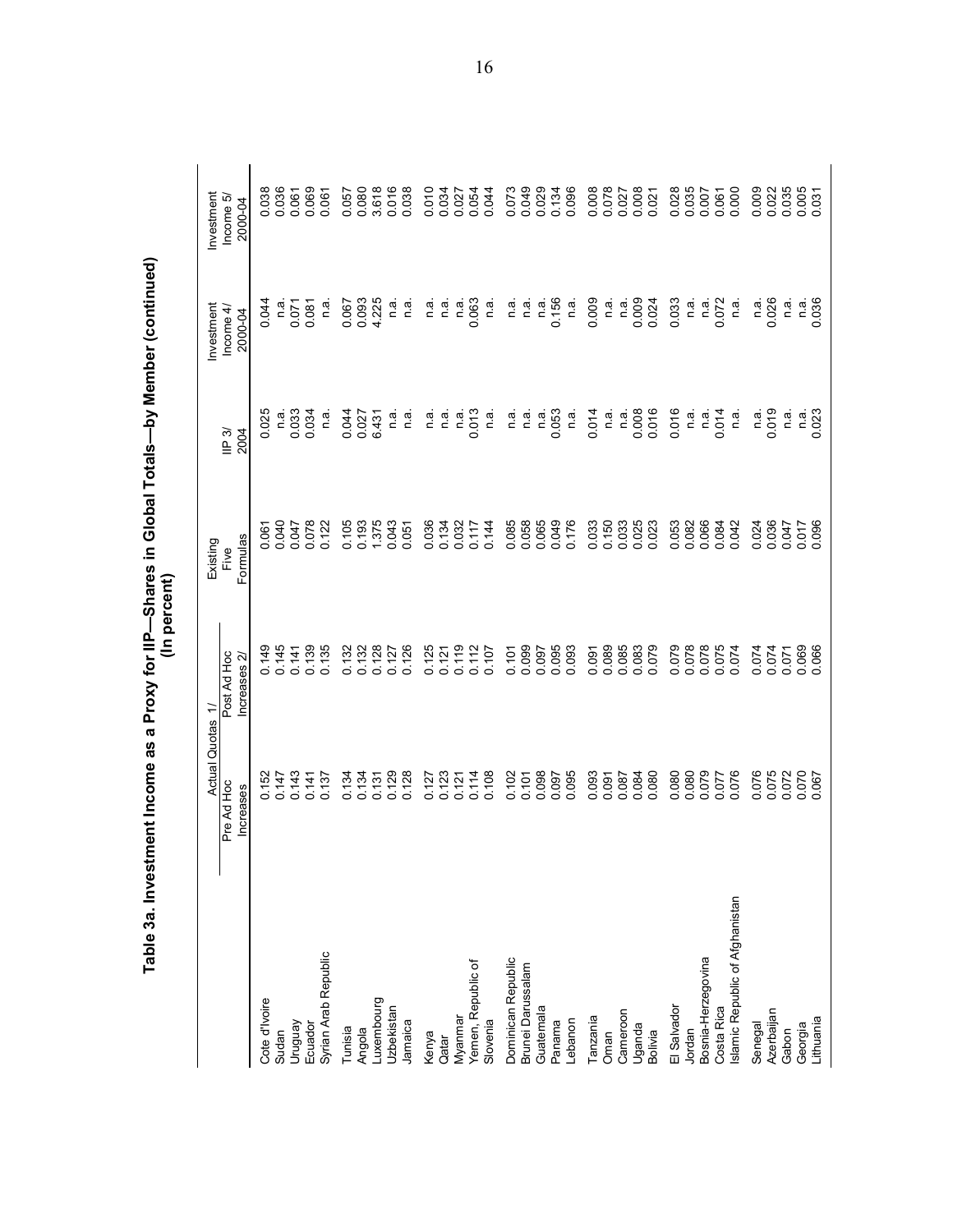|                    |                                   | (In percent)                               |                              |                           |                                    |                                   |
|--------------------|-----------------------------------|--------------------------------------------|------------------------------|---------------------------|------------------------------------|-----------------------------------|
|                    | Actual<br>Pre Ad Hoc<br>Increases | Post Ad Hoc<br>Increases $2r$<br>Quotas 1/ | Formulas<br>Existing<br>Five | IP 3/<br><b>2004</b>      | Investment<br>Income 4/<br>2000-04 | Investment<br>Income 5<br>2000-04 |
| Cyprus             | 0.065                             | 0.064                                      | $0.06^{\circ}$               | 0.074                     | 0.079                              | 0.068                             |
| Namibia            | 0.064                             | 0.063                                      | 0.024                        | n.a                       | n.a                                | 0.020                             |
| Bahrain            | 0.063                             | 0.062                                      | 0.144                        | 0.199                     | 0.369                              | 0.316                             |
| Ethiopia           | 0.063                             | 0.061                                      | 0.076                        | n.a                       | ີດ.<br>⊏                           | 0.003                             |
| Papua New Guinea   | 0.062                             | 0.060                                      | 0.028                        | $\overline{\mathfrak{a}}$ | n.ai                               | 0.030                             |
| Bahamas, The       | 0.061                             | 0.060                                      | 0.029                        | n.a                       | n.a                                | 0.020                             |
| Nicaragua          | 0.061                             | 0.060                                      | 0.021                        | n.ã                       | ີດ.<br>⊏                           | 0.011                             |
| Honduras           | 0.061                             | 0.060                                      | 0.037                        | n.a                       | n.a                                | 0.016                             |
| Liberia            | 0.060                             | 0.059                                      | 0.005                        | n.a                       | n.ai                               | ີດ.<br>⊏                          |
| Latvia             | 0.059                             | 0.058                                      | 0.053                        | 0.026                     | 0.029                              | 0.025                             |
| Moldova            | 0.058                             | 0.057                                      | 0.018                        | 0.004                     | 0.005                              | 0.004                             |
| Madagascar         | 0.057                             | 0.056                                      | 0.022                        | n.a                       | n.a                                | 0.004                             |
| Iceland            | 0.055                             | 0.054                                      | 0.035                        | 0.047                     | 0.041                              | 0.035                             |
| Mozambique         | 0.053                             | 0.052                                      | 0.025                        | e.⊓                       | ີດ.<br>⊏                           | 0.017                             |
| Guinea             | 0.050                             | 0.049                                      | 0.010                        | n.a                       | <u>ດີ</u>                          | 0.005                             |
| Sierra Leone       | 0.049                             | 0.048                                      | 0.004                        | n.a                       | n.ai                               | 0.001                             |
| Malta              | 0.048                             | 0.047                                      | 0.058                        | 0.043                     | 0.097                              | 0.083                             |
| Mauritius          | 0.048                             | 0.047                                      | 0.032                        | n.a                       | <u>ດີ</u>                          | 0.006                             |
| Paraguay<br>Mali   | 0.047                             | 0.046                                      | 0.039                        | 0.007                     | 0.016                              | 0.014                             |
|                    | 0.044                             | 0.043                                      | 0.015                        | n.a                       | ີດ.<br>⊏                           | 0.009                             |
| Suriname           | 0.043                             | 0.042                                      | 0.009                        | n.a                       | n.ä                                | 0.003                             |
| Amenia             | 0.043                             | 0.042                                      | 0.012                        | 0.004                     | 0.004                              | 0.004                             |
| Guyana             | 0.043                             | 0.042                                      | 0.015                        | n.a                       | n.a                                | 0.003                             |
| Kyrgyz Republic    | 0.042                             | 0.041                                      | 0.010                        | 0.004                     | 0.004                              | 0.004                             |
| Cambodia           | 0.041                             | 0.040                                      | 0.055                        | 0.008                     | 0.012                              | 0.010                             |
| Tajikistan         | 0.041                             | 0.040                                      | 0.012                        | n.a                       | ີຕ.<br>⊏                           | 0.003                             |
| Congo, Republic of | 0.040                             | 0.039                                      | 0.029                        | n.a                       | نه<br>C                            | 0.037                             |
| 清<br>上             | 0.038                             | 0.038                                      | 0.014                        | n.ai                      | ີດ.<br>⊏                           | 0.001                             |
| Somalia            | 0.038                             | 0.038                                      | 0.002                        | .<br>م                    | n.ai                               | n.a                               |
| Rwanda             | 0.037                             | 0.037                                      | 0.007                        | 0.002                     | 0.001                              | 0.001                             |
| Burundi            | 0.036                             | 0.035                                      | 0.003                        | m.a                       | ີດ.<br>⊂                           | 0.001                             |
| Turkmenistan       | 0.035                             |                                            | 0.046                        | n.a                       | n.a                                | 0.015                             |
| Togo               | 0.034                             | 0.034                                      | 0.009                        | n.a                       | n.ai                               | 0.003                             |
| nepal<br>Fiji      | 0.033                             | 0.033<br>0.032                             | 0.011<br>0.021               | n.a<br>n.a                | n.a<br>ີ<br>ລ                      | 0.005<br>0.004                    |
|                    |                                   |                                            |                              |                           |                                    |                                   |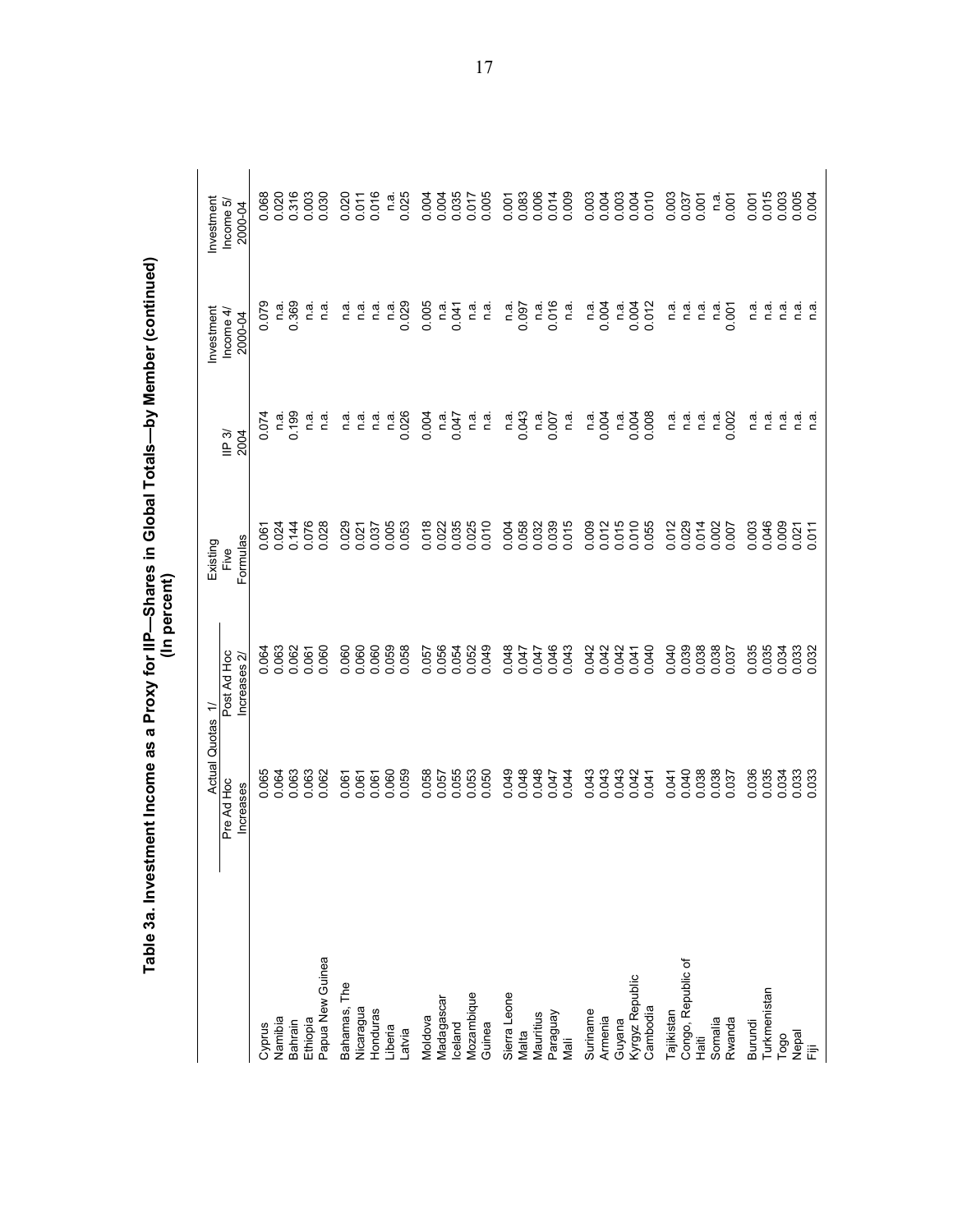|                                | Actual                         | $\div$<br>Quotas           | Existing                |                             | Investment          | Investment              |
|--------------------------------|--------------------------------|----------------------------|-------------------------|-----------------------------|---------------------|-------------------------|
|                                | Pre Ad Hoc<br><b>Increases</b> | Post Ad Hoc<br>Increases 2 | Formulas<br>Five        | $\mathsf{IP}3$<br>2004      | Income 4<br>2000-04 | Income 5<br>2000-04     |
| Malawi                         |                                | 032                        |                         | n a                         | n.a                 |                         |
| Macedonia, FYR                 | 0.032<br>0.032<br>0.032        | 0.032<br>0.032             | 0.007<br>0.028<br>0.015 | ີ<br>ຕ.ສ                    | n.a                 | 0.003<br>0.006<br>0.011 |
| <b>Barbados</b>                |                                | 0.031                      |                         | n.a                         | n.a                 |                         |
| Niger                          | 0.031                          | 0.030                      | 0.007                   | n.a                         | n.a                 | 0.001                   |
| Estonia                        | 0.031                          | 0.030                      | 0.067                   | 0.028                       | 0.045               |                         |
| Mauritania                     | 0.030                          | 0.030                      | 0.008                   | n.ai                        | n.ai                |                         |
| Botswana                       |                                | 0.029                      | 0.054                   | n.a                         | n.a                 | 0.005<br>0.044<br>0.003 |
| Benin                          | 0.029                          | 0.028                      | 0.009                   | n.a                         | n.a                 |                         |
| Burkina Faso                   | 0.028                          | 0.028                      | 0.010                   | n.a                         | n a                 | 0.001                   |
| Chad                           |                                | 0.026                      | 0.016                   | n.a                         | n a                 |                         |
| Central African Republic       | 0.026                          | 0.026                      | 0.003                   | ື່ດ<br>⊏                    | n.a                 | 0.000<br>0.003<br>0.002 |
| Lao, People's Dem. Republic    | 0.025                          | 0.024                      | 0.006                   | n.ai                        | n.a                 |                         |
| Mongolia                       |                                | 0.023                      | 0.010                   | n.a                         | n.a                 |                         |
| Swaziland                      | 0.024                          | 0.023                      | 0.021                   | 0.004                       | 0.011               | 0.004                   |
| Albania                        |                                |                            | 0.026                   | n.a                         | n.a                 |                         |
| Lesotho                        | 0.016                          | 0.016                      | 0.012                   | n.a                         | n.a                 | 0.003<br>0.058<br>0.001 |
| Equatorial Guinea              | 0.015<br>0.015                 | 0.015                      | 0.039                   | n.a                         | n.a                 |                         |
| Gambia, The                    |                                | 0.014                      | 0.003                   | $\tilde{a}$                 | n a                 |                         |
| Montenegro                     | n.a.                           | 0.013                      | 0.008                   | n.a                         | n.a                 | 0.004                   |
| <b>Belize</b>                  | 0.009                          |                            | 0.006                   | ີ<br>ດ                      | n.a                 |                         |
| San Marino                     | 0.008                          |                            | 0.024                   | n a                         | n a                 | n a                     |
| Vanuatu                        | 0.008                          | 0.008<br>0.008<br>0.007    | 0.003                   | n.a                         | n.a                 | 0.002                   |
| Djibouti                       |                                |                            |                         | $\frac{a}{2}$               | n.a                 |                         |
| Eritrea                        | 700.0                          | 700.0                      | 0.008                   | n.a                         | n.a                 | 0.000                   |
| St. Lucia                      |                                |                            | 0.004                   | n.ai                        | n.a                 |                         |
| Guinea-Bissau                  | 0.007                          | 0.007                      | 0.004                   | $\frac{a}{2}$               | $\overline{a}$      |                         |
| Antigua and Barbuda            | 0.005                          | 0.005                      | 0.006                   | $\frac{a}{2}$ $\frac{a}{2}$ | n a                 | 0.002<br>0.002<br>0.002 |
| Grenada                        |                                |                            | 0.003                   |                             | n.a                 |                         |
| Samoa                          | 0.005                          | 0.005                      | 0.002                   | n.a                         | n.a                 | 0.001                   |
| Solomon Islands                |                                | 0.005                      | 0.003                   | n.a                         | n.a                 |                         |
| Cape Verde                     | 004<br>$\circ$                 | 0.004                      | 0.004                   | n.a                         | n.a                 | 0.002<br>0.002          |
| Comoros                        | 0.004                          | 0.004                      | 0.001                   | n.a                         | n.a                 |                         |
| St. Kitts and Nevis            |                                | 0.004                      | 0.003                   | n a                         | n a                 |                         |
| Seychelles                     | 0.004                          | 0.004                      | 0.005                   | n a                         | n a                 | 0.003                   |
| St. Vincent and the Grenadines |                                |                            |                         | ື້ ດ                        | n.a                 |                         |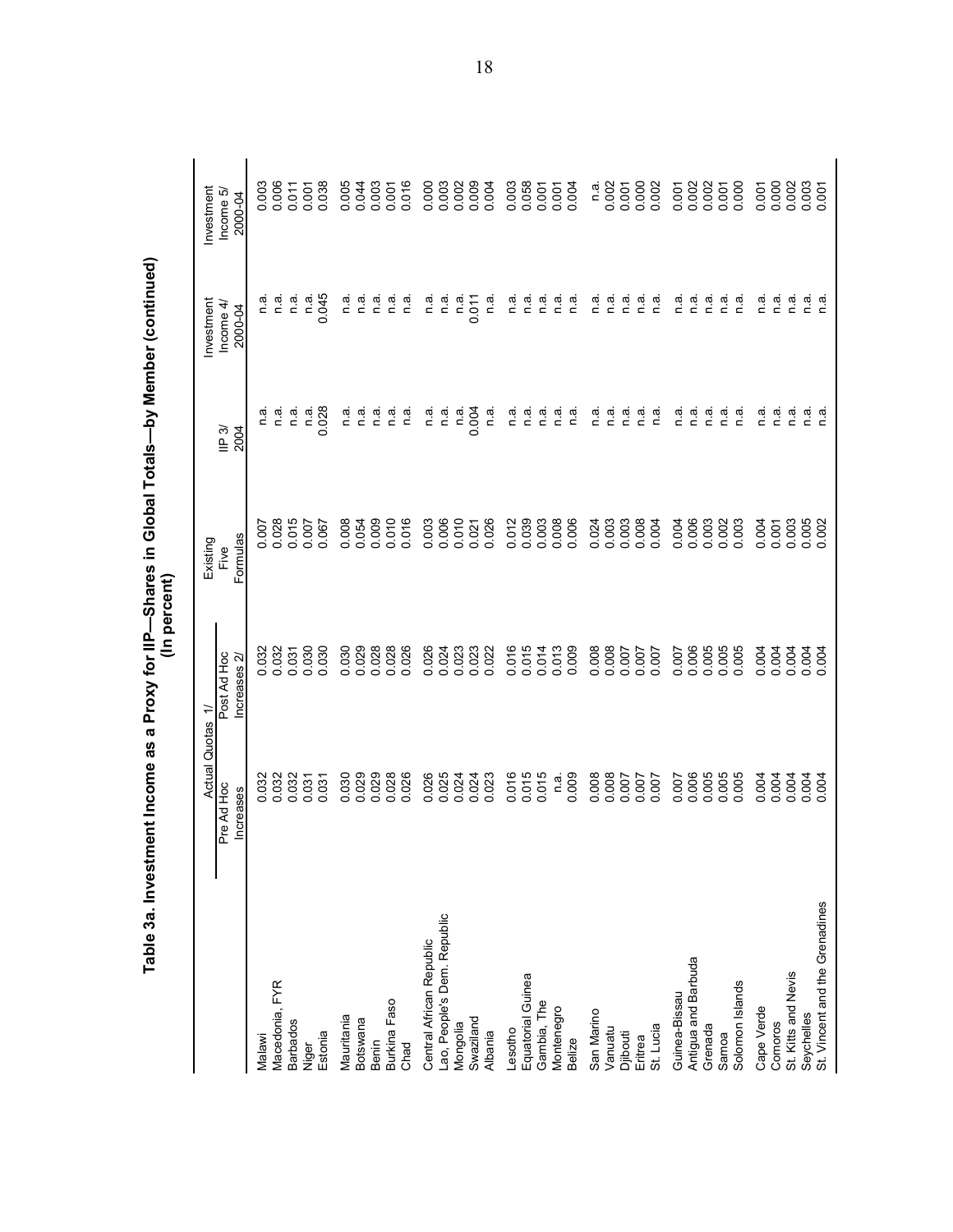|                                                                                                                                                                                                                                                                                 | Actual Quotas 1/                         |                              | Existing           |                | Investment           | Investment           |
|---------------------------------------------------------------------------------------------------------------------------------------------------------------------------------------------------------------------------------------------------------------------------------|------------------------------------------|------------------------------|--------------------|----------------|----------------------|----------------------|
|                                                                                                                                                                                                                                                                                 | $\overline{Q}$<br>Pre Ad Ho<br>Increases | Post Ad Hoc<br>Increases $2$ | Formulas<br>Fi∨e   | 2004<br>ll⊨ 3⁄ | Income 4,<br>2000-04 | Income 5,<br>2000-04 |
| Dominica                                                                                                                                                                                                                                                                        | <b>РОО</b><br>ŏ                          | 0.004                        | 0.002              | n.ai           | n.a.                 | 0.001                |
| Maldives                                                                                                                                                                                                                                                                        |                                          | 0.004                        |                    | ี<br>ด.        | n.a.                 | 0.002                |
| Timor-Leste                                                                                                                                                                                                                                                                     | <u>है</u> है<br>555                      | 0.004                        |                    | n.ai           | n.a.                 | n.a                  |
| Sao Tome and Principe                                                                                                                                                                                                                                                           | coo                                      | 0.003                        | $88850$<br>$00000$ | n.a.           | n.a.                 | 0.000                |
| Tonga                                                                                                                                                                                                                                                                           | 0.003                                    |                              |                    | n.ai           | n.a.                 |                      |
| Bhutan                                                                                                                                                                                                                                                                          | 003<br>ŏ                                 | 0.003                        | 0.004              | n.a.           | n.a.                 | 0.003                |
| Kiribati                                                                                                                                                                                                                                                                        | $\overline{\mathrm{SO}}$                 | 0.003                        | 0.003              | n.a            | n.a.                 | 0.002                |
| Micronesia, Fed. States of                                                                                                                                                                                                                                                      | 002<br>5 5 5                             | 0.002                        | 0.002              | n.a.           | n.a.                 | n.a.                 |
| Marshall Islands                                                                                                                                                                                                                                                                | $\overline{0}$                           | 0.002                        | 0.001              | n.a.           | n.a.                 | n.a.                 |
| Palau, Republic of                                                                                                                                                                                                                                                              | 0.001                                    | 0.001                        | 0.002              | ದ<br>ವ         | n.ai                 | n.ai                 |
| Sources: Finance and Statistics Departments.                                                                                                                                                                                                                                    |                                          |                              |                    |                |                      |                      |
| 2/ Includes ad hoc increases for China, Korea, Mexico, and Turkey; also includes Montenegro, which became a member on January 18, 2007.<br>1/ For the three countries that have not yet consented to, and paid for, their quota increases, 11th Review proposed quotas are used |                                          |                              |                    |                |                      |                      |
| 4/ Investment income is for the 73 countries reporting IIP in 2004. Investment income in the current account, adjusted for international banking<br>3/ Assets plus liabilities; shares of reporting countries; 73 members reporting in 2004<br>interest.                        |                                          |                              |                    |                |                      |                      |
| 5/ Investment income, adjusted for international banking interest, for 177 members.<br>6/ Includes China, P.R., and Hong Kong, SAR                                                                                                                                              |                                          |                              |                    |                |                      |                      |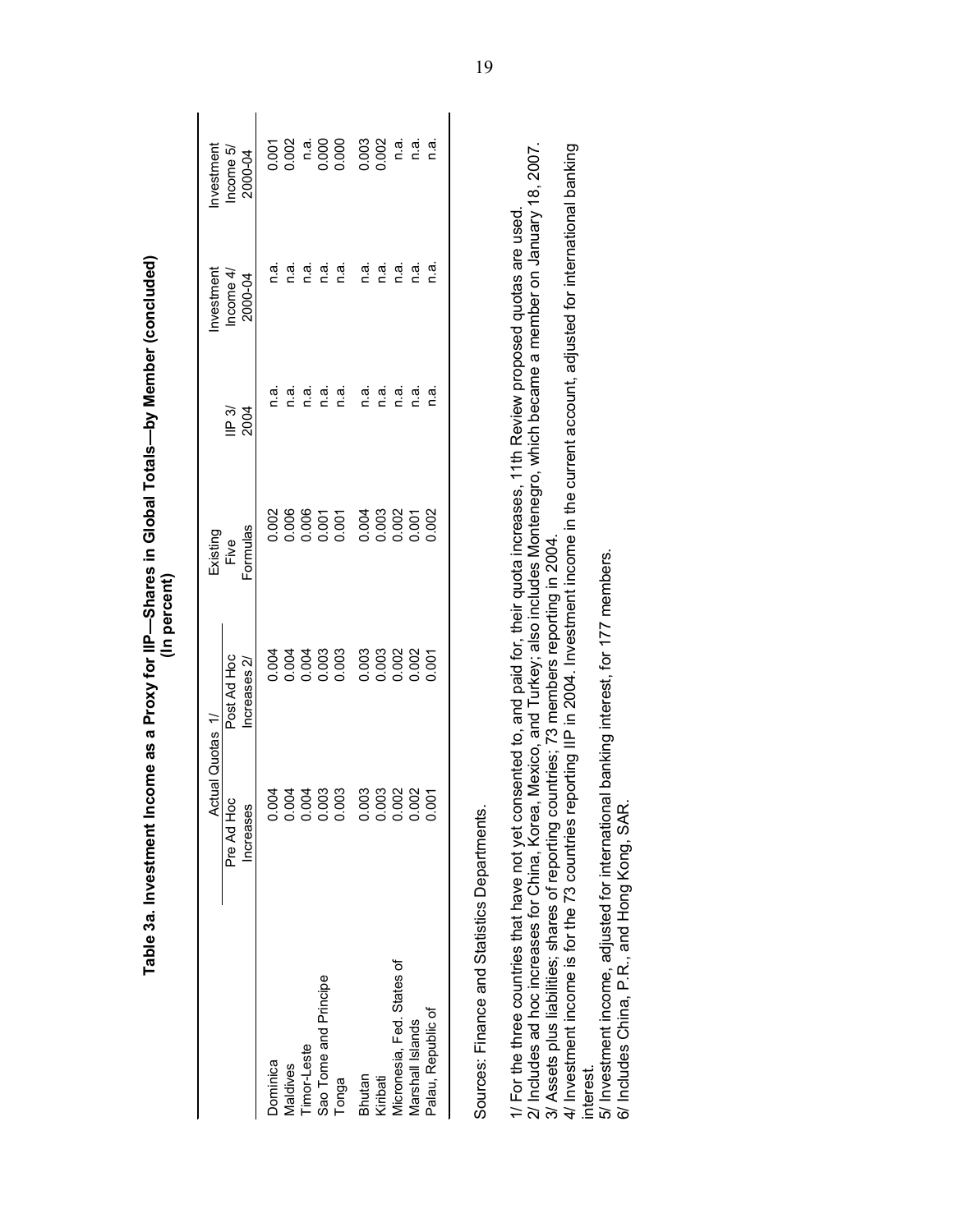|                                                       |                        |                                       |                  | (In percent)         | Table 4a. Financial Openness Variables—by Member |                            |                                 |                 |
|-------------------------------------------------------|------------------------|---------------------------------------|------------------|----------------------|--------------------------------------------------|----------------------------|---------------------------------|-----------------|
|                                                       |                        | Actual Quotas 1/                      | Existing         | Investment           |                                                  |                            | Financial Account Flows 2000-04 |                 |
|                                                       | Pre Ad Hoc<br>ncreases | Post Ad Hoc<br>Increases <sub>2</sub> | Formulas<br>Five | Income 3,<br>2000-04 | Foreign Direct<br>Investment 4/                  | Investment 5/<br>Portfolio | Investment 6/<br>Other          | $(FDI+PI+OI)$ 7 |
| <b>United States</b>                                  | 17.382                 | 17.076                                | 6.793            | 21.475               | 8.494                                            | 18.167                     |                                 | 18.03           |
|                                                       | 6.229                  | 6.119                                 | 7.525            | 4.818                | 2.285                                            | 10.705                     | 17.593<br>2.972                 | 6.093           |
|                                                       | 6.087                  | 5.979                                 | 6.952            | 6.071                | 5.354                                            | 6.724                      | 6.715                           | 6.424           |
|                                                       | 5.025                  | 4.936                                 | 4.333            | 4.358                | 7.653                                            | 8.008                      | 3.954                           | 6.470           |
| Japan<br>Germany<br>France<br>United Kingdom          | 5.025                  | 936<br>4                              | 5.175            | 11.384               | 9.374                                            | 7.466                      | 26.050                          | 4.574           |
|                                                       | 2.980                  |                                       | 5.197            | 5.379                | 6.015                                            | 2.835                      | 3.637                           | 814<br>ω.       |
|                                                       | 3.301                  | 3.719<br>3.243                        | 3.442            | 3.561                | 1.775                                            | 2.910                      | 1.203                           | 2.049           |
|                                                       | 3.269<br>2.980         | 3.211<br>2.928<br>2.733               | 1.063            | 0.356                | 0.039                                            | 0.368                      | 0.424                           | 0.317           |
|                                                       |                        |                                       | 3.098            | 2.471                | 3.430                                            | 1.287                      | 0.515                           | 1.474           |
| China 8/<br>Italy<br>Saudi Arabia<br>Canada<br>Russia | 2.782                  |                                       | 1.519            | 1.044                | 0.715                                            | 0.193                      | 0.766                           | 0.513           |
|                                                       | 2.416                  | 373<br>$\mathbf{a}$                   | 2.880            | 3.531                | 4.444                                            | 10.183                     | 3.569                           | 6.555           |
|                                                       | 2.155                  | 2.117                                 | 2.088            | 1.103                | 2.722                                            | 1.009                      | 3.841                           | 2.401           |
| Netherlands<br>Belgium<br>India<br>Switzerland        | 1.946                  | 1.911                                 | 1.200            | 0.403                | 0.354                                            | 0.106                      | 0.235                           | 0.206           |
|                                                       | 1.618                  | 1.590                                 | 1.530            | 2.867                | 1.924                                            | 1.141                      | 2.724                           | 1.881           |
| Australia                                             | .514                   | <b>488</b>                            | 1.182            | 1.487                | 1.672                                            | 1.537                      | 0.373                           | 1.147           |
| Mexico                                                | 1.210                  | 1.449                                 | 1.928            | 0.949                | 1.229                                            | 0.137                      | 0.370                           | 0.458           |
|                                                       | 1427                   | 1.401                                 | 2.249            | 2.662                | 4.227                                            | 3.343                      | 2.244                           | 3.139           |
| Spain<br>Brazil<br>Korea                              | 1.421                  | 1.396                                 | 0.998            | 1.182                | 1.339                                            | 0.206                      | 0.420                           | 0.529           |
|                                                       | 0.764                  | 1.346                                 | 2.508            | 0.656                | 0.520                                            | 0.622                      | 0.381                           | 0.513           |
| /enezuela                                             | 1.244                  | 1.222                                 | 0.415            | 0.310                | 0.193                                            | 0.056                      | 0.217                           | 0.144           |
| Sweden                                                | 1.121                  | 1.101                                 | 1.229            | 1.728                | 1.629                                            | 2.675                      | 0.844                           | 1.788           |
|                                                       | 0.991                  | 0.973                                 | 0.396            | 0.796                | 0.269                                            | 0.206                      | 0.301                           | 0.254           |
|                                                       | 0.973                  | 0.956                                 | 0.767            | 0.501                | 0.153                                            | 0.057                      | 0.107                           | 0.096           |
|                                                       | 0.876                  | 0.861                                 | 1.142            | 1.373                | 0.635                                            | 1.372                      | 0.889                           | 1.038           |
| Argentina<br>Indonesia<br>Austria<br>South Africa     | 0.874                  | 0.859                                 | 0.436            | 0.374                | 0.194                                            | 0.146                      | 0.120                           | 0.147           |
| Nigeria<br>Norway<br>Denmark<br>Iran                  | 0.820                  | 806<br>ö                              | 0.309            | 0.121                | 0.092                                            | 0.012                      | 0.264                           | 0.120           |
|                                                       | 0.782                  | 0.768                                 | 0.868            | 0.810                | 0.406                                            | 1.065                      | 1.087                           | 0.930           |
|                                                       | 0.769                  | 0.755<br>0.688                        | 1.078            | 1.110                | 1.326                                            | 0.759                      | 0.553                           | 0.808           |
|                                                       | 0.701                  |                                       | 0.404            | 0.022                | 0.002                                            | 0.070                      | 0.360                           | 0.160           |
| Malaysia                                              | 0.696                  | 0.683                                 | 1.399            | 0.449                | 0.257                                            | 0.111                      | 0.240                           | 0.188           |
|                                                       | 0.646                  | 635<br>ö                              | 0.351            | 0.274                | 0.087                                            | 302<br>ö                   | 0.112                           | 0.187           |
|                                                       | 0.642                  | 0.631                                 | 0.277            | 0.048                | 0.059                                            | 0.033                      | 0.149                           | 0.081           |
|                                                       | 0.641                  | 0.629                                 | 0.739            | 0.358                | 0.428                                            | 0.161                      | 0.195                           | 0.231           |
| Kuwait<br>Ukraine<br>Poland<br>Finland<br>Algeria     | 0.591<br>0.587         | 577<br>$-581$<br>ö                    | 0.546<br>0.325   | 0.118<br>0.887       | 0.841<br>0.044                                   | 0.770<br>ດ.<br>⊏           | 0.566<br>0.090                  | 0.712<br>0.042  |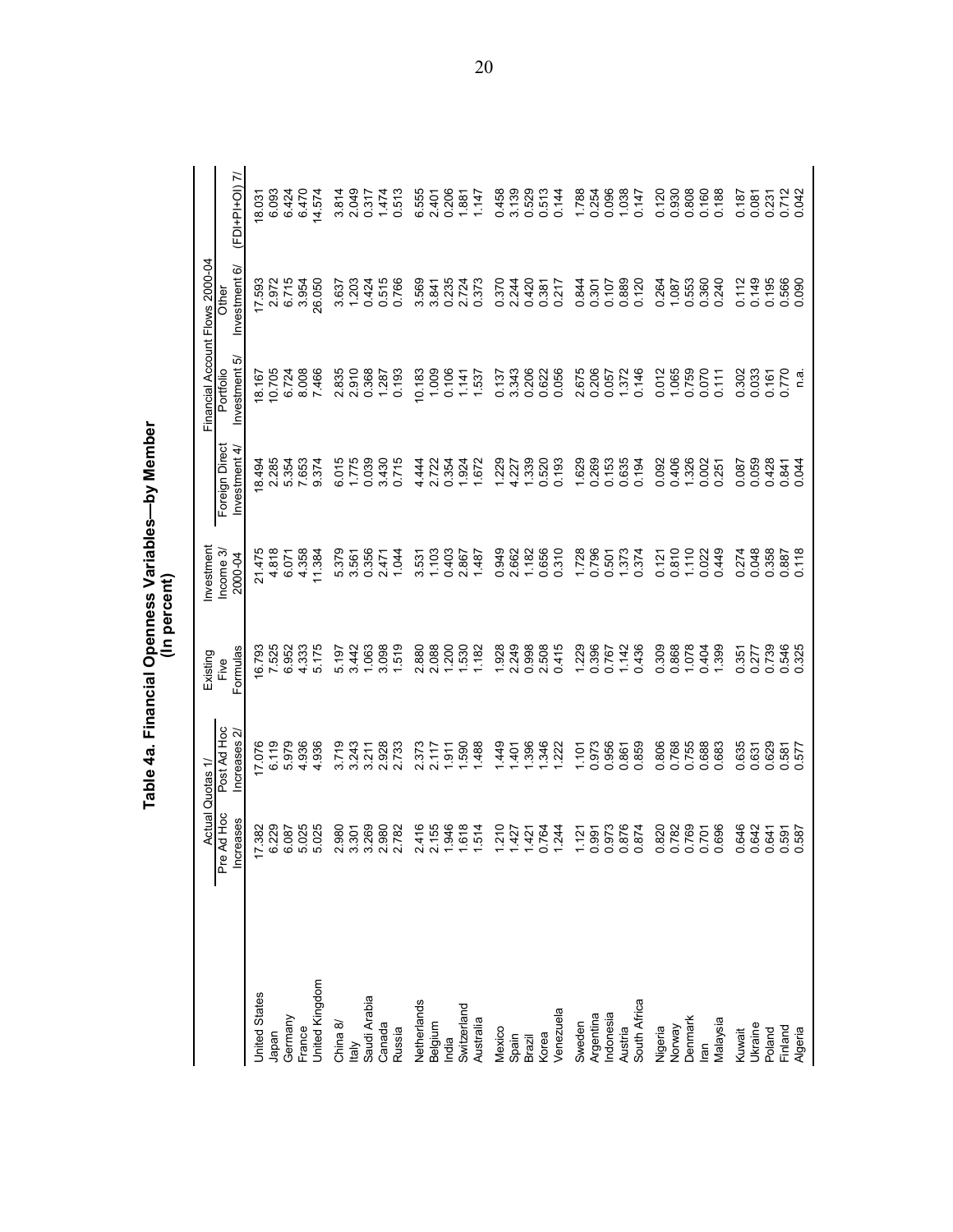|                            |                         |                                       |                  | (In percent)         | Table 4a. Financial Openness Variables—by Member (continued) |                            |                                 |                         |
|----------------------------|-------------------------|---------------------------------------|------------------|----------------------|--------------------------------------------------------------|----------------------------|---------------------------------|-------------------------|
|                            | Actual                  | Quotas                                | Existing         | Investment           |                                                              |                            | Financial Account Flows 2000-04 |                         |
|                            | Pre Ad Hoc<br>Increases | Post Ad Hoc<br>Increases <sub>2</sub> | Formulas<br>Five | Income 3/<br>2000-04 | Foreign Direct<br>Investment 4/                              | Investment 5/<br>Portfolio | Investment 6/<br>Other          | $(FDI+PI+OI)$ 7/        |
| Turkey                     | 0.451                   |                                       | 0.741            | 0474                 | 0.147                                                        | 0.157                      | 0.342                           | 219                     |
| raq                        | 0.556<br>0.526          | 546<br>546<br>517<br>000              | 0.246            |                      | n.ai                                                         |                            |                                 | n.ai                    |
| Libya                      |                         |                                       | 0.228            | 0.142                | 0.026                                                        | 0.018                      | 0.043                           | 0.029                   |
| Thailand                   | 506<br>$\circ$          | 0.497                                 | 0.909            | 0.334                | 0.146                                                        | 0.041                      | 0.324                           | 0.166                   |
| Hungary                    | 0.486                   | 477<br>ö                              | 0.468            | 291                  | 0.233                                                        | 0.187                      | 0.146                           | 0.182                   |
| Pakistan                   | 0.484                   | 0.475                                 | 0.191            | 0.119                | 0.037                                                        | 0.009                      | 0.044                           | 0.028                   |
| Romania                    |                         | 0.474                                 | 0.207            | 0.075                | 0.129                                                        | 0.013                      | 0.087                           | 0.065                   |
| Egypt                      | 0.482<br>0.442          | 0.434                                 | 0.248            | 0.092                | 0.047                                                        | 0.017                      | 0.141                           | 0.068                   |
| Israel                     | 0.434                   | 0.427                                 | 0.579            | 0.353                | 0.303                                                        | 0.146                      | 0.136                           | 0.176                   |
| New Zealand                | 0.419                   | $-411$<br>ö                           | 0.229            | 272<br>$\circ$       | 0.204                                                        | 0.127                      | 0.076                           | 0.126                   |
| Philippines                | 0.412                   | 0.404                                 | 0.504            | 0.212                | 0.073                                                        | 0.053                      | 0.068                           | 0.063                   |
| Portugal                   | 0.406                   |                                       | 0.528            | 0.627                | 0.637                                                        | 0.851                      | 0.772                           | 0.776                   |
| Singapore                  | 0.404                   | 0.396<br>0.396<br>0.394               | 1.922            | 0.064                | 1.234                                                        | 0.439                      | 0.920                           | 0.785                   |
| Chile                      | 0.401                   |                                       | 0.298            | 0.323<br>3.926       | 0.364                                                        | 0.169                      | 0.088                           | 0.182                   |
| Ireland                    | 0.392                   | 385<br>○                              | 1.676            |                      | 1.589                                                        | 6.668                      | 3.327                           | 4.363                   |
| Greece                     | 0.385                   | 0.378                                 | 0.456            | 314<br>ö             | 0.124                                                        | 0.644                      | 0.380                           | 0436                    |
| Czech Republic             | 0.383                   | 577<br>$\circ$                        | 0.538            | 0.313                | 0.320                                                        | 0.125                      | 0.104                           | 0.160                   |
| Colombia                   | 0.362<br>0.300<br>0.299 | 0.356<br>0.294                        | 0.208            | 0.215                | 0.162                                                        | 0.106                      | 0.046                           | 0.039                   |
| Bulgaria                   |                         |                                       | 0.113            | 0.047                | 0.086                                                        | 0.010                      | 0.043                           |                         |
| Peru                       |                         | 293<br>○                              | 0.139            | 0.134                | 0.084                                                        | 0.041                      | 0.027                           | 0.046                   |
| United Arab Emirates       |                         | .281<br>ö                             | 0.461            | 0.076                | 0.282                                                        | 0.235                      | 0.294                           | 0.266                   |
| Morocco                    | 0.286<br>0.275          | .270<br>$\circ$                       | 0.165            | 0.071                | 0.082                                                        | 0.003                      | 0.033                           |                         |
| Bangladesh                 | 0.250                   | 0.245<br>0.245                        | 0.103<br>0.025   | 0.020<br>0.015       | 0.013                                                        | 0.000                      | 0.043                           | 0.031<br>0.018<br>0.009 |
| Congo, Dem. Republic of    | 0.249                   |                                       |                  |                      |                                                              |                            | 0.010                           |                         |
| Zambia                     | 0.229                   | .225<br>ö                             | 0.022            | 0.009                | 0.007                                                        | 000<br>ö                   | 0.012                           | 0.006                   |
| Serbia                     | 0.219<br>0.193          | 215<br>ö                              | 0.111            | 0.112                | ດ.<br>⊏                                                      | $\frac{a}{c}$              | ີດ.<br>⊏                        | ີ່<br>⊂                 |
| Sri Lanka                  |                         | 0.190                                 | 0.074            | 0.022                | 0.012                                                        | 004<br>ö                   | 0.020                           | 0.012                   |
| <b>Belarus</b>             | 0.181<br>0.173          | 0.178                                 | 0.118            | 0.005                | 0.012                                                        | 0.001                      | 0.018                           | 0.008                   |
| Kazakhstan<br>Ghana        | 0.171                   | 0.170<br>0.168                        | 0.164<br>0.043   | 0.009<br>0.091       | 0.166                                                        | 0.040                      | 0.113<br>0.011                  | 0.093                   |
|                            |                         |                                       |                  |                      | 0.093                                                        |                            |                                 |                         |
| Slovak Republic<br>Croatia | 0.167<br>0.171          | 0.168<br>0.164                        | 0.144<br>0.231   | 0.068<br>0.039       | 0.133                                                        | 0.032<br>0.027             | 0.098<br>0.048                  | 0.069<br>50.0           |
| Zimbabwe                   | 0.165                   | 0.162                                 | 0.026            | 0.013                | 0.001                                                        | 0.001                      | $\frac{a}{2}$                   | 0.001                   |
| Trinidad and Tobago        |                         |                                       | 0.062            |                      |                                                              | 0.006                      |                                 |                         |
| Vietnam                    | 0.157<br>0.154          | $0.154$<br>0.151                      | 0.214            | 0.033                | 0.053<br>0.080                                               | $\overline{a}$             | 0.025                           | 0.023                   |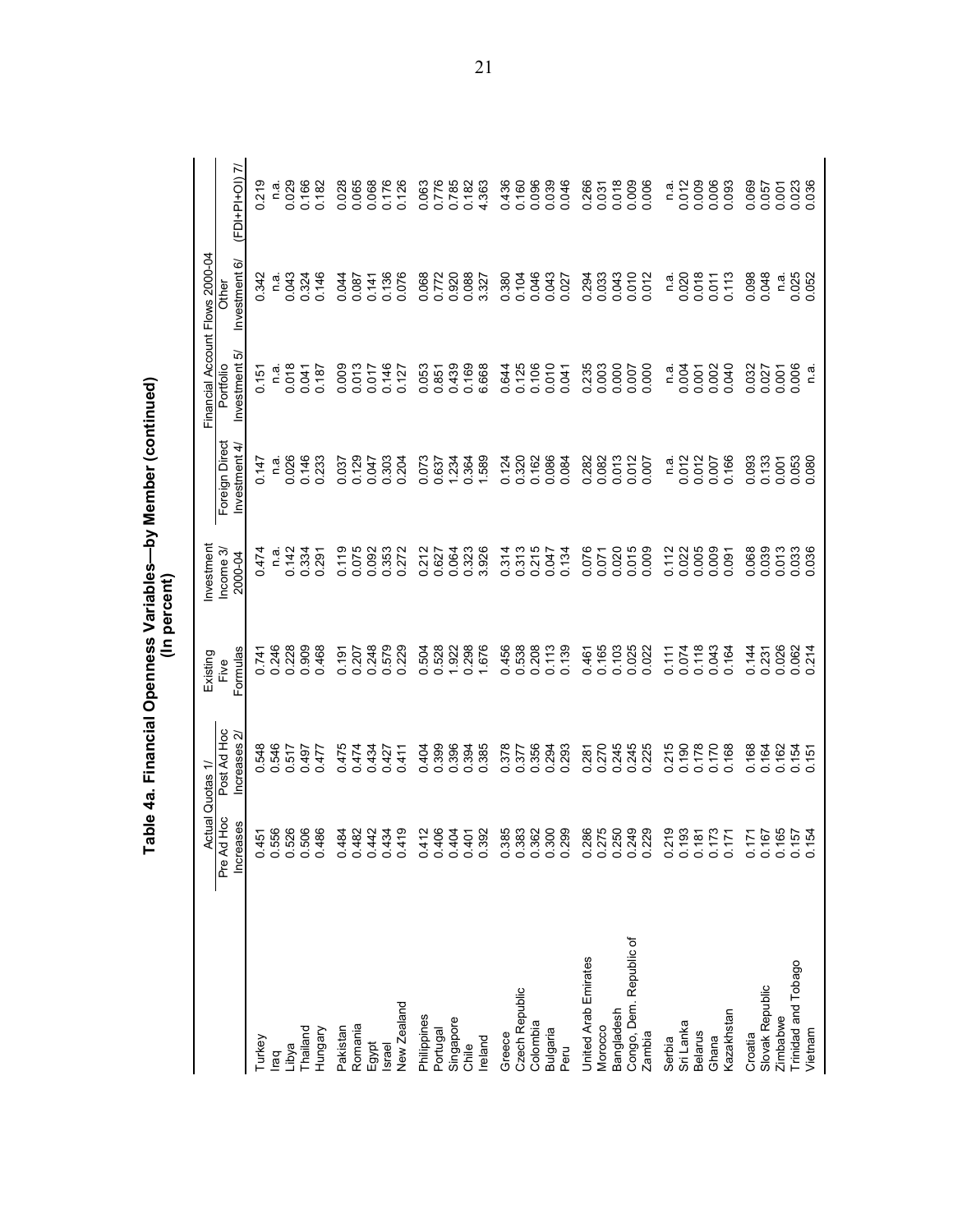|                                |                         |                                       |                         | (In percent)        | Table 4a. Financial Openness Variables—by Member (continued) |                              |                                 |                |
|--------------------------------|-------------------------|---------------------------------------|-------------------------|---------------------|--------------------------------------------------------------|------------------------------|---------------------------------|----------------|
|                                |                         | Actual Quotas 1/                      | Existing                | Investment          |                                                              |                              | Financial Account Flows 2000-04 |                |
|                                | Pre Ad Hoc<br>Increases | Post Ad Hoc<br>Increases <sub>2</sub> | Formulas<br>Five        | Income 3<br>2000-04 | Foreign Direct<br>Investment 4/                              | ā<br>Investment<br>Portfolio | ଡ<br>Investment<br><b>Other</b> | (FDI+PI+01)7/  |
| Cote d'Ivoire                  | 0.152                   | 0.149                                 |                         |                     |                                                              | 0.002                        |                                 | 800            |
| Sudan                          | 0.147                   | 0.145                                 | 0.061<br>0.040<br>0.047 | 0.038               | 0.012<br>0.051                                               | 0.001                        | 0.016                           | 0.018          |
| Venbnun                        | .143                    | 0.141                                 |                         | 0.061               | 0.018                                                        | 0.016                        | 0.098                           | 0.046          |
| Ecuador                        | 0.141                   | 0.139                                 | 0.078                   | 0.069               | 0.069                                                        | 0.011                        | 0.069                           | 0.044          |
| Syrian Arab Republic           | 0.137                   | 0.135                                 | 0.122                   | 0.061               | 0.010                                                        | n.a                          | 0.063                           | 0.025          |
| Tunisia                        | 0.134                   | 0.132                                 | 0.105                   | 0.057               | 0.036                                                        | 0.000                        | 0.047                           | 0.025          |
| Angola                         | 0.134                   | 0.132                                 | 0.193                   | 0.080               | 0.111                                                        | 0.000                        | 0.056                           | 0.044          |
| uxembourg                      | 0.131                   | 0.128                                 | 1.375                   | 3.618               | 11.226                                                       | 4.507                        | 3.235                           | 5.506          |
| Uzbekistan                     | 0.129                   | 0.127                                 | 0.043                   | 0.016               | 0.004                                                        | n.a                          | 0.010                           | 0.004          |
| Jamaica                        | 0.128                   | 0.126                                 | 0.051                   | 0.038               | 0.038                                                        | 0.028                        | 0.032                           | 0.031          |
| Kenya                          | 0.127                   | 0.125                                 | 0.036                   | 0.010               | 0.003                                                        | 0.001                        | 0.015                           | 0.007          |
| Qatar                          | 0.123                   | 0.121                                 | 0.134                   | 0.034               | 0.027                                                        | 0.014                        | 0.079                           | 0.040          |
| Myanmar                        | 0.121                   | 0.119                                 | 0.032                   | 0.027               | 0.012                                                        | n.a                          | 0.004                           | 0.004          |
| Yemen, Republic of             | 114                     | 0.112                                 | 0.117                   | 0.054               | 0.006                                                        | 0.000                        |                                 | 0.003          |
| Slovenia                       | 0.108                   | 0.107                                 | 0.144                   | 0.044               | 0.055                                                        | 0.010                        | 0.074                           | 0.043          |
| Dominican Republic             | 102                     | 0.101                                 | 0.085                   | 0.073               |                                                              | 0.009                        | 0.036                           | 0.027          |
| Brunei Darussalam              | 0.101                   | 0.099                                 | 0.058                   | 0.049               | 0.050                                                        | 0.002                        | 0.040                           | 0.017          |
| Guatemala                      | 0.098                   | 0.097                                 | 0.065                   | 0.029               | 0.013                                                        | 0.005                        | 0.041                           | 0.019          |
| Panama                         | <b>L60</b>              | 0.095                                 | 0.049                   | 0.134               | 0.034                                                        | 0.020                        | 0.094                           | 0.049          |
| Lebanon                        | 0.095                   |                                       | 0.176                   |                     |                                                              | 0.051                        |                                 | 0.085          |
| Tanzania                       | .093                    | 0.091                                 | 0.033                   | 0.008               | 0.027                                                        |                              | 0.009                           | 0.009          |
| Oman                           | 0.091                   | 0.089                                 | 0.150                   | 0.078               | 0.014                                                        | 0.003                        | 0.034                           | 0.016          |
| Cameroon                       | 0.087                   | 0.085                                 | 0.033                   | 0.027               | 0.008<br>0.010<br>0.028                                      | 0.001                        | 0.017                           | 0.009          |
| Uganda                         | 084                     | 0.083                                 | 0.025                   | 0.008               |                                                              | 0.000                        | 140000                          | 0.005          |
| Bolivia                        | 080                     | 079<br>$\circ$                        |                         |                     |                                                              | 0.001                        |                                 | 0.013          |
| El Salvador                    | 080                     | 0.079                                 |                         | 0.028               | 0.019<br>0.024                                               | 0.014                        | 0.024                           | 0.018          |
| Jordan                         | 080                     | 0.078                                 | 0.053<br>0.082          | 0.035               |                                                              | 0.010                        | 0.034                           | 0.021          |
| Bosnia-Herzegovina             | 079                     | 0.078                                 | 0.066                   | 0.007               | 0.017                                                        | n.a.                         | 0.028                           | 0.014          |
| Costa Rica                     | 077                     | 0.075                                 | 0.084                   | 0.061               | 0.034                                                        | 0.004                        | 0.015                           | 0.014          |
| slamic Republic of Afghanistan | 076                     | 074<br>$\circ$                        | <b>CRO</b>              |                     | 0.005                                                        | n.a                          | ດ.<br>⊂                         | 0.001          |
| Senegal                        | 076                     | 074<br>ö                              | 0.036<br>024<br>o       | 0.009<br>0.022      | 0.004                                                        | 0.001                        | 0.008                           | 0.004          |
| Azerbaijan<br>Gabon            | 075<br>072              | 0.074<br>0.071                        | 0.047                   | 0.035               | 0.007<br>0.121                                               | 0.000                        | 0.021                           | 0.009<br>0.034 |
| Georgia                        | 070                     | 0.069                                 | 0.017                   | 0.005               | 0.014<br>0.032                                               | 0.000                        | 0.004                           | 0.004          |
| ithuania                       | 067                     | 0.066                                 | 0.096                   | 0.031               |                                                              | 0.013                        |                                 |                |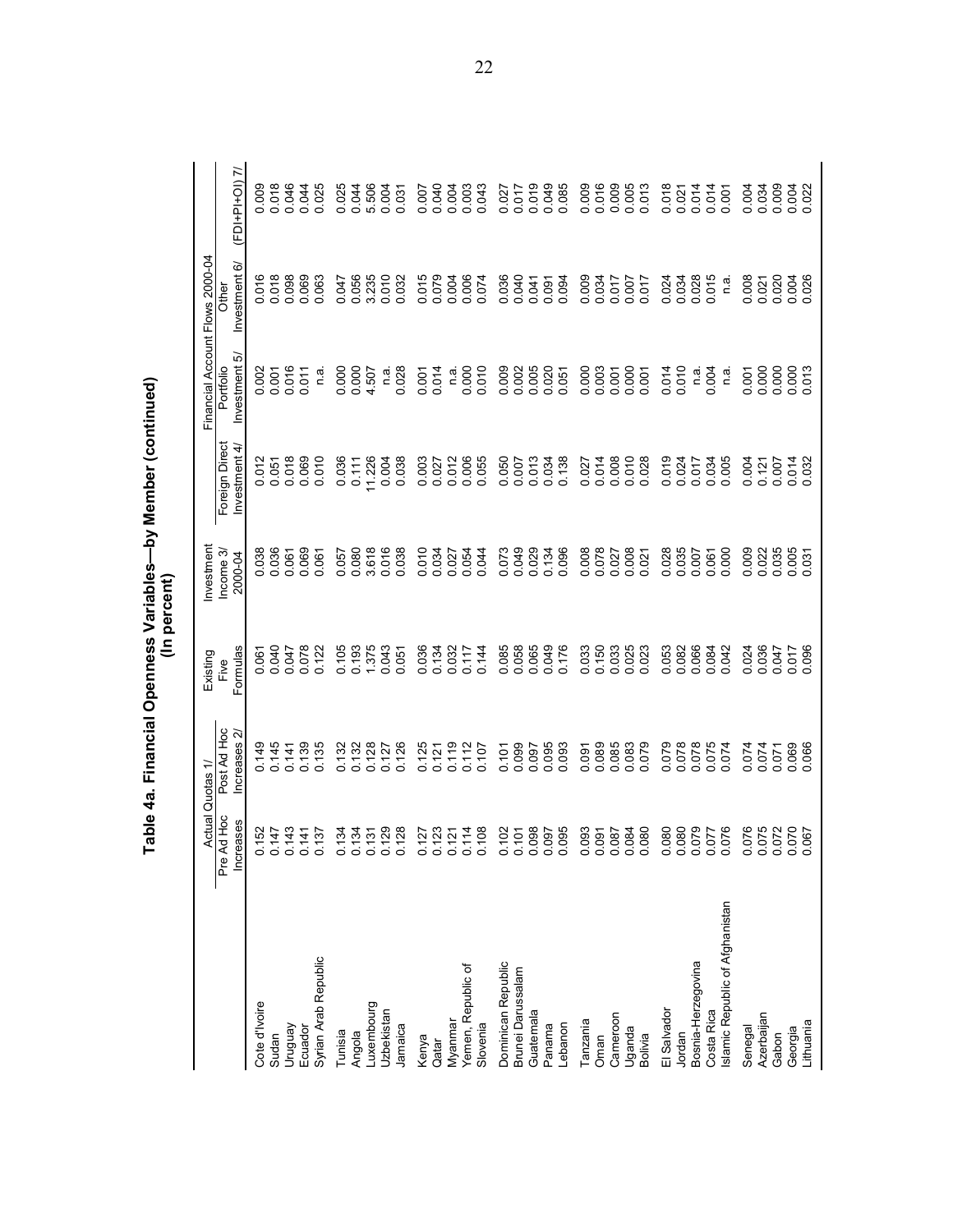|                    |                                          | Table 4a. Financial Openness Variables—by Member (continued) |                  | (In percent)         |                                 |                            |                                 |                   |
|--------------------|------------------------------------------|--------------------------------------------------------------|------------------|----------------------|---------------------------------|----------------------------|---------------------------------|-------------------|
|                    | ⋖                                        | ctual Quotas 1/                                              | Existing         | Investment           |                                 |                            | Financial Account Flows 2000-04 |                   |
|                    | $\frac{8}{1}$<br>ses<br>Pre Ad<br>Increa | Post Ad Hoc<br>Increases 2                                   | Formulas<br>Five | Income 3/<br>2000-04 | Foreign Direct<br>Investment 4/ | Investment 5/<br>Portfolio | Investment 6/<br>Other          | $(FDI+PDI+OI)$ 7/ |
| Cyprus             | 0.065<br>0.064                           | 0.064                                                        | 0.06             | 0.068<br>0.020       | 0.079                           | 0.052                      | 2117<br>2117                    | 0.087<br>0.012    |
| Namibia            |                                          |                                                              | 0.024            |                      | 0.013                           | 0.007                      |                                 | 012               |
| Bahrain            | 0.063                                    | 0.062                                                        | 0.144            | 0.316                | 0.046                           | 0.093                      | 1.021                           | 0.417             |
| Ethiopia           | 0.063                                    | 0.061                                                        | 0.076            | 0.003                | 0.006                           | ື່⊂                        | 0.019                           | 0.008             |
| Papua New Guinea   | 0.062                                    | 0.060                                                        | 0.028            | 0.030                | 0.005                           | 0.003                      | 0.005                           | 0.004             |
| Bahamas, The       |                                          | 0.060                                                        | 0.029            | 0.020                | 0.011                           | n.a                        | 1.972                           | 0.713             |
| Nicaragua          | 0.061<br>0.061<br>0.000                  | 0.060                                                        | 0.021            | 0.011                | 0.012                           | 0.000                      | 0.013                           | 0.007             |
| Honduras           |                                          | 0.060                                                        | 0.037            | 0.016                | 0.014                           | 0.000                      | 0.007                           |                   |
| Liberia            |                                          | 0.059                                                        | 0.005            | n.a                  | n.a                             | ື່ ⊂                       | ດ.<br>⊏                         | ື່ດ<br>⊏          |
| Latvia             | 0.059                                    | 0.058                                                        | 0.053            | 0.025                | 0.022                           | 0.009                      | 0.069                           | 0.033             |
| Moldova            | 0.058                                    | 0.057                                                        | 0.018            | 0.004                | 0.007                           | 0.001                      | 0.002                           | 0.003             |
| Madagascar         | 0.057                                    | 0.056                                                        | 0.022            | 0.004                | 0.003                           | ື່<br>⊂                    | 0.007                           | 0.003             |
| celand             | 0.055                                    | 0.054                                                        | 0.035            | 0.035                | 0.060                           | 0.098                      | 0.056                           | 0.074             |
| Mozambique         | 0.053                                    | 0.052                                                        | 0.025            | 0.017                | 0.015                           | 0.001                      | 0.014                           | 0.008             |
| Guinea             | 0.050                                    | 0.049                                                        | 0.010            | 0.005                | 0.002                           | 0.000                      | 0.003                           | 0.001             |
| Sierra Leone       | 0.049                                    | 0.048                                                        | 0.004            | 0.001                | 0.001                           | n.a                        | 0.002                           | 0.001             |
| Malta              | 0.048                                    | 0.047                                                        | 0.058            | 0.083                | 0.036                           | 0.049                      | 0.066                           |                   |
| Mauritius          | 0.048                                    | 0.047                                                        | 0.032            | 0.006                | 0.005                           | 0.002                      | 0.011                           | 0.053             |
| Paraguay           | 0.047                                    | 0.046                                                        | 0.039            | 0.014                | 0.004                           | 0.000                      | 0.007                           | 0.003             |
| Mali               | 0.044                                    | 0.043                                                        | 0.015            | 0.009                | 0.008                           | 0.001                      | 0.009                           | 0.005             |
| Suriname           | 0.043                                    | 0.042                                                        | 0.009            | 0.003                | 0.004                           | n.ai                       | 0.002                           | 0.002             |
| Armenia            | 0.043                                    | 0.042                                                        | 0.012            | 0.004                | 0.007                           | 0.000                      | 0.007                           | 0.004             |
| Guyana             | 0.043                                    | 0.042                                                        | 0.015            | 0.003                | 0.003                           | 0.001                      | 0.003                           | 0.002             |
| Kyrgyz Republic    | 0.042                                    | 0.041                                                        |                  | 0.004                | 0.003                           | 0.001                      | 0.004                           |                   |
| Cambodia           | 0.041                                    | 0.040                                                        | 0.055            | 0.010                | 0.008                           | 0.000                      | 0.012                           | 0.006             |
| Tajikistan         | 0.041                                    | 0.040                                                        | .012             | 0.003                | 0.006                           | 0.000                      | 0.003                           | 0.002             |
| Congo, Republic of | 0.040                                    | 0.039                                                        | 0.012<br>0.029   | 0.037                | 0.011                           | 0.000                      | 0.016                           | 0.008             |
| Haiti              | 0.038                                    | 0.038                                                        | 0.014            | 0.001                | 0.000                           | 0.001                      | 0.003                           | 0.001             |
| Somalia            | 0.038                                    | 0.038                                                        | 0.002            | n.a                  | n.a                             | ດ.<br>⊏                    | n.a.                            | n.a.              |
| Rwanda             |                                          | 0.037                                                        | 0.007            | 0.001                | 0.000                           | n.a                        | 0.002                           | 0.001             |
| Burundi            | 0.036                                    | 0.035                                                        | 0.003<br>0.046   | 0.001                | 0.000                           | ື່<br>⊂                    | 0.002                           | 0.001             |
| Turkmenistan       | 0.035                                    | 0.035                                                        |                  | 0.015                | 0.013                           | 0.000<br>n a               | 0.003<br>0.021                  | 0.010             |
| Nepal<br>Togo      | 0.034                                    | 0.034<br>0.033                                               | 0.009<br>0.021   | 0.003                | 0.003                           | $\frac{a}{2}$              |                                 | 0.002             |
| 這                  | 0.033                                    | 0.032                                                        | 0.011            | 0.005                | 0.003                           | ia<br>C                    | 0.013                           | 0.005             |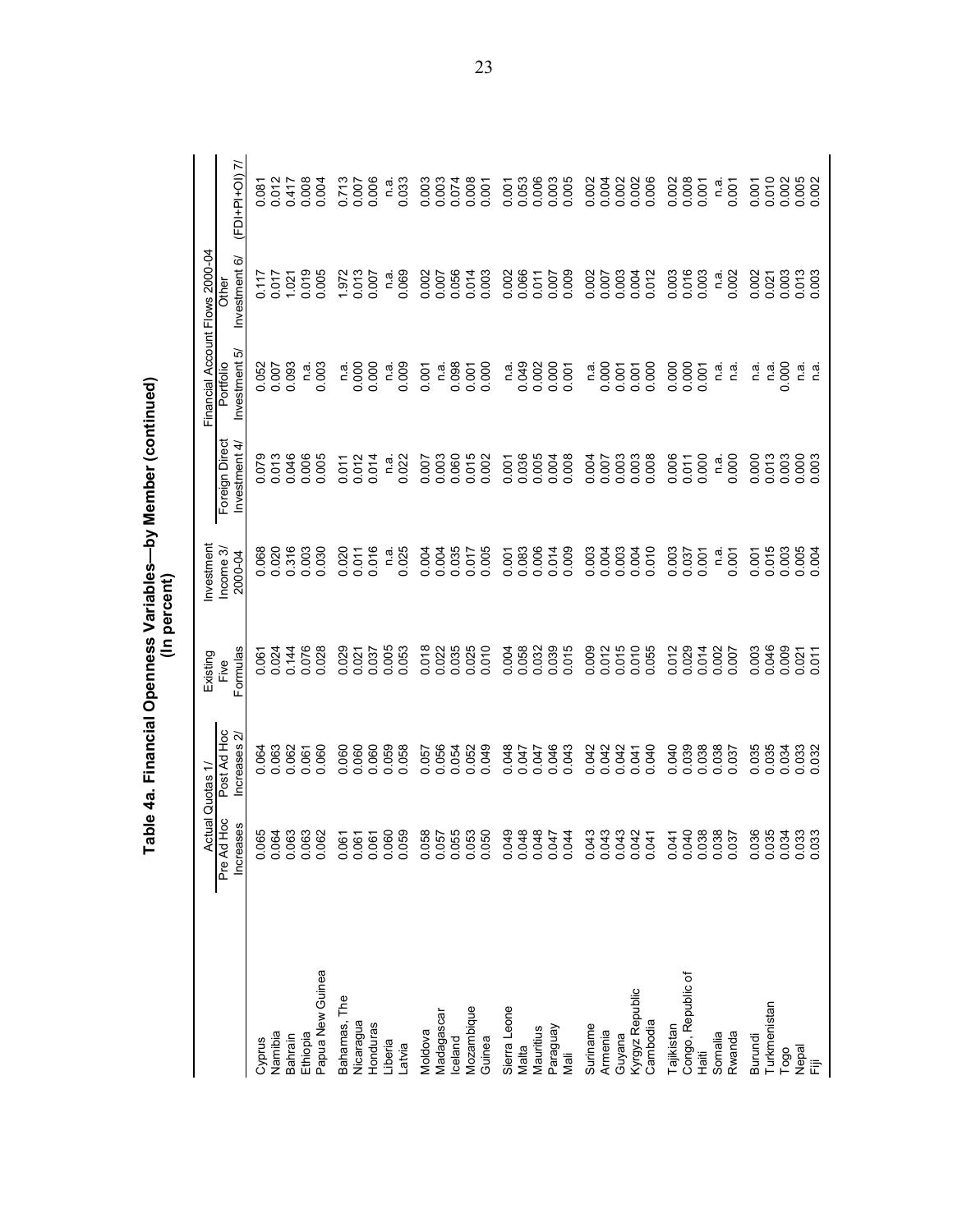|                                |                             |                            |                                                                 | (In percent)            | Table 4a. Financial Openness Variables—by Member (continued) |                            |                                 |                  |
|--------------------------------|-----------------------------|----------------------------|-----------------------------------------------------------------|-------------------------|--------------------------------------------------------------|----------------------------|---------------------------------|------------------|
|                                | Actual                      | Quotas 1.                  | Existing                                                        | Investment              |                                                              |                            | Financial Account Flows 2000-04 |                  |
|                                | Ad Hoc<br>Increases<br>Pre. | Post Ad Hoc<br>Increases 2 | Formulas<br>Five                                                | Income 3/<br>2000-04    | Foreign Direct<br>Investment 4/                              | Investment 5/<br>Portfolio | Investment 6/<br>Other          | $(FDI+PI+OI)$ 7/ |
| Malawi                         | 0.032                       |                            |                                                                 |                         |                                                              | n.a                        | 006                             |                  |
| Macedonia, FYR                 | 0.032                       | 0.032<br>0.032             | 0.007<br>0.028<br>0.015                                         | 0.003<br>0.006<br>0.011 | 0.002<br>0.002                                               | 0.000                      | 008                             | 0.005            |
| <b>Barbados</b>                | 0.032                       | 0.031                      |                                                                 |                         |                                                              | 0.003                      | 0.010                           | 0.005            |
| Niger                          | 0.031                       | 0.030                      | 790.00                                                          | 0.001                   | 0.001                                                        | 0.000                      | 004<br>$\ddot{\circ}$           | 0.002            |
| Estonia                        | 0.031                       | 030<br>$\ddot{\circ}$      |                                                                 | 0.038                   | 044                                                          | 0.019                      | 0.025                           | 0.026            |
| Mauritania                     | 0.030                       | 030<br>ö                   | 008<br>ö                                                        | .005<br>ö               | 0.007                                                        | n.a                        | 003<br>ö                        | 0.003            |
| Botswana                       | 0.029                       | 0.029                      | 0.054                                                           | 0.044                   | 0.022                                                        | 0.009                      | 0.010                           | 0.012            |
| Benin                          |                             | 0.028                      |                                                                 | 0.003                   | 0.003                                                        | 0.000                      | 0.004                           | 0.002            |
| Burkina Faso                   | 0.028                       | 0.028                      | 0.010                                                           | 0.001                   | 0.001                                                        | 0.000                      | 0.003                           | 0.002            |
| Chad                           | 0.026                       | 026<br>ö                   | 0.016                                                           | 0.016                   | 0.032                                                        | n.a                        | 0.011                           | 0.011            |
| Central African Republic       | 0.026                       | 0.026                      | 0.003                                                           | 0.000                   | 0.000                                                        | n.a                        | 0.001                           | 0.000            |
| Lao, People's Dem. Republic    | 0.025                       | 0.024                      |                                                                 | 0.003                   | 0.002                                                        | n.a                        | 0.003                           | 0.002            |
| Mongolia                       | 0.024                       | 0.023                      | 0.006<br>0.010<br>0.021                                         | 0.002                   | 0.004                                                        | 0.001                      | 0.005                           | 0.003            |
| Swaziland                      | 0.024                       | 0.023                      |                                                                 | 0.009                   | 0.004                                                        | 0.000                      | 0.004                           | 0.003            |
| Albania                        | 0.023                       | 022<br>○                   | 0.026                                                           | 0.004                   | 011<br>ö                                                     | 0.001                      | 0.007                           | 0.005            |
| Lesotho                        | 0.016                       | 016<br>ö                   | 012<br>ö                                                        | 0.003                   | 0.006                                                        | n.a                        | 0.001                           | 0.002            |
| Equatorial Guinea              | 0.015                       | 015<br>ö                   |                                                                 | 0.058                   | 0.050                                                        | n.ai                       | 0.003                           | 0.012            |
| Gambia, The                    | 0.015                       | 0.014                      | $\begin{array}{c} 0.039 \\ 0.003 \\ 0.008 \\ 0.006 \end{array}$ | 0.001                   | 0.001                                                        | 0.000                      | 0.002                           | 0.001            |
| Montenegro                     | n.ai                        |                            |                                                                 | 0.001                   | n.a                                                          | n.a.                       | n.a                             | n.a              |
| Belize                         | 0.009                       | 0.009                      |                                                                 | 0.004                   | 0.003                                                        | 0.002                      | 0.004                           | 0.003            |
| San Marino                     | 0.008                       | 0.008                      | 0.024                                                           | ື່ດ.<br>⊏               | ີ່<br>⊂                                                      | n.a.                       | .<br>د                          | ີດ.<br>⊏         |
| Vanuatu                        | 0.008                       |                            |                                                                 | 0.002                   | 0.001                                                        | 0.000                      | 0.002                           | 0.001            |
| Djibouti                       | 0.007                       | 1000<br>1000<br>1000       | 0.003<br>0.003<br>0.008                                         | 0.000                   | 0.001                                                        | n.ai                       | 0.001                           | 0.001            |
| Eritrea                        | 0.007                       |                            |                                                                 |                         |                                                              | n.a                        | 0.003                           | 0.001            |
| St. Lucia                      | 0.007                       | 007<br>$\dot{\circ}$       | 0.004                                                           | 0.002                   | 0.003                                                        | 0.001                      | 0.001                           | 0.002            |
| Guinea-Bissau                  | 0.007                       | 0.007                      | 0.004                                                           | 0.001                   | 0.000                                                        | 0.000                      | 0.001                           | 0.000            |
| Antigua and Barbuda            | 0.006                       | 006<br>$\circ$             | 0.006                                                           | 0.002                   | 0.002                                                        | 0.000                      | 0.001                           | 0.001            |
| Grenada                        | 0.005<br>0.005              | 0.005                      | 0.003                                                           | 0.007                   | 0.003                                                        | 0.001                      | 0.001                           | 0.002            |
| Solomon Islands<br>Samoa       | 0.005                       | 005<br>ö                   | 0.003                                                           | 0.000                   | 000<br>ö                                                     | n.a<br>n.ai                | 0.000<br>0.000                  | 0.000            |
| Cape Verde                     |                             | 004<br>ö                   | 0.004                                                           | 0.001                   | 0.001                                                        | 0.000                      | 0.002                           | 0.001            |
| Comoros                        | 0.004                       | 0.004                      | 0.001                                                           | 0.000                   | 0.000                                                        | n.a                        | 0.000                           | 0.000            |
| St. Kitts and Nevis            | 0.004                       | 0.004                      | 0.003                                                           | 0.002                   | 0.005                                                        | 0.001                      | 0.001                           | 0.002            |
| Seychelles                     | 0.004                       | 0.004                      | 0.005                                                           | 0.003                   | 0.003                                                        | 0.000                      | 0.007                           | 0.002            |
| St. Vincent and the Grenadines |                             |                            |                                                                 |                         |                                                              |                            |                                 | 0.001            |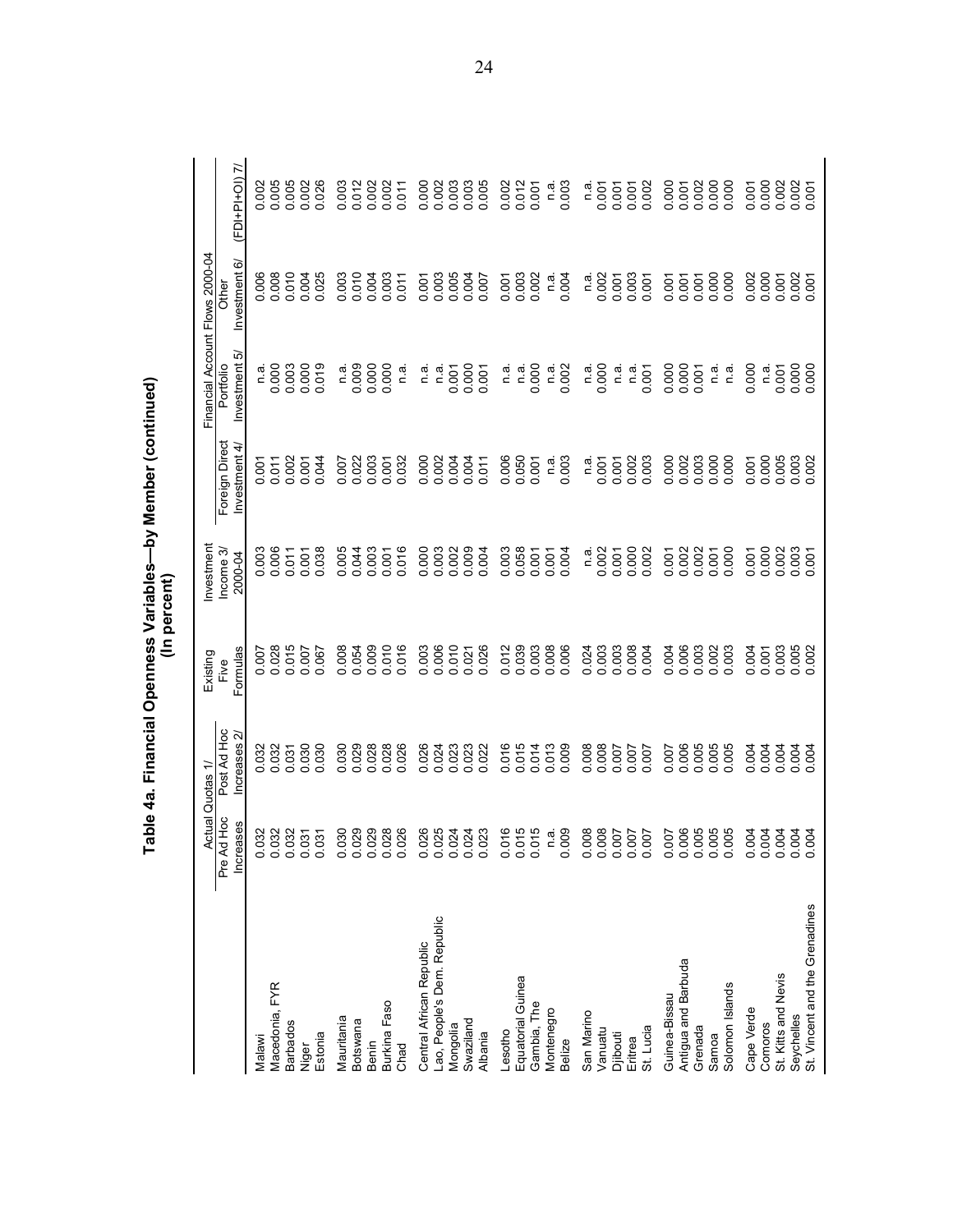|                                                                                                                                                                                                                                                                       | Table                   |                             |                                  | (In percent)         | 4a. Financial Openness Variables—by Member (concluded)                                                |                            |                                 |                  |
|-----------------------------------------------------------------------------------------------------------------------------------------------------------------------------------------------------------------------------------------------------------------------|-------------------------|-----------------------------|----------------------------------|----------------------|-------------------------------------------------------------------------------------------------------|----------------------------|---------------------------------|------------------|
|                                                                                                                                                                                                                                                                       |                         | Actual Quotas 1/            | Existing                         | Investment           |                                                                                                       |                            | Financial Account Flows 2000-04 |                  |
|                                                                                                                                                                                                                                                                       | Pre Ad Hoc<br>Increases | Post Ad Hoc<br>Increases 2/ | Formulas<br>Five                 | Income 3/<br>2000-04 | Foreign Direct<br>Investment 4/                                                                       | Investment 5/<br>Portfolio | Investment 6/<br>Other          | $(FDI+PI+OI)$ 7/ |
| Dominica                                                                                                                                                                                                                                                              | 0.004                   | 0.004                       | 0.002                            | 0.001                | 0.001                                                                                                 | 0.000                      | 0.001                           | 0.001            |
| Maldives                                                                                                                                                                                                                                                              | 0.004                   | 0.004                       | 0.006                            | 0.002                | 0.001                                                                                                 | n.a.                       | 0.002                           | 0.001            |
| Timor-Leste                                                                                                                                                                                                                                                           | 0.004                   |                             | 0.006                            | n.a.                 | ີ.<br>ເ                                                                                               | ี<br>ด.ส.                  | ີດ.<br>⊏                        | ີ່<br>⊂          |
| Sao Tome and Principe                                                                                                                                                                                                                                                 | 0.003                   | 0.003<br>0.003<br>0.003     | 0.001                            | 0.000                | 0.000                                                                                                 | ີ່<br>⊂                    | 0.000                           | 0.000            |
| Tonga                                                                                                                                                                                                                                                                 | 0.003                   |                             | 0.001                            | 0.000                | ີ້<br>ດ                                                                                               | <u>ດ່ີ</u>                 | 0.000                           |                  |
| Bhutan                                                                                                                                                                                                                                                                | 0.003                   | 0.003                       | 0.004                            | 0.003                | 0.000                                                                                                 | 0.001                      | 0.003                           | 0.001            |
| Kiribati                                                                                                                                                                                                                                                              | 0.003                   | 0.003                       | 0.003                            | 0.002                | 0.000                                                                                                 | r.ai                       | 0.000                           | 0.000            |
| Micronesia, Fed. States of                                                                                                                                                                                                                                            | 0.002                   | 0.002                       | 0.002                            | <u>ດ່ີ</u>           | ີດ.<br>⊂                                                                                              | ດ.<br>ຕ.                   | તું<br>⊂                        | rä.              |
| Marshall Islands                                                                                                                                                                                                                                                      | 0.002                   | 0.002                       | 0.001                            | ດ.<br>C              | ີ່<br>ເ                                                                                               | n.a.                       | ີ່<br>ເ                         | <u>ດ່ີ</u>       |
| Palau, Republic of                                                                                                                                                                                                                                                    | 0.001                   | 0.001                       | 0.002                            | ີ້<br>ເ              | ີ່<br>ເ                                                                                               | ີ່<br>ເ                    | ີ່<br>ເຊື່                      | ີ່<br>ເ          |
| Sources: Finance and Statistics Departments                                                                                                                                                                                                                           |                         |                             |                                  |                      |                                                                                                       |                            |                                 |                  |
| 1/ For the three countries that have not yet consented to, and paid for, their quota increases, 11th Review proposed quotas are used                                                                                                                                  |                         |                             |                                  |                      |                                                                                                       |                            |                                 |                  |
| 2/ Includes ad hoc increases for China, Korea, Mexico, and Turkey; also includes Montenegro, which became a member on January 18, 2007.<br>3/ Investment income is the average investment income in the current account, adjusted for international banking interest. |                         |                             |                                  |                      |                                                                                                       |                            |                                 |                  |
| 5/ This is the sum of the absolute value of assets and liabilities in the financial account of the Balance of Payments for portfolio investment,<br>4/ This is the sum of the absolute value of as:                                                                   |                         |                             |                                  |                      | sets and liabilities in the financial account of the Balance of Payments for direct investment.       |                            |                                 |                  |
| including financial derivatives.                                                                                                                                                                                                                                      |                         |                             |                                  |                      |                                                                                                       |                            |                                 |                  |
| 6/ This is the sum of the absolute value of assets and liabilities in the financial account of the Balance of Payments for other investment.                                                                                                                          |                         |                             |                                  |                      |                                                                                                       |                            |                                 |                  |
| 7/ This is the sum of the absolute value of ass                                                                                                                                                                                                                       |                         |                             |                                  |                      | sets and liabilities in the financial account of the Balance of Payments for direct investment (FDI), |                            |                                 |                  |
| 8/ Includes China, P.R., and Hong Kong, SAR<br>portfolio investment and financial derivatives                                                                                                                                                                         |                         |                             | (PI), and other investment (OI). |                      |                                                                                                       |                            |                                 |                  |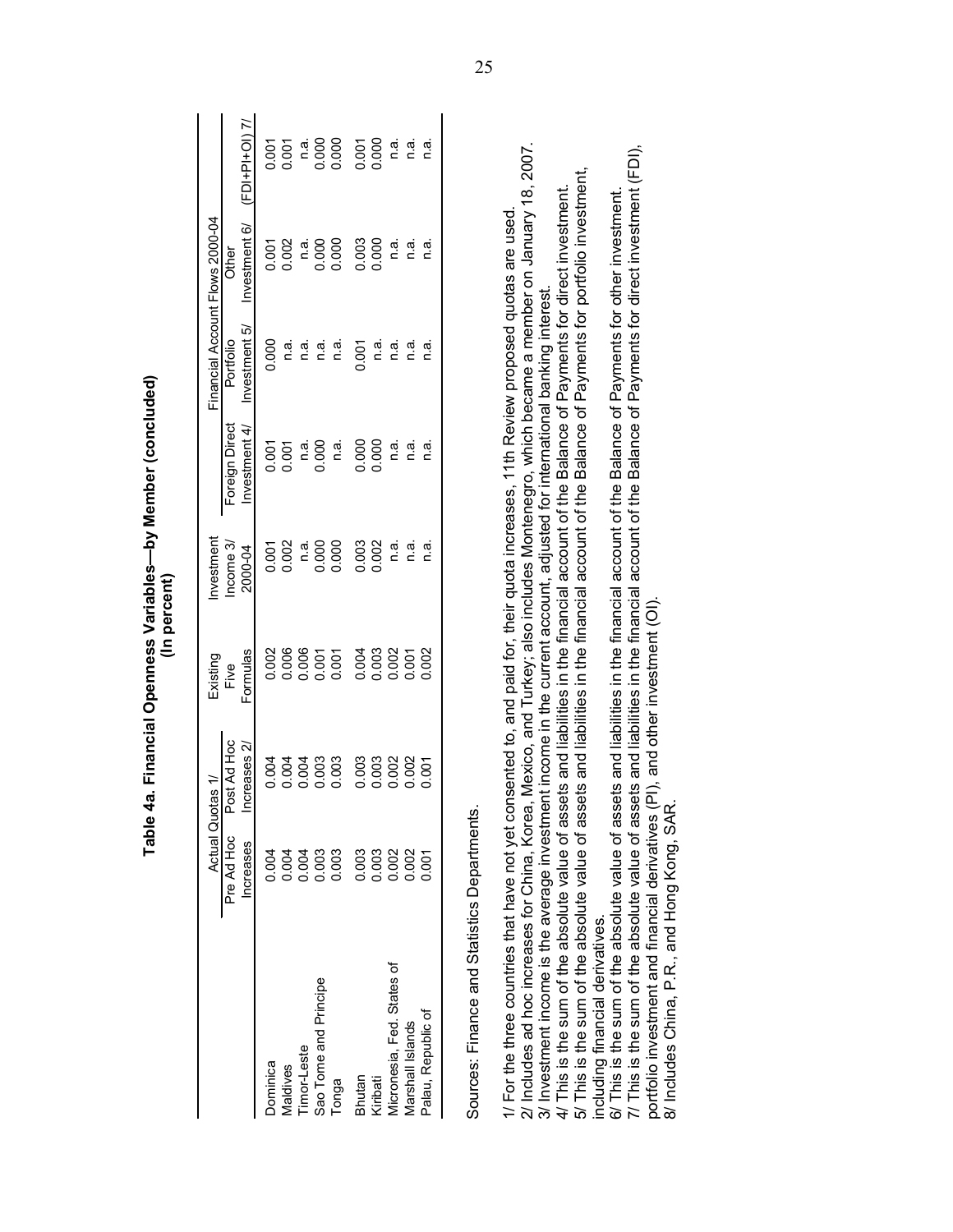|                        | Actual Quotas                  | ≓                          | Existing                      | Linear Formula (50/30/15/5) with |                      |
|------------------------|--------------------------------|----------------------------|-------------------------------|----------------------------------|----------------------|
|                        | Pre Ad Hoc<br>Increases        | Post Ad Hoc<br>Increases 2 | Formulas<br>Five              | Openness<br>Traditional          | Openness<br>Blend 3/ |
| <b>Jnited States</b>   | 17.382<br>6.229                | 17.076                     | 6.793                         |                                  |                      |
| Japan                  |                                | 6.119                      | 7.525                         | 23.104                           | 23.857<br>9.765      |
| Germany                | 6.087                          | 5.979                      | 6.952                         | 6.966                            | 6.630                |
| France                 | 025<br>ம்                      | 4.936                      | 4.333                         | 4.463                            | 4 369<br>5 446       |
| <b>Jnited Kingdom</b>  | 5.025                          | 936<br>$\vec{r}$           | 175<br>ιo                     | 4.771                            |                      |
| China $4/$             | 2.980                          | 3.719                      | 5.197                         | 5.017                            |                      |
| ltaly                  | 3.301                          | 3.243                      | 3.442                         | 3.529                            | 5.061<br>3.462       |
| Saudi Arabia           | 3.269                          | 3.211                      | 1.063                         | 0.724                            | 0.658                |
| Canada                 | 2.980                          | 2.928                      | 3.098                         | 2.623                            | 2.489                |
| Russia                 | 2.782                          |                            | 1.519                         | 1.511                            | 1.468                |
| Netherlands            | 416<br>$\overline{\mathsf{N}}$ |                            |                               | 962                              |                      |
|                        | 2.155                          | 2.373<br>2.117             | 2.880<br>2.088                | 1.322                            | 1.982<br>1.157       |
| Belgium<br>India       | 1.946                          | 1.911                      | 1.200                         | 1.396                            | 1.316                |
| Switzerland            | 1.514                          | 1.590                      | 1.530                         | 255<br>274                       | 1.407                |
| Australia              |                                | .488                       | 1,182                         |                                  | 1.317                |
| Mexico                 | 1.210                          | 449                        | 1.928                         | 1.937                            | 1.790                |
|                        | 1.427                          | $-401$                     | 2.249                         | 2.292                            | 2.293                |
| Spain<br>Brazil        | 1.421                          | 396                        | 0.998                         | 1.348                            | 1.385                |
| Korea                  | 0.764                          | 346                        | 2.508<br>0.415                | 2.179                            | 1.960<br>0.353       |
| Venezuela              | 1.244                          | 222                        | 415                           | 0.351                            |                      |
| Sweden                 | 1.121                          | 1.101                      | 1.229                         | 0.998                            | 1.044                |
| Argentina<br>Indonesia | 0.991                          | 0.973                      | 0.396                         | 0.472                            | 0.526                |
|                        | 0.973                          | 0.956                      | 0.767                         | 0.757                            | 0.727                |
| Austria                | 0.876                          | 0.861<br>0.859             | 1.142                         | 0.896<br>0.453                   | 0.891                |
| South Africa           | 0.874                          |                            | 0436                          |                                  | 0.441                |
| Nigeria<br>Norway      | 0.820                          | 0.806                      | 0.309                         | 0.232                            | 0.220                |
|                        | 0.782                          | 0.768                      | 0.868                         | 0.799                            | 0.838                |
| Denmark                | 0.769                          | 0.755                      | 1.078                         | 0.826                            |                      |
| lran                   | 0.701                          | 0.688                      | 0.404                         | 0.379                            | 0.338<br>0.665       |
| Malaysia               | .696<br>$\circ$                | 0.683                      | 1.399                         | 0.759                            |                      |
| Kuwait                 | 646<br>ö                       | 0.635<br>0.631             | 0.351                         | 209<br>Ö                         | 214<br>ö             |
| <b>Jkraine</b>         | <b>G42</b><br>$\circ$          |                            | 0.277                         | 0.214                            | 0.185                |
| Poland                 | 0.641                          | 0.629                      | 0.739                         | 0.732                            | 0.680                |
| Finland                | 0.591<br>0.587                 | 0.581<br>0.577             | 546<br>325<br>$\circ$ $\circ$ | 525<br>284<br>$\circ$ $\circ$    | 557<br>272<br>00     |
| Algeria                |                                |                            |                               |                                  |                      |

Table 5a. Simulated Quota Shares—Financial Openness—by Member<br>(In percent)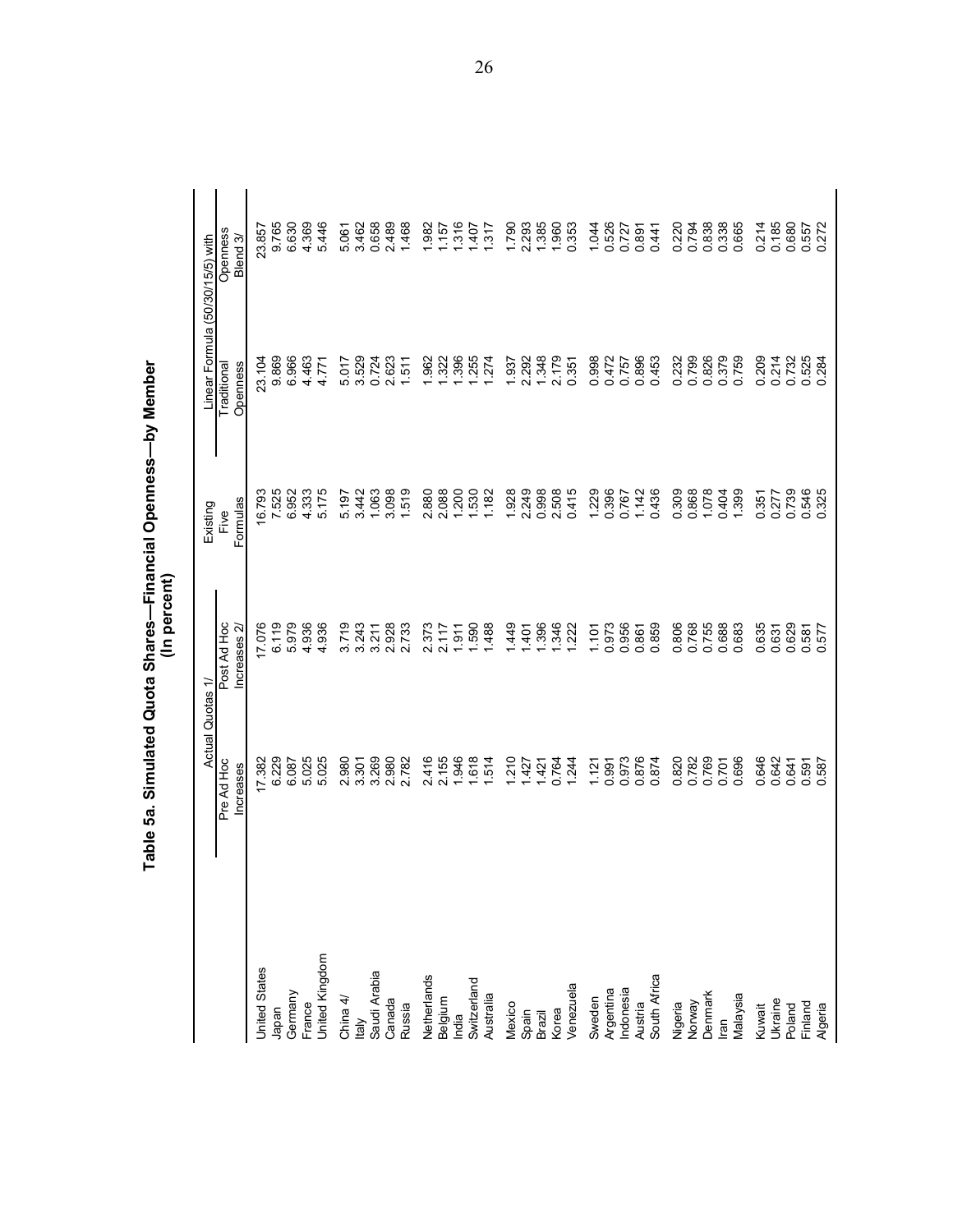|                                | Actual Quotas 1/                         |                               | Existing         | Linear Formula         | (50/30/15/5) with      |  |
|--------------------------------|------------------------------------------|-------------------------------|------------------|------------------------|------------------------|--|
|                                | Pre Ad Hoc<br>Increases                  | Post Ad Hoc<br>Ñ<br>Increases | Formulas<br>Five | Openness<br>Traditiona | Openness<br>ო<br>Blend |  |
| Turkey                         |                                          |                               | 0.741            | 0.852                  | 819<br>ö               |  |
| raq                            |                                          |                               | 0.246            | 0.133                  | 0.084                  |  |
| Libya                          |                                          | 0.548<br>0.546<br>0.517       |                  | 0.160                  | 0.162                  |  |
| Thailand                       | $0.456$<br>$0.566$<br>$0.566$<br>$0.566$ | 0.497                         | 0.228            | 0.710                  | 0.633                  |  |
| Hungary                        | 0.486                                    | 0.477                         | 0.468            | 0.364                  | 0.333                  |  |
| Pakistan                       |                                          | 0.475                         | 0.191            |                        | 0.224                  |  |
| Romania                        | 0.482<br>0.482                           | 0.474                         | 0.207            | 0.233<br>0.203         | 0.184                  |  |
| Egypt                          | 0.442                                    | 0.434                         | 0.248            | 0.258                  | 0.238                  |  |
| Israel                         | 0.419                                    | 0.427                         | 0.579            | 0.447                  | 0.421                  |  |
| New Zealand                    |                                          | 0.411                         | 0.229            | 0.227                  | 0.229                  |  |
| Philippines                    |                                          |                               | 0.504            |                        |                        |  |
| Portugal                       | 0.412<br>0.406                           | 0.399                         | 0.528            | 0.363<br>0.479         | 0.328<br>0.484         |  |
| Singapore                      | 0.404                                    | 0.396<br>0.394<br>0.385       | 1.922            | 0.996<br>0.278         | 0.834                  |  |
| Chile                          | 0.401<br>0.392                           |                               | 0.298            |                        | 0.281                  |  |
| Ireland                        |                                          |                               | 1.676            | 1.152                  | 1.460                  |  |
| Greece                         |                                          |                               |                  |                        |                        |  |
| Czech Republic                 | 0.385<br>0.383                           | 0.378                         | 0.456<br>0.538   | 0.529<br>0.427         | 0.504<br>0.393         |  |
| Colombia                       | 0.362                                    | 0.356                         | 0.208            | 0.241                  | 0.243                  |  |
| Bulgaria                       | 0.300<br>0.299                           | 0.294<br>0.293                | 0.113            | 0.091                  | 0.082<br>0.184         |  |
| Peru                           |                                          |                               |                  | 0.183                  |                        |  |
| United Arab Emirates           | 0.286<br>0.275                           | 0.281<br>0.270                | 0.461            | 0.355                  | 0.313                  |  |
| Morocco                        |                                          |                               | 0.165            | 0.152                  | 0.139                  |  |
| Bangladesh                     | 0.250<br>0.249<br>0.229                  | 0.245<br>0.245<br>0.225       | 0.103            | 0.120                  | 0.108                  |  |
| Congo, Dem. Republic of        |                                          |                               | 0.025            | 0.101                  | 0.100<br>0.019         |  |
| Zambia                         |                                          |                               |                  |                        |                        |  |
| Serbia                         | 0.219                                    |                               |                  |                        |                        |  |
| Sri Lanka                      | 0.193                                    | 0.215<br>0.190                | 0.111<br>0.074   | 0.080<br>0.063         | 0.085<br>0.055         |  |
| <b>Belarus</b>                 | 0.181                                    | 0.178                         | 0.118            | 0.077                  | 0.063                  |  |
| Ghana                          | 0.173                                    | 0.170                         | 0.043            | 0.035                  | 0.031                  |  |
| Kazakhstan                     | 0.171                                    | 0.168                         | 0.164            | 0.133                  | 0.125                  |  |
| Croatia                        | 0.171                                    | 0.168                         | 0.144            | 0.124                  | 0.113                  |  |
| Slovak Republic                | 0.167                                    | 0.164                         | 0.231            | 0.159                  | 0.135                  |  |
| Zimbabwe                       | 0.165                                    | 0.162                         | 0.026            | 0.030                  | 0.028                  |  |
| Trinidad and Tobago<br>Vietnam | $0.157$<br>0.157                         | $0.154$<br>$0.151$            | 0.062<br>0.214   | 0.045<br>0.158         | 0.042<br>0.131         |  |

Table 5a. Simulated Quota Shares—Financial Openness—by Member (continued)<br>(In percent)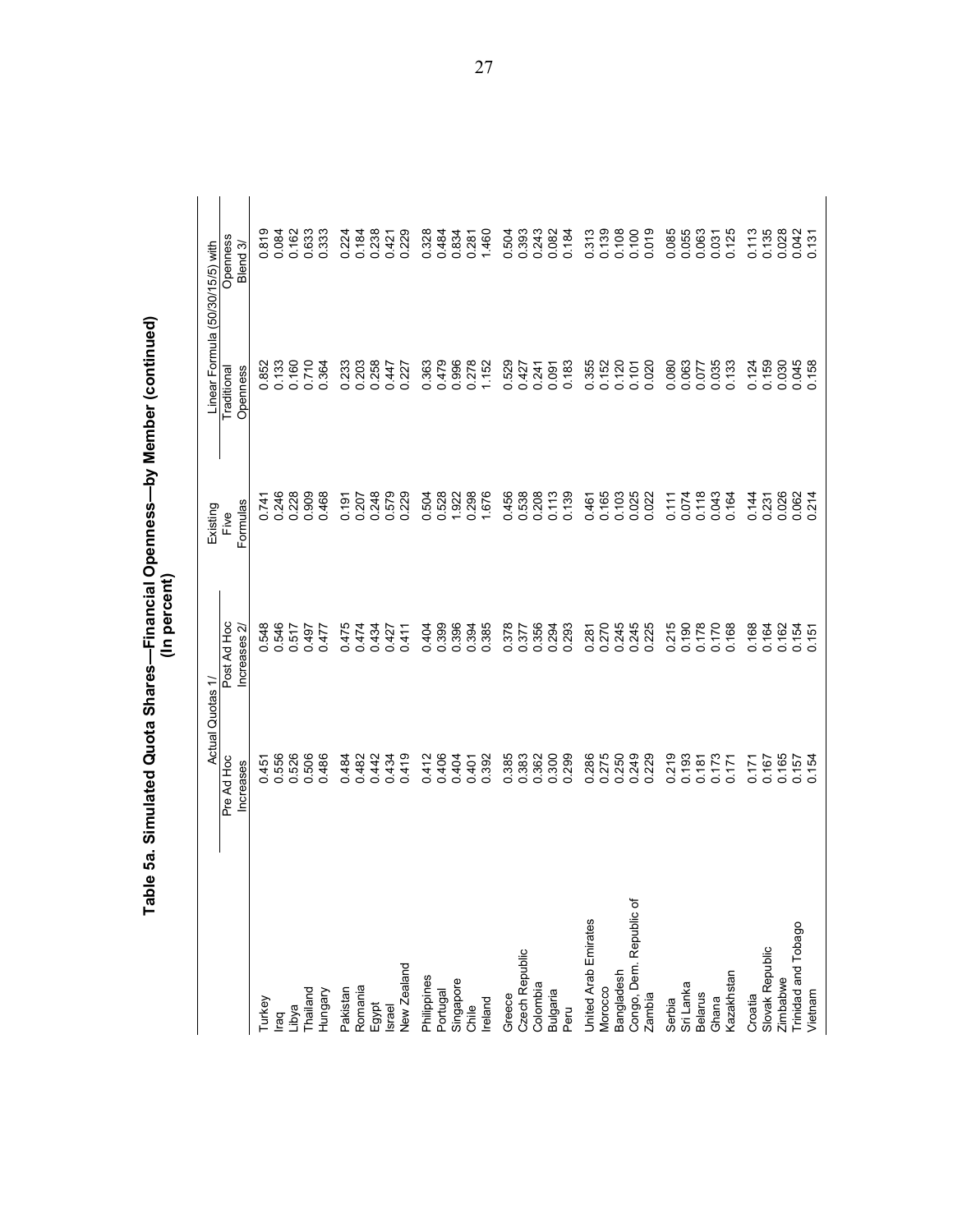|                                     | <b>Actual</b>                  | ≓<br>Quotas                    | Existing         | Linear Formula (50/30/15/5) with |                                |
|-------------------------------------|--------------------------------|--------------------------------|------------------|----------------------------------|--------------------------------|
|                                     | Pre Ad Hoc<br><b>Increases</b> | Post Ad Hoc<br>ncreases 2      | Formulas<br>Five | Openness<br>Traditional          | Openness<br>Blend <sub>3</sub> |
| Cote d'Ivoire                       |                                |                                |                  |                                  | 044                            |
| Sudan                               | 0.152<br>0.147                 | 0.149<br>0.145                 | 0.061            | 0.047<br>0.043                   | 0.043<br>0.043                 |
| Vengnun                             | 0.143                          | 0.141                          | 0.047            | 058<br>$\circ$                   | 0.060                          |
| Ecuador                             | 0.141                          | 0.139                          | 0.078            | 0.115<br>0.179                   | 0.113                          |
| Syrian Arab Republic                | 0.137                          | 0.135                          | 0.122            |                                  | 0.176                          |
| Tunisia                             | 0.134                          | 0.132                          | 0.105            | 090<br>$\circ$                   |                                |
| Angola                              | 0.134                          | 0.132                          | 0.193            | 0.117                            | 0.082<br>0.115                 |
| Luxembourg                          | 0.131                          | 0.128                          | 1.375            | 0.407                            | 0.779                          |
| Uzbekistan                          | 0.129                          | 0.127                          | 0.043            |                                  |                                |
| Jamaica                             | 0.128                          | 0.126                          |                  | 0.045<br>0.042                   | 0.042                          |
| Kenya                               | 0.127                          | 0.125                          | 0.036            |                                  |                                |
| Qatar                               | 0.123                          | 0.121                          | 0.134            |                                  |                                |
| Myanmar                             | 0.121                          | 0.119                          |                  | 0.043<br>0.102<br>0.035          | 0.034<br>0.091<br>0.034        |
| Yemen, Republic of                  | 0.114<br>0.108                 | 0.112<br>0.107                 | 0.117            | 0.085<br>0.111                   | 0.085                          |
| Slovenia                            |                                |                                | 0.144            |                                  |                                |
| Dominican Republic                  | 0.102                          |                                | 0.085            |                                  |                                |
| Brunei Darussalam                   | 0.101<br>0.098                 | 0.101                          | 0.058            | 0.068<br>0.048                   | 0.065<br>0.048<br>0.065        |
| Guatemala                           |                                | 0.095<br>0.095<br>0.093        | 0.065            | 0.071<br>0.050<br>0.126          |                                |
| Panama                              | 0.095                          |                                | 0.176            |                                  | 0.061<br>0.122                 |
| Lebanon                             |                                |                                |                  |                                  |                                |
| Tanzania                            | 0.097                          |                                | 0.033            |                                  |                                |
| Oman                                |                                | 0.091<br>0.089<br>0.085        | 0.150<br>0.033   | 0.034<br>0.096<br>0.039          | 0.039<br>0.039<br>0.039        |
| Cameroon                            | 0.087                          |                                |                  |                                  |                                |
| Uganda                              | 0.084                          | 0.083                          | 0.025            | 0.025                            | 0.024                          |
| Bolivia                             | 0.080                          | 079                            |                  |                                  |                                |
| El Salvador                         | 0.080                          | 079                            | 0.053            | 0.048                            | 0.045<br>0.053<br>0.036        |
| Jordan                              | 0.080                          | 820.0<br>820.0<br>0.078        | 0.082            | 0.059<br>0.042                   |                                |
| Bosnia-Herzegovina                  | 0.079                          |                                | 0.066            |                                  |                                |
| Costa Rica                          | 0.077<br>0.076                 | 0.075<br>0.074                 | 0.084<br>0.042   | 0.066                            | 0.063                          |
| tan<br>Islamic Republic of Afghanis | 076                            |                                |                  |                                  |                                |
| Senegal                             | 076<br>Ö                       | 074<br>0 0                     | 0.024            | $\overline{27}$<br>$\circ$       | 0.019<br>0.028<br>0.031        |
| Azerbaijan                          | 0.075                          | 074                            | 0.036<br>0.047   | 0.030                            |                                |
| Gabon                               | 0.072                          | 0.071                          |                  |                                  |                                |
| Lithuania<br>Georgia                | 0.070                          | 069<br>.066<br>$\circ$ $\circ$ | 0.017            | 0.05<br>$\circ$ $\circ$          | 062<br>062<br>$\circ$ $\circ$  |
|                                     |                                |                                |                  |                                  |                                |

Table 5a. Simulated Quota Shares—Financial Openness—by Member (continued)<br>(In percent)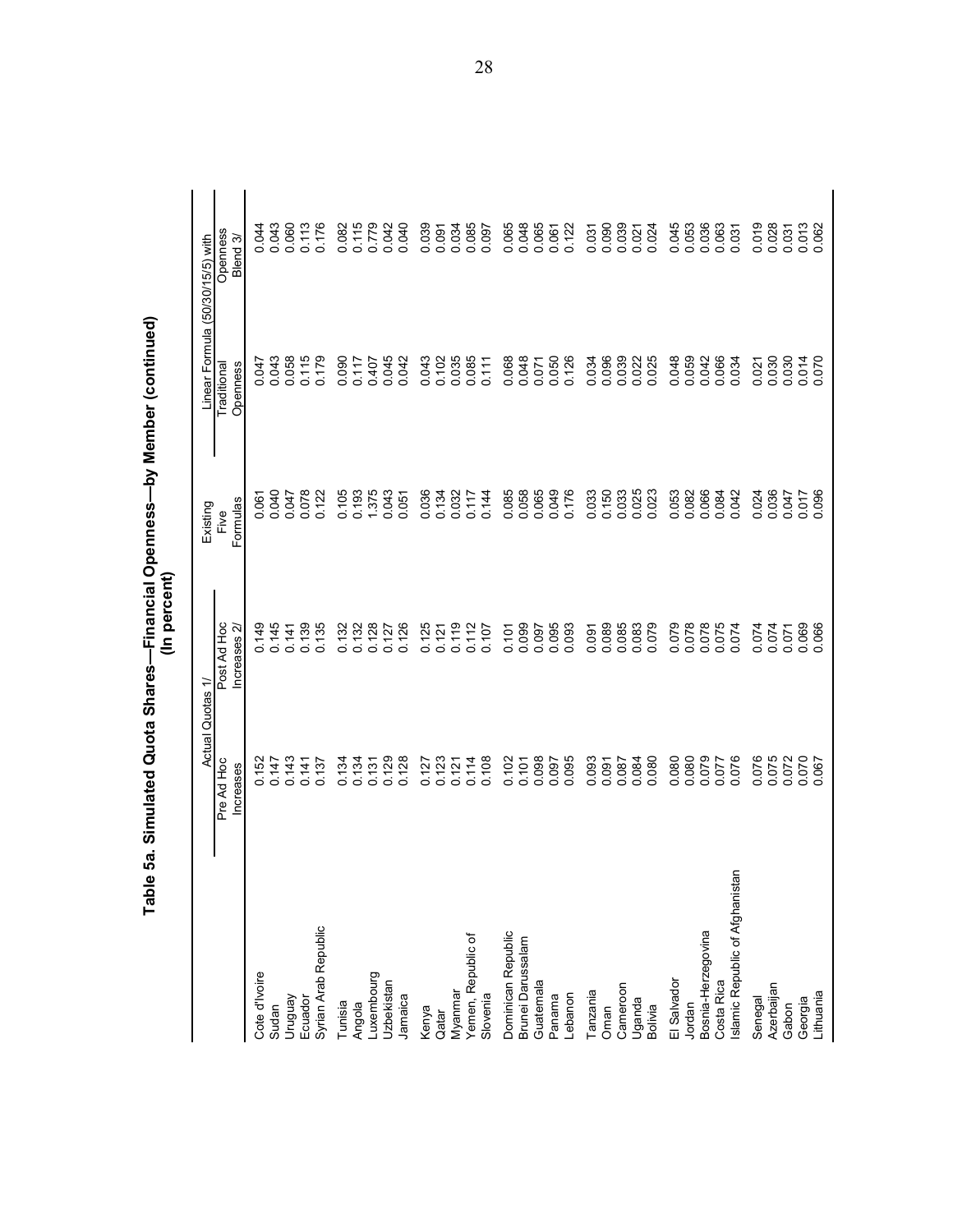|                                  | Actual Quotas           | ₹                                                                 | Existing                                                                  | Linear Formula (50/30/15/5) with |                                                                                             |
|----------------------------------|-------------------------|-------------------------------------------------------------------|---------------------------------------------------------------------------|----------------------------------|---------------------------------------------------------------------------------------------|
|                                  | Pre Ad Hoc<br>Increases | Post Ad Hoc<br>Increases 2                                        | Formulas<br>Five                                                          | Openness<br>Traditional          | Openness<br>Blend <sub>3</sub>                                                              |
| Cyprus                           |                         |                                                                   |                                                                           |                                  | 058                                                                                         |
| Namibia                          | 0.064                   | 0.064                                                             | 0.061<br>0.024                                                            | 88<br>016<br>o o                 | 015<br>o o                                                                                  |
| Bahrain                          | 0.063                   | 0.062                                                             | 0.144                                                                     | 0.084                            | 0.111                                                                                       |
| Ethiopia                         | 0.063                   | 0.061                                                             | 0.076                                                                     | 0.062<br>0.019                   | 0.059                                                                                       |
| Papua New Guinea                 | 0.062                   |                                                                   | 0.028                                                                     | 019                              |                                                                                             |
| Bahamas, The                     | 0.061                   | 0.060                                                             | 0.029                                                                     | 0.021                            | 0.020                                                                                       |
| Nicaragua                        | 0.061                   |                                                                   |                                                                           |                                  |                                                                                             |
| Honduras                         | 0.061                   | 0.060                                                             | 0.037                                                                     | 0.029                            | 0.026                                                                                       |
| Liberia                          | 0.060                   | 0.059                                                             | 0.005                                                                     | 0.005                            | 0.003                                                                                       |
| Latvia                           | 0.059                   |                                                                   |                                                                           |                                  |                                                                                             |
| Moldova                          | 0.058                   |                                                                   |                                                                           |                                  |                                                                                             |
| Madagascar                       | 0.057                   |                                                                   |                                                                           | 0.012                            |                                                                                             |
| Iceland                          |                         |                                                                   |                                                                           |                                  |                                                                                             |
| Mozambique                       | 0.053<br>0.050          |                                                                   | 8<br>000000<br>000000<br>00000                                            | 0.036<br>0.011<br>0.011          | 0<br>0<br>0<br>0<br>0<br>0<br>0<br>0<br>0<br>0<br>0<br>0<br>0<br>0<br>0<br>0<br>0<br>0<br>0 |
| Guinea                           |                         |                                                                   |                                                                           |                                  |                                                                                             |
| Sierra Leone                     | 0.049                   |                                                                   |                                                                           | 0.004<br>0.032                   | 0.004                                                                                       |
| Malta                            | 0.048                   |                                                                   |                                                                           |                                  |                                                                                             |
| Mauritius                        | 0.048                   |                                                                   | $\begin{array}{c} 0.00000 \\ 0.00000 \\ 0.00000 \\ 0.0000 \\ \end{array}$ | 0.024                            | 0.021                                                                                       |
| Paraguay                         | 0.047<br>7<br>0.047     |                                                                   |                                                                           | 0.030<br>0.013                   | 0.028                                                                                       |
| Mali                             |                         |                                                                   |                                                                           |                                  |                                                                                             |
| Suriname                         | 0.043                   |                                                                   |                                                                           |                                  |                                                                                             |
| Armenia                          | 0.043                   |                                                                   |                                                                           |                                  | $0.008$<br>$0.008$                                                                          |
| Guyana                           | 0.043                   |                                                                   |                                                                           |                                  |                                                                                             |
| Kyrgyz Republic<br>Cambodia      | 0.042<br>0.041          | $\begin{array}{c} 248470 \\ 348470 \\ 0 \\ 0 \\ 0 \\ \end{array}$ | 0002<br>0015<br>00000<br>00000                                            | 8608888<br>000000<br>00000       | 0.008<br>032                                                                                |
|                                  |                         |                                                                   |                                                                           |                                  |                                                                                             |
| Congo, Republic of<br>Tajikistan | 0.040<br>0.041          |                                                                   | 0.012<br>0.029                                                            | 0.009<br>0.021                   | 0.007                                                                                       |
| $\frac{1}{2}$                    | 0.038                   | 0.038<br>0.038<br>0.038                                           | 0.014                                                                     | 0.012                            | $0.023$<br>$0.011$                                                                          |
| Somalia                          | 0.038                   | 0.037                                                             | 0.002                                                                     |                                  | 0.001                                                                                       |
| Rwanda                           |                         |                                                                   |                                                                           | 0.007                            | .006                                                                                        |
| Burundi                          | 0.036                   |                                                                   |                                                                           | 0.003                            |                                                                                             |
| Turkmenistan                     | 0.035                   | 0.035<br>0.034<br>0.034                                           | 0.003<br>0.046<br>0.009                                                   | 0.041                            | 0.003<br>0.00<br>0.007                                                                      |
| Togo                             |                         |                                                                   |                                                                           |                                  |                                                                                             |
| nepal<br>iii                     | 0.033                   | 033<br>$\circ$ $\circ$                                            | $0.021$<br>$0.011$                                                        | 000<br>$0.021$<br>0.009          | $\circ$ $\circ$                                                                             |
|                                  |                         |                                                                   |                                                                           |                                  |                                                                                             |

Table 5a. Simulated Quota Shares—Financial Openness—by Member (continued)<br>(In percent)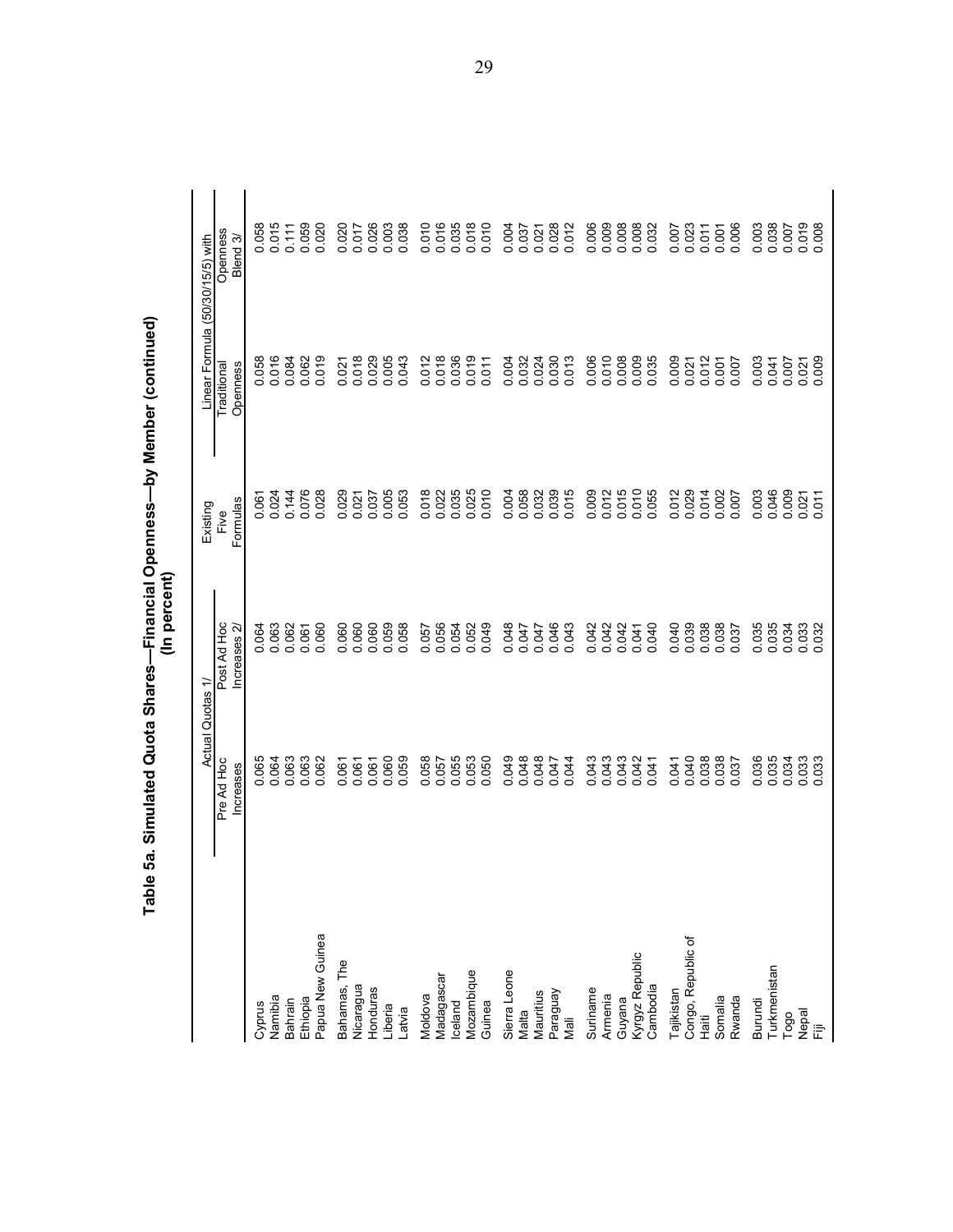|                                              |                               | Actual Quotas 1/           | Existing              | Linear Formula (50/30/15/5) with |                                |
|----------------------------------------------|-------------------------------|----------------------------|-----------------------|----------------------------------|--------------------------------|
|                                              | Pre Ad Hoc<br>Increases       | Post Ad Hoc<br>Increases 2 | Formulas<br>Five      | Openness<br>Traditional          | Openness<br>Blend <sub>3</sub> |
| Malawi                                       |                               |                            |                       |                                  |                                |
| Macedonia, FYR                               | 0.032<br>0.032                | 0.032<br>0.032             | 0.007                 | 0.006                            | 0.019                          |
| <b>Barbados</b>                              | 0.032                         | 0.031                      | 0.015                 | 0.013                            | 0.012                          |
| Niger                                        | 0.031                         | 0.030                      | 0.007                 | 0.008                            | 0.040                          |
| Estonia                                      |                               | 0.030                      | 0.067                 |                                  |                                |
| Mauritania                                   | 0.030                         | 0.030                      | 0.008                 |                                  |                                |
| Botswana                                     | 0.029                         | 0.029                      | 0.054                 | 0.008<br>0.009<br>0.009          | 0.006                          |
| Benin                                        | 0.029                         | 0.028                      | 0.009                 |                                  | 0.009                          |
| Burkina Faso                                 | 0.028                         | 0.028                      | 0.010                 | 0.013                            | 0.011                          |
| Chad                                         |                               | 0.026                      | 016<br>$\ddot{\circ}$ |                                  |                                |
| Central African Republic                     |                               |                            | 0.003                 |                                  |                                |
| ပ<br>Lao, People's Dem. Republi              | 0.026<br>0.025                | 0.024<br>0.024<br>0.023    | 0.006                 | 0.004<br>0.008<br>0.007          | 0.007                          |
| Mongolia                                     | 0.024                         |                            | 0.010                 |                                  | 0.006                          |
| Swaziland                                    | 0.024                         | 0.023                      | 0.021                 | $0.013$<br>$0.021$               | 0.011                          |
| Albania                                      | .023                          | 0.022                      | 0.026                 |                                  |                                |
| Lesotho                                      | 016<br>Õ                      | 0.016                      | 0.012                 | 0.007                            | 0.006                          |
| Equatorial Guinea                            | 0.015                         | 0.015<br>0.014             | 0.039                 | 0.024                            | 0.027                          |
| Gambia, The                                  |                               |                            | 0.003                 | 0.002                            | 0.002                          |
| Montenegro                                   | n a.                          | 0.013                      | 0.008                 | 0.006                            | 0.005                          |
| <b>Belize</b>                                | 009<br>$\circ$                |                            |                       |                                  |                                |
| San Marino                                   | 0.008                         |                            | 0.024                 |                                  | 0.005                          |
| Vanuatu                                      | 0.008                         | 0.008<br>0.008<br>0.007    | 0.003                 | 0.010<br>0.003<br>0.003          | 0.002                          |
| Djibouti                                     |                               |                            |                       |                                  |                                |
| Eritrea                                      | 700.07                        | 700.0                      | 0.008                 | 0.005                            | 0.004                          |
| St. Lucia                                    |                               |                            | 0.004                 |                                  | 0.003                          |
| Guinea-Bissau                                | 0.007                         | 0.007                      | 0.004                 | 0.003                            | 0.003                          |
| Antigua and Barbuda                          | 0.006                         | 0.006                      | 0.006                 | $0.003$<br>$0.007$               | 0.003                          |
| Grenada                                      |                               | 0.005                      | 0.003                 |                                  |                                |
| Samoa                                        | 0.005<br>0.005<br>0.005       | 0.005                      | 0.002                 |                                  | 0.001                          |
| Solomon Islands                              | .005                          | 0.005                      | 0.003                 | 0.002                            | 0.001                          |
| Cape Verde                                   | 004<br>ö                      | 0.004                      | 0.004                 | 0.004                            | 0.003                          |
| Comoros                                      | 0.004                         | 0.004                      | 0.001                 | 0.001                            | 0.001                          |
| St. Kitts and Nevis                          | 0.004                         | 0.004                      | 0.003                 |                                  | 0.002                          |
| St. Vincent and the Grenadines<br>Seychelles | 9 g<br>9 g<br>$\circ$ $\circ$ | 0.004                      | 0.005                 | 0.002<br>0.002                   | 0.002                          |
|                                              |                               |                            |                       |                                  |                                |

Table 5a. Simulated Quota Shares—Financial Openness—by Member (continued)<br>(In percent)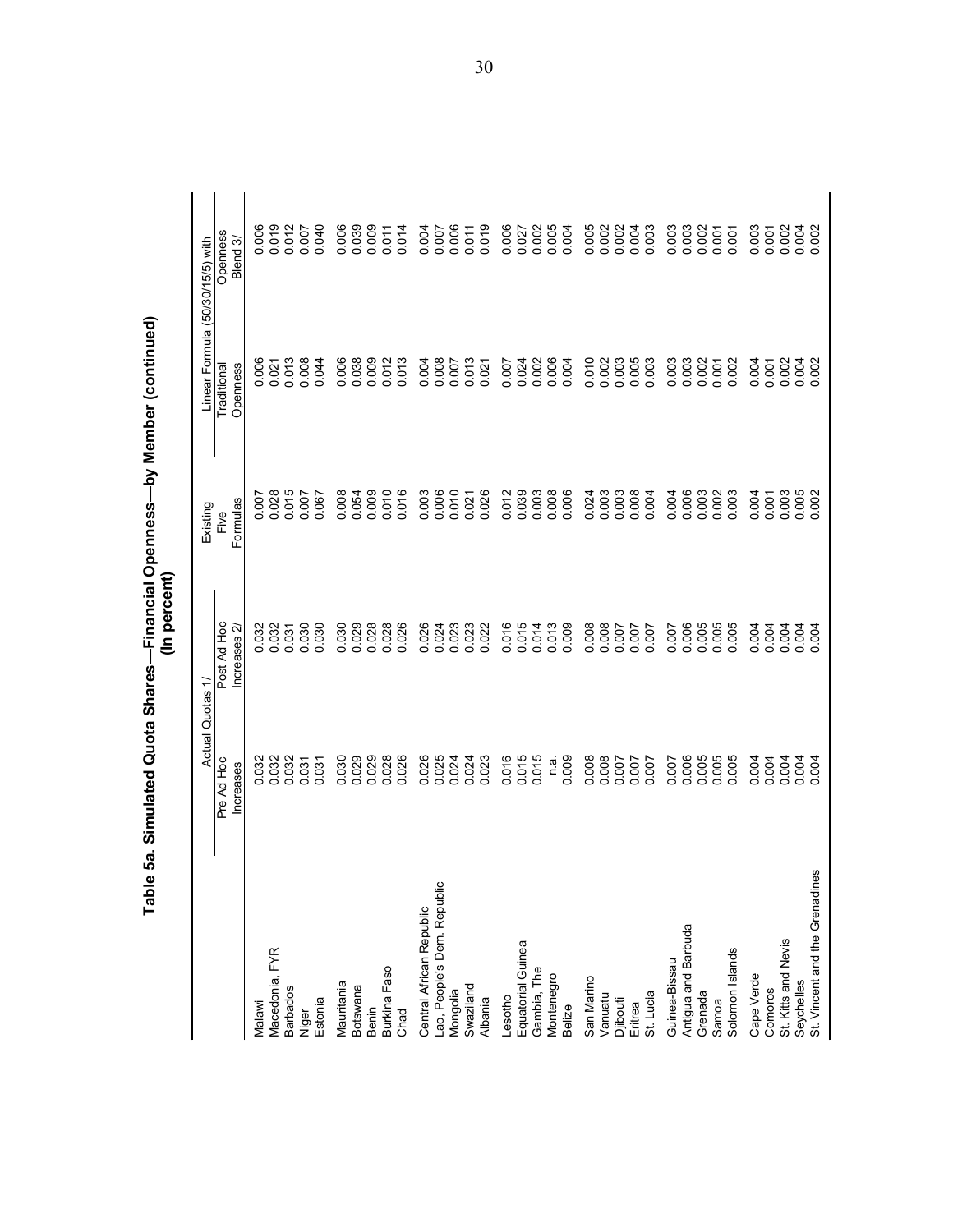|                                                                                                                                                                                                                                                                                                                                                                                                                                                                                                                                                                                                                                                                                              | Table 5a. Simulated Quota Shares—Financial Openness—by Member (concluded) | In percent                    |                                                                                                   |                                  |                      |
|----------------------------------------------------------------------------------------------------------------------------------------------------------------------------------------------------------------------------------------------------------------------------------------------------------------------------------------------------------------------------------------------------------------------------------------------------------------------------------------------------------------------------------------------------------------------------------------------------------------------------------------------------------------------------------------------|---------------------------------------------------------------------------|-------------------------------|---------------------------------------------------------------------------------------------------|----------------------------------|----------------------|
|                                                                                                                                                                                                                                                                                                                                                                                                                                                                                                                                                                                                                                                                                              | Actual Quotas 1/                                                          |                               | Existing                                                                                          | Linear Formula (50/30/15/5) with |                      |
|                                                                                                                                                                                                                                                                                                                                                                                                                                                                                                                                                                                                                                                                                              | oc<br>H<br>Increases<br>Pre Ad I                                          | Post Ad Hoc<br>Increases $2/$ | Formulas<br>Five                                                                                  | Openness<br>Traditional          | Openness<br>Blend 3/ |
| Dominica                                                                                                                                                                                                                                                                                                                                                                                                                                                                                                                                                                                                                                                                                     | 0.004                                                                     | 0.004                         | 0.002                                                                                             | 0.001                            | 0.001                |
| Maldives                                                                                                                                                                                                                                                                                                                                                                                                                                                                                                                                                                                                                                                                                     | 0.004                                                                     | 0.004                         | 0.006                                                                                             | 0.003                            | 0.003                |
| Timor-Leste                                                                                                                                                                                                                                                                                                                                                                                                                                                                                                                                                                                                                                                                                  | 0.004                                                                     | 0.004                         | 0.006                                                                                             | 0.003                            | 0.002                |
| Sao Tome and Principe                                                                                                                                                                                                                                                                                                                                                                                                                                                                                                                                                                                                                                                                        | 0.003                                                                     | 0.003                         | 0.001                                                                                             | 0.000                            | 0.007                |
| Tonga                                                                                                                                                                                                                                                                                                                                                                                                                                                                                                                                                                                                                                                                                        | 0.003                                                                     | 0.003                         | 0.001                                                                                             | 0.001                            |                      |
| Bhutan                                                                                                                                                                                                                                                                                                                                                                                                                                                                                                                                                                                                                                                                                       | 0.003                                                                     | 0.003                         | 0.004                                                                                             | 0.003                            | 0.003                |
| Kiribati                                                                                                                                                                                                                                                                                                                                                                                                                                                                                                                                                                                                                                                                                     |                                                                           | 0.003                         | 0.003                                                                                             | 0.001                            | 0.001                |
| Micronesia, Fed. States of                                                                                                                                                                                                                                                                                                                                                                                                                                                                                                                                                                                                                                                                   | 0.003                                                                     | 0.002                         | 0.002                                                                                             | 0.001                            | 0.001                |
| Marshall Islands                                                                                                                                                                                                                                                                                                                                                                                                                                                                                                                                                                                                                                                                             | 0.002                                                                     | 0.002                         | 0.001                                                                                             | 0.001                            | 0.000                |
| Palau, Republic of                                                                                                                                                                                                                                                                                                                                                                                                                                                                                                                                                                                                                                                                           | 0.001                                                                     | 0.007                         | 0.002                                                                                             | 0.001                            | 0.001                |
| current account adjusted for international banking interest. Its weight in the standard openness variable is 10.9 percent. Trade openness is the<br>2/ Includes ad hoc increases for China, Korea, Mexico, and Turkey; also includes Montenegro, which became a member on January 18, 2007<br>1/ For the three countries that have not yet consented to, and paid for, their quota increases, 11th Review proposed quotas are used<br>average sum of current receipts and payments, excluding investment income, adjusted for re-exports and non-monetary gold<br>4/ Includes China, P.R., and Hong Kong, SAR<br>3/ Financial openness and trade openness are<br>Source: Finance Department. |                                                                           |                               | e blended in equal proportion. Financial openness is measured as average investment income in the |                                  |                      |

Table 5a. Simulated Quota Shares-Financial Openness-by Member (concluded) (In percent)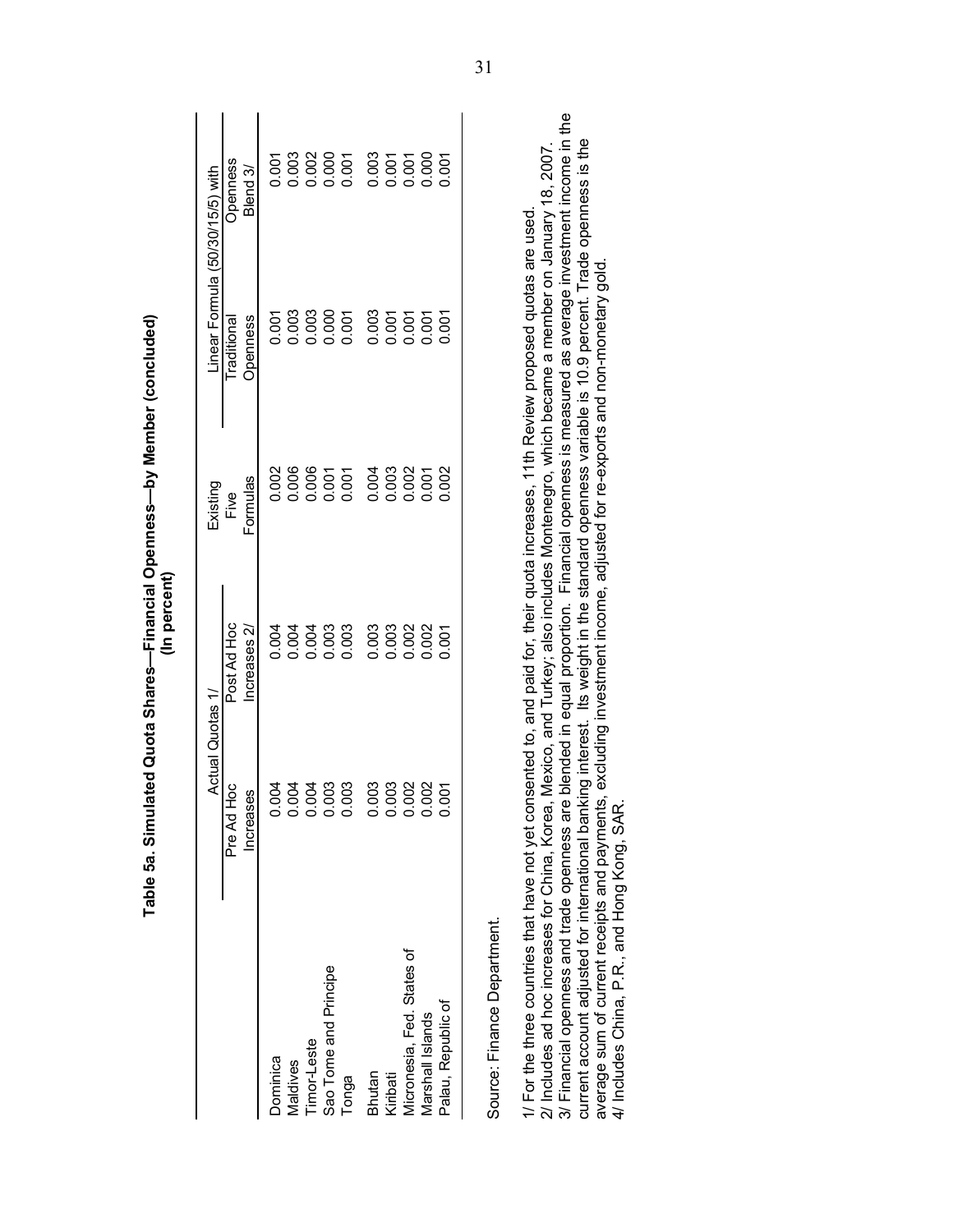|                    | Actual                  | Quotas 1/                  | Existing         | Openness                                   | Shares 3                                        |                                            | Variability Shares                               | Linear Formula (50/30/15/5) 5/             |                                               |
|--------------------|-------------------------|----------------------------|------------------|--------------------------------------------|-------------------------------------------------|--------------------------------------------|--------------------------------------------------|--------------------------------------------|-----------------------------------------------|
|                    | Pre Ad Hoc<br>Increases | Post Ad Hoc<br>ncreases 2/ | Formulas<br>Five | Intra Currency<br>Union Trade<br>Including | Intra Currency<br>₹<br>Union Trade<br>Excluding | Intra Currency<br>Union Trade<br>Including | ने<br>Intra Currency<br>Union Trade<br>Excluding | Intra Currency<br>Union Trade<br>Including | Intra Currency<br>Union Trade 4/<br>Excluding |
| United States      | 17.382                  | 17.076                     |                  | 5.796                                      | 7.753                                           | 20.371                                     | 20.813                                           | 23.104                                     | 23.757                                        |
| Japan              | 6.229                   | 6.119                      | 16.793<br>7.525  | 5.622                                      | 6.319                                           | 6.725                                      | 6.870                                            | 9.869                                      | 10.100                                        |
| Germany            | 6.087                   | 5.979                      | 6.952            | 8.644                                      | 6.738                                           | 6.681                                      | 5.598                                            | 6.966                                      | 6.232                                         |
| France             | 5.025                   | 4.936                      | 4.333            | 5.087                                      | 3.495                                           | 3.131                                      | 2.735                                            | 4.463                                      | 926<br>$\ddot{\circ}$                         |
| United Kingdom     | 5.025                   | 4.936                      | 5.175            | 6.274                                      | 7.052                                           | 2.083                                      | 2.128                                            | 4.771                                      | 5.011                                         |
| China $6/$         | 2.980                   | 3.719                      | 5.197            | 5.057                                      | 5.683                                           | 3.027                                      | 3.092                                            | 5.017                                      | 215<br>ທ່                                     |
| taly               | 3.301                   | 3.243                      | 3.442            | 4.077                                      | 3.096                                           | 1.882                                      | 1.918                                            | 3.529                                      | 3.240                                         |
| Saudi Arabia       | 3.269                   | 3.211                      | 1.063            | 0.858                                      | 0.964                                           | 0.877                                      | 0.896                                            | 0.724                                      | 0.758                                         |
| Canada             | 2.980                   | 2.928                      | 3.098            | 3.496                                      | 3.929                                           | 2.245                                      | 2.294                                            | 2.623                                      | 2.760                                         |
| Russia             | 2.782                   | 2.733                      | 1.519            | 1.370                                      | 1.539                                           | 2.278                                      | 2.328                                            | 1.511                                      | 1.569                                         |
| Netherlands        | 2.416                   | 373<br>۵i                  | 2.880            | 3.389                                      | 2.262                                           | 1.381                                      | 1.293                                            | 1.962                                      | 1.611                                         |
| Belgium            | 2.155                   | 2.117                      | 2.088            | 2.359                                      | 108                                             | 1.188                                      | 1.286                                            | 322                                        | 0.961                                         |
| India              | 1.946                   | $-911$                     | 1.200            | 1.019                                      | 1.146                                           | 0.787                                      | 0.804                                            | 1.396                                      | 1.437                                         |
| Switzerland        | 1.618                   | 1.590                      | 1.530            | 1.712                                      | 1.924                                           | 1.485                                      | 1.517                                            | 1.255                                      | 1.323                                         |
| Australia          | 1.514                   | 488                        | 1.182            | 1.162                                      | 1.306                                           | 1.054                                      | 1.077                                            | 274                                        | 1.320                                         |
| Mexico             | 1.210                   | 449                        | 1.928            | 2.073                                      | 2.329                                           | 2.128                                      | 2.174                                            | 1.937                                      | 2.021                                         |
| Spain              | 1.427                   | $-401$                     | 2.249            | 2.664                                      | 1.960                                           | 1.908                                      | 1.983                                            | 2.292                                      | 2.092                                         |
| Brazil             | 1.421                   | 396                        | 0.998            | 0.903                                      | 1.015                                           | 1.878                                      | 1.919                                            | 1.348                                      | 1.388                                         |
| Korea              | 0.764                   | 1.346<br>1.222             | 2.508            | 2.328                                      | 2.616                                           | 2.498                                      | 2.552                                            | 2.179                                      | 2.274                                         |
| Venezuela          | 1.244                   |                            | 0.415            | 0.299                                      | 0.336                                           | 0.684                                      | 0.699                                            | 0.351                                      | 0.365                                         |
| Sweden             | 1.121                   | 1.101                      | 1.229            | 1.385                                      | 1.557                                           | 0.945                                      | 0.965                                            | 0.998                                      | 1.053                                         |
| Argentina          | 0.991                   | 0.973                      | 0.396            | 0.384                                      | 0.432                                           | 1.040                                      | 1.063                                            | 0.472                                      | 0.490                                         |
| Indonesia          | 0.973                   | 0.956                      | 0.767            | 0.729                                      | 0.819                                           | 1.110                                      | 1.134                                            | 0.757                                      | 0.788                                         |
| Austria            | 0.876                   | 0.861                      | 1.142            | 1.413                                      | 0.997                                           | 0.760                                      | 0.590                                            | 0.896                                      | 0.746                                         |
| South Africa       | 0.874                   | 0.859                      | 0.436            | 0.465                                      | 0.523                                           | 0.502                                      | 513                                              | 0.453                                      | 0.472                                         |
| Nigeria            | 0.820                   | 0.806                      | 0.309            | 0.211                                      | 0.238                                           | 0.498                                      | 509<br>ö                                         | 0.232<br>0.799                             | 0.242                                         |
| Norway             | 0.782                   | 0.768                      | 0.868            | 0.851                                      | 0.956                                           | 1.180                                      | 1.206                                            |                                            | 0.835                                         |
| Denmark            | 0.769                   | 0.755                      | 1.078            | 1.022                                      | 1.149                                           | 1.177                                      | 1.202                                            | 0.826                                      | 0.868                                         |
| Iran               | 0.701                   | 0.688                      | 0.404            | 0.336                                      | 0.377                                           | 0.296                                      | 0.302                                            | 0.379                                      | 0.392<br>0.806                                |
| Malaysia           | 0.696                   | 0.683                      | 1.399            | 1.166                                      | 1.311                                           | 1.187                                      | 213                                              | 0.759                                      |                                               |
| Kuwait             | 0.646                   | 635<br>ö                   | .351<br>ö        | 0.240                                      | 0.270                                           | 0.413                                      | 0.422                                            | 0.214                                      | 0.220                                         |
| <b>Ukraine</b>     | 0.642                   | 0.631                      | 0.277            | 0.272                                      | 0.306                                           | 0.314                                      | 0.321                                            |                                            | 0.225                                         |
| Poland             | 0.641                   | 0.629                      | 0.739            | 0.757                                      | 0.850                                           | 0.971                                      | 0.992                                            | 0.732                                      | 0.763                                         |
| Finland<br>Algeria | 0.591<br>0.587          | 0.577                      | 0.546<br>0.325   | 0.841<br>0.204                             | 0.551<br>0.229                                  | 0.478<br>0.641                             | 0.488<br>0.571                                   | 0.525<br>0.284                             | 0.487<br>0.293                                |
|                    |                         |                            |                  |                                            |                                                 |                                            |                                                  |                                            |                                               |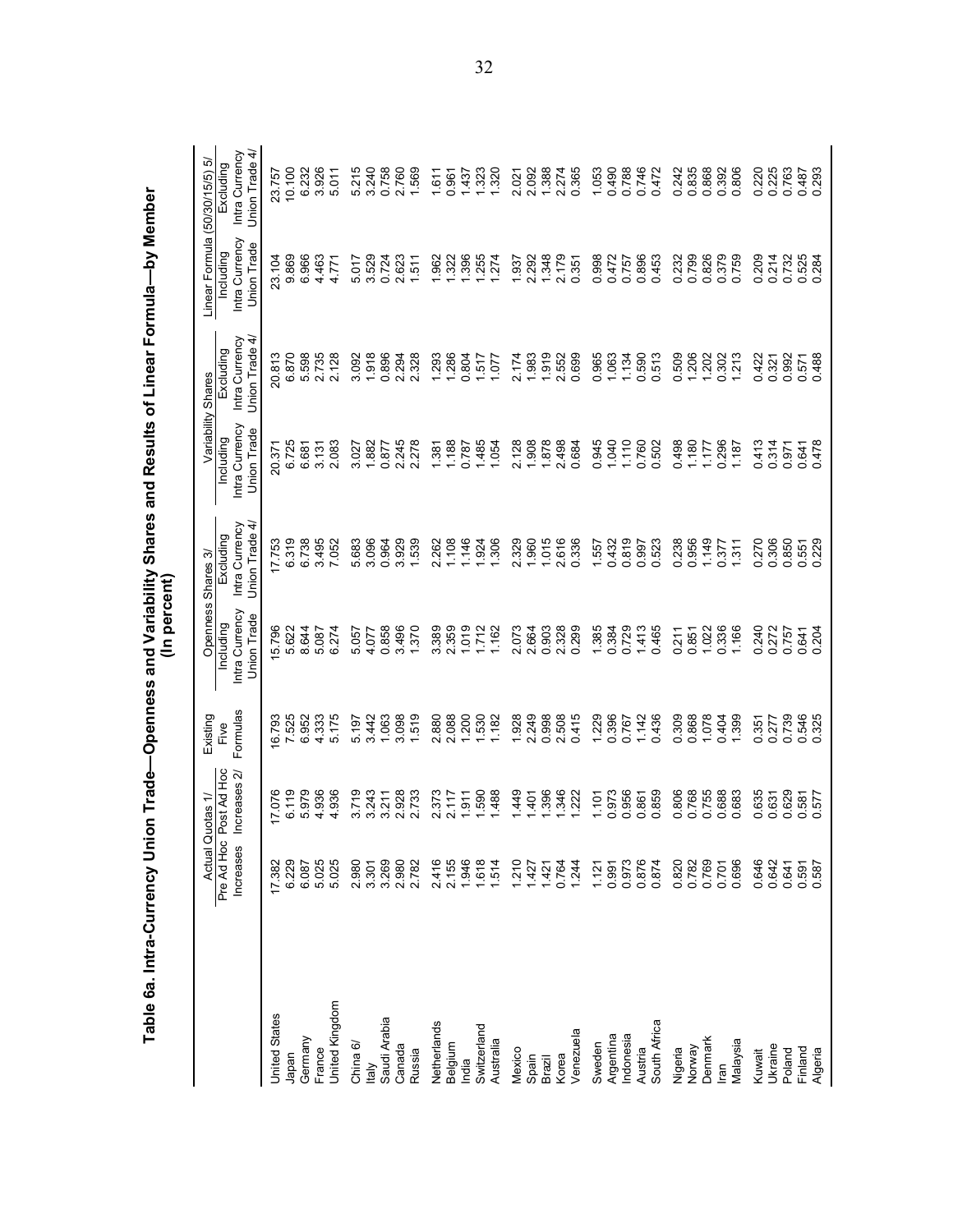|                         | <b>Actual</b>           | Quotas 1/                   | Existing         | (In percent)<br>Openness                   | Shares 3/                                     |                                                   | Variability Shares                              | Linear Formula (50/30/15/5) 5/             |                                               |
|-------------------------|-------------------------|-----------------------------|------------------|--------------------------------------------|-----------------------------------------------|---------------------------------------------------|-------------------------------------------------|--------------------------------------------|-----------------------------------------------|
|                         | Pre Ad Hoc<br>Increases | Post Ad Hoc<br>Increases 2/ | Formulas<br>Five | Intra Currency<br>Union Trade<br>Including | Intra Currency<br>Union Trade 4/<br>Excluding | Intra Currency<br>Union Trade<br><b>Including</b> | Intra Currency<br>4<br>Union Trade<br>Excluding | Intra Currency<br>Union Trade<br>Including | Union Trade 4/<br>Intra Currency<br>Excluding |
|                         |                         |                             |                  |                                            |                                               |                                                   |                                                 |                                            |                                               |
| Turkey                  | 0.451                   | 548                         | 0.741            |                                            | <u>ন্ত</u>                                    | 577                                               | .713                                            |                                            |                                               |
| raq                     | 0.556                   | 546<br>o o o                | 0.246            | 0.723                                      | 0.813<br>0.185                                | 0.348                                             | $\frac{1.713}{0.355}$                           | 0.852<br>0.133                             | 0.884<br>0.141<br>0.166                       |
| Libya                   | 0.526                   | 517                         | 0.228            | 0.131                                      | 0.147                                         | 0.345                                             | 0.353                                           | 0.160                                      |                                               |
| Thailand                | 0.506                   | 0.497                       | 0.909            | 0.916                                      | 1.030                                         | 1.133                                             | 1.157                                           | 0.710                                      |                                               |
| Hungary                 | 0.486                   | 477<br>o                    | 0.468            | 526<br>ö                                   | 0.591                                         | 0.481                                             | 0.491                                           | 364<br>ö                                   | 385<br>0.747<br>0.385                         |
| Pakistan                | 0.484                   | 475<br>o                    | 0.191            |                                            | 208<br>ö                                      | 249<br>ö                                          |                                                 | 233<br>ö                                   |                                               |
| Romania                 | 0.482                   | 0.474                       | 0.207            | 0.185<br>0.221                             | 0.248                                         | 0.271                                             | 0.255<br>0.277                                  | 0.203                                      |                                               |
| Egypt                   | 0.442                   | 0.434                       | 0.248            | 0.240                                      | 0.269                                         | 0.356                                             | 0.364                                           | 0.258                                      | 0<br>2208<br>00000<br>00000                   |
| <b>Israel</b>           | 0.434                   | 0.427                       | 0.579            | 0.554                                      | 0.623                                         | 0.585                                             | 0.598<br>0.245                                  | 0.447                                      |                                               |
| New Zealand             | 0.419                   | 0.411                       | 0.229            | 0.256                                      | 0.288                                         | 0.240                                             | .245                                            | 0.227                                      |                                               |
| Philippines             | 0.412                   |                             | 504<br>ö         |                                            |                                               |                                                   |                                                 | 0.363                                      |                                               |
| Portugal                | 0.406                   | 0.404<br>0.399              | 0.528            | 0.590                                      | 0.541<br>0.387                                | 0.580<br>0.628                                    | 592<br>655<br>0.3935<br>0.3035                  | 0.479                                      | 0.383<br>0.417                                |
| Singapore               | 0.404                   | 0.394                       | 1.922            | 1.294                                      | 1.454                                         | 2.105                                             |                                                 | 0.996                                      | 1.051<br>0.290                                |
| Chile                   | 0.401                   |                             | 0.298            | 294<br>○                                   | 0.331                                         | 0.383                                             |                                                 | 0.278                                      |                                               |
| Ireland                 | 0.392                   | 0.385                       | 1.676            | 1.591                                      | 1.524                                         | 3.064                                             |                                                 | 1.152                                      | 1.113                                         |
| Greece                  | 0.385                   | 0.378                       | 0.456            | 0.504                                      | 0.442                                         | 0.928                                             |                                                 | 0.529                                      | 0.518                                         |
| Czech Republic          | 0.383                   | 0.377                       | 0.538            | 0.573                                      | 0.644                                         |                                                   |                                                 | 0.427                                      |                                               |
| Colombia                | 0.362                   | 0.356<br>0.293<br>0.293     | 0.208            | 0.205<br>0.112<br>0.126                    | 0.230                                         |                                                   | 0.007<br>0.007<br>0.007<br>0.00                 | 0.241<br>0.091<br>0.183                    | 50<br>450<br>0000<br>0000                     |
| Bulgaria                | 0.300                   |                             | 0.113            |                                            | 0.126                                         |                                                   |                                                 |                                            |                                               |
| Peru                    | 0.299                   |                             | 0.139            |                                            | 0.142                                         | 0.595<br>0.285<br>0.0.286<br>0.286                |                                                 |                                            |                                               |
| United Arab Emirates    | 0.286                   | 0.281                       | 0.461            | 392<br>ö                                   | 0.441                                         | 0.585                                             |                                                 | 0.355                                      |                                               |
| Morocco                 | 0.275                   | 0.270                       | 0.165            | 0.168                                      | 0.189                                         | 0.131                                             | 8887<br>2887<br>287<br>2000                     | 0.152                                      | 0.372<br>0.158<br>0.0.021<br>0.000            |
| Bangladesh              | 0.250                   | 0.245                       | 0.103            | 0.112                                      | 0.126                                         | 0.069                                             |                                                 | 0.120                                      |                                               |
| Congo, Dem. Republic of | 0.249                   | 245<br>225<br>ခဲ့ ခ         | 0.025            | 0.022                                      | 0.025                                         | 0.575                                             |                                                 | 0.101                                      |                                               |
| Zambia                  | 0.229                   |                             | 0.022            | 0.019                                      | 0.021                                         | 0.051                                             |                                                 |                                            |                                               |
| Serbia                  | 0.219                   | 215<br>ö                    | 0.111            | 0.071                                      | 0.080                                         | 0.162                                             |                                                 |                                            |                                               |
| Sri Lanka               | 0.193                   | 0.190                       | 0.074            | 0.083                                      | 0.093                                         | 0.066                                             |                                                 | 0.080                                      |                                               |
| Belarus                 | 0.181                   | 0.178                       | 0.118            | 0.113                                      | 0.127                                         | 0.112                                             | 0.166<br>0.067<br>0.000<br>0.000                | 0.077                                      | 88<br>289<br>289<br>289<br>289<br>289         |
| Ghana                   | 0.173                   | 0.170                       | 0.043            | 0.042<br>0.149                             | 0.047                                         | 0.066                                             |                                                 | 0.035                                      |                                               |
| Kazakhstan              | 0.171                   | 0.168                       | 0.164            |                                            | 0.168                                         | 0.235                                             |                                                 |                                            |                                               |
| Croatia                 | 0.171                   | 0.168                       | 0.144            |                                            | 0.170                                         | 0.179                                             |                                                 | 0.124                                      |                                               |
| Slovak Republic         | 0.167                   | 0.164                       | 0.231            | 0.151<br>0.224                             | 0.252                                         | 0.183                                             | 0.188<br>0.050<br>0.000<br>0.000                | 0.159                                      | 0.130<br>160.131<br>0.00.0<br>0.00            |
| Zimbabwe                | 0.165                   | 0.162                       | 0.026            | 0.025                                      | 0.028                                         | 0.014                                             |                                                 | 0.030<br>0.045<br>0.158                    |                                               |
| Trinidad and Tobago     | 0.157<br>0.154          | $0.154$<br>$0.151$          | 0.062<br>0.214   | 0.054                                      | 0.060<br>0.271                                | 0.068                                             |                                                 |                                            |                                               |
| Vietnam                 |                         |                             |                  | $-241$                                     |                                               | 0.114                                             |                                                 |                                            |                                               |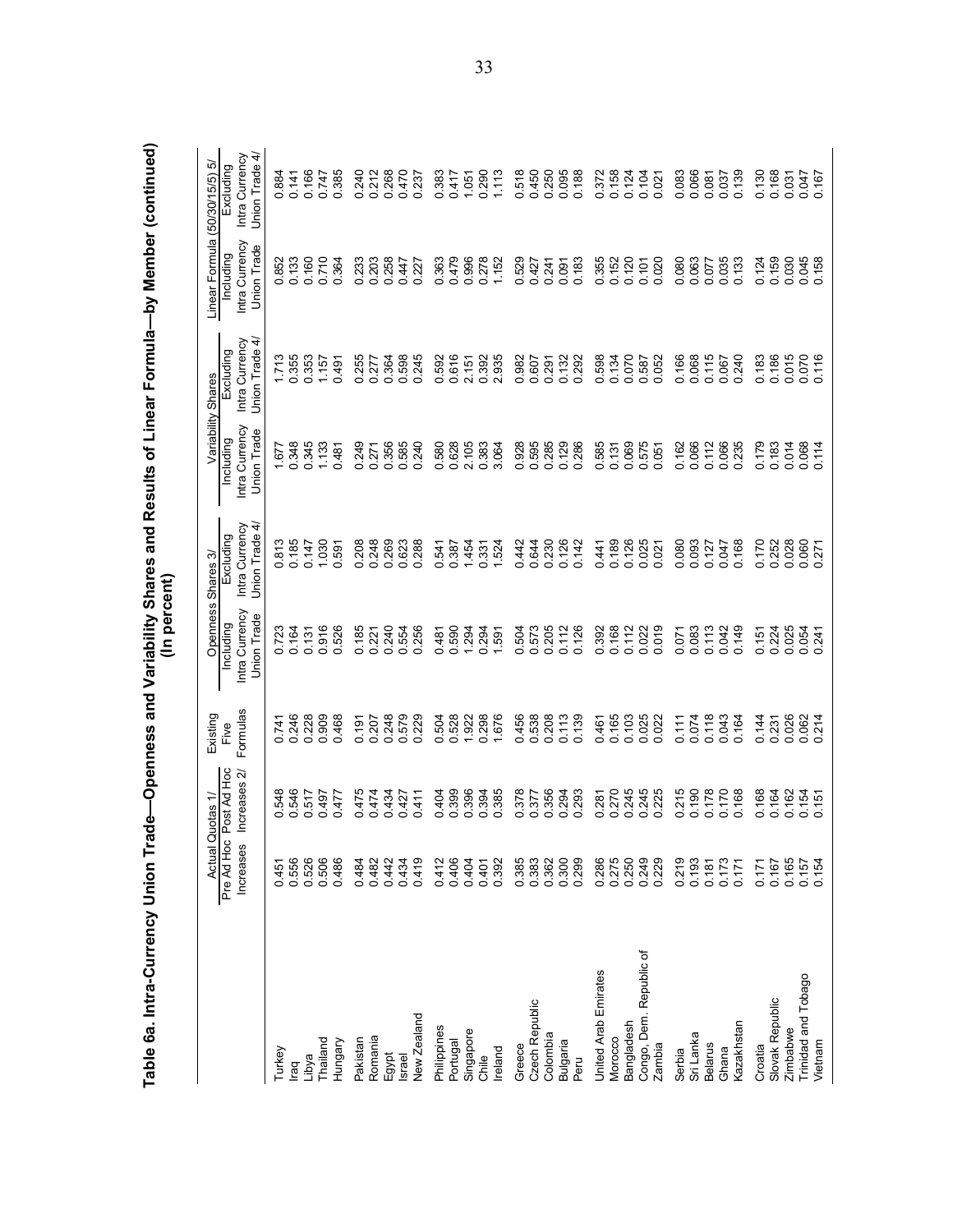|                                  |                         | Actual Quotas 1/              | Existing         | Openness                                   | Shares 3/                                       |                                            | Variability Shares                                     | Linear Formula (50/30/15/5)                       | ro                                            |
|----------------------------------|-------------------------|-------------------------------|------------------|--------------------------------------------|-------------------------------------------------|--------------------------------------------|--------------------------------------------------------|---------------------------------------------------|-----------------------------------------------|
|                                  | Pre Ad Hoc<br>Increases | Post Ad Hoc<br>Increases 2/   | Formulas<br>Five | Intra Currency<br>Union Trade<br>Including | 4<br>Intra Currency<br>Union Trade<br>Excluding | Intra Currency<br>Union Trade<br>Including | 4<br>Intra Currency<br><b>Union Trade</b><br>Excluding | Intra Currency<br>Union Trade<br><b>Including</b> | Intra Currency<br>Union Trade 4/<br>Excluding |
| Cote d'Ivoire                    | 0.152                   | 0.149                         | 0.061            | 0.060                                      |                                                 | 80                                         |                                                        |                                                   |                                               |
| Sudan                            | 0.147                   | 0.145                         | 0.040            | 0.039                                      | 0.044<br>0.044                                  | 641<br>o o                                 | 0.042<br>0.042                                         | 0.047<br>0.043                                    | 0.045<br>0.060<br>0.0.0                       |
| Ven6nu                           | 0.143                   | 0.141                         | 0.047            | 0.041                                      | 0.046                                           | 0.167                                      | 0.171                                                  | 0.058                                             |                                               |
| Ecuador                          | 0.141                   | 0.139                         | 0.078            | 0.088                                      | 0.099                                           | 0.362                                      | 0.370                                                  | 0.115                                             |                                               |
| Syrian Arab Republic             | 0.137                   | 0.135                         | 0.122            | 0.082                                      | 0.092                                           | 0.102                                      | 0.105                                                  | 0.179                                             | 0.182                                         |
| Tunisia                          | 0.134                   | 0.132                         | 0.105            | 0.122                                      | 0.137                                           | 0.097                                      | 0.100                                                  | 0.090                                             | 0.095                                         |
| Angola                           | 0.134                   | 0.132                         | 0.193            | 0.097                                      | 0.109                                           | 0.449                                      | 0.459                                                  | 0.117                                             |                                               |
| Luxembourg                       | 0.131                   | 0.128                         | 1.375            | 0.793                                      | 0.743                                           | 0.881                                      | 0.896<br>0.112                                         | 0.407<br>540.0                                    |                                               |
| Uzbekistan                       | 0.129                   | 0.127                         | 0.043            | 0.040                                      | 0.045                                           | 0.109                                      |                                                        |                                                   |                                               |
| Jamaica                          | 0.128                   | 0.126                         | 0.051            | 0.056                                      | 0.062                                           | 0.073                                      | 0.075                                                  | 0.042                                             |                                               |
| Kenya                            | 0.127                   | 0.125                         | 0.036            | 0.039                                      | 0.044                                           | 0.056                                      | 0.057                                                  | 0.043                                             | 0.044                                         |
| Qatar                            | 0.123                   | 0.121                         | 0.134            | 0.122                                      | 0.137                                           | 0.194<br>0.052                             | 0.198                                                  | 0.102                                             | 0.107<br>0.036<br>0.088<br>0.117              |
| Myanmar                          | 0.121                   | 0.119                         | 0.032            | 0.031                                      | 0.035                                           |                                            |                                                        | 0.035                                             |                                               |
| Yemen, Republic of               | 0.114                   | 0.112                         | 0.117            | 0.055                                      | 0.062<br>0.172                                  | 295<br>$\circ$                             | 0.302                                                  | 0.085                                             |                                               |
| Slovenia                         | 0.108                   | 0.107                         | 0.144            | 0.153                                      |                                                 | 096<br>$\circ$                             |                                                        |                                                   |                                               |
| Dominican Republic               | 0.102                   | 0.101                         | 0.085            | 0.094                                      |                                                 | 0.087                                      |                                                        |                                                   |                                               |
| Brunei Darussalam                | 0.101                   |                               | 0.058            | 0.048                                      | 0.105<br>0.055<br>0.078                         | 0.172                                      | 0.089<br>0.175<br>5710.0                               | 0.068<br>0.048<br>0.071                           |                                               |
| Guatemala                        | 0.098                   | 0.097                         | 0.065            | 0.069                                      |                                                 | 0.073                                      |                                                        |                                                   |                                               |
| Panama                           | 0.097                   | 0.095                         | 0.049            | 0.054                                      | 0.061<br>0.136                                  | 0.099<br>0.278                             | 0.101                                                  | 0.050<br>0.126                                    | 2007<br>0007<br>00000                         |
| -ebanon                          | 0.095                   | 0.093                         | 0.176            | 0.121                                      |                                                 |                                            | 0.284                                                  |                                                   |                                               |
| Tanzania                         | 0.093                   | 0.091                         | 0.033            | 0.029                                      | 0.032                                           | 0.052                                      | 0.053                                                  | 0.034                                             | 0.035                                         |
| Oman                             | 0.091                   | 0.089                         | 0.150            | 0.120                                      | 0.135                                           | 0.159                                      | 0.162                                                  | 0.096                                             |                                               |
| Cameroon                         | 0.087                   | 0.085                         | 0.033            | 0.033                                      |                                                 | 0.056                                      | 0.057<br>0.040                                         | 0.039                                             |                                               |
| Uganda                           | 0.084<br>0.080          | 0.083<br>079<br>$\dot{\circ}$ | 0.025<br>0.023   | 0.019<br>0.025                             | 0.038<br>0.022<br>0.028                         | 0.040<br>0.031                             | 0.032                                                  | 0.025                                             | 0.040<br>0.023<br>0.026                       |
| Bolivia                          |                         |                               |                  |                                            |                                                 |                                            |                                                        |                                                   |                                               |
| El Salvador                      | 0.080                   | 079<br>0.078<br>Ö             | 0.053<br>0.082   | 0.079<br>.054<br>O                         | 0.060                                           | 0.056<br>0.088                             | 0.057                                                  | 0.048                                             |                                               |
| Jordan                           | 0.079                   | 0.078                         | 0.066            | 0.052                                      |                                                 |                                            |                                                        |                                                   |                                               |
| Bosnia-Herzegovina<br>Costa Rica | 0.077                   | 075<br>$\circ$                | 0.084            | 0.088                                      | 0.058<br>0.099                                  | 0.093<br>0.087                             | 0.095<br>0.089                                         | 0.042<br>0.066                                    |                                               |
| Islamic Republic of Afghanistan  | 0.076                   | 074<br>ö                      | 0.042            | 0.024                                      | 0.027                                           | 0.120                                      | 0.123                                                  | 0.034                                             |                                               |
| Senegal                          | 0.076                   | 074<br>ö                      | 0.024            | 0.025                                      | 0.026                                           | 019<br>ö                                   | 0.020                                                  | 0.021                                             |                                               |
| Azerbaijan                       | 0.075                   | 0.074                         | 0.036            | 0.037                                      | 0.042                                           | 0.050                                      | 0.051                                                  | 0.030                                             |                                               |
| Gabon                            |                         | 0.071                         | 0.047            | 0.032                                      | 0.036                                           | 0.076                                      | 0.078                                                  | 0.030                                             |                                               |
| Lithuania<br>Georgia             | 0.072<br>0.070<br>0.067 | 0.069                         | 0.017<br>0.096   | 717<br>.091                                | 0.019                                           | 0.023                                      | 0.024                                                  | 0.014                                             |                                               |
|                                  |                         |                               |                  |                                            |                                                 |                                            |                                                        |                                                   |                                               |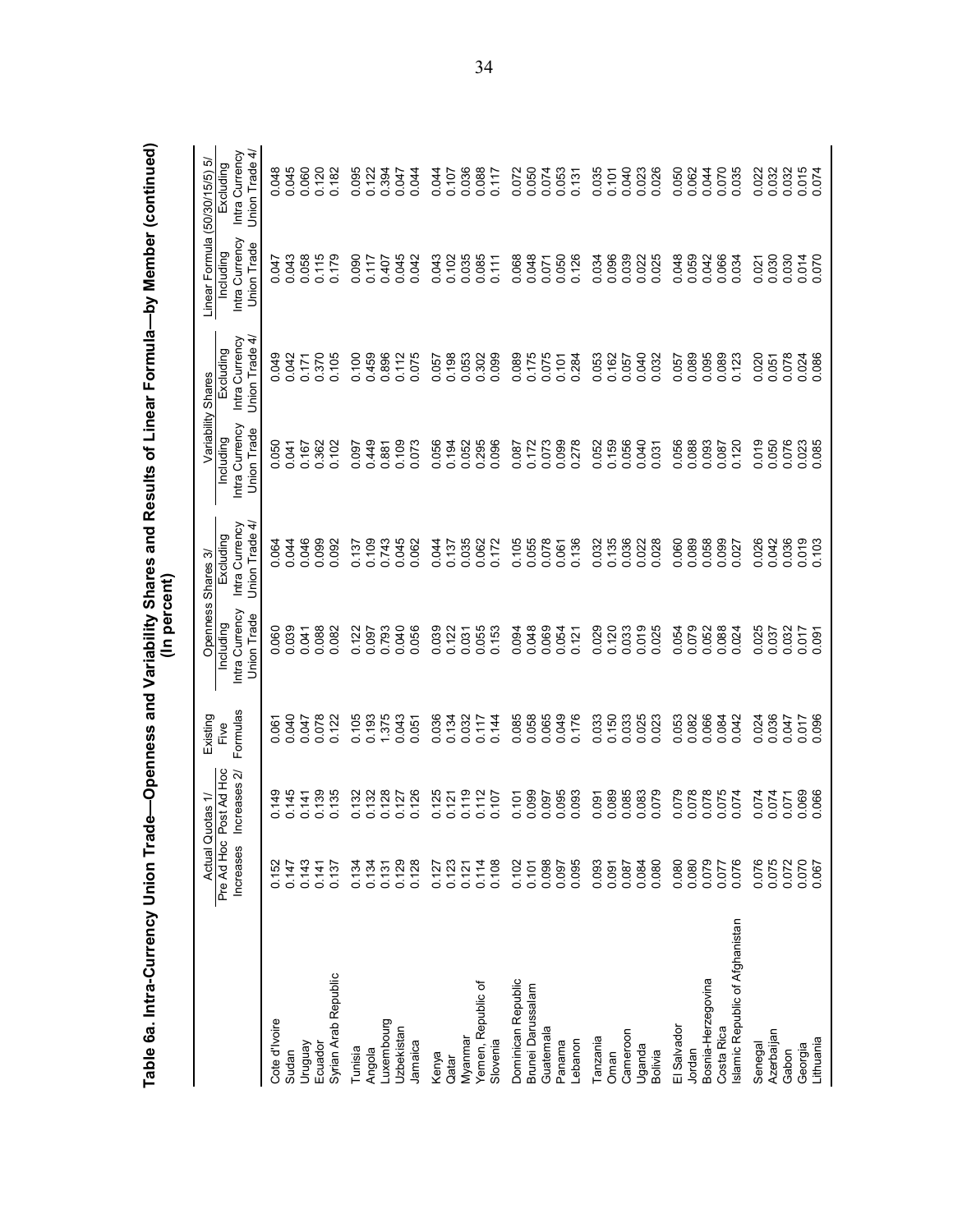| Table 6a. Intra-Currency Union Trade—Openness and Variability Shares and Results of Linear Formula—by Member (continued) |                         |                             |                  | (In percent)                               |                                                 |                                                   |                                                 |                                            |                                               |
|--------------------------------------------------------------------------------------------------------------------------|-------------------------|-----------------------------|------------------|--------------------------------------------|-------------------------------------------------|---------------------------------------------------|-------------------------------------------------|--------------------------------------------|-----------------------------------------------|
|                                                                                                                          |                         | Actual Quotas 1/            | Existing         | Openness                                   | Shares 3/                                       |                                                   | Variability Shares                              | Linear Formula (50/30/15/5)                | ro                                            |
|                                                                                                                          | Pre Ad Hoc<br>Increases | Post Ad Hoc<br>Increases 2/ | Formulas<br>Five | Intra Currency<br>Union Trade<br>Including | 4<br>Intra Currency<br>Union Trade<br>Excluding | Intra Currency<br>Union Trade<br><b>Including</b> | 4<br>Intra Currency<br>Union Trade<br>Excluding | Intra Currency<br>Union Trade<br>Including | Union Trade 4/<br>Intra Currency<br>Excluding |
|                                                                                                                          |                         |                             |                  |                                            |                                                 |                                                   |                                                 |                                            |                                               |
| Cyprus                                                                                                                   | 0.065                   | 064                         | 0.061            | 0.066                                      | 0.080<br>0.025                                  | 098<br>o o                                        | 0.103<br>0.020                                  | 0.058<br>0.016                             | 0.062<br>0.07<br>0.000<br>0.000               |
| Namibia                                                                                                                  | 0.064                   | 063                         | 0.024            | 0.023                                      |                                                 | 019                                               |                                                 |                                            |                                               |
| Bahrain                                                                                                                  | 0.063                   | 062<br>ö                    | 0.144            | 0.108                                      | 0.121                                           | 0.237<br>0.284                                    | 0.242                                           | 0.084<br>0.062                             |                                               |
| Ethiopia                                                                                                                 | 0.063                   | 0.061                       | 0.076            | 0.025                                      | 0.029                                           |                                                   | 0.290                                           |                                            |                                               |
| Papua New Guinea                                                                                                         | 0.062                   | .060<br>$\dot{\circ}$       | 0.028            | 0.024                                      | 0.027                                           | <b>GRO</b><br>ö                                   | 0.041                                           | 0.019                                      | 0.020                                         |
| Bahamas, The                                                                                                             | 0.061                   | 0.060                       | 0.029            | 0.030                                      | 0.034                                           | 0.025                                             | 0.025                                           | 0.021                                      | 0.023                                         |
| Nicaragua                                                                                                                | 0.061                   | 0.060                       | 0.021            | 0.023                                      | 0.026                                           | 0.029                                             | 0.030                                           | 0.018                                      |                                               |
| Hondura                                                                                                                  | 0.061                   | 0.060                       | 0.037            | 0.039                                      |                                                 | 0.032                                             | 0.033                                           |                                            |                                               |
| Liberia                                                                                                                  | 0.060                   | 0.059                       | 0.005            | 0.005                                      | 0.044                                           | 0.017                                             | 0.018                                           | 0.029<br>0.005                             |                                               |
| Latvia                                                                                                                   | 0.059                   | 0.058                       | 0.053            | 0.057                                      | 0.065                                           | 0.049                                             | 0.050                                           | 0.043                                      | 0.019<br>0.030<br>0.045<br>0.045              |
| Moldova                                                                                                                  | 0.058                   | 0.057                       | 0.018            | 0.016                                      | 0.017                                           | 0.025                                             | 0.025                                           | 0.012                                      |                                               |
| Madagascar                                                                                                               | 0.057                   | 0.056                       | 0.022            | 0.016                                      | 0.018                                           |                                                   |                                                 |                                            |                                               |
| celand                                                                                                                   | 0.055                   | 0.054                       | 0.035            | 0.042                                      | 0.047                                           | 0.037                                             | 0.038                                           | 0.018<br>0.036                             | 0.012<br>0.018<br>0.037                       |
| Mozambique                                                                                                               |                         | 0.052                       | 0.025            | 0.022                                      |                                                 | 0.025                                             |                                                 | 0.019                                      | 0.020                                         |
| Guinea                                                                                                                   | 0.053<br>0.050          | <b>GHO</b><br>ö             | 0.010            | 0.010                                      | 0.025                                           | 016<br>ö                                          | 0.025                                           |                                            |                                               |
| Sierra Leone                                                                                                             |                         | .048<br>ö                   | 0.004            | 0.003                                      | 0.004                                           |                                                   |                                                 | 0.004                                      |                                               |
| Malta                                                                                                                    | 0.048                   | 0.047                       | 0.058            | 0.049                                      |                                                 | 0.011<br>0.047<br>0.028                           | 0.011<br>0.048<br>0.029                         | 0.032                                      |                                               |
| Mauritius                                                                                                                | 0.048                   | 0.047                       | 0.032            | 0.033                                      | 0.055<br>0.037                                  |                                                   |                                                 | 0.024                                      |                                               |
| Paraguay                                                                                                                 | 0.047                   | 0.046                       | 0.039            | 0.032                                      | 0.036                                           | 0.068                                             | 0.069                                           | 0.030<br>0.013                             |                                               |
| Nali                                                                                                                     | 0.044                   | 0.043                       | 0.015            | 0.014                                      |                                                 |                                                   | 0.010                                           |                                            |                                               |
| Suriname                                                                                                                 | 0.043                   | 0.042                       | 0.009            | 0.007                                      | 0.007                                           |                                                   | 0.020                                           | 0.006                                      |                                               |
| Armenia                                                                                                                  | 0.043                   | 0.042                       | 0.012            | 0.013                                      | 0.014                                           | 0.020                                             | 0.011                                           | 0.010                                      | 0.007                                         |
| Guyana                                                                                                                   | 0.043<br>0.042<br>0.041 | 0.042                       | 0.015            | 0.009                                      |                                                 | 0.029                                             |                                                 | 0.008<br>0.009<br>0.035                    | 0.009<br>0.009<br>0.037                       |
| Kyrgyz Republic                                                                                                          |                         | 0.041                       | 0.010            | 0.009                                      | 0.010<br>0.010<br>0.039                         |                                                   | 0.029<br>0.019<br>0.120                         |                                            |                                               |
| Cambodia                                                                                                                 |                         | 0.040                       | 0.055            | 0.034                                      |                                                 | 0.117                                             |                                                 |                                            |                                               |
| Tajikistan                                                                                                               | 0.041                   | 040<br>ö                    | 012<br>Õ         | 0.012<br>0.023                             | 013<br>ö                                        | 0.018<br>0.060                                    | 0.018                                           | 0.009<br>0.021                             |                                               |
| ৳<br>Congo, Republic                                                                                                     | 0.040                   | 0.039                       | 0.029            |                                            | 0.026                                           |                                                   |                                                 |                                            |                                               |
| Haiti                                                                                                                    | 0.038                   | 0.038                       | 0.014            | 0.014                                      | 0.015                                           | 0.025                                             | 0.025                                           | 0.012                                      |                                               |
| Rwanda<br>Somalia                                                                                                        | 0.038<br>0.037          | 0.038<br>037<br>○           | 0.002<br>0.007   | 0.002<br>0.005                             | 0.002<br>0.005                                  | 017<br>○                                          | 0.002<br>0.017                                  | 0.007                                      |                                               |
| Burundi                                                                                                                  | 0.036                   | 035<br>ö                    | 0.003            | 0.002                                      | 0.002                                           | 0.007                                             | 0.008                                           | 0.003                                      |                                               |
| Turkmenistan                                                                                                             | 0.035                   | 035<br>$\mathbf{c}$         | 0.046            | 0.036                                      | 0.040                                           | 0.061                                             | 0.062<br>0.014                                  | 0.041                                      |                                               |
| Togo                                                                                                                     | 0.034                   | 034<br>$\mathbf{c}$         | 0.009            | 0.008                                      | 0.009                                           | 014<br>ö                                          |                                                 | 0.007                                      |                                               |
| ea<br>Fiji                                                                                                               | 0.033                   | 0.033                       | 0.021            | 0.020                                      | 0.022                                           | 0.028                                             | 0.029                                           | 0.021                                      |                                               |
|                                                                                                                          |                         |                             | 0.011            |                                            |                                                 |                                                   |                                                 |                                            |                                               |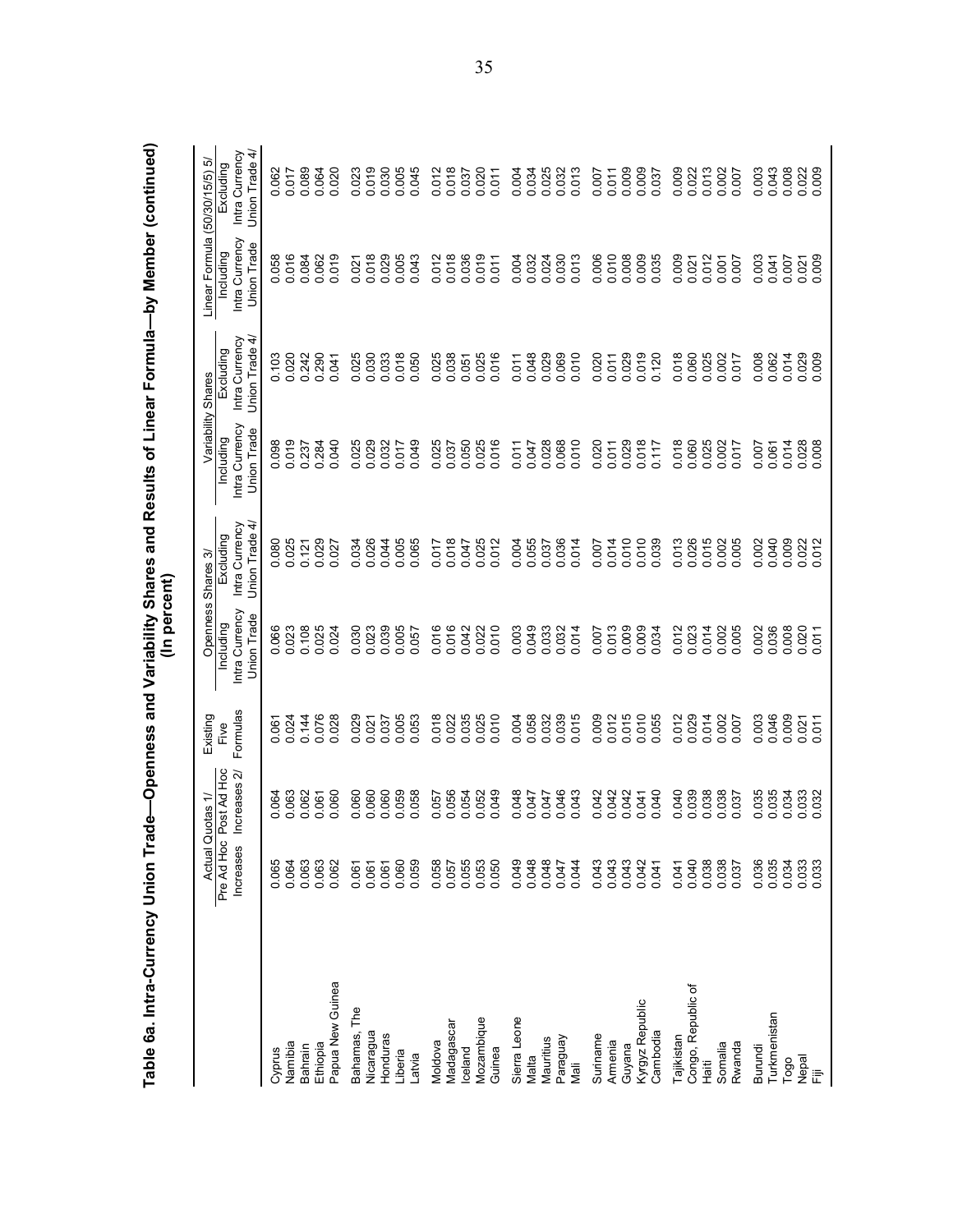| Table 6a. Intra-Currency Union Trade—Openness and Variability Shares and Results of Linear Formula—by Member (continued) |                               |                             |                  | (In percent)                                      |                                                   |                                            |                                                                 |                                            |                                                                              |
|--------------------------------------------------------------------------------------------------------------------------|-------------------------------|-----------------------------|------------------|---------------------------------------------------|---------------------------------------------------|--------------------------------------------|-----------------------------------------------------------------|--------------------------------------------|------------------------------------------------------------------------------|
|                                                                                                                          |                               | Actual Quotas 1/            | Existing         | Openness                                          | Shares 3/                                         |                                            | Variability Shares                                              | Linear Formula (50/30/15/5)                | ro                                                                           |
|                                                                                                                          | Pre Ad Hoc<br>Increases       | Post Ad Hoc<br>Increases 2/ | Formulas<br>Five | Intra Currency<br>Union Trade<br><b>Including</b> | Intra Currency<br><b>Union Trade</b><br>Excluding | Intra Currency<br>Union Trade<br>Including | Intra Currency<br>4<br>Union Trade<br>Excluding                 | Intra Currency<br>Union Trade<br>Including | Union Trade 4/<br>Intra Currency<br>Excluding                                |
|                                                                                                                          |                               |                             |                  |                                                   |                                                   |                                            |                                                                 |                                            |                                                                              |
| Macedonia, FYR<br>Malawi                                                                                                 | 0.032<br>0.032                | 032<br>032                  | 028<br>500       | 008                                               | 0.008                                             | 0.009<br>0.039                             | 0.040                                                           | 0.006                                      |                                                                              |
|                                                                                                                          | 0.032                         | 031<br>$\dot{\circ}$        | 015<br>ö         | 0.017                                             | 019<br>$\ddot{\circ}$                             | 0.016                                      |                                                                 | 0.013                                      |                                                                              |
| <b>Barbados</b>                                                                                                          | 0.031                         | 0.030                       | 0.007            | 0.006                                             | 0.006                                             | 0.014                                      | 0.014                                                           | 0.008                                      |                                                                              |
| Estonia<br>Niger                                                                                                         | 0.031                         | 0.030                       | 0.067            | 071<br>ö                                          | 0.079                                             | 0.053                                      | 0.054                                                           | 0.044                                      | 0022<br>0022<br>00000<br>00000                                               |
| Mauritania                                                                                                               | 0.030                         | 0.030                       | 0.008            | 0.007                                             | 0.008                                             | 0.014                                      | 0.015                                                           | 0.006                                      | 0.006                                                                        |
| Botswana                                                                                                                 | 0.029                         | 0.029                       | 0.054            | 0.040                                             |                                                   | 0.066                                      | 0.068                                                           | 0.038                                      |                                                                              |
| Benin                                                                                                                    | 0.029                         | 0.028                       | 0.009            | 0.009                                             | 0.009<br>0.009<br>0.007                           | 0.007                                      |                                                                 |                                            |                                                                              |
| Burkina Faso                                                                                                             | 0.028                         | 0.028                       | 0.010            | 0.007                                             |                                                   | 0.017                                      |                                                                 | 0.009<br>0.012                             |                                                                              |
| Chad                                                                                                                     | 0.026                         | 0.026                       | 0.016            | 0.013                                             | 0.014                                             | 0.032                                      | 0.007<br>0.018<br>0.033                                         | 0.013                                      | 0.040<br>0.012<br>0.014                                                      |
| Central African Republic                                                                                                 | 0.026                         | 0.026                       | 0.003            | 0.003                                             | 0.004                                             | 0.008                                      | 009<br>$\dot{\circ}$                                            | 0.004                                      |                                                                              |
| Lao, People's Dem. Republic                                                                                              |                               | 0.024                       | 0.006            |                                                   |                                                   |                                            |                                                                 |                                            |                                                                              |
| Mongolia                                                                                                                 | 0.025                         | 0.023                       | 0.010            | 0.006<br>0.010                                    | 0.007                                             | 0.015                                      | 0.016<br>0.014                                                  | 0.008                                      |                                                                              |
| Swaziland                                                                                                                | 0.024                         | 0.023                       | 0.021            | 0.020<br>0.022                                    | 0.025                                             | 0.025                                      | 0.025<br>0.028                                                  | 0.013<br>0.021                             |                                                                              |
| Albania                                                                                                                  | 0.023                         | 0.022                       | .026<br>ö        |                                                   |                                                   |                                            |                                                                 |                                            |                                                                              |
| Lesotho                                                                                                                  |                               |                             | 012<br>ö         |                                                   |                                                   | 0.011                                      |                                                                 | 0.007                                      |                                                                              |
| Equatorial Guinea                                                                                                        | 0.015                         | 0.015                       | 0.039            | 0.010<br>0.035                                    |                                                   | 0.050                                      | 0.011<br>0.052                                                  | 0.024                                      |                                                                              |
| Gambia, The                                                                                                              | 0.015                         | 0.014                       | 0.003            | 0.003                                             |                                                   | 0.005                                      |                                                                 | 0.002                                      |                                                                              |
| Montenegro                                                                                                               | n.a.                          | 0.013                       | 0.008            | 0.008                                             |                                                   | 0.011                                      | 0.005<br>0.012<br>0.008                                         | 0.006                                      | 0028<br>0028<br>00000<br>00000                                               |
| <b>Belize</b>                                                                                                            | 0.009                         | 0.009                       | 0.006            |                                                   |                                                   |                                            |                                                                 |                                            |                                                                              |
| San Marino                                                                                                               | 0.008                         | 0.008                       | 0.024            | 018<br>ö                                          | 0.020                                             | 0.022                                      | 0.023                                                           | 0.010                                      | 0.011                                                                        |
| Vanuatu                                                                                                                  |                               | 0.008                       | 0.003            | 0.002                                             |                                                   | 0.005                                      |                                                                 | 0.002                                      |                                                                              |
| Djibouti                                                                                                                 | 0.007                         | 0.007                       | 0.003            | 0.004                                             |                                                   | 0.004                                      |                                                                 |                                            |                                                                              |
| Eritrea                                                                                                                  | 0.007<br>0.007                | 0.007<br>0.007              | 0.008            | 0.005                                             | 0.005<br>0.006<br>0.005                           | 0.017                                      | 0.004<br>0.017<br>0.004                                         | $0.003$<br>$0.005$<br>$0.003$              | 0.003<br>0.005<br>0.003                                                      |
| St. Lucia                                                                                                                |                               |                             | 0.004            |                                                   |                                                   |                                            |                                                                 |                                            |                                                                              |
| Guinea-Bissau                                                                                                            | 0.007                         | 007<br>ö                    | 004<br>ö         | $\overline{0}$<br>ö                               | 0.001                                             | 0.013                                      |                                                                 | 0.003                                      |                                                                              |
| Antigua and Barbuda                                                                                                      |                               | 0.006                       | 0.006            | 0.006                                             |                                                   |                                            |                                                                 |                                            |                                                                              |
| Grenada<br>Samoa                                                                                                         |                               | 0.005<br>0.005              | 0.003<br>0.002   | 0.003<br>$\overline{5}$<br>○                      | 0.004                                             | 0.004                                      |                                                                 | 0.002<br>0.001                             |                                                                              |
| Solomon Islands                                                                                                          | $0.005$<br>$0.005$<br>$0.005$ | 0.005                       | .003<br>ö        | 002                                               | 0.002                                             | 0.003                                      | $\begin{array}{c} 0.00000 \\ 0.00000 \\ 0.00000 \\ \end{array}$ | 0.002                                      | 0003<br>00002<br>00000<br>00000                                              |
| Cape Verde                                                                                                               | 0.004                         | 0.004                       | 0.004            | 005<br>ö                                          | 0.005                                             | 0.007                                      | 007<br>$\circ$                                                  | 0.004                                      |                                                                              |
| Comoros                                                                                                                  | 0.004                         | 0.004                       | 0.001            | $\overline{5}$                                    | $0.001$<br>$0.003$                                | 0.001                                      | $0.001$<br>$0.001$                                              | 0.001                                      | 8<br>8<br>8<br>8<br>8<br>8<br>8<br>8<br>8<br>8<br>8<br>8<br>8<br>8<br>8<br>8 |
| St. Kitts and Nevis                                                                                                      | 0.004                         | 0.004                       | 0.003            | .003                                              |                                                   | 0.003<br>0.003                             |                                                                 | 0.002                                      |                                                                              |
| Seychelles                                                                                                               | 0.004                         | 0.004                       | 0.005            | 002<br>002                                        | 0.003                                             |                                            | 0.008                                                           | 0.004                                      |                                                                              |
| St. Vincent and the Grenadines                                                                                           |                               |                             |                  |                                                   |                                                   |                                            |                                                                 |                                            |                                                                              |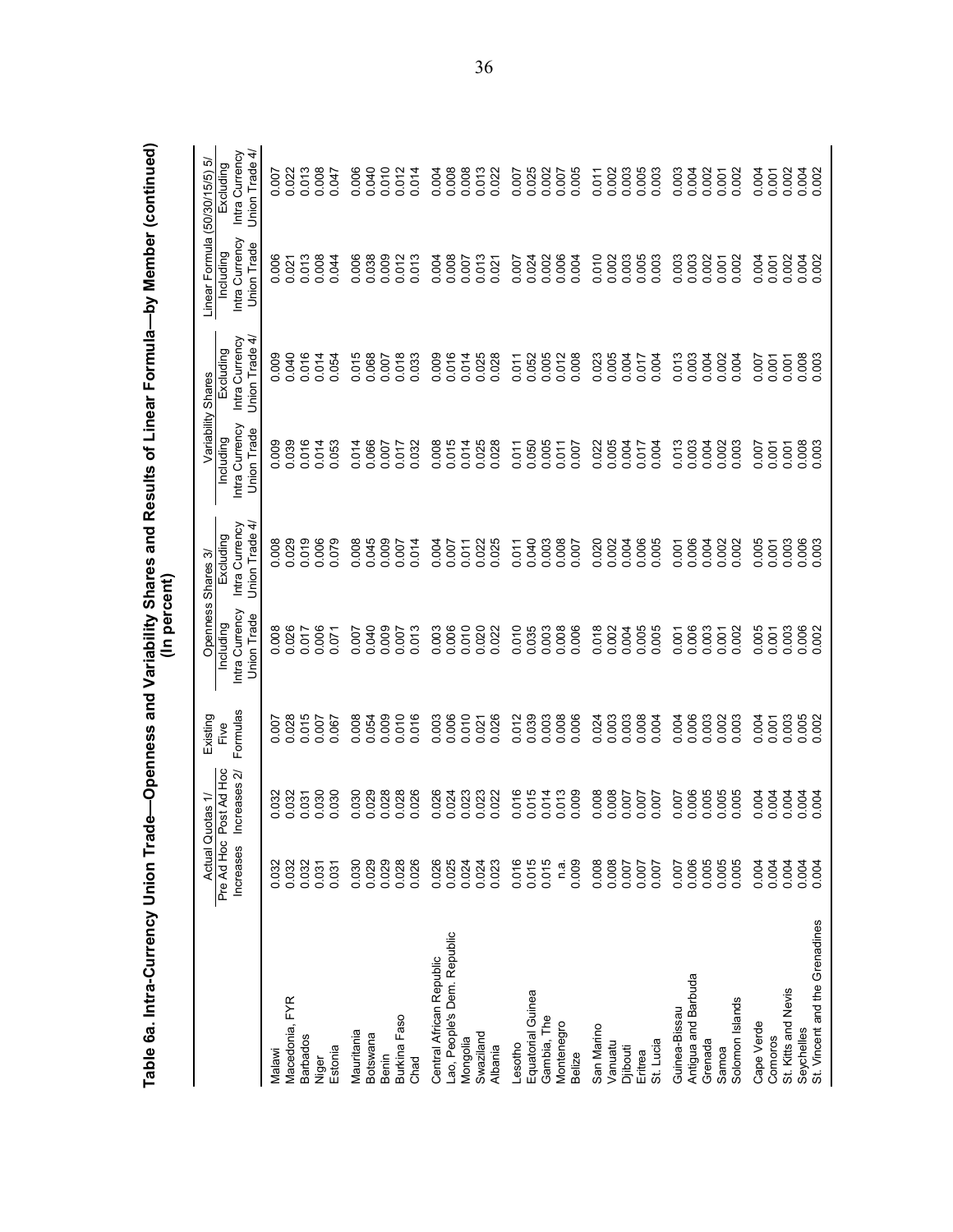| Table 6a. Intra-Currency Union Trade—Openness and Variability Shares and Results of Linear Formula—by Member (concluded)                                                                                                                                                                                                        |                |                                                  |                  | (In percent)                               |                                               |                                            |                                               |                                            |                                               |
|---------------------------------------------------------------------------------------------------------------------------------------------------------------------------------------------------------------------------------------------------------------------------------------------------------------------------------|----------------|--------------------------------------------------|------------------|--------------------------------------------|-----------------------------------------------|--------------------------------------------|-----------------------------------------------|--------------------------------------------|-----------------------------------------------|
|                                                                                                                                                                                                                                                                                                                                 |                | <b>Actual Quotas</b>                             | Existing         |                                            | Openness Shares 3/                            |                                            | Variability Shares                            | Linear Formula (50/30/15/5) 5/             |                                               |
|                                                                                                                                                                                                                                                                                                                                 |                | Pre Ad Hoc Post Ad Hoc<br>Increases Increases 2/ | Formulas<br>Five | Intra Currency<br>Union Trade<br>Including | Union Trade 4/<br>Intra Currency<br>Excluding | Intra Currency<br>Union Trade<br>Including | Union Trade 4/<br>Intra Currency<br>Excluding | Intra Currency<br>Union Trade<br>Including | Union Trade 4/<br>Intra Currency<br>Excluding |
| Dominica                                                                                                                                                                                                                                                                                                                        | 0.004          | 0.004                                            | 0.002            | 0.002                                      | 0.002                                         | 0.003                                      | 0.003                                         | 0.007                                      | 0.007                                         |
| Timor-Leste<br>Maldives                                                                                                                                                                                                                                                                                                         | 0.004<br>0.004 |                                                  | 0.006<br>0.006   | 0.006<br>0.003                             | 0.004                                         | 0.003<br>0.011                             | 0.003<br>0.011                                | 0.003<br>0.003                             | 0.004                                         |
| Sao Tome and Principe                                                                                                                                                                                                                                                                                                           | 0.003          |                                                  |                  | 0.000                                      | 0.002                                         | 0.001                                      | 0.001                                         | 0.000                                      | 0.000<br>0.000                                |
| Tonga                                                                                                                                                                                                                                                                                                                           | 0.003          |                                                  | 0.007<br>0.007   |                                            |                                               | 0.003                                      | 0.003                                         |                                            |                                               |
| Bhutan                                                                                                                                                                                                                                                                                                                          | 0.003          |                                                  | 0.004            | 0.003                                      | 0.004                                         | 0.004                                      | 0.004                                         | 0.003                                      | 0.003                                         |
| Kiribati                                                                                                                                                                                                                                                                                                                        | 0.003          |                                                  | 0.003            | 0.001                                      | 0.001                                         | 0.001                                      | 0.001                                         | 0.001                                      | 0.001                                         |
| Micronesia, Fed. States of                                                                                                                                                                                                                                                                                                      | 0.002          |                                                  | 0.002            | 0.002                                      | 0.007                                         | 0.004                                      | 0.004                                         | 0.001                                      | 0.002                                         |
| Marshall Islands                                                                                                                                                                                                                                                                                                                | 0.002          |                                                  | 0.001            | 0.001                                      |                                               | 0.002                                      | 0.002                                         | 0.001                                      | 0.001                                         |
| Palau, Republic of                                                                                                                                                                                                                                                                                                              | 0.001          | 0.001                                            | 0.002            | 0.001                                      | 0.001                                         | 0.003                                      | 0.004                                         | 0.001                                      | 0.001                                         |
| Sources: Finance and Statistics Departments.                                                                                                                                                                                                                                                                                    |                |                                                  |                  |                                            |                                               |                                            |                                               |                                            |                                               |
| 2/ Includes ad hoc increases for China, Korea, Mexico, and Turkey; also includes Montenegro, which became a member on January 18, 2007.<br>1/ For the three countries that have not yet consented to, and paid for, their quota increases, 11th Review proposed quotas are used<br>3/ Openness is defined as the sum of current |                |                                                  |                  | t receipts and current payments            |                                               |                                            |                                               |                                            |                                               |
| 4/ Exports and imports of goods between members within the currency unions of the EU-12, ECCU, CEMAC, and WAEMU are excluded<br>5/ 0.5*GDP + 0.3*Openness + 0.15*Variability + 0.05*Reserves.<br>6/ Includes China, P.R., and Hong Kong, SAR.                                                                                   |                |                                                  |                  |                                            |                                               |                                            |                                               |                                            |                                               |
|                                                                                                                                                                                                                                                                                                                                 |                |                                                  |                  |                                            |                                               |                                            |                                               |                                            |                                               |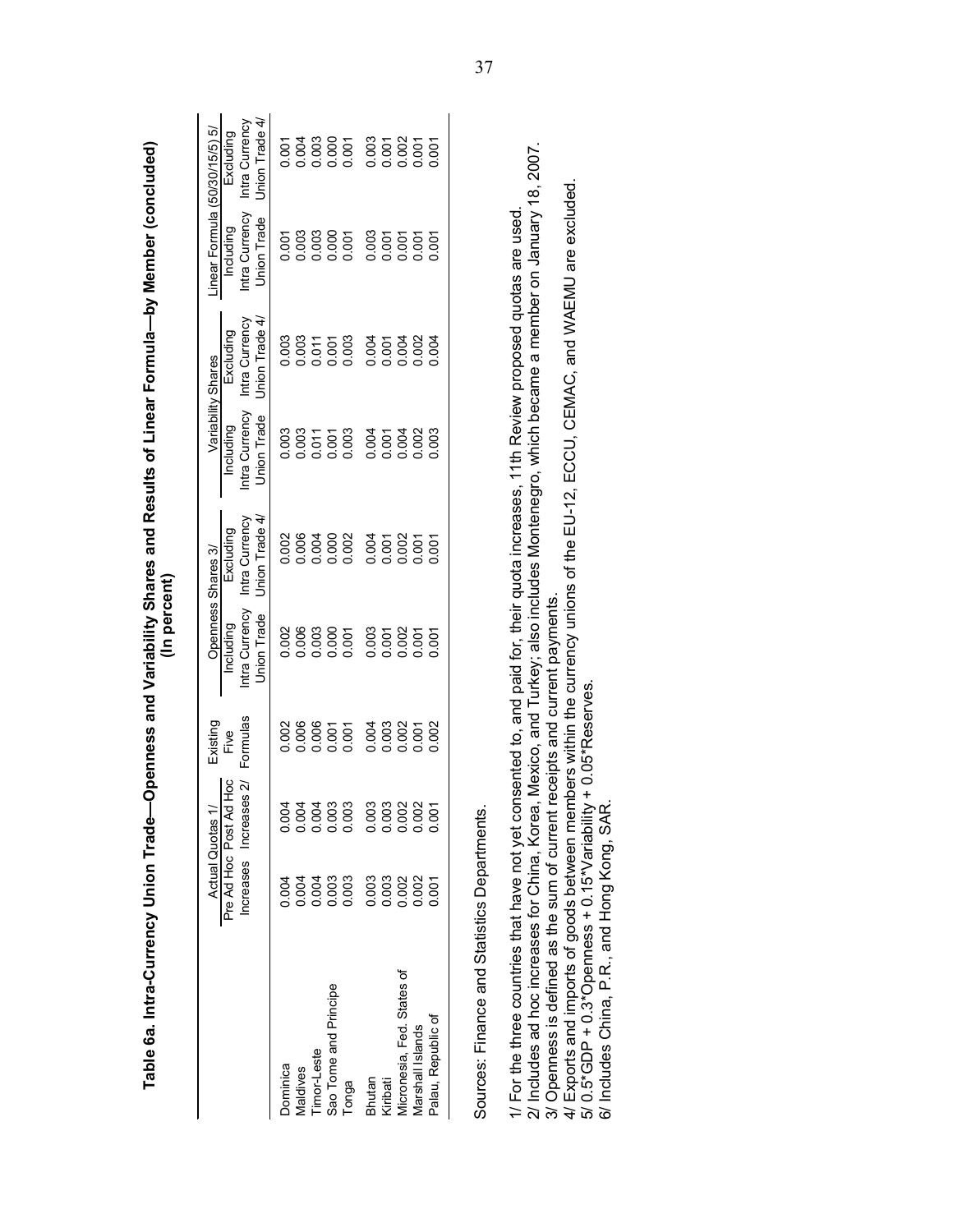|                       |                                                    |                             |                  | (In percent)            | Table 8a. Linear Formulas—Scenarios with Capped Reserves—by Member 1/ 2/ |                                                        |                |
|-----------------------|----------------------------------------------------|-----------------------------|------------------|-------------------------|--------------------------------------------------------------------------|--------------------------------------------------------|----------------|
|                       |                                                    | ctual Quotas 3              | Existing         | Linear                  |                                                                          | Linear Formula (50/30/15/5) with Reserves Cap Based on | ယဲ             |
|                       | Pre Ad Hoc<br>ases<br><b>Increa</b>                | Post Ad Hoc<br>Increases 4/ | Formulas<br>Five | (50/30/15/5)<br>Formula | Average<br>GDP 6/                                                        | Payments 7<br>Current                                  | M2 8/          |
| <b>United States</b>  |                                                    | 17.076                      | 6.793            | 23.104                  | 23,105                                                                   | 23.128                                                 | 23.106         |
| Japan                 | 17.382<br>6.229                                    | 6.119                       | 7.525            | 9.869                   | 9.885                                                                    | 9.421                                                  | 9.886          |
| Germany               |                                                    | 5.979                       | 6.952            | 6.966                   | 6.967                                                                    | 6.981                                                  | 6.967          |
| France                |                                                    | 4.936                       | 4.333            | 4.463                   | 4.464                                                                    | 4.473                                                  | 4.464          |
| <b>Jnited Kingdom</b> | 6.087<br>5.025<br>5.025                            | 4.936                       | 5.175            | 4.771                   | 4.772                                                                    | 4.783                                                  | 4.772          |
| China 9/              | 2.980                                              | 3.719                       | 5.197            | 5.017                   | 5.027                                                                    | 5.059                                                  | 5.027          |
| taly                  |                                                    | 3.243                       | 3.442            | 3.529                   | 3.530                                                                    | 3.538                                                  | 3.530          |
| Saudi Arabia          | 50<br>50<br>30<br>30<br>30<br>20<br>20<br>20<br>20 | 3.211                       | 1.063            | 0.724                   | 0.724                                                                    | 0.730                                                  | 0.724          |
| Canada                |                                                    | 2.928                       | 3.098            | 2.623                   | 2.624                                                                    | 2.633                                                  | 2.624          |
| Russia                |                                                    | 2.733                       | 1.519            | 1.511                   | 1.512                                                                    | 1.536                                                  | 1.513          |
| Netherlands           | 2.416                                              | 2.373                       | 2.880            | 1.962                   | .963                                                                     | 1.966                                                  | 1.963          |
| Belgium               |                                                    | 2.117                       | 2.088            | 322                     | 322                                                                      | 1.325                                                  | 1.322          |
| India                 | 2.155<br>1.946<br>1.514                            | 1.911                       | 1.200            | 1.396                   | 399                                                                      | <b>380</b>                                             | <b>1.399</b>   |
| Switzerland           |                                                    | 1.590                       | 1.530            | 1.255                   | 1.256                                                                    | 1.269                                                  | 1.256          |
| Australia             |                                                    | 1.488                       | 182              | 1.274                   | 1.274                                                                    | 1.283                                                  | 1.274          |
| Mexico                | $1.427$<br>$1.427$<br>$1.427$<br>$1.64$<br>$1.244$ | 449                         | 1.928            | 1.937                   | 1.939                                                                    | 1.955                                                  | 1.939          |
| Spain                 |                                                    | $-401$                      | 2.249            | 2.292                   | 2.293                                                                    | 2.296                                                  | 2.293          |
| Brazil                |                                                    | 1.396                       | 0.998            | 1.348                   | 1.349                                                                    | 1.362                                                  | 1.349          |
| Korea                 |                                                    | 1.346                       | 2.508            | 2.179                   | 2.182                                                                    | 2.227                                                  | 2.183          |
| Venezuela             |                                                    | 1.222                       | 0.415            | 0.351                   | 0.352                                                                    | 0.357                                                  | 0.345          |
| Sweden                |                                                    | 1.101                       | 1.229            | 0.998                   | 0.999                                                                    | 1.004                                                  | 0.999          |
| Argentina             |                                                    | 0.973                       | 0.396            | 0472                    | 0.473                                                                    | 0.477                                                  | 0.473          |
| Indonesia             |                                                    | 0.956                       | 0.767            | 0.757                   | 0.757                                                                    | 0.767                                                  | 0.758          |
| Austria               |                                                    | 0.861                       | 1.142            | 0.896                   | 0.896                                                                    | 0.898                                                  | 0.896          |
| South Africa          |                                                    | 0.859                       | 0.436            | 0.453                   | 0453                                                                     | 0.455                                                  | 0453           |
| Nigeria<br>Norway     | 0.820<br>0.782                                     | 0.806                       | 0.309            | 0.232                   | 0.233                                                                    | 0.236                                                  | 0.233          |
|                       |                                                    | 0.768                       | 0.868            | 0.799                   | 0.800                                                                    | 0.810                                                  | 0.800          |
| Denmark               |                                                    | 0.755                       | 1.078            | 0.826                   | 0.827                                                                    | 0.837                                                  | 0.827          |
| Malaysia<br>lran      | 0.769<br>0.701<br>0.696                            | 0.688<br>0.683              | 1.399<br>0.404   | 0.379<br>0.759          | 0.380<br>0.760                                                           | 0.382<br>0.774                                         | 0.380<br>0.760 |
| Kuwait                | 0.646                                              | 0.635                       | 0.351            | 209<br>Õ                | 0.209                                                                    | 0.211                                                  | 0.209          |
| Ukraine               | 0.642                                              | 0.631                       | 0.277            | 0.214                   | 0.214                                                                    | 0.217                                                  | 0.214          |
| Poland                | 0.641                                              | 0.629                       | 0.739            | 0.732                   | 0.733                                                                    | 0.742                                                  | 0.733          |
| Finland<br>Algeria    | 0.591<br>0.587                                     | 0.581<br>0.577              | 0.546<br>0.325   | 0.525<br>0.284          | 0.525<br>0.284                                                           | 0.528<br>0.252                                         | 0.525<br>0.283 |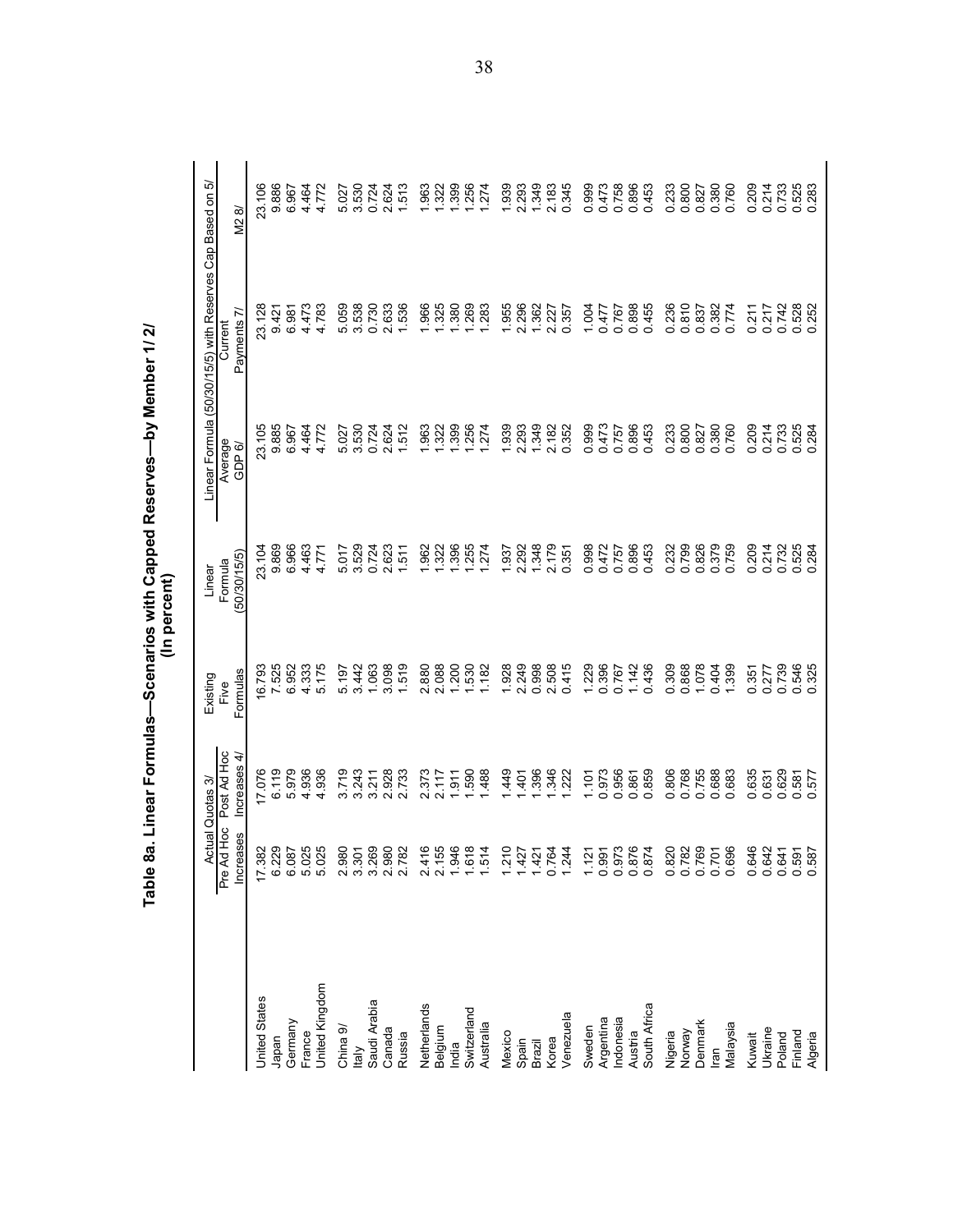|                                |                         | Actual Quotas 3               | Existing             | Linear                  |                   | Linear Formula (50/30/15/5) with Reserves Cap Based on | ιò             |
|--------------------------------|-------------------------|-------------------------------|----------------------|-------------------------|-------------------|--------------------------------------------------------|----------------|
|                                | Pre Ad Hoc<br>Increases | Post Ad Hoc<br>4<br>Increases | Formulas<br>Five     | (50/30/15/5)<br>Formula | Average<br>GDP 6/ | r.<br>Payments<br>Current                              | M28            |
| Turkey                         | 0.451                   |                               | 0.741                | 852                     | 0.852             | 0.86                                                   | 852            |
| raq                            | 0.556                   | 0.548<br>0.546                |                      | 0.133                   | 0.133             | 0.134                                                  | 0.133          |
| Libya                          | 0.526                   | 0.517                         | 0.246<br>0.228       | 0.160                   | 0.155             | 0.144                                                  | 0.136          |
| Thailand                       | 0.506                   | 0.497                         | 909<br>$\circ$       | 0.710                   | 0.710             | 0.722                                                  | 0.710          |
| Hungary                        | 0.486                   | 0.477                         | 0.468                | 0.364                   | 0.364             | 0.368                                                  | 0.364          |
| Pakistan                       | 0.484                   | 0475                          | 0.191                | 0.233                   | 0.233             | 0.236                                                  | 0.233          |
| Romania                        | 0.482                   | 0474                          | 0.207                | 0.203                   | 0.204             | 0.206                                                  | 0.204          |
| Egypt                          | 0.442                   | 0.434                         | 248<br>$\circ$       | 0.258                   | 0.258             | 0.261                                                  | 0.258          |
| <b>Israel</b>                  | 0.434                   | 0.427                         | 579<br>$\circ$       | 0.447                   | 0.448             | 0.455                                                  | 0.448          |
| New Zealand                    | 0.419                   | 0.411                         | 0.229                | 0.227                   | 0.227             | 0.228                                                  | 0.227          |
| Philippines                    | 0.412                   | 0.404                         | 504<br>$\circ$       | 0.363                   | 0.363             | 0.367                                                  | 0.363          |
| Portugal                       | 0.406                   | 0.399                         | 528<br>$\dot{\circ}$ | 0.479                   | 0.479             | 0.481                                                  | 0.479          |
| Singapore                      | 0.404                   | 0.394                         | 1.922                | 0.996                   | 0.945<br>0.278    | 1.025                                                  | 0.976          |
| Chile                          | 0.401                   |                               | 0.298                | 0.278                   |                   | 0.282                                                  | 0.278          |
| Ireland                        | 0.392                   | 385<br>$\circ$                | 1.676                | 1.152                   | 1.152             | 1.153                                                  | 1.152          |
| Greece                         | 0.385                   | 0.378                         | 456<br>$\circ$       | 0.529                   | 0.529             | 0.530                                                  | 0.529          |
| <b>Czech Republic</b>          | 0.383                   | 0.377                         | 538<br>$\circ$       | 0.427                   | 0.427             | 0.434                                                  | 0.427          |
| Colombia                       | 0.362                   | 0.356                         | 0.208                | 0.241                   | 0.242             | 0.245                                                  | 0.242          |
| Bulgaria                       | 0.300                   | 0.294                         |                      | 0.091                   | 0.091             | 0.093                                                  | 0.091          |
| Peru                           | 0.299                   | 0.293                         | 0.139                | 0.183                   | 0.183             | 0.186                                                  | 0.183          |
| United Arab Emirates           | 0.286                   | $-281$<br>ö                   | 0.461                | 0.355                   | 0.355             | 0.360                                                  | 0.355          |
| Morocco                        | 0.275                   | 0.270                         | 0.165                | 0.152                   | 0.152             | 0.156                                                  | 0.152          |
| Bangladesh                     | 0.250                   | 0.245<br>0.245                | 0.103                | 0.120                   | 0.120             | 0.121                                                  | 0.120          |
| Congo, Dem. Republic of        | 0.249                   |                               | 0.025                | 0.101                   | 0.101             | 0.107                                                  | 0.101          |
| Zambia                         | 0.229                   | 0.225                         | 0.022                | 0.020                   | 0.020             | 0.020                                                  | 0.020          |
| Serbia                         | 0.219                   | 215<br>ö                      | 0.111                | 0.080                   | 0.080             | 0.081                                                  | 0.079          |
| Sri Lanka                      | 0.193                   | 0.190                         | 0.074                | 0.063                   | 0.063             | 0.064                                                  | 0.063          |
| <b>Belarus</b>                 | 0.181                   | 0.178                         | 0.118                | 0.077                   | 0.077             | 0.077                                                  | 0.077          |
| Ghana                          | 0.173                   | 0.170                         | 0.043                | 0.035                   | 0.035             | 0.036                                                  | 0.035          |
| Kazakhstan                     | 0.171                   | 0.168                         | 0.164                | 0.133                   |                   | 0.134                                                  | 0.133          |
| Croatia                        | 0.171                   | 0.168                         | 0.144                | 0.124                   | 0.124             | 0.126                                                  | 0.124          |
| Slovak Republic                | 0.167                   | 0.164                         | 0.231                | 0.159                   | 0.159             | 0.162                                                  | 0.159          |
| Zimbabwe                       | 0.165                   | 0.162                         | 0.026                | 0.030                   | 0.030             | 0.030                                                  | 0.030          |
| Trinidad and Tobago<br>Vietnam | 0.154<br>0.157          | 0.151<br>0.151                | 0.062<br>0.214       | 0.045<br>0.158          | 0.045<br>0.158    | 0.045<br>0.160                                         | 0.045<br>0.158 |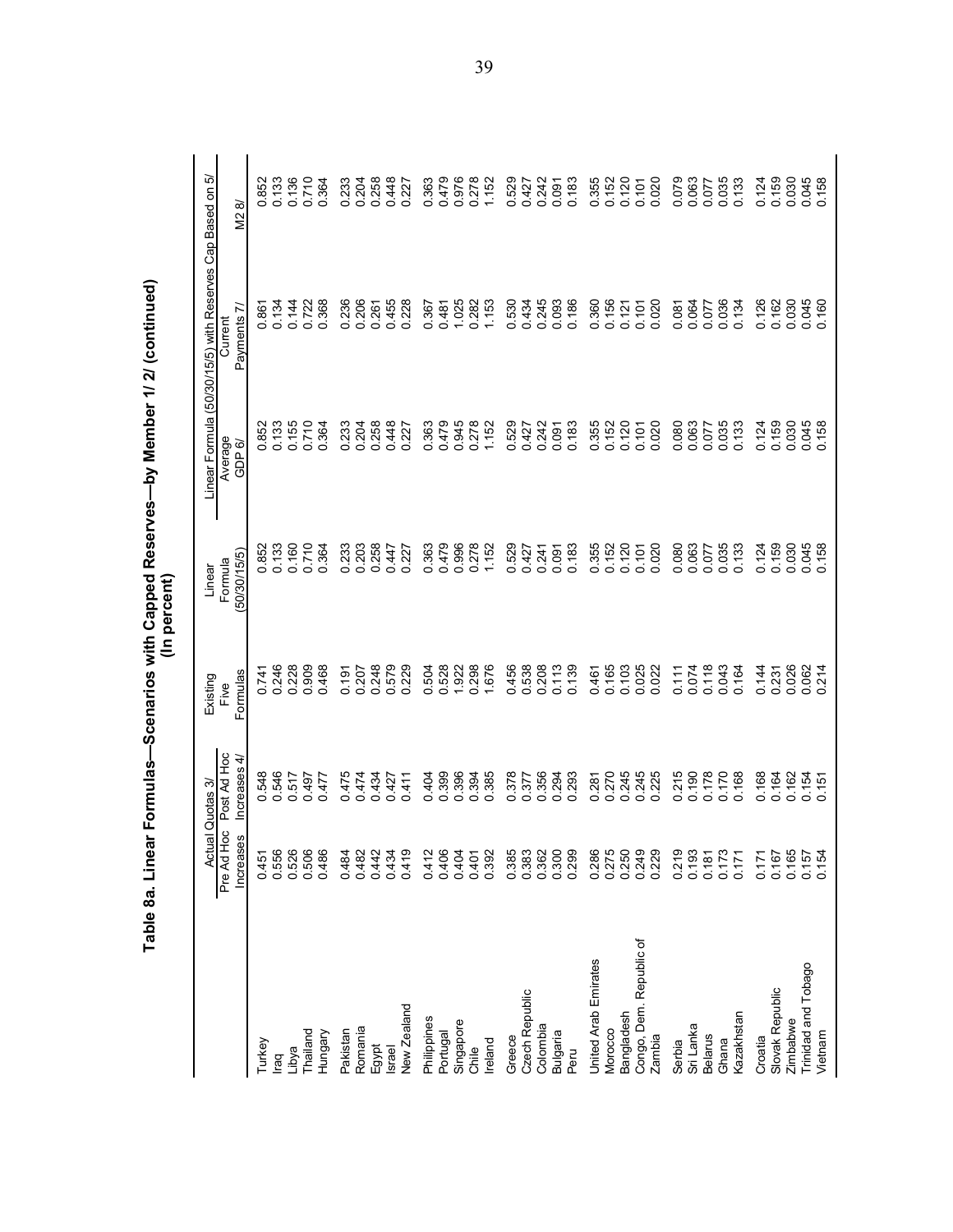| Table 8a. Lin                                 |                                   |                               |                  | (In percent)            | ear Formulas—Scenarios with Capped Reserves—by Member 1/ 2/ (continued) |                                                        |                |
|-----------------------------------------------|-----------------------------------|-------------------------------|------------------|-------------------------|-------------------------------------------------------------------------|--------------------------------------------------------|----------------|
|                                               |                                   | ctual Quotas 3                | Existing         | Linear                  |                                                                         | Linear Formula (50/30/15/5) with Reserves Cap Based on | ιò             |
|                                               | Pre Ad Hoc<br><b>Increases</b>    | Post Ad Hoc<br>4<br>Increases | Formulas<br>Five | (50/30/15/5)<br>Formula | Average<br>GDP 6/                                                       | Payments 7.<br>Current                                 | M2 8/          |
| Cote d'Ivoire                                 | S <sub>2</sub>                    | 0.149                         | 0.061            | 0.047                   | 0.047                                                                   | 547<br>ö                                               | 0.047          |
| Sudan                                         | 47                                | 0.145                         | 0.040            | 0.043                   | 0.044                                                                   | 0.044                                                  |                |
| Venbnun                                       | $\frac{3}{4}$<br>555<br>555       | 0.141                         | 0.047            | 0.058                   | 0.058                                                                   | 0.058                                                  | 0.044          |
| Ecuador                                       | $\frac{4}{5}$<br>$\overline{O}$   | 0.139                         | 0.078            | 0.115                   | 0.116                                                                   | 0.116                                                  | 0.116          |
| Syrian Arab Republic                          | 22<br>$\overline{O}$              | 0.135                         | 0.122            | 0.179                   | 0.179                                                                   | 0.179                                                  | 0.179          |
| Tunisia                                       | $\overline{c}$                    | 0.132                         | 0.105            | 0.090                   | 0.090                                                                   | 0.091                                                  | 0.091          |
| Angola                                        | $\overline{c}$                    | 0.132                         | 0.193            | 0.117                   | 0.117                                                                   | 0.118                                                  | 0.117          |
| Luxembourg                                    | ನೆ ನೆ ನ ನಿ<br>$\overline{c}$      | 0.128                         | 1.375            | 0.407                   | 0.407                                                                   | 0.407                                                  | 0.407<br>0.045 |
| Uzbekistan                                    | $\overline{0}$ .                  | 0.127                         | 0.043            | 0.045                   | 0.045                                                                   | 0.046                                                  |                |
| Jamaica                                       | $\overline{28}$<br>$\overline{O}$ | 0.126                         | 0.051            | 0.042                   | 0.042                                                                   | 0.042                                                  | 0.042          |
| Kenya                                         | $\overline{c}$                    | 0.125                         | 0.036            | 0.043                   | 0.043                                                                   | 0.043                                                  | 0.043          |
| Qatar                                         | $\overline{O}$                    | 0.121                         | 0.134            | 0.102                   | 0.102                                                                   | 0.103                                                  | 0.102          |
| Myanmar                                       | <b>ដនកងន</b>                      | 0.119                         | 0.032            | 0.035                   | 0.035                                                                   | 0.035                                                  | 0.035          |
| Yemen, Republic of                            | $\frac{7}{0}$ $\frac{7}{0}$       | 0.112                         | 0.117            | 0.085                   | 0.085                                                                   | 0.085                                                  |                |
| Slovenia                                      | $\overline{c}$                    | 0.107                         | 0.144            | 0.111                   | 0.111                                                                   | 0.113                                                  | 0.111          |
| Dominican Republic                            | 0.102                             | 0.101                         | 0.085            | 0.068                   | 0.068                                                                   | 0.068                                                  | 0.068          |
| Brunei Darussalam                             | $\delta$<br>$\overline{O}$        | 0.099                         | 0.058            | 0.048                   | 0.048                                                                   | 0.048                                                  | 0.048          |
| Guatemala                                     | 0.098                             | 0.097                         | 0.065            | 0.071                   | 0.071                                                                   | 0.072                                                  | 0.050          |
| Panama                                        |                                   | 0.095                         | 0.049            | 0.050                   | 0.050                                                                   | 0.050                                                  |                |
| Lebanon                                       | 0.095                             | 0.093                         | 0.176            | 0.126                   | 0.126                                                                   | 0.129                                                  | 0.126          |
| Tanzania                                      |                                   | 0.091                         | 0.033            | 0.034                   | 0.034                                                                   | 0.034                                                  | 0.034          |
| Oman                                          |                                   | 0.089                         | 0.150            | 0.096                   | 0.096                                                                   | 0.097                                                  | 0.096          |
| Cameroon                                      |                                   | 0.085                         |                  | 0.039                   | 0.039                                                                   | 0.039                                                  |                |
| Uganda                                        |                                   | 0.083                         | 0.033            | 0.022                   | 0.022                                                                   | 0.023                                                  | 0.039          |
| <b>Bolivia</b>                                |                                   | 0.079                         | 0.023            | 0.025                   | 0.025                                                                   | 0.025                                                  | 0.025          |
| El Salvador                                   | 0.080                             | 079<br>Ö                      | 0.053            | 0.048                   | 0.048                                                                   | 0.048                                                  | 0.048          |
| Jordan                                        | 0.080                             | 0.078                         | 0.082            | 0.059                   | 0.059                                                                   | 0.060                                                  | 0.059          |
| Bosnia-Herzegovina                            |                                   | 0.078                         | 0.066            | 0.042                   | 0.042                                                                   | 0.043                                                  | 0.042<br>0.066 |
| Islamic Republic of Afghanistan<br>Costa Rica | 92010<br>22010<br>22010           | 0.075<br>0.074                | 0.042<br>0.084   | 0.066<br>0.034          | 0.066<br>0.034                                                          | 0.067<br>0.034                                         | 0.034          |
| Senegal                                       | 0.076                             | 0.074                         | 0.024            | 0.021                   | 0.021                                                                   | 0.021                                                  | 0.021          |
| Azerbaijan                                    | 0.075                             | 0.074                         | 0.036            | 0.030                   | 0.030                                                                   | 0.030                                                  | 0.030          |
| Gabon                                         | 0.072                             | 0.071                         | 0.047            | 0.030                   | 0.030                                                                   | 0.030                                                  | 0.030          |
| Lithuania<br>Georgia                          | 0.070<br>0.067                    | 0.069<br>0.066                | 0.017            | 0.014                   | 0.014<br>0.070                                                          | 0.014                                                  | 0.070          |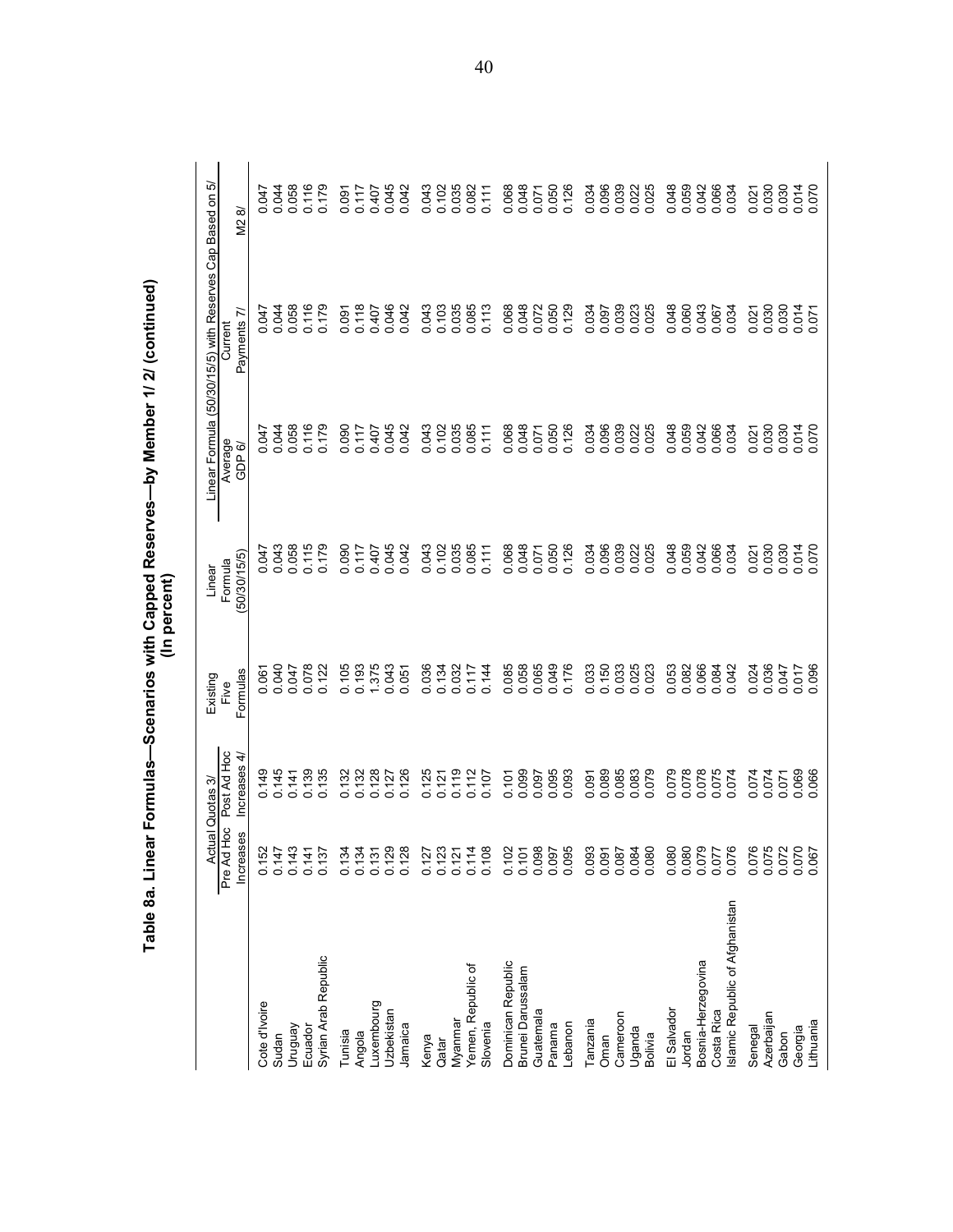|                              |                                  |                            |                         | (In percent)                   | Table 8a. Linear Formulas—Scenarios with Capped Reserves—by Member 1/ 2/ (continued) |                                                        |                         |
|------------------------------|----------------------------------|----------------------------|-------------------------|--------------------------------|--------------------------------------------------------------------------------------|--------------------------------------------------------|-------------------------|
|                              | <b>Actual Quotas</b>             | ကဲ                         | Existing                | Linear                         |                                                                                      | Linear Formula (50/30/15/5) with Reserves Cap Based on | ιò                      |
|                              | BC<br>Hoc<br>Increases<br>Pre Ad | Post Ad Hoc<br>Increases 4 | Formulas<br>Five        | (50/30/15/5)<br>Formula        | Average<br>GDP 6                                                                     | Payments 7<br>Current                                  | M28                     |
| Cyprus                       | 0.065<br>0.064<br>0.063          |                            | 0.061<br>0.024          | 058<br>$\circ$ $\circ$         | 0.058<br>0.016                                                                       | 0.058<br>0.016                                         | 0.058                   |
| Namibia                      |                                  | 0.062<br>0.062             |                         | 016                            |                                                                                      |                                                        |                         |
| Bahrain                      |                                  |                            | 0.144                   | 0.084                          | 0.084                                                                                | 0.085                                                  | 0.084                   |
| Papua New Guinea<br>Ethiopia | 0.063<br>0.062                   | 060<br>0.061<br>ö          | 0.076<br>0.028          | 019<br>0.062<br>ö              | 0.062                                                                                | 0.063                                                  | 0.062                   |
|                              |                                  |                            |                         |                                |                                                                                      |                                                        |                         |
| Bahamas, The<br>Nicaragua    | 0.061<br>0.061                   | 0.060                      | 0.029<br>0.021          | 0.021                          | $-021$<br>Ö                                                                          | 0.019<br>0.022                                         | 0.021                   |
| Honduras                     | 0.061                            | 0.060                      | 0.037                   | 0.018                          | 0.019                                                                                | 0.029                                                  | 0.019                   |
| Liberia                      |                                  | 0.059                      | 0.005                   | 0.005                          | 0.005                                                                                | 0.005                                                  | 0.005                   |
| Latvia                       | 0.060<br>0.059                   | 0.058                      | 053<br>$\circ$          | 0.043                          | 043<br>ö                                                                             | 0.043                                                  | 0.043                   |
| Moldova                      |                                  | 0.057                      | 018<br>$\circ$          | 012<br>Ö                       |                                                                                      | 0.012                                                  |                         |
| Madagascar                   |                                  | 0.056<br>0.054             | 0.022                   | 0.018                          |                                                                                      |                                                        |                         |
| celand                       |                                  |                            | 0.035                   |                                | 0.012<br>0.018<br>0.036                                                              | 0.018<br>0.036                                         | 0.012<br>0.018<br>0.036 |
| Mozambique                   | 887<br>88888<br>88888            | 0.052                      | 0.025                   | 019<br>$\circ$                 | 0.019                                                                                | 0.019                                                  | 0.019                   |
| Guinea                       |                                  | 0.049                      |                         | 0.011                          |                                                                                      | 0.011                                                  | 0.011                   |
| Sierra Leone                 | 0.049                            | 0.048                      | 0.004                   | 0.004                          | 0.004                                                                                | 0.004                                                  | 0.004                   |
| Malta                        |                                  | 0.047                      | 0.058                   | 0.032                          | 0.032                                                                                | 0.033                                                  | 0.032                   |
| Mauritius                    |                                  | 0.047                      | 0.032                   | 0.024                          | 0.024                                                                                | 0.025                                                  | 0.024                   |
| Paraguay                     |                                  | 0.046                      | 0.039                   | 0.030                          | 0.030<br>0.013                                                                       | 0.031                                                  | 0.030                   |
| Mali                         |                                  | 0.043                      | 015                     | 0.013                          |                                                                                      | 0.013                                                  |                         |
| Suriname                     |                                  | 0.042                      | 009<br>ö                | 0.006                          | 006<br>$\circ$                                                                       | 0.006                                                  | 0.006                   |
| Armenia                      |                                  | 0.042                      | 0.015<br>0.015<br>0.010 | 0.010                          | 0.009<br>0.009                                                                       | 0.010                                                  | 0.010<br>0.008<br>0.008 |
| Guyana                       |                                  | 0.042                      |                         | 0.008                          |                                                                                      |                                                        |                         |
| Kyrgyz Republic              |                                  | 0.040<br>0.041             | 055<br>$\circ$          | 035                            | $\circ$                                                                              | 0.009                                                  | 0.035                   |
| Cambodia                     | 0.04                             |                            |                         | Ö                              | 035                                                                                  | 0.036                                                  |                         |
| Tajikistan                   | 0.041                            | 0.040                      | 012<br>ö                | 0.009                          | 0.009                                                                                | 0.009                                                  | 0.009                   |
| Congo, Republic of<br>Haiti  | 0.040<br>0.038<br>0.000<br>0.000 | 0.039<br>0.038             | 0.029<br>014<br>$\circ$ | 012<br>0.021<br>Õ              | 0.012<br>0.021                                                                       | 0.012<br>0.021                                         | 0.012<br>0.021          |
| Somalia                      |                                  | 0.038                      | .002<br>$\circ$         | $\overline{5}$<br>$\mathbf{C}$ | 0.001                                                                                | 0.001                                                  | 0.001                   |
| Rwanda                       |                                  | 037<br>ö                   | 007<br>$\circ$          | 007<br>ö                       | 007<br>ö                                                                             | 0.007                                                  | 0.007                   |
| Burundi                      |                                  | 0.035                      | 003<br>ö                | 0.003                          | 0.003                                                                                | 0.003                                                  | 0.003                   |
| Turkmenistan                 | 0.035<br>0.034<br>0.030<br>0.030 | 0.035                      | 046<br>$\circ$          | 0.041                          | 0.041<br>0.007                                                                       | 0.042                                                  | 0.041<br>140.0          |
| Togo                         |                                  |                            | 0.009                   | 0.007                          |                                                                                      | 0.008                                                  |                         |
| nepal<br>『iii                | 0.033                            | 0.032<br>0.032<br>0.032    | $0.021$<br>0.011        | 0.021                          | 0.021                                                                                | $0.021$<br>$0.009$                                     | 0.021                   |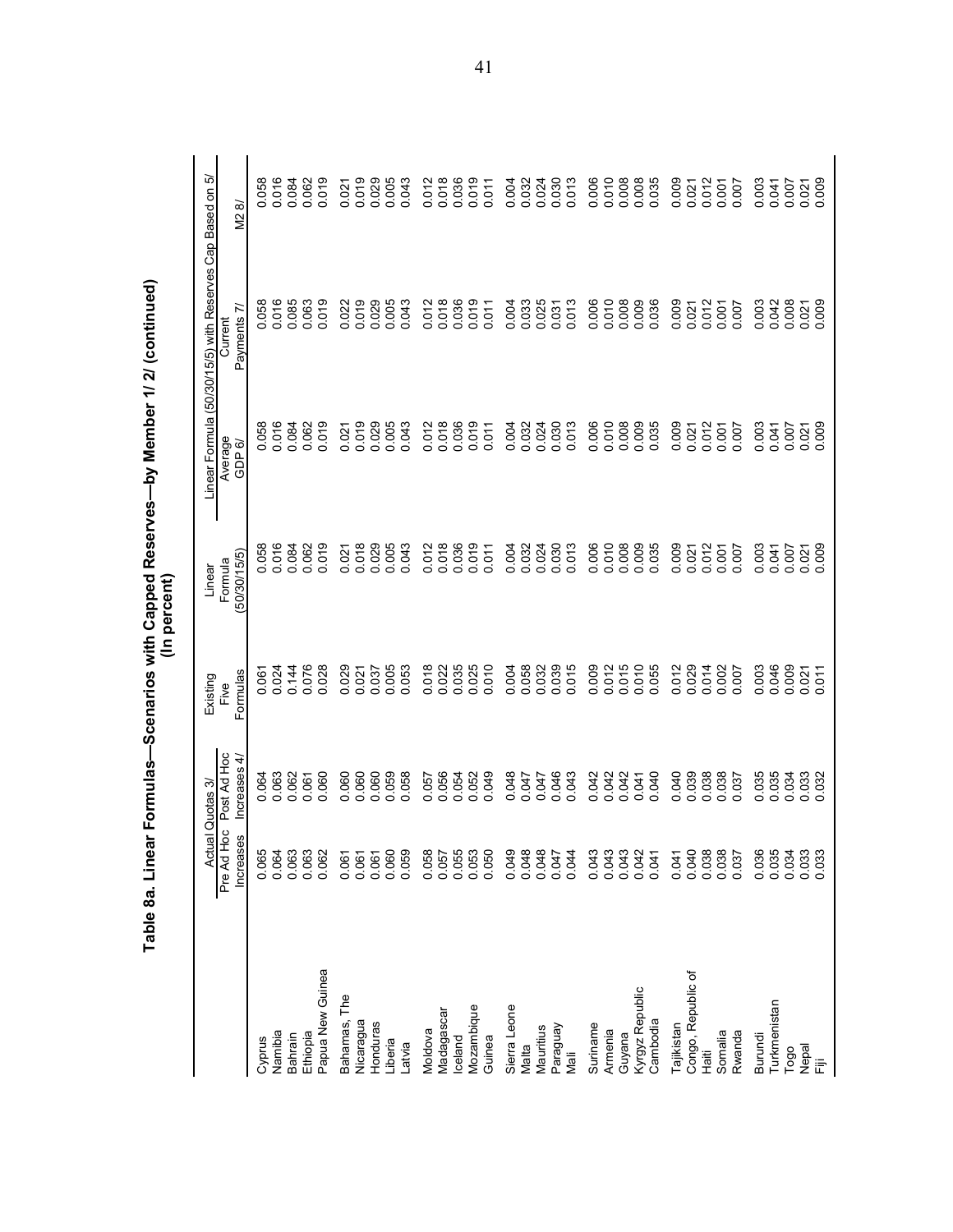|                                   |                                | <b>Actual Quotas 3</b>      | Existing         | Linear                 |                         | Linear Formula (50/30/15/5) with Reserves Cap Based on 5/ |                |
|-----------------------------------|--------------------------------|-----------------------------|------------------|------------------------|-------------------------|-----------------------------------------------------------|----------------|
|                                   | Pre Ad Hoc<br><b>Increases</b> | Post Ad Hoc<br>Increases 4/ | Formulas<br>Five | 50/30/15/5)<br>Formula | Average<br>GDP 6        | Payments 7.<br>Current                                    | M28/           |
| Malawi                            | 0.032                          | 0.032                       | 0.007            | 0.006                  |                         | 0.006                                                     | $\frac{8}{2}$  |
| Macedonia, FYR                    | 0.032                          | 0.032                       | 0.028            | 0.021                  | 0.000<br>0.021<br>0.013 | $0.021$<br>$0.013$                                        | $-021$         |
| <b>Barbados</b>                   | 0.032                          | 0.031                       | 0.015            | 0.013                  |                         |                                                           | 0.013          |
| Estonia<br>Niger                  | 0.031<br>0.031                 | 0.030<br>0.030              | 0.007<br>0.067   | 0.008<br>0.044         | 0.008<br>0.044          | 0.008<br>0.044                                            | 0.008<br>044   |
|                                   |                                |                             |                  |                        |                         |                                                           |                |
| Mauritania                        | 0.030<br>0.029                 | 0.030<br>0.029              | 0.008<br>0.054   | 0.006<br>0.038         | 0.006<br>0.037          | 0.006<br>0.036                                            | 0.006<br>0.033 |
| Botswana<br>Benin                 | 0.029                          | 0.028                       | 0.009            | 0.009                  | 0.009                   | 0.010                                                     | 0.009          |
| Burkina Faso                      | 0.028                          | 0.028                       | 0.010            | 0.012                  | 0.012                   | 0.012                                                     | 0.012          |
| Chad                              | 0.026                          | 0.026                       | 0.016            | 0.013                  | 0.013                   | 0.013                                                     | 0.013          |
| Central African Republic          | 0.026                          | 0.026                       | 0.003            | 0.004                  | 0.004                   | 0.004                                                     | 0.004          |
| Lao, People's Dem. Republic       | 0.025                          | 0.024                       | 0.006            | 0.008                  | 0.008                   | 0.008                                                     | 0.008          |
| Mongolia                          | 0.024                          | 0.023                       | 0.010            | 0.007                  | 0.007                   | 0.007                                                     | 0.007          |
| Swaziland                         | 0.024                          | 0.023                       | 0.021            | 0.013                  | 0.013                   | 0.013                                                     | 0.013          |
| Albania                           | 0.023                          | 0.022                       | 0.026            | 0.021                  | 0.021                   | 0.022                                                     | 0.021          |
| Lesotho                           | 0.016                          | 016<br>ö                    | 0.012            | 0.007                  | 0.007                   | 0.007                                                     | 0.006          |
| Equatorial Guinea                 | 0.015                          | 0.015                       | 0.039            | 0.024                  | 0.024                   | 0.024                                                     | 0.023          |
| Gambia, The                       | 0.015                          | 0.014                       | 0.003            | 0.002                  | 0.002                   | 0.002                                                     | 0.002          |
| Montenegro                        | n.a.                           | 0.013                       | 0.008            | 0.006                  | 0.006                   | 0.006                                                     | 0.006          |
| <b>Belize</b>                     | 0.009                          | 0.009                       | 0.006            | 0.004                  | 0.004                   | 0.005                                                     | 0.004          |
| San Marino                        | 0.008                          | 0.008                       | 0.024            | 0.010                  | 0.010                   | 0.011                                                     | 0.010          |
| Vanuatu                           | 0.008                          | 0.008                       | 0.003            | 0.002                  | 0.002                   | 0.002                                                     | 0.002          |
| Djibouti                          | 0.007                          | 0.007                       | 0.003            | 0.003                  | 0.003                   | 0.003                                                     | 0.003          |
| Eritrea                           | 0.007                          | 0.007                       | 0.008            | 0.005                  | 0.005                   | 0.005                                                     | 0.005          |
| St. Lucia                         | 0.007                          | 0.007                       | 0.004            | 0.003                  | 0.003                   | 0.003                                                     | 0.003          |
| Guinea-Bissau                     | 0.007                          | 0.007                       | 0.004            | 0.003                  | 0.003                   | 0.003                                                     | 0.003          |
| Antigua and Barbuda               | 0.006                          | 0.006                       | 0.006            | 0.003                  | 0.003                   | 0.003                                                     | 0.003          |
| Grenada                           | 0.005                          | 0.005                       | 0.003            | 0.002                  | 0.002                   | 0.002                                                     | 0.002          |
| Solomon Islands<br>Samoa          | 0.005<br>0.005                 | 0.005<br>0.005              | 0.003<br>0.002   | 0.002<br>0.001         | 0.002<br>0.001          | 0.002<br>0.001                                            | 0.002<br>0.001 |
|                                   |                                |                             |                  |                        |                         |                                                           |                |
| Cape Verde                        | 0.004                          | 0.004                       | 0.004            | 0.004                  | 0.004                   | 0.004                                                     | 0.004          |
| Comoros                           | 0.004                          | 0.004                       | 0.001            | 0.001                  | 0.001                   | 0.001                                                     | 0.001          |
| St. Kitts and Nevis<br>Seychelles | 0.004<br>0.004                 | 0.004<br>0.004              | 0.005<br>0.003   | 0.002                  | 0.002                   | 0.002                                                     | 0.002          |
| St. Vincent and the Grenadines    | 0.004                          | 0.004                       | 0.002            | 0.002                  | 0.002                   | 0.004                                                     | 0.002          |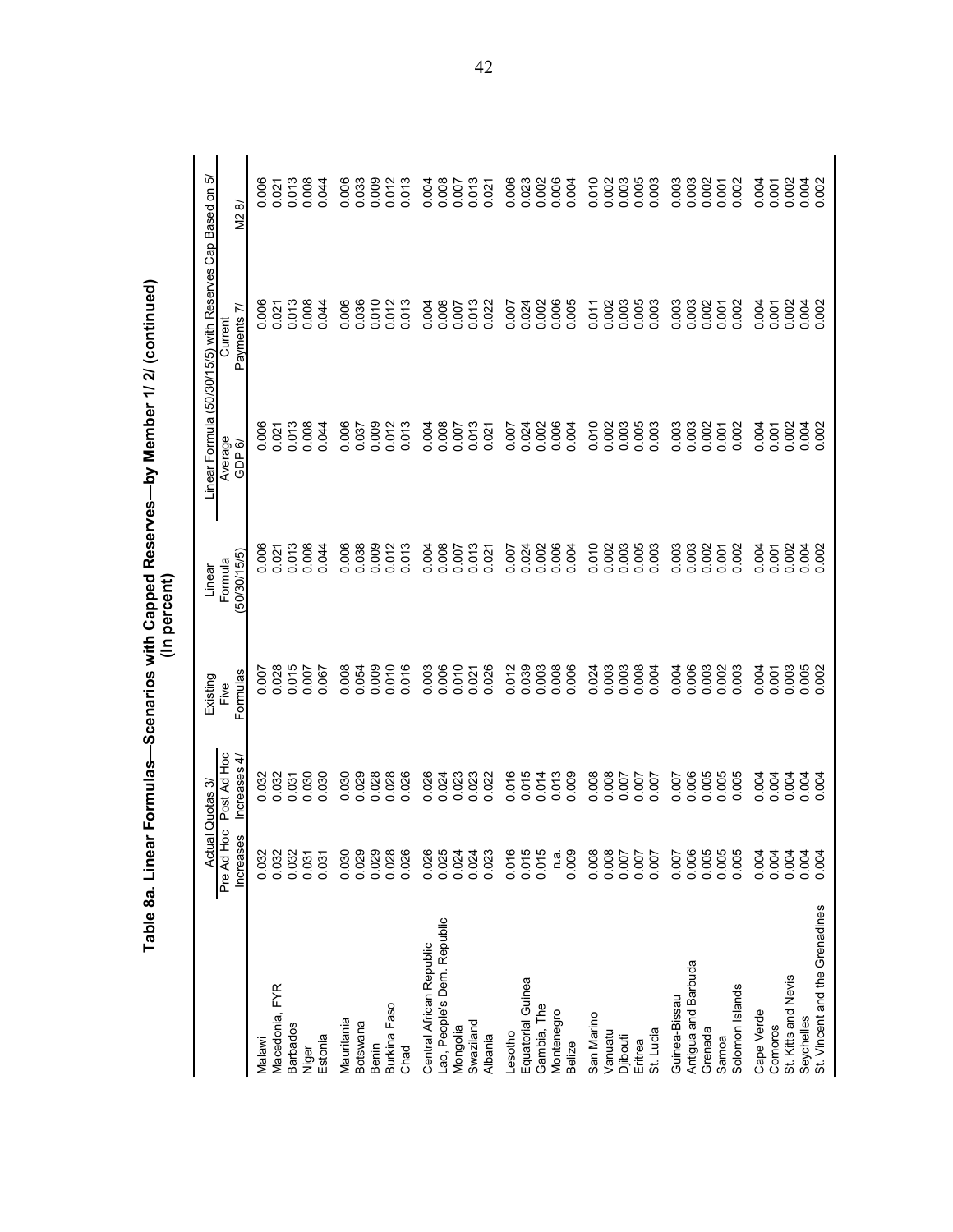|                                                                                                                                                                                                                                                                                    |                  |                                                                              |                  | (In percent)           | Table 8a. Linear Formulas—Scenarios with Capped Reserves—by Member 1/ 2/ (concluded) |                                                                                                   |                |
|------------------------------------------------------------------------------------------------------------------------------------------------------------------------------------------------------------------------------------------------------------------------------------|------------------|------------------------------------------------------------------------------|------------------|------------------------|--------------------------------------------------------------------------------------|---------------------------------------------------------------------------------------------------|----------------|
|                                                                                                                                                                                                                                                                                    |                  | જે<br><b>Actual Quotas</b>                                                   | Existing         | Linear                 |                                                                                      | Linear Formula (50/30/15/5) with Reserves Cap Based on 5/                                         |                |
|                                                                                                                                                                                                                                                                                    | <b>Increases</b> | Pre Ad Hoc Post Ad Hoc<br>Increases 4/                                       | Formulas<br>Five | 50/30/15/5)<br>Formula | Average<br>GDP 6/                                                                    | Payments 7/<br>Current                                                                            | M2 8/          |
| Dominica                                                                                                                                                                                                                                                                           | 0.004            |                                                                              | 0.002            | 0.001                  | 0.001                                                                                | 0.001                                                                                             | 0.001          |
| Maldives                                                                                                                                                                                                                                                                           | 0.004            |                                                                              | 0.006            | 0.003                  | 0.003                                                                                | 0.003                                                                                             | 0.003          |
| Timor-Leste                                                                                                                                                                                                                                                                        | 0.004            |                                                                              | 0.006<br>0.001   | 0.003<br>0.000         | 0.003                                                                                | 0.003                                                                                             | 0.003<br>0.000 |
| Sao Tome and Principe<br>Tonga                                                                                                                                                                                                                                                     | 0.003<br>0.003   | 8<br>8<br>8<br>8<br>8<br>8<br>8<br>8<br>8<br>8<br>8<br>8<br>8<br>8<br>8<br>8 | 0.001            | 0.001                  | 0.000<br>0.001                                                                       | 0.000<br>0.001                                                                                    | 0.001          |
| Bhutan                                                                                                                                                                                                                                                                             | 0.003            |                                                                              | 0.004            | 0.003                  | 0.003                                                                                | 0.003                                                                                             | 0.003          |
| Kiribati                                                                                                                                                                                                                                                                           | 0.003            |                                                                              | 0.003            | 0.001                  | 0.001                                                                                | 0.001                                                                                             | 0.001          |
| Micronesia, Fed. States of                                                                                                                                                                                                                                                         | 0.002            | 00<br>000000<br>000000                                                       | 0.002            | 0.001                  | 0.001                                                                                | 0.001                                                                                             | 0.001          |
| Marshall Islands                                                                                                                                                                                                                                                                   | 0.002            |                                                                              | 0.001            | 0.001                  | 0.001                                                                                | 0.001                                                                                             | 0.001          |
| Palau, Republic of                                                                                                                                                                                                                                                                 | 0.001            |                                                                              | 0.002            | 0.001                  | 0.001                                                                                | 0.001                                                                                             | 0.001          |
| Source: Finance Department.                                                                                                                                                                                                                                                        |                  |                                                                              |                  |                        |                                                                                      |                                                                                                   |                |
| 2/ Based on 1992-2004 data. Reflects the impact of adjustments to current receipts and payments for re-exports, international banking interest,<br>1/ Calculated as the sum of variable weights multiplied with a country's share in the global total of the respective variables. |                  |                                                                              |                  |                        |                                                                                      |                                                                                                   |                |
| and non-monetary gold.                                                                                                                                                                                                                                                             |                  |                                                                              |                  |                        |                                                                                      |                                                                                                   |                |
| 3/ For the three countries that have not yet consented to, and paid for, their quota increases, 11th Review proposed quotas are used.                                                                                                                                              |                  |                                                                              |                  |                        |                                                                                      |                                                                                                   |                |
| 4/ Includes ad hoc increases for China, Korea, Mexico, and Turkey; also includes Montenegro, which became a member on January 18, 2007.<br>5/ Reserve caps are defined as the average of reserves to a scaling variable (average<br>6/ Average GDP 2002-04.                        |                  |                                                                              |                  |                        |                                                                                      |                                                                                                   |                |
| 7/ Average current payments 2000-04.                                                                                                                                                                                                                                               |                  |                                                                              |                  |                        |                                                                                      |                                                                                                   |                |
| 8/ Quarterly average of M2 for 2004. M2 is defined as the IFS category for "Money plus Quasi Money" (line 35l) except for members                                                                                                                                                  |                  |                                                                              |                  |                        |                                                                                      |                                                                                                   |                |
| of the euro area, for whom it is defined, on a national residency basis, as the sum of "Currency Issued" (line 34a.n)<br>"Demand Deposits" (line 34b.n), and "Other D                                                                                                              |                  |                                                                              |                  |                        |                                                                                      | eposits" (line 35n). The 12 countries for which M2 data are not available are included with their |                |
| 9/ Includes China, P.R., and Hong Kong, SAR<br>uncapped reserves.                                                                                                                                                                                                                  |                  |                                                                              |                  |                        |                                                                                      |                                                                                                   |                |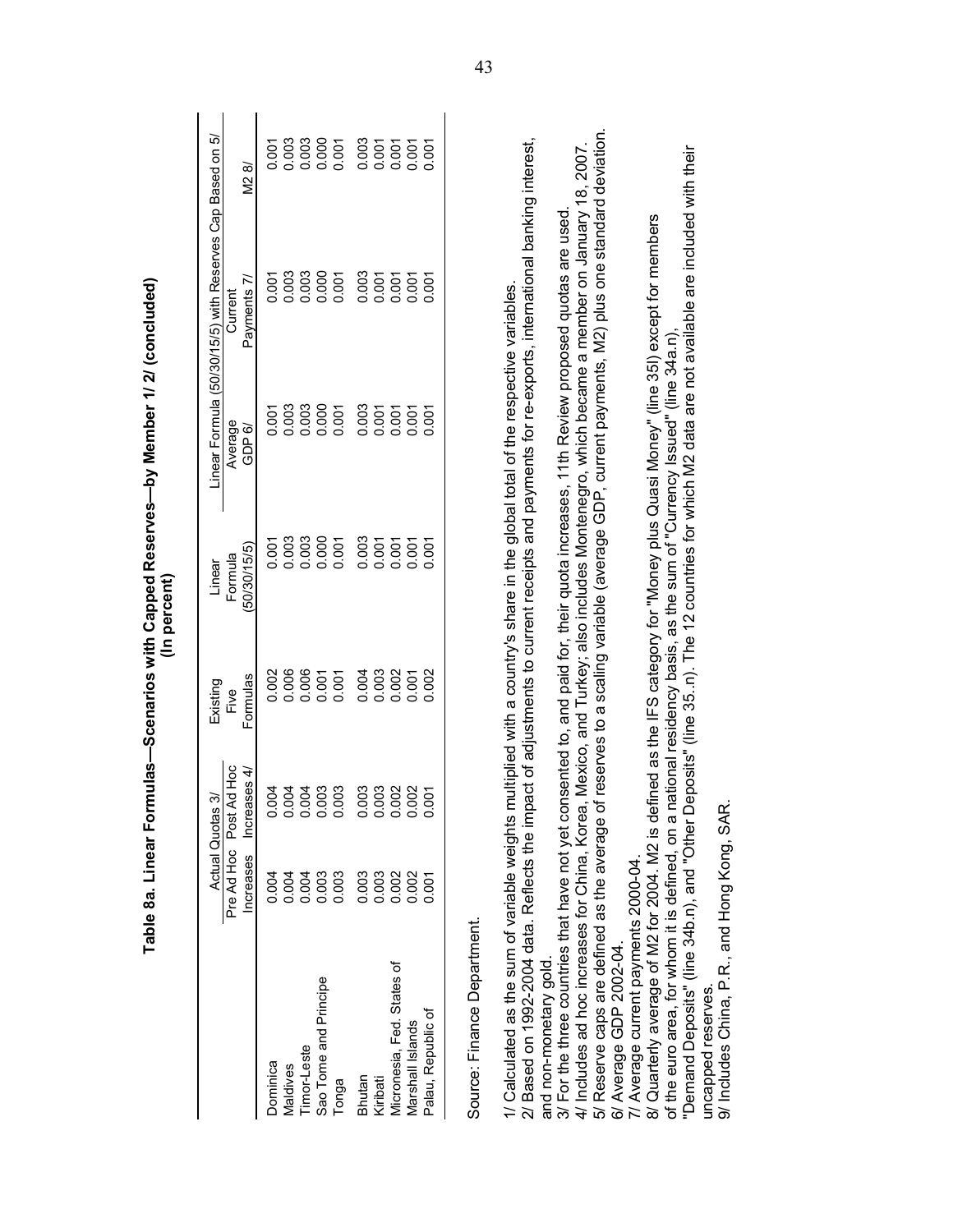|                      | Table 9a. Linear Formalas—Scenarios Using Different Weights for GDP—Dy Member 1/ 2/ |                            | (In percent)        |                                |                                |                                   |                                |
|----------------------|-------------------------------------------------------------------------------------|----------------------------|---------------------|--------------------------------|--------------------------------|-----------------------------------|--------------------------------|
|                      |                                                                                     | Actual Quotas 3/           | Existing            | Openness 35%<br>35%<br>GDP:    | Openness 25%<br>GDP 35%        | Openness 20%<br>65%<br>GDP        | Openness 10%<br>GDP 65%        |
|                      | Pre Ad Hoc<br>89<br>Increas                                                         | Post Ad Hoc<br>Increases 4 | Formulas<br>Five    | Variability 25%<br>Reserves 5% | Variability 35%<br>Reserves 5% | Variability 10%<br>5%<br>Reserves | Variability 20%<br>Reserves 5% |
| <b>Jnited States</b> |                                                                                     | 17.076                     |                     | 21.378                         | 21.836                         | 25.058                            | 25.516                         |
| Japan                | 17.382<br>6.229                                                                     | 6.119                      | 16.793<br>7.525     | 9.050                          | 9.160                          | 10.744                            | 10.854                         |
| Germany              |                                                                                     | 5.979                      | 6.952               | 7.081                          | 6.884                          | 6.752                             | 6.556                          |
| France               | 6.087<br>5.025<br>5.025                                                             | 936<br>4.                  | 4.333               | 4.308                          | 4.112                          | 4.520                             | 4.325                          |
| United Kingdom       |                                                                                     | 4.936                      | 5.175               | 4.540                          | 4.121                          | 4.792                             | 4.373                          |
| China 5/             |                                                                                     | 719<br>6                   | 5.197               | 4.891                          | 4.688                          | 5.042                             | 839<br>4.                      |
| taly                 |                                                                                     | 3.243                      | 3.442               | 3.330                          | 3.110                          | 3.619                             | 3.399                          |
| Saudi Arabia         | 8<br>8 5 8 8 8 8<br>0 6 7 8 8 8<br>0 6 7 8 8 8                                      | 3.211                      | 1.063               | 0.765                          | 0.767                          | 0.683                             | 0.685                          |
| Canada               |                                                                                     | 2.928                      | 3.098               | 2.668                          | 2.543                          | 2.516                             | 2.391                          |
| Russia               |                                                                                     | 2.733                      | 1.519               | 1.622                          | 1.713                          | 1.445                             | 1.535                          |
| Netherlands          |                                                                                     | 373<br>Ń۰                  | 2.880               | 2.054                          | 1.853                          | 1.770                             | 1.570                          |
| Belgium              | $2.456$ $4.556$ $6.54$ $6.54$ $6.54$ $6.54$                                         | 2.117                      | 2.088               | 1.433                          | 1.316                          | 1.152                             | 1.035                          |
| India                |                                                                                     | 1.911                      | 1.200               | 1.288                          | 1.265                          | 1.493                             | 1.470                          |
| Switzerland          |                                                                                     | 1.590                      | 1.530               | 1.358                          | 1.335                          | 1.140                             | 1117                           |
| Australia            |                                                                                     | 1.488                      | 1.182               | 1.223                          | 1.212                          | 1.319                             | 1.308                          |
| Mexico               | 1.210                                                                               | 449                        | 1.928               | 1.984                          | 1.989                          | 1.894                             | 1.899                          |
| Spain                | 1.427                                                                               | 401                        | 2.249               | 2.261                          | 2.185                          | 2.286                             | 2.210                          |
| Brazil               | 1.421                                                                               | 1.396                      | 0.998               | 1.366                          | 1.464                          | 1.378                             | 1.476                          |
| Korea                | 0.764<br>1.244                                                                      | 1.346                      | 508<br>$\mathbf{N}$ | 2.294                          | 2.311                          | 2.073                             | 2.090                          |
| Venezuela            |                                                                                     | 1.222                      | 0.415               | 0.396                          | 0.434                          | 0.326                             | 0.365                          |
| Sweden               | 1.121                                                                               | 1.101                      | 1.229               | 1.039                          | 0.995                          | 0.935                             | 0.891                          |
| Argentina            |                                                                                     | 0.973                      | 0.396               | 0.543                          | 0.609                          | 0.434                             | 0.500                          |
| Indonesia            |                                                                                     | 0.956                      | 0.767               | 0.809                          | 0.847                          | 0.724                             | 0.762                          |
| Austria              |                                                                                     | 0.861                      | 1.142               | 0.939                          | 0.874                          | 0.820                             | 0.755                          |
| South Africa         | 5<br>53<br>53<br>50<br>50<br>50<br>50<br>50                                         | 859<br>ö                   | 0.436               | 0.459                          | 0.463                          | 0.448                             | 0.451                          |
|                      |                                                                                     | 0.806                      | 309<br>ö            | 0.270                          | 0.299                          | 0.209                             | 0.238                          |
| Nigeria<br>Norway    |                                                                                     | 0.768                      | 0.868               | 0.868                          | 0.901                          | 0.746                             | 0.779                          |
| Denmark              |                                                                                     | 0.755                      | 1.078               | 0.909                          | 0.925                          | 0.751                             | 0.767                          |
| Iran                 |                                                                                     | 0.688                      | 0.404               | 0.369                          | 0.365                          | 0.387                             | 0.383<br>0.629                 |
| Malaysia             |                                                                                     | 683<br>ö                   | 399                 | 0.892                          | 0.895                          | 0.626                             |                                |
| Kuwait               |                                                                                     | 635<br>ö                   | 351<br>o o          | 0.243<br>0.238                 | 0.261<br>0.242                 | 0.184                             | 0.201                          |
| Ukraine              |                                                                                     | 0.631                      | 277                 |                                |                                | 0.192                             | 0.197                          |
| Poland               |                                                                                     | 0.629                      | 0.739               | 0.776                          | 0.797                          | 0.699                             | 0.720                          |
| Finland<br>Algeria   |                                                                                     | 0.581<br>0.577             | 0.546<br>0.325      | 0.555<br>0.314                 | 0.555<br>0.341                 | 0.494<br>0.267                    | 0.494<br>0.295                 |
|                      |                                                                                     |                            |                     |                                |                                |                                   |                                |

Table 9a. Linear Formulas—Scenarios Using Different Weights for GDP—by Member 1/2/<br>(In percent)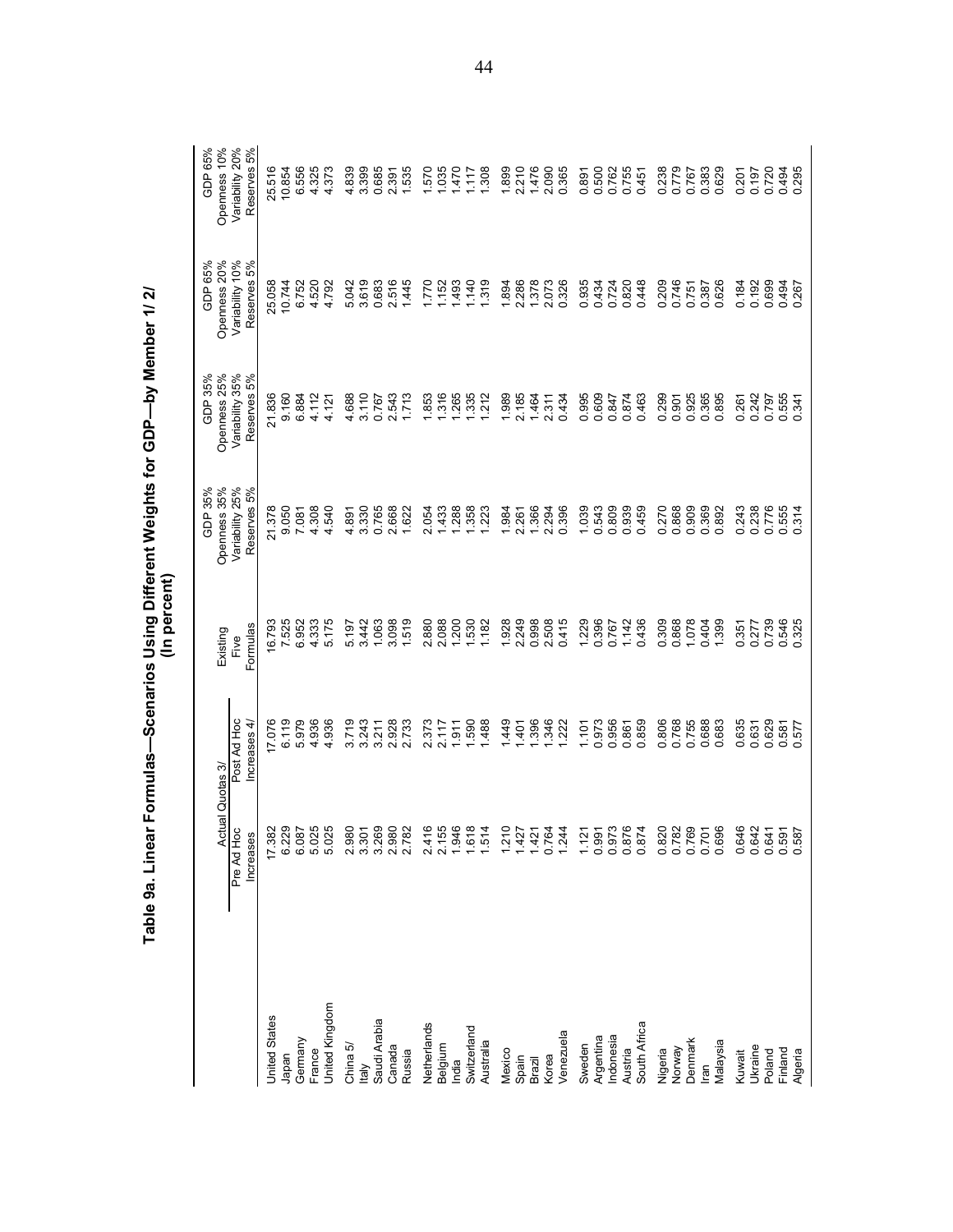|                         |                                               | Actual Quotas 3/           | Existing            | Openness 35%<br>GDP 35%        | Openness 25%<br>GDP 35%        | Openness 20%<br>GDP 65%        | Openness 10%<br>GDP 65%                                        |
|-------------------------|-----------------------------------------------|----------------------------|---------------------|--------------------------------|--------------------------------|--------------------------------|----------------------------------------------------------------|
|                         | Pre Ad Hoc<br>Increases                       | Post Ad Hoc<br>Increases 4 | Formulas<br>Five    | Variability 25%<br>Reserves 5% | Variability 35%<br>Reserves 5% | Variability 10%<br>Reserves 5% | Variability 20%<br>Reserves 5%                                 |
| Turkey                  |                                               | 548                        |                     | 957                            |                                |                                |                                                                |
| raq                     | $5\overline{6}$                               | 546<br>o o                 | 0.741<br>0.246      | 0.168                          | $\frac{1.052}{0.187}$          | 0.107<br>97<br>98              | 0.889<br>0.126                                                 |
| Libya                   | $\tilde{26}$                                  | 517                        | 0.228               | 0.191                          | 0.212                          | 0.140                          |                                                                |
| <b>Trailand</b>         | 506                                           | 0.517<br>715.0             | 0.909               | 0.810                          | 0.831                          | 0.620                          | 0.162<br>0.642                                                 |
| Hungary                 | 88                                            | 0.477                      | 0.468               | 0.404                          | 0.400                          | 0.321                          | 0.317                                                          |
| Pakistan                | 4<br>$\dot{\circ}$                            |                            | 0.191               | 0.230                          | 0.237                          | 0.239                          | 0.245                                                          |
| Romania                 | $\frac{3}{2}$ $\frac{3}{2}$<br>$\overline{a}$ | 0.475<br>0.475             | 0.207               | 0.218                          | 0.223                          | 0.192                          | 0.197                                                          |
| Egypt                   | 0.442<br>0.434                                | 0.434                      | 0.248               | 0.272                          | 0.284                          | 0.249                          | 0.261<br>0.411                                                 |
| Israel                  |                                               | 0.427                      | 579<br>$\mathbf{c}$ | 0.488                          | 0.491                          | 0.408                          |                                                                |
| New Zealand             | 0.419                                         | 0.411                      | 229<br>ö            | 0.232                          | 0.230                          | 0.222                          | 0.220                                                          |
| Philippines             |                                               |                            | 504<br>ö            | 0.412                          | 0.422                          | 0.319                          | 0.329                                                          |
| Portugal                |                                               |                            | 0.528               |                                | 0.516                          | 0.448                          |                                                                |
| Singapore               |                                               |                            | 1.922               | 0.512<br>1.232                 | 1.313                          | 0.801                          | 0.452<br>0.882                                                 |
| Chile                   |                                               |                            | 0.298               | 0.299                          | 0.307                          | 0.261                          | 0.270                                                          |
| Ireland                 |                                               |                            | 1.676               | 1.475                          | 1.622                          | 0.903                          | 1.051                                                          |
| Greece                  |                                               |                            | 0.456               | 0.576                          | 0.619                          | 0.502                          | 0.545                                                          |
| Czech Republic          |                                               | 0.378<br>0.377<br>0.356    | 0.538               | 0.478                          | 0.480                          | 0.377<br>0.242                 |                                                                |
| Colombia                | 88<br>3838<br>0 3 3 3 8<br>0 3 0 3 0          |                            | 0.208               | 0.244                          | 0.252                          |                                | 0.379<br>0.250<br>0.083<br>0.197                               |
| Bulgaria                |                                               | 294<br>၀ ၀                 | 0.113               | 0.101                          | 0.103                          | 0.087                          |                                                                |
| Peru                    |                                               | 293                        | 0.139               | 0.192                          | 0.208                          | 0.181                          |                                                                |
| United Arab Emirates    |                                               |                            | 0.461               | 0.397                          | 0.416                          | 0.323                          | 0.342                                                          |
| Morocco                 |                                               | 0.281<br>0.270<br>0.245    | 0.165               | 0.156                          | 0.152                          | 0.146                          | 0.143<br>0.123                                                 |
| Bangladesh              |                                               |                            | 0.103               | 0.111                          | 0.107                          | 0.127                          |                                                                |
| Congo, Dem. Republic of | 8<br>8 8 9 9 9 9<br>0 9 0 0 0<br>0 0 0 0 0    | 0.245<br>0.225             | 0.025<br>022<br>⊖   | 0.157<br>0.024                 | 0.213<br>0.027                 | 0.073<br>0.017                 | 0.128<br>0.021                                                 |
| Zambia                  |                                               |                            |                     |                                |                                |                                |                                                                |
| Serbia                  | 2193<br>0.193<br>0.0.0.0<br>0.0.0.0           | 0.215<br>0.190             | 0.111               | 0.091                          | 0.100                          | 0.073                          | 82<br>20057<br>20067<br>2000                                   |
| Sri Lanka               |                                               |                            | 0.074               |                                | 0.065                          | 0.059                          |                                                                |
| <b>Belarus</b>          |                                               | 0.178                      | 0.118               | 0.086                          | 0.086                          | 0.067                          |                                                                |
| Ghana                   |                                               | 0.170                      | 0.043               | 0.041                          | 0.043                          | 0.031                          |                                                                |
| Kazakhstan              |                                               | 0.168                      | 0.164               | 0.151                          | 0.159                          | 0.119                          |                                                                |
| Croatia                 | 71                                            | 0.168                      | 0.144               | 0.137                          | 0.140                          | 0.111                          |                                                                |
| Slovak Republic         | 67                                            | 0.164                      | 0.231               | 0.175                          | 0.171                          | 0.141                          |                                                                |
| Zimbabwe                | 65                                            | 0.162                      | 0.026               | 0.027                          | 0.026                          | 0.033                          |                                                                |
| Trinidad and Tobago     | 54<br>54<br>55550                             | 0.154<br>0.151             | 0.062<br>0.214      | 0.050<br>0.164                 | $0.051$<br>$0.151$             | 0.040                          | $\begin{array}{c} 1480 \\ 1500 \\ 0000 \\ 0000 \\ \end{array}$ |
| Vietnam                 |                                               |                            |                     |                                |                                | 0.146                          |                                                                |

Table 9a. Linear Formulas-Scenarios Using Different Weights for GDP-by Member 1/ 2/ (continued) (In percent)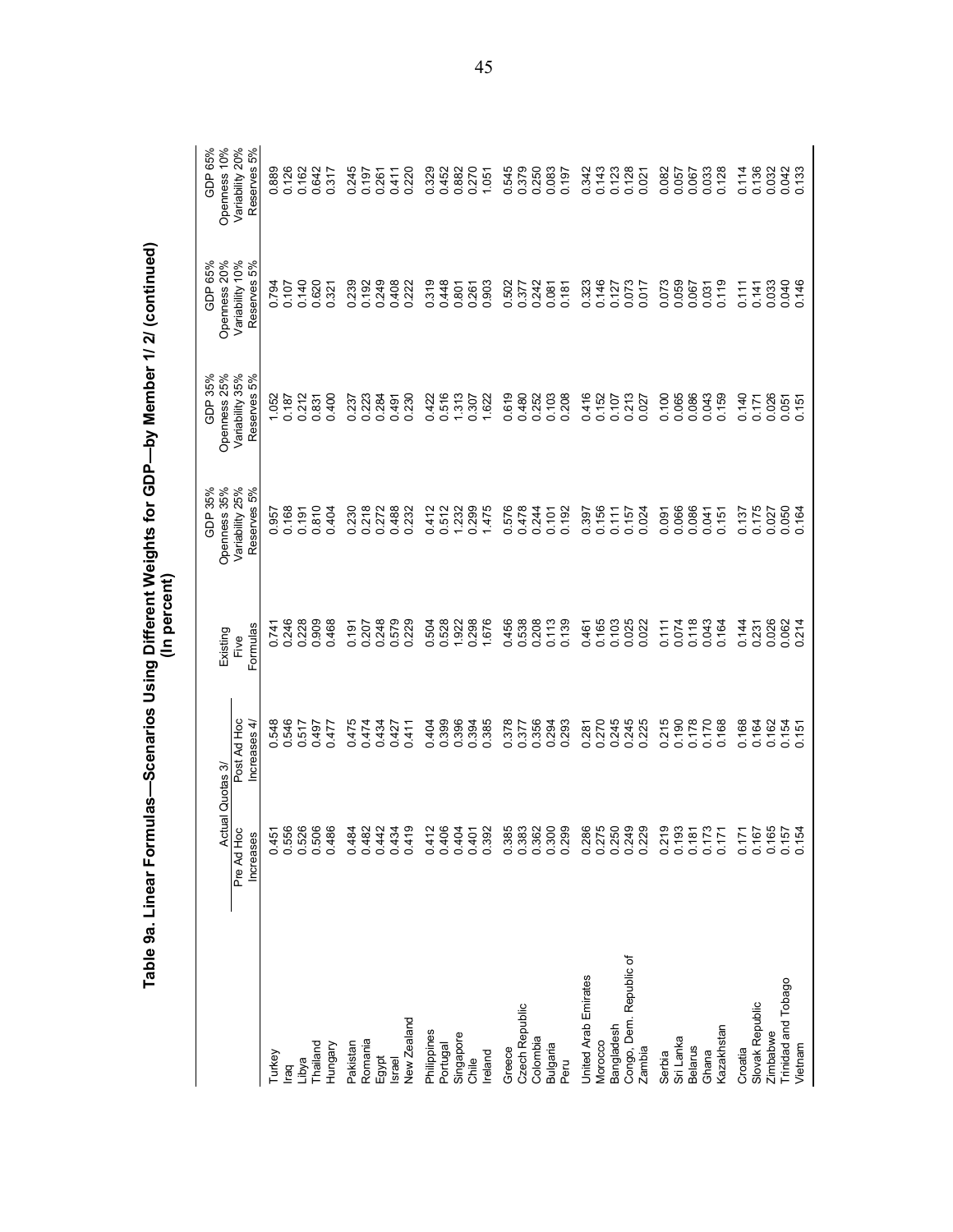| -<br>-<br>-<br>-<br>ļ<br>$\frac{1}{2}$<br>$\frac{1}{2}$<br>יה<br>ספר ה<br>"ה^הוּ   הו |
|---------------------------------------------------------------------------------------|
|---------------------------------------------------------------------------------------|

|                                 |                                   |                             | (In percent)     | Table 9a. Linear Formulas-—Scenarios Using Different Weights for GDP—by Member 1/ 2/ (continued) |                                |                                |                                |
|---------------------------------|-----------------------------------|-----------------------------|------------------|--------------------------------------------------------------------------------------------------|--------------------------------|--------------------------------|--------------------------------|
|                                 |                                   | Actual Quotas 3/            | Existing         | GDP 35%<br>Openness 35%                                                                          | GDP 35%<br>Openness 25%        | GDP 65%<br>Openness 20%        | GDP 65%<br>Openness 10%        |
|                                 | Pre Ad Hoc<br>Increases           | Post Ad Hoc<br>Increases 4/ | Formulas<br>Five | Variability 25%<br>Reserves 5%                                                                   | Variability 35%<br>Reserves 5% | Variability 10%<br>Reserves 5% | Reserves 5%<br>Variability 20% |
| Cote d'Ivoire                   |                                   |                             |                  | 0.049                                                                                            | 0.048                          | 0.044                          | 0.043                          |
| Sudan                           | 0.152<br>0.147<br>0.143           | 0.145<br>0.145              | 0.061            | 0.042                                                                                            | 0.043                          | 0.045                          | 0.045                          |
| Venbnun                         |                                   | 0.141                       | 0.047            | 0.072                                                                                            | 0.084                          | 0.050                          | 0.063                          |
| Ecuador                         | 0.141                             | 0.139                       | 0.078            | 0.146                                                                                            | 0.173                          | 0.099                          | 0.126                          |
| Syrian Arab Republic            | 0.137                             | 0.135                       | 0.122            | 0.152                                                                                            | 0.154                          | 0.207                          | 0.210                          |
| Tunisia                         | 0.134                             | 0.132                       | 0.105            | 096<br>ö                                                                                         | 0.094                          | 0.083                          | 0.081                          |
| Angola                          | 0.134                             | 0.132                       | 0.193            | 0.161                                                                                            | 0.196                          | 0.091                          | 0.126                          |
| Luxembourg                      | 0.131<br>0.129<br>0.128           | 0.128                       | 1.375            | 0.524                                                                                            | 0.533                          | 0.295                          | 0.303                          |
| Uzbekistan                      |                                   | 0.127                       | 0.043            | 0.054                                                                                            | 0.061                          | 0.040                          | 0.047                          |
| Jamaica                         |                                   | 0.126                       | 0.051            | 0.049                                                                                            | 0.050                          | 0.036                          | 0.038                          |
| Kenya                           | 0.127                             | 0.125                       | 0.036            | 0.044                                                                                            | 0.046                          | 0.042                          | 0.044                          |
| Qatar                           | 0.123                             | 0.121                       | 0.134            | 0.118                                                                                            | 0.125                          | 0.090                          | 0.097                          |
| Myanmar                         | 0.121                             | 0.119                       | 0.032            | 0.036                                                                                            | 0.039                          | 0.034                          | 0.036                          |
| Yemen, Republic of              | 0.114                             | 0.112                       | 0.117            | 0.113                                                                                            | 0.137                          | 0.070                          | 0.093                          |
| Slovenia                        | 0.108                             | 0.107                       | 0.144            | 0.117                                                                                            | 0.111                          | 0.102                          | 0.096                          |
| Dominican Republic              |                                   | 0.101                       | 0.085            | 0.074                                                                                            | 0.073                          | 0.062                          | 0.061                          |
| Brunei Darussalam               |                                   | 0.099                       | 0.058            | 0.065                                                                                            | 0.078                          | 0.036                          | 0.048                          |
| Guatemal                        |                                   | 0.097                       | 0.065            | 0.071                                                                                            | 0.072                          | 0.070                          | 0.071                          |
| Panama                          |                                   | 0.095                       | 0.049            | 0.057                                                                                            | 0.062                          | 0.045                          | 0.050                          |
| Lebanon                         |                                   | 0.093                       | 0.176            | 0.151                                                                                            | 0.167                          | 0.108                          | 0.123                          |
| Tanzania                        | 0.093                             | 0.091                       | 0.033            | 0.036                                                                                            | 0.038                          | 0.033                          | 0.035                          |
| Oman                            |                                   | 0.089                       | 0.150            | 0.108                                                                                            | 0.112                          | 0.085                          | 0.089                          |
| Cameroon                        | 0.087                             | 0.085                       | 0.033            | 0.041                                                                                            | 0.043                          | 0.039                          | 0.042                          |
| Uganda<br>Bolivia               | 0.080                             | 0.083<br>0.079              | 0.025<br>0.023   | 0.025<br>0.025                                                                                   | 0.027<br>0.026                 | 0.024<br>0.021                 | 0.023                          |
| El Salvador                     |                                   | 0.079                       | 0.053            | 0.050                                                                                            | 0.050                          | 0.046                          | 0.046                          |
| Jordan                          |                                   | 0.078                       | 0.082            | 0.067                                                                                            | 0.068                          | 0.051                          | 0.052                          |
| Bosnia-Herzegovina              | 920<br>0880<br>00000<br>00000     | 0.078                       | 0.066            | 0.051                                                                                            | 0.055                          | 0.035                          | 0.039                          |
| Costa Rica                      |                                   | 0.075                       | 0.084            | 0.072                                                                                            | 0.072                          | 0.061                          | 0.060                          |
| Islamic Republic of Afghanistan |                                   | 0.074                       | 0.042            | 0.045                                                                                            | 0.055                          | 0.027                          | 0.037                          |
| Senegal                         |                                   | 0.074                       | 0.024            | 0.022                                                                                            | 0.021                          | 0.020                          | 0.020                          |
| Azerbaijan                      |                                   | 0.074                       | 0.036            | 0.034                                                                                            | 0.035                          | 0.027                          | 0.028                          |
| Georgia<br>Gabon                |                                   | 0.069<br>0.071              | 0.047<br>0.017   | 0.037                                                                                            | 0.041<br>0.017                 | 0.026                          |                                |
| Lithuania                       | 76<br>075<br>076<br>00000<br>0000 | 0.066                       | 0.096            | 0.016<br>0.076                                                                                   | 0.075                          | 0.013                          | 0.030<br>0.014<br>0.064        |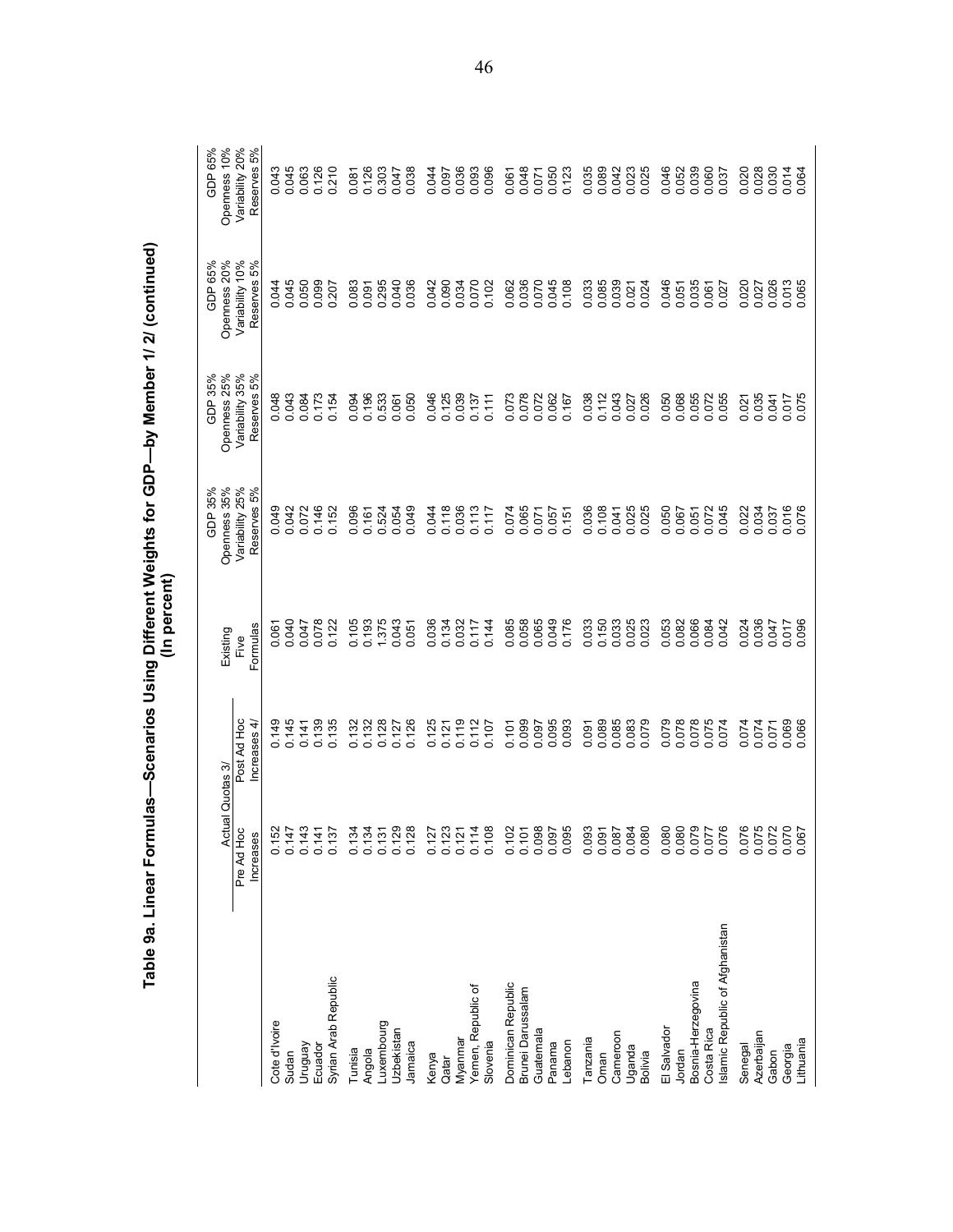|                    | Table 9a. Linear Form           |                            | (In percent)            | ulas—Scenarios Using Different Weights for GDP—by Member 1/ 2/ (continued) |                                |                                |                                |
|--------------------|---------------------------------|----------------------------|-------------------------|----------------------------------------------------------------------------|--------------------------------|--------------------------------|--------------------------------|
|                    | $\overline{\mathbb{Q}}$<br>Actu | Quotas 3/                  | Existing                | GDP 35%<br>Openness 35%                                                    | GDP 35%<br>Openness 25%        | GDP 65%<br>Openness 20%        | GDP 65%<br>Openness 10%        |
|                    | Pre Ad Hoc<br>Increases         | Post Ad Hoc<br>Increases 4 | Formulas<br>Five        | Variability 25%<br>Reserves 5%                                             | Variability 35%<br>Reserves 5% | Variability 10%<br>Reserves 5% | Variability 20%<br>Reserves 5% |
| Cyprus             | 0.065                           |                            |                         |                                                                            |                                |                                |                                |
| Namibia            | 0.064                           | 0.064                      | 0.061                   | 0.065<br>0.017                                                             | 0.069<br>0.017                 | 0.051                          | 0.055<br>0.014                 |
| Bahrain            | 0.063                           | 0.062                      | 0.144                   | 0.109                                                                      | 0.122                          | 0.065                          | 0.078                          |
| Ethiopia           | 0.063                           | 0.061                      | 0.076<br>0.028          | 0.089                                                                      | 0.115                          | 0.049                          | 0.074                          |
| Papua New Guinea   | 0.062                           | 0.060                      |                         | 0.023                                                                      | 0.024                          | 0.016                          | 0.018                          |
| Bahamas, The       | 0.061                           | 060<br>ö                   | 0.029                   | 0.023                                                                      | 0.023                          | 019<br>ö                       | 0.019                          |
| Nicaragua          | 0.061                           | 0.060                      | 0.021                   | 0.021                                                                      | 0.021                          | 0.017                          | 0.017                          |
| Honduras           | 0.061                           | 0.060                      | 0.037                   | 0.031                                                                      | 0.030                          | 0.026                          | 0.025                          |
| Liberia            | 0.060                           | 0.059                      | 0.0053                  | 0.006                                                                      | 0.008                          | 0.004                          | 0.005                          |
| Latvia             | 0.059                           | 0.058                      |                         | 0.046                                                                      | 0.045                          | 0.039                          |                                |
| Moldova            | 0.058                           | 0.057                      | 018<br>ö                | 0.014                                                                      | 0.015                          | 010<br>ö                       | 0.011                          |
| Madagascar         | 0.057                           | 0.056                      | 0.022                   | 0.020                                                                      | 0.022                          | 0.016                          | 0.018                          |
| celand             | 0.055                           | 0.054                      | 0.035                   | 0.038                                                                      | 0.039                          | 0.033                          | 0.034                          |
| Mozambique         | 0.053                           | 0.052                      |                         | 0.020                                                                      | 0.021                          |                                | 0.018                          |
| Guinea             | 0.050                           | 0.049                      | 0.010                   | 0.011                                                                      | 0.012                          | 0.010                          | 0.011                          |
| Sierra Leone       | 0.049                           | 0.048                      | 0.004                   | 0.005                                                                      | 0.006                          | 0.004                          | 0.004                          |
| Malta              | 0.048                           | 0.047                      |                         | 0.038                                                                      | 0.037                          | 0.027                          | 0.027                          |
| Mauritius          | 0.048                           | 0.047                      | 0.058<br>0.032<br>0.039 | 0.026                                                                      | 0.026                          | 0.022                          | 0.021                          |
| Paraguay           | 0.047                           | 0.046                      |                         | 0.036                                                                      | 0.040                          | 0.026                          | 0.030                          |
| Mali               | 0.044                           | 0.043                      | 0.015                   | 0.013                                                                      | 0.012                          | 0.013                          | 0.012                          |
| Suriname           | 0.043                           | 0.042                      | 0.009                   | 0.008                                                                      | 0.010                          | 0.005                          | 0.007                          |
| Armenia            | 0.043                           | 0.042                      | 0.012                   | 0.011                                                                      | 0.011                          | 0.010                          | 0.009                          |
| Guyana             | 0.043                           | 0.042                      | 0.015                   | 0.011                                                                      | 0.013                          | 0.006                          | 0.008                          |
| Kyrgyz Republic    | 0.042                           | 0.041                      | 0.010<br>0.055          | 0.010                                                                      | 0.011                          | 0.008                          | 0.009                          |
| Cambodia           | 0.041                           | 0.040                      |                         | 0.047                                                                      | 0.055                          | 0.028                          | 0.036                          |
| Tajikistan         | 0.041                           | 0.040                      | 0.012                   | 0.010                                                                      | 0.011                          | 0.007                          | 0.008                          |
| Congo, Republic of | 0.040                           | 0.039                      | 0.029                   | 0.027                                                                      | 0.030                          | 0.017                          | 0.021                          |
| ∄ë<br>±            | 0.038                           | 0.038                      | 0.014                   | 0.014                                                                      | 0.015                          | 0.011                          | 0.012                          |
| Somalia            | 0.038                           | 0.038                      | 0.002                   | 0.002                                                                      | 0.002                          | 0.001                          | 0.001                          |
| Rwanda             | 0.037                           | 037<br>$\circ$             |                         | 008<br>ö                                                                   | 0.009                          | 006<br>ö                       | 0.007                          |
| Burundi            | 0.036                           | 035<br>ö                   | 0.003                   | 0.003                                                                      | 0.004                          | 0.002                          | 0.003                          |
| Turkmenistan       | 0.035                           | 0.035                      | 0.046                   | 0.044                                                                      | 0.046                          | 0.040                          | 0.042                          |
| Togo               | 0.034                           | 0.034                      | 0.009                   | 0.009                                                                      | 0.009                          | 0.007                          | 0.007                          |
| Nepal<br>信         | 0.033                           | 0.033                      | $0.021$<br>0.011        | 0.022                                                                      | 0.023                          | 0.020                          | 0.021                          |
|                    |                                 |                            |                         |                                                                            |                                |                                |                                |

47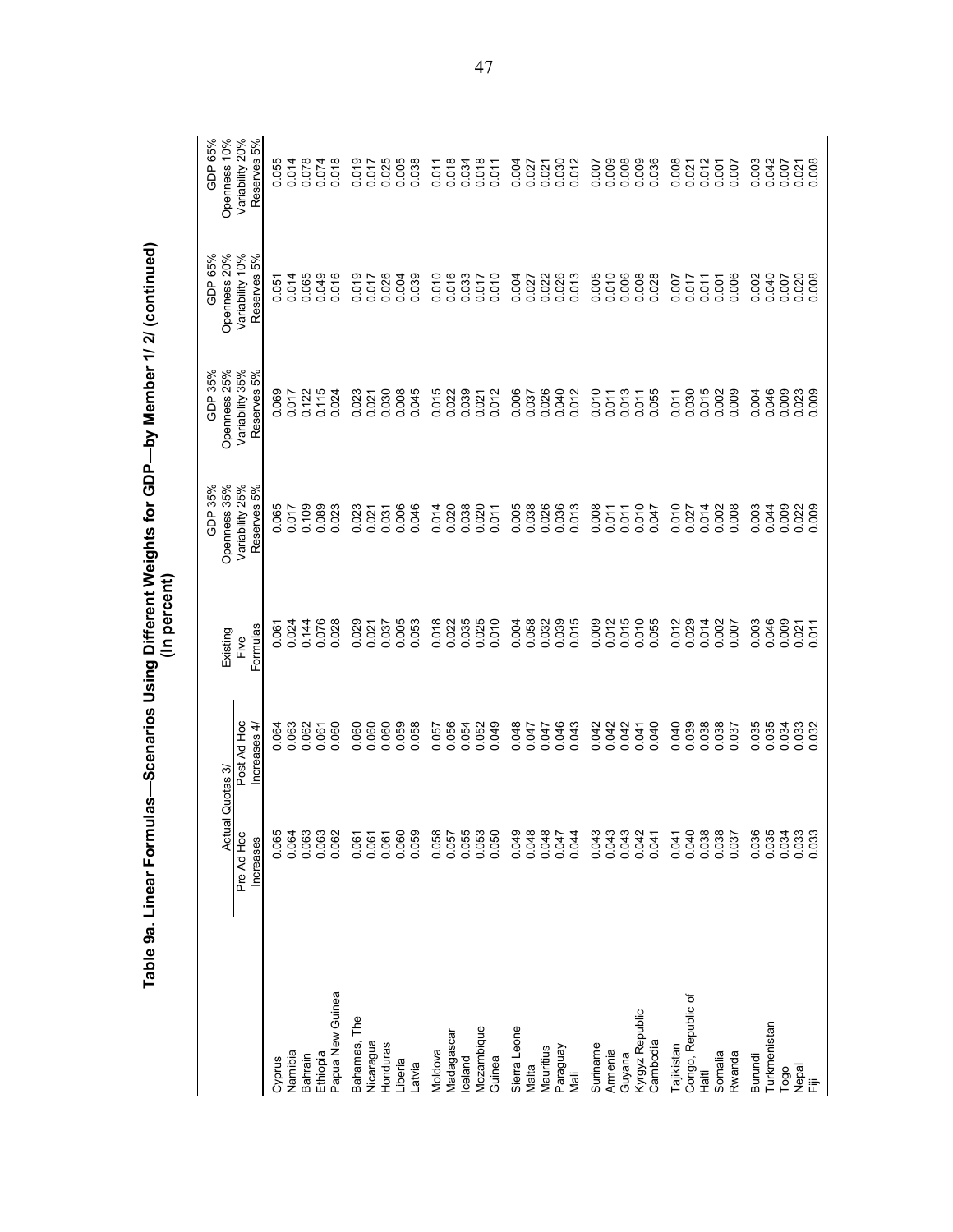| <b>CONDITION</b><br>$\overline{a}$ |  |
|------------------------------------|--|
|                                    |  |
|                                    |  |
| .<br>.                             |  |

|                                |                                |                                  | (In percent)          | Table 9a. Linear Formulas—Scenarios Using Different Weights for GDP—by Member 1/ 2/ (continued) |                                |                                |                                |
|--------------------------------|--------------------------------|----------------------------------|-----------------------|-------------------------------------------------------------------------------------------------|--------------------------------|--------------------------------|--------------------------------|
|                                |                                | Actual Quotas 3/                 | Existing              | Openness 35%<br>GDP 35%                                                                         | Openness 25%<br>GDP 35%        | Openness 20%<br>GDP 65%        | GDP 65%<br>Openness 10%        |
|                                | Pre Ad Hoc<br><b>Increases</b> | Post Ad Hoc<br>Increases 4/      | Formulas<br>Five      | Variability 25%<br>Reserves 5%                                                                  | Variability 35%<br>Reserves 5% | Variability 10%<br>Reserves 5% | Variability 20%<br>Reserves 5% |
|                                |                                |                                  |                       |                                                                                                 |                                |                                |                                |
| Malawi                         |                                |                                  | 0.007                 | 0.024                                                                                           | 0.007                          |                                |                                |
| Macedonia, FYR                 |                                | 0.032<br>0.032                   |                       |                                                                                                 |                                | 0.019                          | 0.006<br>0.020                 |
| <b>Barbados</b>                |                                | 0.031                            | 0.015                 | 0.014                                                                                           | 0.014                          | 0.011                          |                                |
| Niger                          |                                | 030<br>$\ddot{\circ}$            | 0.007                 | 0.008                                                                                           | 0.009                          | 0.007                          |                                |
| Estonia                        | 88885<br>8885<br>00000         | 0.030                            | 0.067                 | 0.049                                                                                           | 0.047                          | 0.038                          | 0.011<br>0.008<br>0.036        |
| Mauritania                     | 0.03                           |                                  | 0.008                 | 500<br>ö                                                                                        | 008<br>ö                       | 0.005                          |                                |
| Botswana                       | 0.02                           | 0.030                            | 0.054                 | 0.045                                                                                           | 0.047                          | 0.034                          |                                |
| Benin                          |                                |                                  |                       | 0.009                                                                                           |                                | 0.010                          | 0.006<br>0.009<br>0.013        |
| Burkina Faso                   | 0.02                           | 0.028                            | 0.009                 | 0.012                                                                                           | 0.009                          | 0.012                          |                                |
| Chad                           | <u>O 0,0,00,00</u><br>0.02     | 0.026                            | 016<br>$\dot{\circ}$  | 0.016                                                                                           | 0.018                          | 0.011                          | 0.013                          |
| Central African Republic       |                                | 0.026                            | 0.003                 | 0.005                                                                                           | 0.005                          | 0.004                          | 0.004                          |
| Lao, People's Dem. Republic    | 0.025<br>0.025<br>0.024        | 0.024                            | 0.006                 | 0.009                                                                                           | 0.010                          | 0.007                          | 0.008                          |
| Mongolia                       |                                |                                  | 0.010                 | 0.009                                                                                           | 0.009                          | 0.006                          |                                |
| Swaziland                      | 0.024                          |                                  | 0.021                 | 0.015                                                                                           | 0.016                          | 0.010                          |                                |
| Albania                        | S<br>0.02                      | 0.023<br>0.023<br>0.022          | 0.026                 | 0.023                                                                                           | 0.023                          | 0.020                          | 0.006<br>0.011<br>0.021        |
| Lesotho                        | 0.0                            |                                  | 0.012                 | 0.008                                                                                           | 0.008                          | 0.006                          |                                |
| Equatorial Guinea              | 0.01                           |                                  | 0.039                 | 0.029                                                                                           | 0.031                          |                                |                                |
| Gambia, The                    | 655<br>0.01                    |                                  | 0.003                 | 0.003                                                                                           | 0.003                          | 0.019<br>0.002                 |                                |
| Montenegro                     |                                |                                  | 0.008                 | 0.007                                                                                           |                                | 0.006                          |                                |
| Belize                         | n.a.<br>0.009                  | 0.014<br>0.014<br>0.000<br>0.000 | 0.006                 | 0.005                                                                                           | 0.005                          | 0.004                          | 888888<br>888888<br>00000      |
| San Marino                     |                                | 0.008                            | 0.024                 | 0.013                                                                                           | 0.014                          | 0.008                          |                                |
| Vanuatu                        |                                |                                  | 0.003                 | 0.002                                                                                           | 0.003                          | 0.002                          | 0.008                          |
| Djibouti                       | 2222<br>00000000<br>000000     | 2000<br>2000<br>2000             | 0.003                 | 0.003                                                                                           | 0.003                          | 0.002                          | 0.003<br>0.003                 |
| Eritrea                        |                                |                                  | 0.008                 | 0.007                                                                                           | 0.008                          | 0.004                          |                                |
| St. Lucia                      |                                |                                  |                       | 0.004                                                                                           | 0.004                          | 0.003                          |                                |
| Guinea-Bissau                  | $\overline{ }$<br>0.00         | 0.006                            | 004<br>ö              | 004<br>ö                                                                                        | 005<br>ö                       | 0.003                          | $0.003$<br>$0.002$<br>$0.007$  |
| Antigua and Barbuda            | ഉ<br>0.00                      |                                  | 0.006                 | 0.004                                                                                           | 0.003                          |                                |                                |
| Grenada                        | 0.00                           | 0.005                            | 0.003                 | 0.003                                                                                           | $0.003$<br>$0.007$             | 0.002<br>0.001                 |                                |
| Solomon Islands<br>Samoa       | ro ro ro<br>0.00<br>0.00       | 0.005                            | .003<br>$\dot{\circ}$ | 0.002<br>0.001                                                                                  | 0.002                          | 0.001                          | 0.002                          |
| Cape Verde                     | 4<br>0.00                      | 0.004                            | 0.004                 | 0.004                                                                                           | 0.004                          | 0.003                          | 0.003                          |
| Comoros                        | 0.004                          |                                  | 0.001                 | 0.001                                                                                           | 0.001                          | 0.001                          |                                |
| St. Kitts and Nevis            | 4<br>0.00                      | 88888                            | 0.003                 | 0.002                                                                                           | 0.002                          | 0.001                          | $0.007$<br>$0.003$<br>$0.002$  |
| Seychelles                     | 0.004                          |                                  | 88<br>$\circ$ $\circ$ | 005<br>002                                                                                      | 005<br>00                      | 0.003                          |                                |
| St. Vincent and the Grenadines |                                |                                  |                       |                                                                                                 | .002                           |                                |                                |

48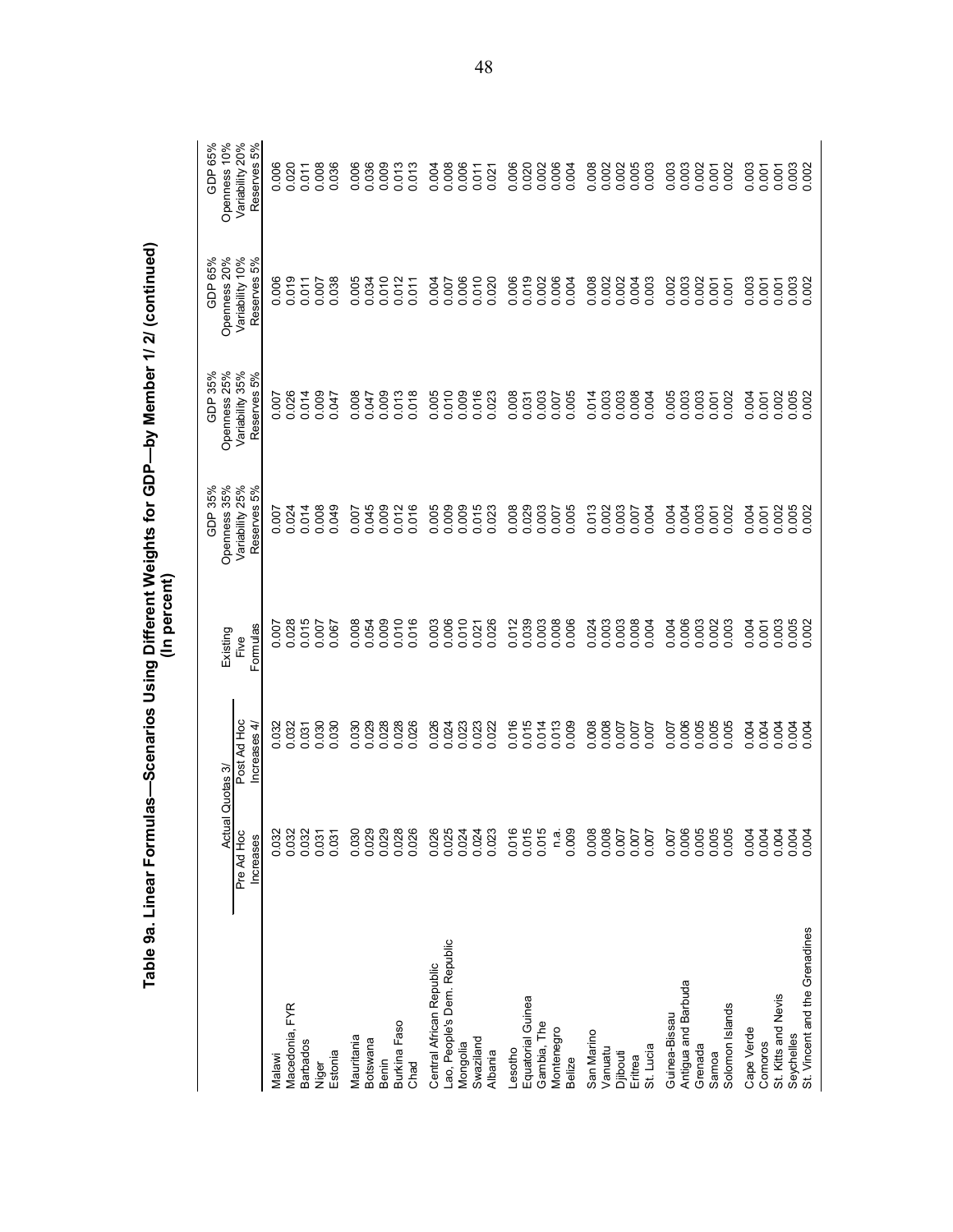|                                                                                                                                                                                       | Actual Quotas 3/       |                             | Existing         | Openness 35%<br>GDP 35%                                                                                     | Openness 25%<br>GDP 35%        | Openness 20%<br>GDP 65%        | Openness 10%<br>GDP 65%        |
|---------------------------------------------------------------------------------------------------------------------------------------------------------------------------------------|------------------------|-----------------------------|------------------|-------------------------------------------------------------------------------------------------------------|--------------------------------|--------------------------------|--------------------------------|
|                                                                                                                                                                                       | Pre Ad Hoc<br>ncreases | Post Ad Hoc<br>Increases 4/ | Formulas<br>Five | Variability 25%<br>Reserves 5%                                                                              | Variability 35%<br>Reserves 5% | Variability 10%<br>Reserves 5% | Reserves 5%<br>Variability 20% |
| Dominica                                                                                                                                                                              | 0.004                  | 0.004                       | 0.002            | 0.002                                                                                                       | 0.002                          | 0.001                          | 0.001                          |
| Maldives                                                                                                                                                                              | 0.004                  | 0.004                       | 0.006            | 0.004                                                                                                       | 0.003                          | 0.003                          | 0.003                          |
| Timor-Leste                                                                                                                                                                           | 0.004                  |                             | 0.006            | 0.004                                                                                                       | 0.005                          | 0.003                          | 0.003                          |
| Sao Tome and Principe                                                                                                                                                                 | 0.003                  | 0.003<br>0.003              | 0.007            | 0.000                                                                                                       | 0.000                          | 0.000                          | 0.000                          |
| Tonga                                                                                                                                                                                 | 0.003                  |                             |                  | 0.001                                                                                                       | 0.002                          | 0.001                          | 0.001                          |
| Bhutan                                                                                                                                                                                | 0.003                  |                             | 0.004            | 0.003                                                                                                       | 0.003                          | 0.003                          | 0.003                          |
| Kiribati                                                                                                                                                                              | 0.003                  |                             | 0.003            | 0.001                                                                                                       | 0.001                          | 0.001                          | 0.001                          |
| Micronesia, Fed States of                                                                                                                                                             |                        |                             | 0.002            | 0.002                                                                                                       |                                | 0.001                          | 0.001                          |
| Marshall Islands                                                                                                                                                                      | 0.002                  |                             | 0.001            | 0.001                                                                                                       | 0.001                          | 0.001                          | 0.001                          |
| Palau, Republic of                                                                                                                                                                    | 0.001                  | 0.001                       | 0.002            | 0.001                                                                                                       | 0.002                          | 0.001                          | 0.001                          |
| Source: Finance Department.                                                                                                                                                           |                        |                             |                  |                                                                                                             |                                |                                |                                |
| variable's contribution per se as correlation ar<br>1/ Calculated as the sum of variable weights                                                                                      |                        | mong variables is high.     |                  | multiplied with a country's share in the global total of the respective variables. Weights do not reflect a |                                |                                |                                |
| 2/ Based on 1992-2004 data. Reflects the impact of adjustments to current receipts and payments for re-exports, international banking interest,<br>and non-monetary gold.             |                        |                             |                  |                                                                                                             |                                |                                |                                |
| 3/ For the three countries that have not yet consented to, and paid for, their quota increases, 11th Review proposed quotas are used                                                  |                        |                             |                  |                                                                                                             |                                |                                |                                |
| 4/ Includes ad hoc increases for China, Korea, Mexico, and Turkey; also includes Montenegro, which became a member on January 18, 2007<br>5/ Includes China, P.R., and Hong Kong, SAF |                        |                             |                  |                                                                                                             |                                |                                |                                |

Table 9a. Linear Formulas-Scenarios Using Different Weights for GDP-by Member 1/2/ (concluded) (In percent)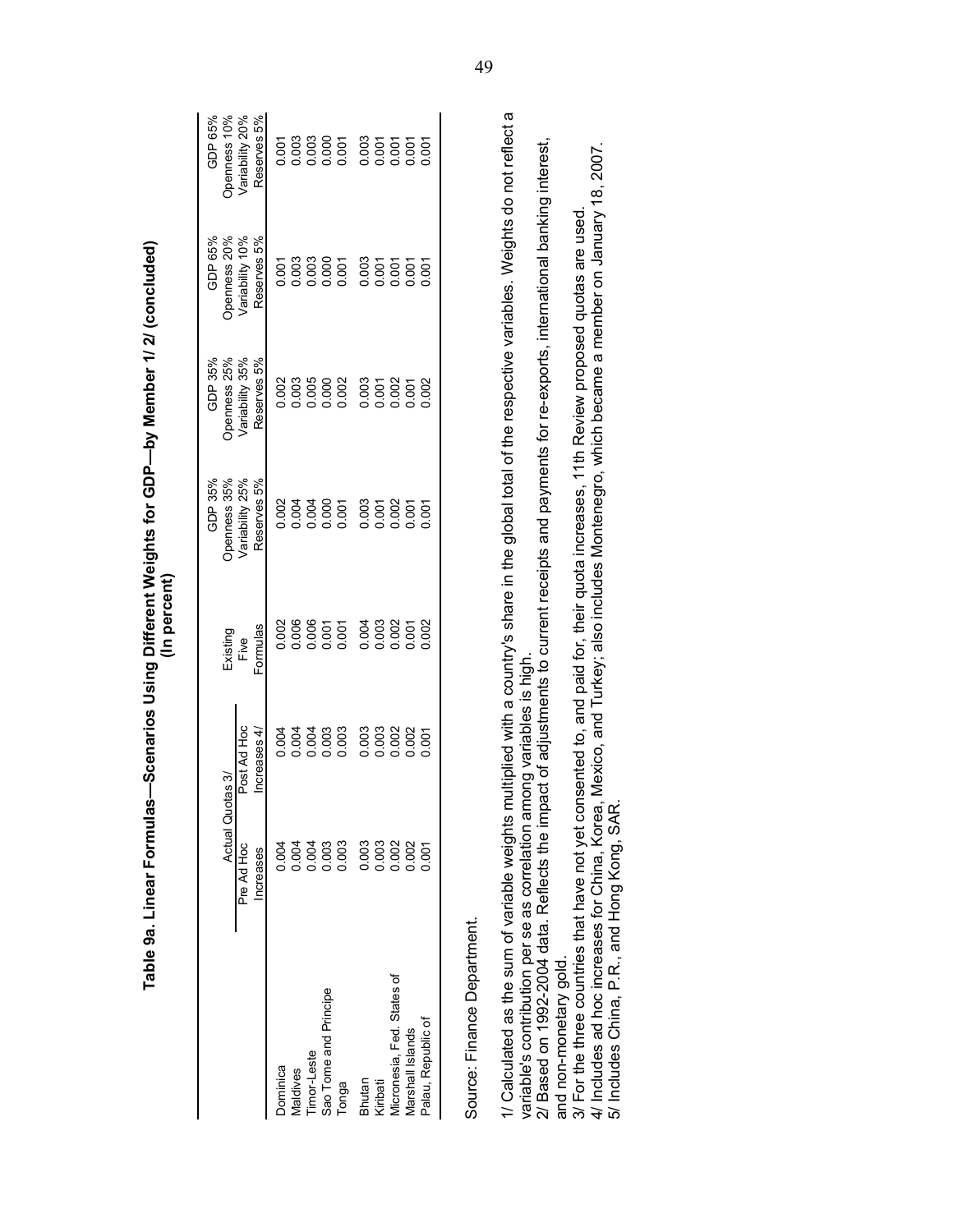|                              | Actual Quotas 1        |                             | Existing<br>(In percent) |                      | Compressed                            |                                       |
|------------------------------|------------------------|-----------------------------|--------------------------|----------------------|---------------------------------------|---------------------------------------|
|                              | Pre Ad Hoc<br>Increase | Post Ad Hoc<br>Increase $2$ | Formulas<br>Five         | Formula 3/<br>Linear | Linear Formula<br>$\overline{4}$<br>ö | Linear Formula<br>Compressed<br>0.855 |
| <b>United States</b>         | 17.382<br>6.229        | 17.076<br>6.119             | 16.793<br>7.525          | 23.104               | 14.937<br>7.564                       | 6.841<br>8.173                        |
| Japan                        |                        |                             |                          | 9.869                |                                       |                                       |
| Germany                      | 6.087                  | 5.979                       | 6.952                    | 6.966                | 5.724                                 | 6.078                                 |
| France                       | 5.025                  | 4.936                       | 4.333                    | 4463                 | 4.009                                 | 4.163                                 |
| <b>Jnited Kingdom</b>        | 5.025                  | 936<br>4                    | 5.175                    | 4.771                | 4.229                                 | 4.406                                 |
| China $6/$                   | 2.980                  | 719<br>ຕ່                   | 5.197                    | 5.017                | 4.403                                 | 4.599                                 |
| $\frac{1}{2}$                | 3.301                  | 3.243                       | 3.442                    | 3.529                | 3.322                                 | 3.410                                 |
| Saudi Arabia                 | 3.269                  | 3.211                       | 1.063                    | 0.724                | 0.935                                 | 0.887                                 |
| Canada                       | 2.980<br>2.782         | 2.928                       | 3.098                    | 2.623                | 2.620                                 | 2.650                                 |
| Russia                       |                        | 2.733                       | 1.519                    | 1.511                | 1.685                                 | 1.658                                 |
|                              | 416<br>$\mathbf{a}$    | 2.373                       | 2.880                    | 1.962                | 2.078                                 | 2.071                                 |
| Netherlands<br>Belgium       | 2.155                  | 2.117                       | 2.088                    | 1.322                | 1.514                                 | 1.480                                 |
| India                        | 1.946                  | 1.911                       | 1.200                    | 1.396                | 1.582                                 | 1.551                                 |
| Switzerland                  | .618                   | 1.590                       | 1.530                    | 1.255                | 1.453                                 | 1.416                                 |
| Australia                    | .514                   | 488                         | 1.182                    | 1.274                | 1.470                                 | 1.434                                 |
| Mexico                       | 210                    | 449                         | 1.928                    | 1.937                | 2.056                                 | 2.048                                 |
| Spain                        | 1.427                  | 401                         | 2.249                    | 2.292                | 2.353                                 | 2.363                                 |
| Brazil                       | 1.421                  | 396                         | 0.998                    | 1.348                | 1.538                                 | 1.505                                 |
| Korea                        | 0.764                  | 346                         | 2.508                    | 2.179                | 2.259                                 | 2.263                                 |
| Venezuela                    | 1.244                  | 222                         | 0.415                    | 0.351                | 0.525                                 | 0.480                                 |
| Sweden                       | 1.121                  | 1.101                       | 1.229                    | 0.998                | 1.210                                 | 1.166                                 |
|                              | 0.991                  | 0.973                       | 0.396                    | 0.472                | 0.665                                 | 0.617                                 |
| Argentina<br>Indonesia       | 0.973                  | 0.956                       | 0.767                    | 0.757                | 0.969                                 | 0.921                                 |
| Austria<br>South Africa      | 0.876                  | 0.861                       | 1.142                    | 0.896                | 1.110                                 | 1.063                                 |
|                              |                        | 0.859                       | 0.436                    | 0.453                | 0.643                                 | 0.595                                 |
|                              | 0.820                  | 0.806                       | 0.309                    | 0.232                | 377<br>ö                              | 0.338                                 |
|                              | 0.782                  | 0.768                       | 0.868                    | 0.799                | 1.012                                 |                                       |
| Nigeria<br>Norway<br>Denmark | 0.769                  | 0.755                       | 1.078                    | 0.826                | 1.040                                 | 0.965<br>0.993                        |
| lran                         | 0.701                  | 0.688                       | 0.404                    | 0.379                | 0.558                                 | 0.512                                 |
| Malaysia                     | 0.696                  | 0.683                       | 1.399                    | 0.759                | 972<br>ö                              | 0.923                                 |
| Kuwait                       | 0.646                  | 0.635                       | 0.351                    | 0.209                | 0.347                                 | 0.309                                 |
| Ukraine                      | 0.642                  | 0.631                       | 0.277                    | 0.214                | 0.353                                 | 0.315                                 |
| Poland                       | 0.641                  | 0.629                       | 0.739                    | 0.732                | 0.944                                 | 0.895<br>0.675<br>0.400               |
|                              | 0.591<br>0.587         | 0.581<br>0.577              | 0.546<br>0.325           | 0.525<br>0.284       | 0.723                                 |                                       |
| Finland<br>Algeria           |                        |                             | 325                      |                      | .442                                  |                                       |

Table 10a. Scenarios Using Various Compression Factors-by Member<br>(In percent)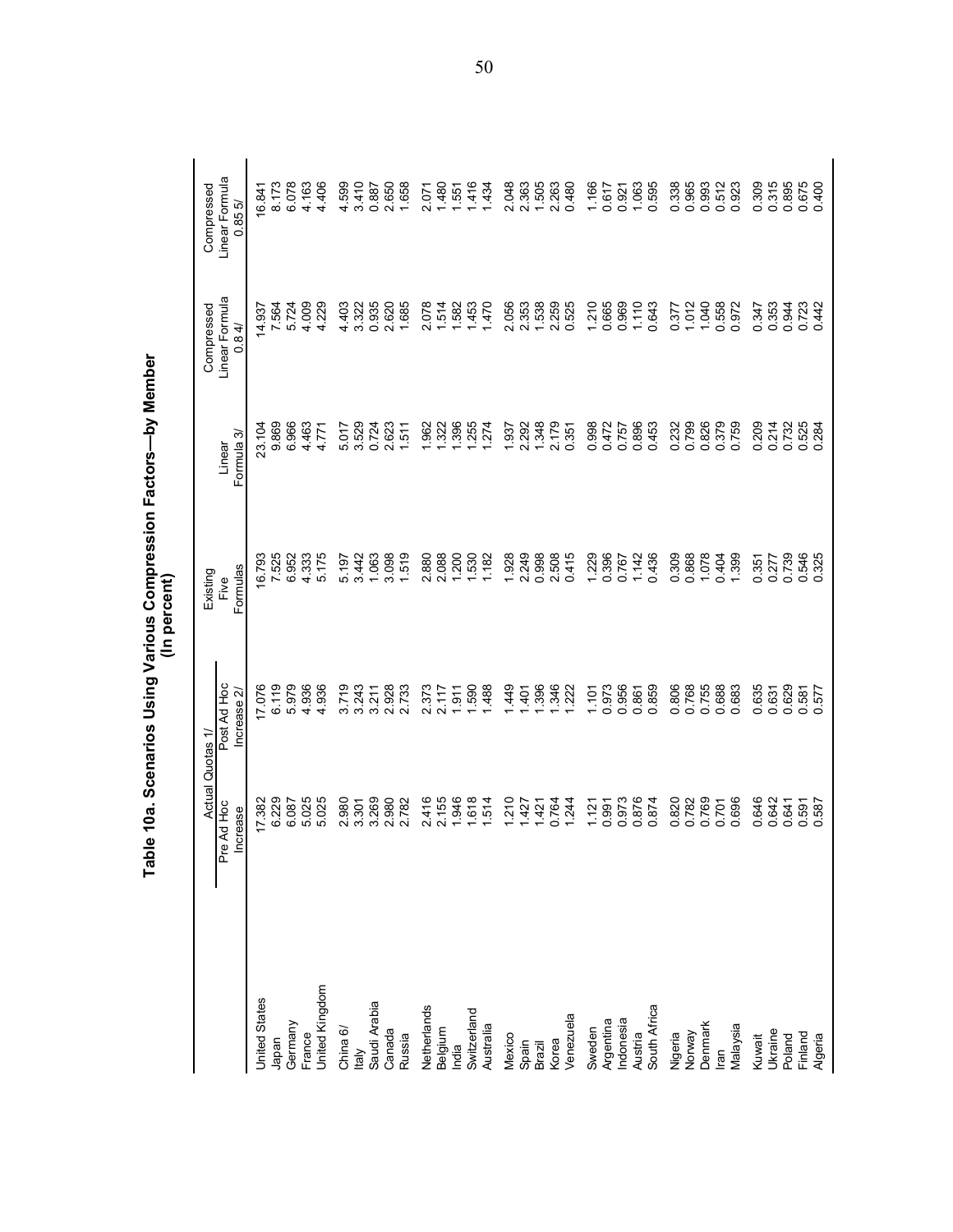|                         |                       |                           | Scenarios Using Various Compression Factors—by Member (continued)<br>(In percent) |                      |                                             |                                                        |
|-------------------------|-----------------------|---------------------------|-----------------------------------------------------------------------------------|----------------------|---------------------------------------------|--------------------------------------------------------|
|                         | Actual                | Quotas 1/                 | Existing                                                                          |                      | Compressed                                  | Compressed                                             |
|                         | Pre Ad Hoc<br>ncrease | Post Ad Hoc<br>Increase 2 | Formulas<br>Five                                                                  | Formula 3/<br>Linear | Linear Formula<br>$\overrightarrow{4}$<br>O | Linear Formula<br>0.855                                |
| Turkey                  |                       |                           |                                                                                   |                      | 1.065                                       |                                                        |
| raq                     | 0.451<br>0.556        | 0548<br>0546              | 0.741<br>0.246                                                                    | 0.852<br>0.133       | 0.242                                       | $\begin{array}{c} 1.018 \\ 0.211 \\ 0.246 \end{array}$ |
| Libya                   | 526<br>$\circ$        | 0.517                     | 0.228                                                                             | 0.160                | 0.280                                       |                                                        |
| Thailand                | 0.506                 | 0.497                     | 0.909                                                                             | 0.710                | 0.921                                       | 0.872                                                  |
| Hungary                 | 486<br>ö              | 0.477                     | 0.468                                                                             | 0.364                | 540<br>ö                                    | 495<br>ö                                               |
| Pakistan                | 0.484                 | 0.475                     | 0.191                                                                             | 0.233                | 377<br>Ö                                    |                                                        |
| Romania                 | 0.482                 | 0.474                     | 0.207                                                                             | 0.203                | 0.339                                       | 0.338                                                  |
| Egypt                   | 0.442                 | 0.434                     | 0.248                                                                             | 0.258                | 0.409                                       | 0.369                                                  |
| <b>Israel</b>           | 0.434                 | 0.427                     | 0.579                                                                             | 0.447                | 0.636                                       | 0.589<br>0.331                                         |
| <b>New Zealand</b>      | 0.419                 | 0.411                     | 229<br>$\circ$                                                                    | 0.227                | 0.370                                       |                                                        |
| Philippines             | 0.412                 | 0.404                     | 504<br>Ö                                                                          | 0.363                | 0.539                                       | 0.494                                                  |
| Portugal                | 0.406                 | 0.399                     | 0.528                                                                             |                      | 0.673                                       | 0.625                                                  |
| Singapore               | 0.404                 | 0.396                     | 1.922                                                                             | 0.479<br>0.996       | 1.208                                       | 1.163                                                  |
| Chile                   | 0.401                 | 0.394<br>0.385            | 0.298                                                                             | 0.278                | 0.435                                       | 0.393                                                  |
| Ireland                 | 0.392                 |                           | 1.676                                                                             | 1.152                | 1.357                                       | 1.317                                                  |
| Greece                  | 0.385                 | 0.378                     | 0.456                                                                             | 0.529                | 0.728                                       | 0.679                                                  |
| Czech Republic          | 0.383                 | 0.377                     | 0.538                                                                             | 0.427                | 0.613                                       | 0.566                                                  |
| Colombia                | 0.362                 | 0.356                     | 0.208                                                                             | 0.241                | 0.388                                       | 0.349                                                  |
| <b>Bulgaria</b>         | 300<br>$\circ$        | 0.294<br>0.293            | 0.113                                                                             | 0.091                | 0.178                                       | 0.152                                                  |
| Peru                    | 0.299                 |                           | 0.139                                                                             | 0.183                | 0.311                                       | 0.275                                                  |
| United Arab Emirates    | 286<br>ö              | 0.281                     | 0.461                                                                             | 0.355                | 0.529                                       | 0.484                                                  |
| Morocco                 | 0.275                 | 0.270                     | 0.165                                                                             | 0.152                | 0.268                                       | 0.235                                                  |
| Bangladesh              | 0.250                 | 0.245                     | 0.103                                                                             | 0.120                | 0.222                                       | 0.193                                                  |
| Congo, Dem. Republic of | 0.249                 | 0.245                     | 0.025                                                                             | 0.101                | 0.194                                       | 0.167                                                  |
| Zambia                  | 0.229                 | 0.225                     | 0.022                                                                             | 0.020                | 0.053                                       | 0.042                                                  |
| Serbia                  | 0.219                 | 0.215                     | 0.111                                                                             | 0.080                | 0.160                                       | 0.136                                                  |
| Sri Lanka               | 0.193                 | 0.190                     | 0.074                                                                             | 0.063                | 0.133                                       | 0.112                                                  |
| Belarus                 | 0.181                 | 0.178                     | 0.118                                                                             | 0.077                | 0.155                                       | 0.132                                                  |
| Ghana                   | 0.173                 | 0.170                     | 0.043                                                                             | 0.035                | 0.083                                       | 0.068<br>0.210                                         |
| Kazakhstan              | 0.171                 | 0.168                     | 0.164                                                                             | 0.133                | 0.241                                       |                                                        |
| Croatia                 | 0.171                 | 0.168                     | 0.144                                                                             | 0.124                | 0.228                                       | 0.198                                                  |
| Slovak Republic         | 0.167                 | 0.164                     | 0.231                                                                             | 0.159                | 0.278                                       | 0.244<br>0.059                                         |
| Zimbabwe                | 0.165                 | 0.162                     | 0.026                                                                             | 0.030                | 0.073                                       |                                                        |
| Trinidad and Tobago     | 0.157                 | 0.154                     | 0.062<br>0.214                                                                    | 0.045<br>0.158       | 0.101                                       | 0.083<br>0.243                                         |
| Vietnam                 | 0.154                 | 0.151                     | 214                                                                               |                      | 277                                         |                                                        |

Table 10a. Scenarios Using Various Compression Factors--by Member (continued)<br>(In percent)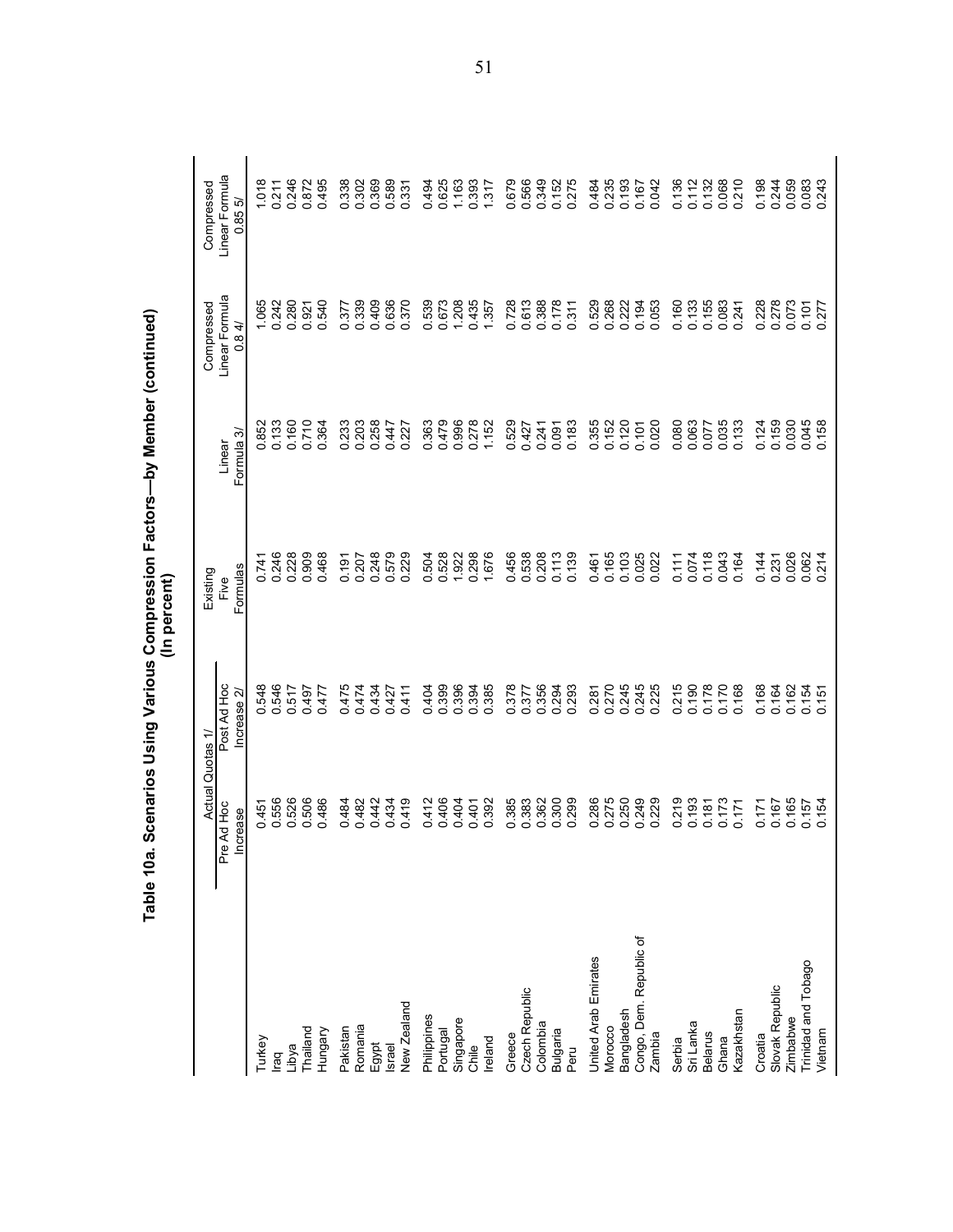|                                |                                         | Quotas 1/                   | Existing<br>(In percent) |                        | Compressed                            | Compressed                       |
|--------------------------------|-----------------------------------------|-----------------------------|--------------------------|------------------------|---------------------------------------|----------------------------------|
|                                | Actual<br>Pre Ad Hoc<br><b>Increase</b> | Post Ad Hoc<br>Increase $2$ | Formulas<br>Five         | ᠻ<br>Formula<br>Linear | Linear Formula<br>$\overline{4}$<br>O | Linear Formula<br>0.855          |
| Cote d'Ivoire                  | 52                                      |                             |                          |                        | 0.105                                 |                                  |
| Sudan                          | 0.147                                   | 0.145<br>0.145              | 0.061<br>0.040           | 0.047<br>140.0         | 0.099                                 | 180.0<br>280.0                   |
| Venônun                        | 0.143                                   | 0.141                       | 0.047                    | 0.058                  | 0.124                                 | 0.103                            |
| Ecuador                        | 0.141                                   | 0.139                       | 0.078                    | 0.115                  | 0.215                                 | 0.186                            |
| Syrian Arab Republic           | 0.137                                   | 0.135                       | 0.122                    | 0.179                  | 0.306                                 | 0.270                            |
| Tunisia                        | 0.134                                   | 0.132                       | 0.105                    | 0.090                  | 0.177                                 | 0.151                            |
| Angola                         | 0.134                                   | 0.132                       | 0.193                    | 0.117                  | 0.218                                 | 0.189                            |
| Luxembourg                     | 0.131                                   | 0.128                       | 1.375                    | 0.407                  | 0.590                                 | 0.544                            |
| Uzbekistan                     | 0.129                                   | 0.127                       | 0.043                    | 0.045                  | 0.101                                 | 0.084<br>0.079                   |
| Jamaica                        | 0.128                                   | 0.126                       | 0.051                    | 0.042                  | 0.096                                 |                                  |
| Kenya                          | 0.127                                   | 0.125                       | 0.036                    | 0.043                  | 0.097                                 | 0.080                            |
| Qatar                          | 0.123                                   | 0.121                       | 0.134                    | 0.102<br>0.035         | 0.195                                 | 0.168<br>0.067                   |
| Myanmar                        | 0.121                                   | 0.119                       | 0.032                    |                        | 0.082                                 |                                  |
| Yemen, Republic of             | 0.114                                   | 0.112                       | 0.117                    | 0.085                  | 0.169                                 | 0.144                            |
| Slovenia                       | 0.108                                   | 0.107                       | 0.144                    |                        | 0.209                                 | 0.180                            |
| Dominican Republic             | 0.102                                   | 0.101                       | 0.085                    | 0.068                  | 0.141                                 | 0.119                            |
| Brunei Darussalam              | 0.101                                   | 0.099                       | 0.058                    |                        | 0.106                                 |                                  |
| Guatemala                      | 0.098                                   | 0.097                       | 0.065                    | 0.048                  | 0.146                                 | 0.088<br>0.123                   |
| Panama                         | 0.097                                   |                             | 0.049                    | 0.050                  | 0.111                                 | 0.092                            |
| Lebanon                        | 0.095                                   | 0.095                       | 0.176                    | 0.126                  | 0.230                                 | 0.200                            |
| Tanzania                       | 0.093                                   | 0.091                       | 0.033                    | 0.034                  | 0.081                                 | 0.066                            |
| Oman                           |                                         | 0.089                       | 0.150                    |                        | 0.186                                 |                                  |
| Cameroon                       |                                         | 0.085                       | 0.033                    |                        | 0.091                                 |                                  |
| Uganda                         | 0.087<br>0.087<br>0.000<br>0.000        | 0.083                       | 0.025                    |                        | 0.058                                 | 0.159<br>0.075<br>0.006<br>0.000 |
| <b>Bolivia</b>                 |                                         | 0.079                       | 0.023                    |                        | 0.062                                 |                                  |
| El Salvador                    | 0.080                                   | 0.079                       | 0.053                    | 0.048                  | 0.107                                 | 0.088                            |
| Jordan                         | 0.080                                   | 0.078                       | 0.082                    | 0.059                  | 0.126                                 |                                  |
| Bosnia-Herzegovina             |                                         | 0.078                       | 0.066                    | 0.042                  | 0.096                                 |                                  |
| Costa Rica                     | 0.077<br>570.0                          | 075<br>$\circ$              | 0.084                    | 0.066<br>0.034         | 0.138                                 | 0.105<br>0.079<br>0.066          |
| slamic Republic of Afghanistan |                                         | 074<br>○                    | 0.042                    |                        | 0.081                                 |                                  |
| Senegal                        | 0.076                                   | 0.074                       | 0.024                    | 0.021                  | 0.055                                 | 0.044                            |
| Azerbaijan                     | 0.075                                   | 0.074                       | 0.036                    | 0.030                  | 0.073                                 | 0.059<br>0.060                   |
| Gabon                          | 0.072                                   | 0.071                       | 0.047                    | 0.030                  | 0.074                                 |                                  |
| Lithuania<br>Georgia           | 0.070                                   | 0.069<br>.066               | 0.096<br>0.017           | 0.014                  | 0.041<br>0.145                        | 0.032<br>0.122                   |
|                                |                                         |                             |                          |                        |                                       |                                  |

Table 10a. Scenarios Using Various Compression Factors-by Member (continued)<br>(In percent)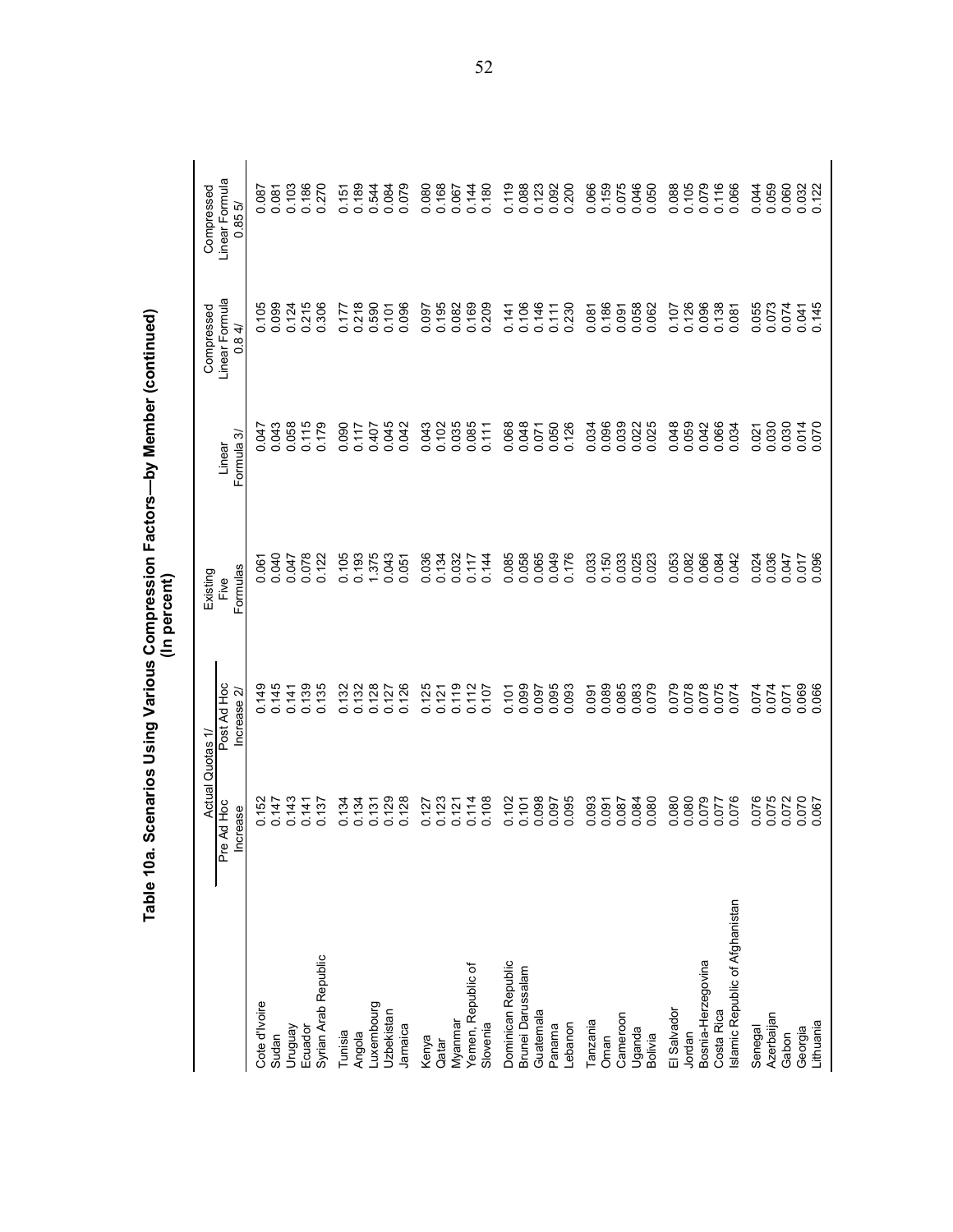|                             | Table 10a                 |                             | Scenarios Using Various Compression Factors—by Member (continued)<br>(In percent) |                         |                                             |                              |
|-----------------------------|---------------------------|-----------------------------|-----------------------------------------------------------------------------------|-------------------------|---------------------------------------------|------------------------------|
|                             | <b>Actual</b>             | Quotas 1.                   | Existing                                                                          |                         | Compressed                                  | Compressed                   |
|                             | e Ad Hoc<br>ncrease<br>ءَ | Post Ad Hoc<br>Increase 2   | Formulas<br>Five                                                                  | Formula 3<br>Linear     | Linear Formula<br>$\overrightarrow{4}$<br>o | Linear Formula<br>ΓQ<br>0.85 |
| Cyprus                      | 0.064                     | 0.064                       | 0.061<br>0.024                                                                    | 0.058<br>0.016          | 0.123                                       | 0.103                        |
| Namibia                     |                           |                             |                                                                                   |                         | 0.044                                       | 0.035                        |
| Bahrain                     | 0.063                     | 0.062                       | 0.144                                                                             | 0.084                   | 0.167                                       | 0.142                        |
| Ethiopia                    | 0.063                     | 0.061                       | 0.076                                                                             | 0.062                   | 0.131                                       | 0.110                        |
| Papua New Guinea            | 0.062                     | 060<br>ö                    | 0.028                                                                             | 0.019                   | 0.051                                       | 0.040                        |
| Bahamas, The                | 0.061                     | 0.060                       | 0.029                                                                             | 0.021                   | 0.056                                       | 0.045                        |
| Nicaragua                   | 0.061                     | 0.060                       | 0.021                                                                             | 0.018                   | 0.050                                       | 0.039                        |
| Honduras                    | 0.061                     | 0.060                       | 0.037                                                                             | 0.029                   | 0.071                                       | 0.057                        |
| Liberia                     | 0.060                     | 0.059                       | 0.005                                                                             | 0.005                   | 0.016                                       | 0.012                        |
| Latvia                      | 0.059                     | 058<br>ö                    | 0.053                                                                             | 0.043                   | 0.097                                       | 0.080                        |
| Moldova                     | 0.058                     | 0.057                       |                                                                                   |                         | 0.035                                       |                              |
| Madagascar                  | 0.057                     | 0.056                       | 0.018<br>0.022                                                                    | 0.012<br>0.018<br>0.036 | 0.048                                       | 0.027                        |
| Iceland                     | 0.055                     | 0.054                       | 0.035                                                                             |                         | 0.084                                       | 0.069                        |
| Mozambique                  | 0.053                     | 0.052                       | 0.025                                                                             | 0.019                   | 0.051                                       | 0.040<br>0.025               |
| Guinea                      | 0.050                     | 049<br>○                    |                                                                                   | 0.011                   | 0.032                                       |                              |
| Sierra Leone                | 0.049                     | 0.048                       | 0.004                                                                             | 0.004                   | 0.015                                       | 0.011                        |
| Malta                       | 0.048                     | 0.047                       | 0.058                                                                             | 0.032                   | 0.078                                       | 0.063                        |
| Mauritius                   | 0.048                     | 0.047                       | 0.032                                                                             | 0.024                   | 0.062                                       | 0.049                        |
| Paraguay                    | 0.047                     | 0.046<br>0.043              | 0.039                                                                             | 0.030                   | 0.074                                       | 0.060                        |
| Mali                        | 0.044                     | .043                        | 015                                                                               | 0.013                   | 0.037                                       |                              |
| Suriname                    | 0.043                     | .042<br>Ö                   | 0.009                                                                             | 0.006                   | 0.021                                       | 0.016                        |
| Armenia                     | 0.043                     | 0.042<br>0.042              | 0.015                                                                             | 0.010                   | 0.031                                       | 0.024                        |
| Guyana                      |                           |                             |                                                                                   |                         | 0.026                                       |                              |
| Kyrgyz Republic<br>Cambodia | 0.042<br>0.041            | 040<br>0.041                | 0.010<br>0.055                                                                    | 0.009<br>0.035          | 0.027                                       | 0.068<br>0.021               |
|                             |                           | ö                           |                                                                                   |                         | 0.084                                       |                              |
| Tajikistan                  | 0.041                     | 0.040                       | 012<br>Ö                                                                          | 0.009                   | 0.027                                       | 0.020                        |
| Congo, Republic of          | 0.040                     | 0.039                       | 0.029                                                                             | 0.021                   | 0.055                                       | 0.044                        |
| Haiti                       | 0.038                     | 0.038                       | 0.014                                                                             | 0.012                   | 0.036                                       | 0.028                        |
| Somalia<br>Rwanda           | 0.038<br>0.037            | .038<br>037<br>$\circ$<br>Õ | 002<br>007<br>$\circ$                                                             | 0.007<br>0.001          | 0.022<br>0.007                              | 0.005<br>0.017               |
| Burundi                     | 0.036                     | 035<br>ö                    | 003<br>$\circ$                                                                    | 0.003                   | 0.011                                       | 0.008                        |
| Turkmenistan                | 0.035                     | 0.035                       | 0.046<br>0.009                                                                    | 0.041                   | 0.095                                       | 0.078                        |
| Togo                        | 0.034                     | 0.034                       |                                                                                   | 0.007                   | 0.024                                       | 0.018                        |
| nepal<br>Fiji               | 0.033                     | .033<br>ဝ ဝ                 | $0.021$<br>0.011                                                                  | 0.021                   | 0.055<br>0.027                              | 0.044                        |
|                             |                           | 032                         |                                                                                   |                         |                                             |                              |

Table 10a. Scenarios Using Various Compression Factors--by Member (continued)<br>(In percent)

53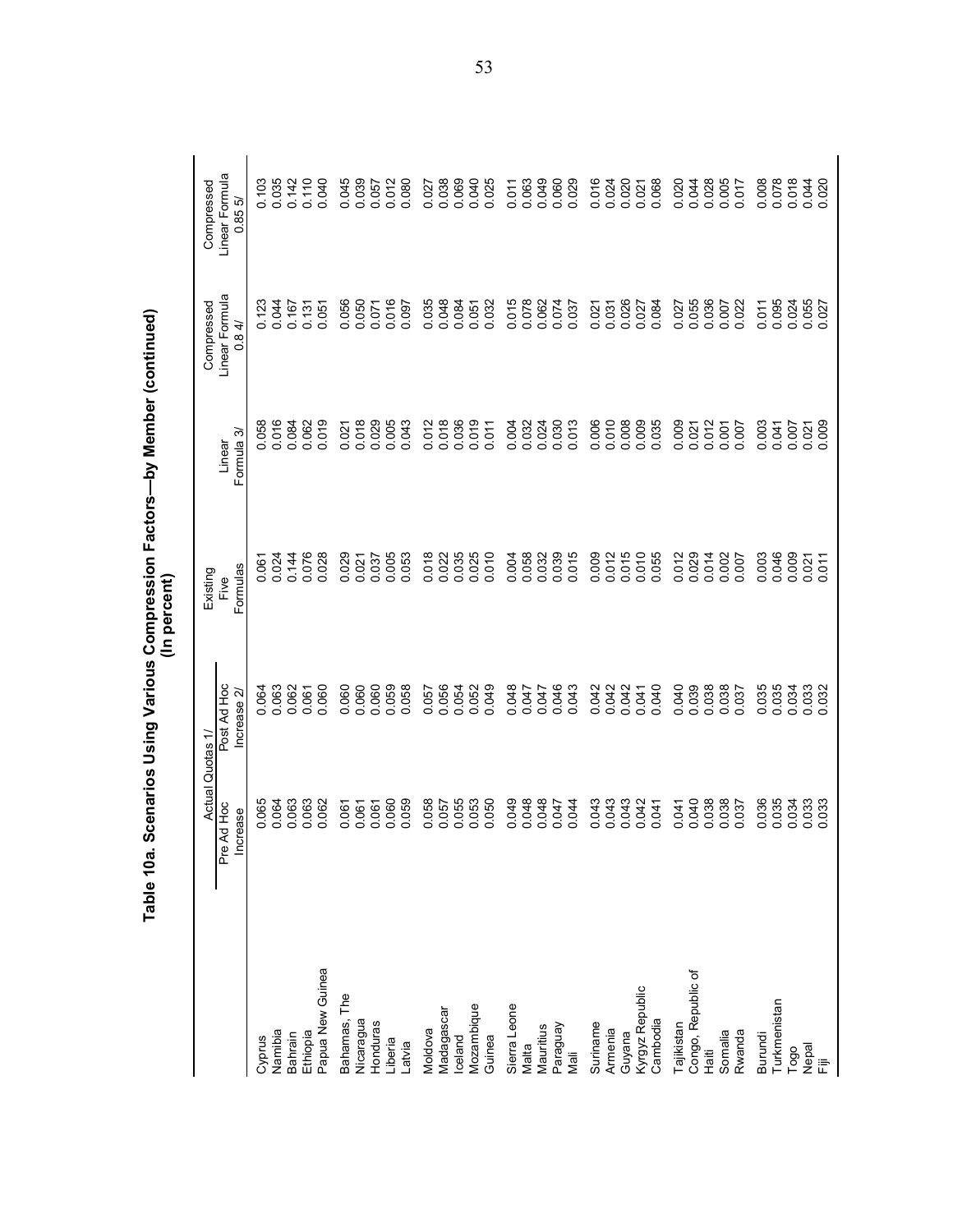| Table 10a.                     |                               |                                         | Scenarios Using Various Compression Factors—by Member (continued)<br>(In percent) |                      |                              |                              |
|--------------------------------|-------------------------------|-----------------------------------------|-----------------------------------------------------------------------------------|----------------------|------------------------------|------------------------------|
|                                | Actual                        | Quotas 1/                               | Existing                                                                          |                      | Compressed<br>Linear Formula | Compressed                   |
|                                | re Ad Hoc<br>Increase<br>p.   | Post Ad Hoc<br>Increase 2               | Formulas<br>Five                                                                  | Formula 3/<br>Linear | $\overline{8}$ 4/<br>O       | Linear Formula<br>r.<br>0.85 |
| Malawi                         |                               | 032                                     |                                                                                   | 0.006                |                              | 016<br>ö                     |
| Macedonia, FYR                 | 0.032<br>0.032<br>0.032       | 032<br>000                              | 0.007                                                                             | 0.021                | 0.021<br>0.056               | 0.044                        |
| <b>Barbados</b>                |                               | 031                                     | 0.015                                                                             | 0.013                | 0.037                        | 0.028                        |
| Niger                          | 0.031<br>031<br>$\dot{\circ}$ | 030<br>030<br>$\dot{\circ}$<br>$\circ$  | 0.007<br>0.067                                                                    | 0.008<br>0.044       | 0.025<br>0.099               | 0.019<br>0.082               |
| Estonia                        |                               |                                         |                                                                                   |                      |                              |                              |
| Mauritania                     | 030<br>$\circ$                | 030<br>Õ                                | 0.008                                                                             | 0.006                | 0.020                        | 0.015                        |
| Botswana                       | 0.029                         | 0.029                                   | 0.054                                                                             | 0.038                | 0.089                        | 0.073                        |
| Benin                          |                               | 0.028                                   |                                                                                   | 0.009                |                              | 0.022                        |
| Burkina Faso                   | 028<br>$\circ$ $\circ$        | 0.028<br>○                              | 0.010<br>0.016                                                                    | 0.012                | 0.034                        | 0.026<br>0.029               |
| Chad                           | .026                          | 026                                     |                                                                                   | 0.013                | 0.038                        |                              |
| Central African Republic       | 0.025<br>0.025<br>0.024       | 026<br>Ö                                | 0.003                                                                             | 0.004                | 0.015                        | 0.011                        |
| Lao, People's Dem. Republic    |                               | 0.024                                   |                                                                                   | 0.008                | 0.025                        | 0.019<br>0.017               |
| Mongolia                       |                               |                                         | 0.006<br>0.010                                                                    | 0.007                | 0.023                        |                              |
| Swaziland                      | 0.024                         | 0.023                                   | 0.021                                                                             | 0.013                | 0.037                        | 0.028<br>0.045               |
| Albania                        |                               |                                         |                                                                                   |                      | 0.056                        |                              |
| Lesotho                        | 016<br>$\circ$                | 016<br>ö                                | 0.012                                                                             | 0.007                | 0.022                        | 0.017                        |
| Equatorial Guinea              | 015<br>015<br>$\circ$ $\circ$ | 015                                     |                                                                                   | 0.024                | 0.061                        | 0.048                        |
| Gambia, The                    |                               | 014<br>$\circ$ $\circ$                  | 0.039                                                                             | 0.002                | 0.009                        |                              |
| Montenegro                     |                               | 013<br>o o                              | 0.008                                                                             | 0.006                | 0.021                        | 0.015                        |
| <b>Belize</b>                  | $\frac{a}{100}$<br>$\circ$    | 000                                     |                                                                                   |                      | 0.016                        |                              |
| San Marino                     |                               | .008<br>ö                               | 0.024                                                                             | 0.010                | 0.032                        | 0.024                        |
| Vanuatu                        | 0.008<br>0.008<br>0.007       | 0.008                                   | 0.003                                                                             | 0.002                | 0.008                        | 0.008                        |
| Djibouti                       |                               |                                         |                                                                                   | 0.003                | 0.011                        |                              |
| Eritrea                        | 70000                         | $-00$<br>007<br>ခဲ့ ခ                   | 0.004                                                                             | 0.005<br>0.003       | 0.017<br>$\circ$             | 0.013                        |
| St. Lucia                      |                               |                                         |                                                                                   |                      | 012                          |                              |
| Guinea-Bissau                  |                               | 007<br>ခဲ့ ခ                            | 0.004                                                                             | 0.003                |                              | 0.008                        |
| Antigua and Barbuda            | 0.007<br>0.006<br>0.005       | .006                                    | 0.006                                                                             | 0.003                | 0.011<br>0.013<br>0.009      | 0.009                        |
| Grenada                        |                               | .005                                    | 0.003                                                                             | 0.002<br>0.001       |                              |                              |
| Solomon Islands<br>Samoa       | 0.005                         | .005<br>.005<br>$\circ$ $\circ$ $\circ$ | 0.003<br>.003                                                                     | 0.002                | 0.006<br>007<br>$\circ$      | .005<br>0.005                |
| Cape Verde                     | 004                           | 004                                     |                                                                                   | 0.004                | 014<br>$\circ$               | 0.010                        |
| Comoros                        | 004<br>000                    | 004<br>o o                              | 0.001                                                                             | 0.001                | 005<br>$\circ$               |                              |
| St. Kitts and Nevis            | 004                           | 004<br>$\mathbf{c}$                     | 0.003                                                                             | 0.002                | 0.007                        | 0.003                        |
| Seychelles                     | 004<br>ခဲ့ ခ                  | 004<br>00                               | 0.005                                                                             | 0.004                | 014<br>$\circ$ $\circ$       | 0.010                        |
| St. Vincent and the Grenadines | 004                           | 004                                     |                                                                                   |                      | .008                         |                              |

Table 10a. Scenarios Using Various Compression Factors--by Member (continued)<br>(In percent)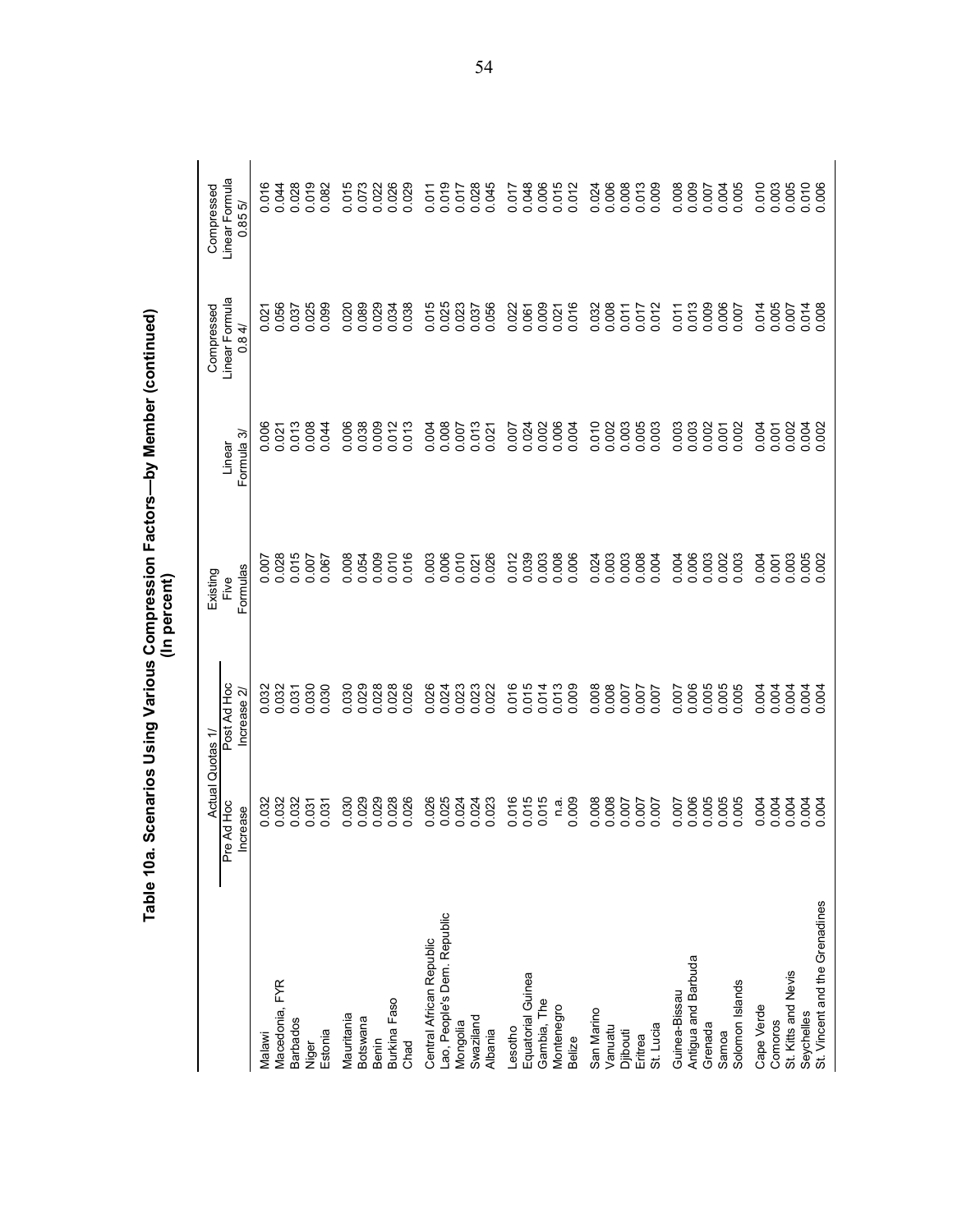| Pre Ad Hoc<br>Increase      | Actual Quotas 1/              | Existing                           |                                                                    | Compressed                       | Compressed                   |
|-----------------------------|-------------------------------|------------------------------------|--------------------------------------------------------------------|----------------------------------|------------------------------|
|                             | Post Ad Hoc<br>Increase 2/    | Formulas<br>Five                   | Formula 3/<br>Linear                                               | inear Formula<br>0.84/           | inear Formula<br>0.855       |
| 0.004<br>Dominica           |                               |                                    | 0.001                                                              |                                  |                              |
| Vlaldives                   |                               |                                    |                                                                    |                                  |                              |
| imor-Leste                  |                               |                                    |                                                                    |                                  |                              |
| Sao Tome and Principe       |                               |                                    |                                                                    |                                  |                              |
| Tonga                       |                               | $0.006$<br>0.006<br>0.007<br>0.007 | $0.003$<br>0.000<br>0.000 0.000                                    | 0.006<br>0.013<br>0.000<br>0.005 |                              |
| Bhutan                      |                               |                                    |                                                                    |                                  |                              |
| Kiribati                    |                               |                                    |                                                                    |                                  |                              |
| Micronesia, Fed. States of  | 003<br>0003<br>00002<br>00000 | 0003<br>0003<br>00000              | $\begin{array}{c}\n 0.000000 \\ 0.000000 \\ 0.00000\n \end{array}$ | 0.012<br>0.006<br>0.007          | 008<br>004<br>0.005<br>0.003 |
| Varshall Islands            |                               |                                    |                                                                    | 0.004                            |                              |
| 0.001<br>Palau, Republic of |                               | 0.002                              | 0.001                                                              | 0.005                            |                              |

Table 10a. Scenarios Using Various Compression Factors--by Member (concluded) (In percent)

Source: Finance Department.<br>1/ For the three countries that have not yet consented to, and paid for, their quota increases, 11th Review proposed quotas are used.<br>2/ Includes ad hoc increases for China, Korea, Mexico, and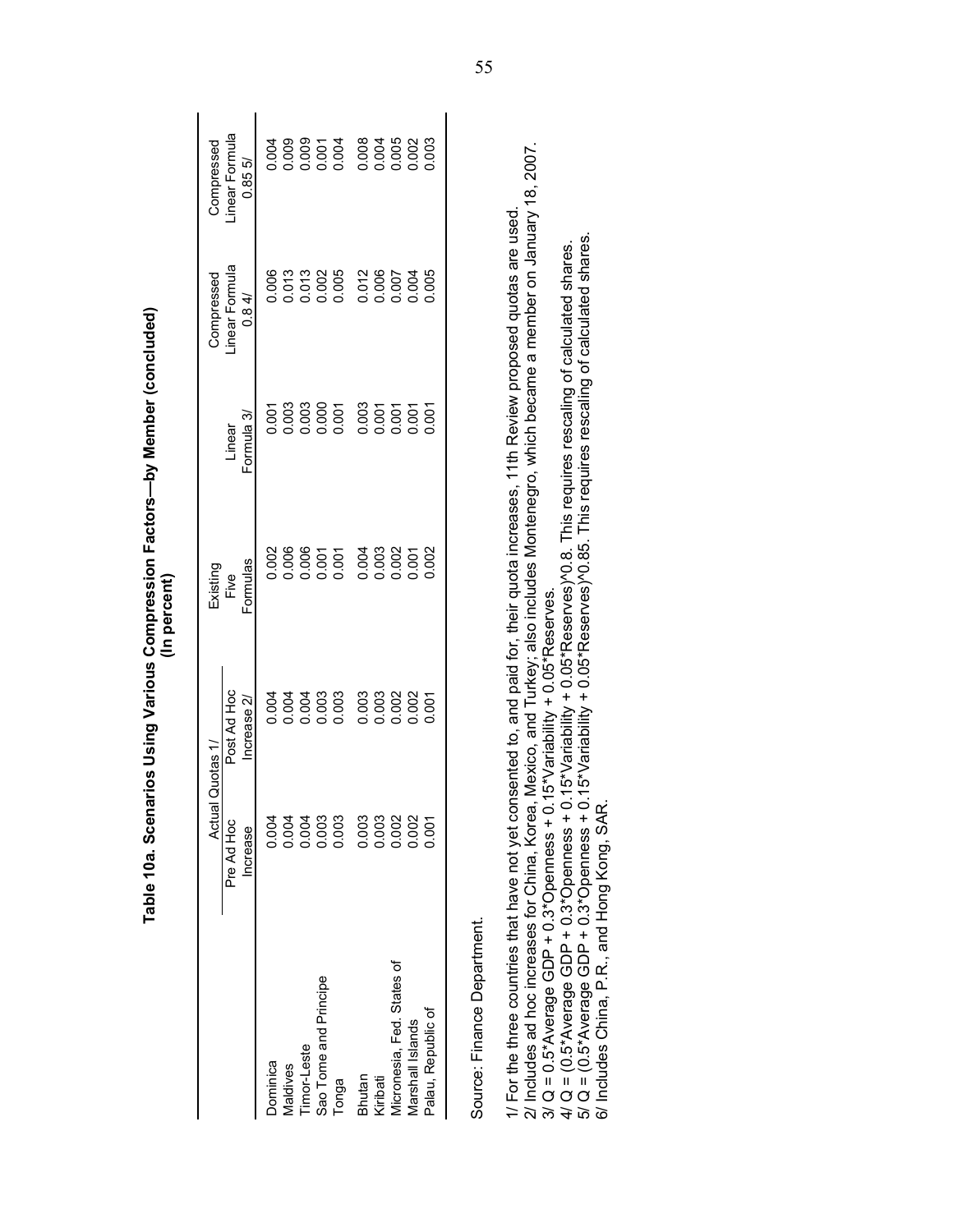March 26, 2007

## **Statement by the Managing Director on A New Quota Formula-Additional Considerations Executive Board Informal Seminar March 28, 2007**

We have all agreed that successful completion of the quota and voice reform program is crucial for the future effectiveness of the Fund, and that broad consensus on a new quota formula is an essential step in this reform process. We also have recognized from the outset that reaching this broad consensus will be challenging, given the technical and political complexity of the issues involved. We are making progress, but are still very much at the stage of exploring the conceptual and technical issues related to the choice and definition of variables to be included in the formula.

The issues under consideration should be approached in the first place from the perspective of the principles that should guide the development of a new formula. From our first informal discussion, I sensed general agreement that the new formula should be simple and transparent, be consistent with the roles of quotas, and appropriately capture members' relative positions in the global economy, which have evolved considerably in recent years. These principles will help to narrow the range of options, but still leave significant scope for judgment in arriving at a new formula. In the exercise of this judgment, I believe that we should also keep in mind some broader considerations.

A fundamental goal of these reforms is to safeguard and enhance the effectiveness and credibility of the Fund, as emphasized in the Executive Board's Report to the Board of Governors last September. We should also bear in mind that the new quota formula needs to be broadly acceptable to the membership as a whole—otherwise, the reform program cannot be implemented successfully. In keeping with these broader considerations, I believe it will be important that the new formula results in higher shares for dynamic economies, especially for emerging market countries, whose weight and role in the global economy have been growing. We also need to be mindful of the goal of enhancing the voice and participation of low income countries, a key mechanism for which is an increase in basic votes. This suggests that we would not expect to see an outcome that raises the calculated quota share of advanced countries as a whole, although this would still allow for increases for individual advanced countries that are underrepresented.

Against this background, several options have been suggested that individually or in combination could contribute to the development of a formula that can command the